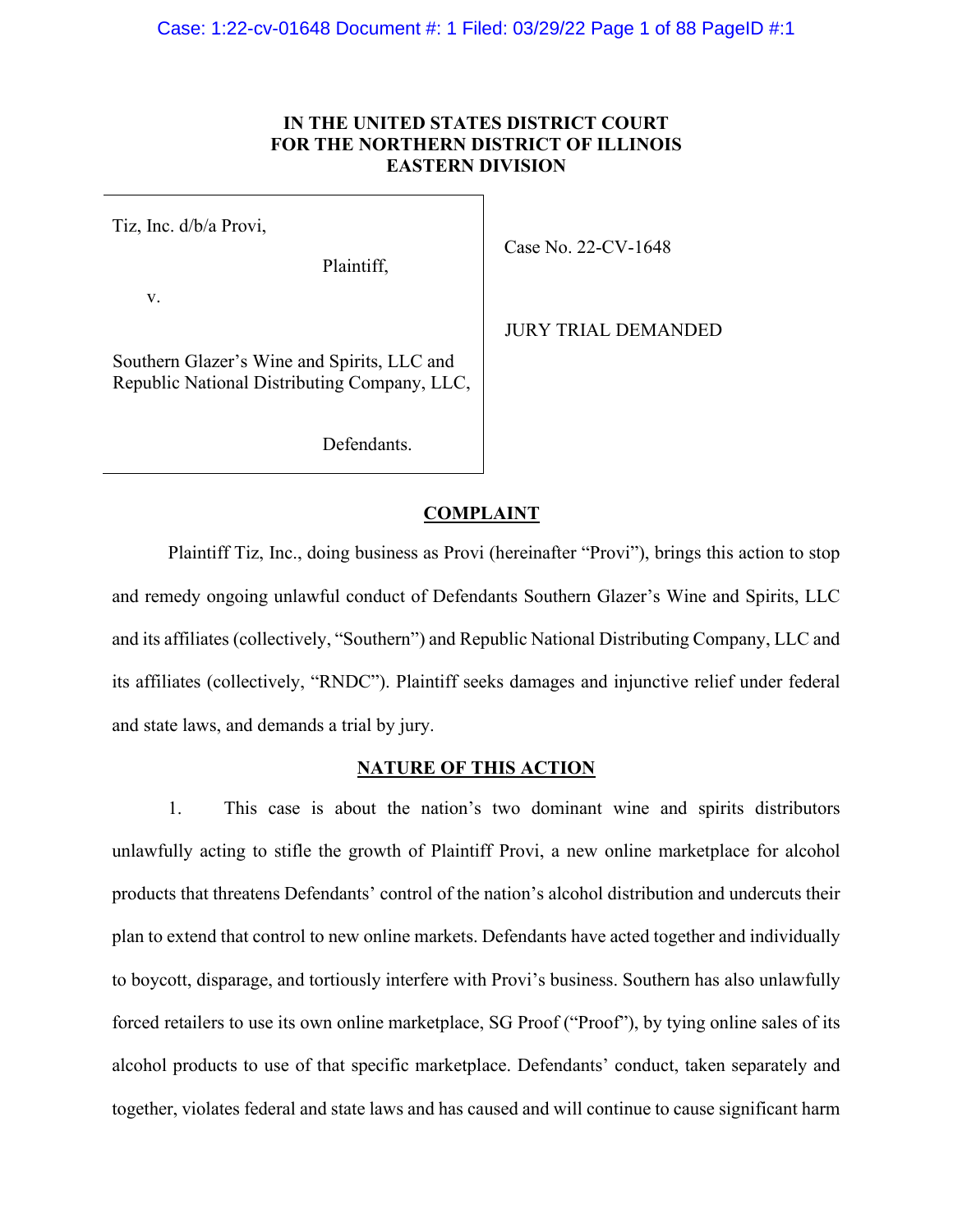## Case: 1:22-cv-01648 Document #: 1 Filed: 03/29/22 Page 2 of 88 PageID #:2

to Provi, alcohol producers, other distributors large and small, thousands of retail customers, and countless consumers across the country.

2. Alcoholic beverages are manufactured, distributed, and sold under both federal and state law through a three-tier system that consists of licensed (i) producers, (ii) distributors (or wholesalers), and (iii) retailers, with limited exceptions not relevant here. This nearly 100 yearold system provides that only producers can sell to distributors, only distributors can sell to bars, restaurants, hotels, and stores (collectively "retailers"), and only retailers can sell to consumers.

3. Parts of the alcohol industry have been so lacking in meaningful competition that, in 2021, President Biden signed an Executive Order directing the Secretary of the Treasury—in coordination with the Federal Trade Commission ("FTC") and the Department of Justice ("DOJ")—to assess "threats to competition" in the industry. The Secretary's Report to the President specifically identifies large distributors, like Southern and RNDC, as two such threats, stating "distributors with a larger national footprint may be able to leverage their size and enter exclusive agreements with producers that tend to push out smaller competitors."

4. Southern and RNDC have long dominated wine and spirits distribution, with high market shares in numerous states, multi-year contracts for the exclusive rights to sell the most popular "must-have" alcohol brands, and extensive portfolios of other brands (*e.g.*, so-called "rail" or "well" spirits, "house" wine, and lesser-known "craft" brands).

5. Entrenched and chummy, Southern and RNDC's corporate leaders have been known at industry conferences to flash two upheld fingers to one another symbolizing that they are today—and will remain, if they have their way—the only two distributors of significance in the country.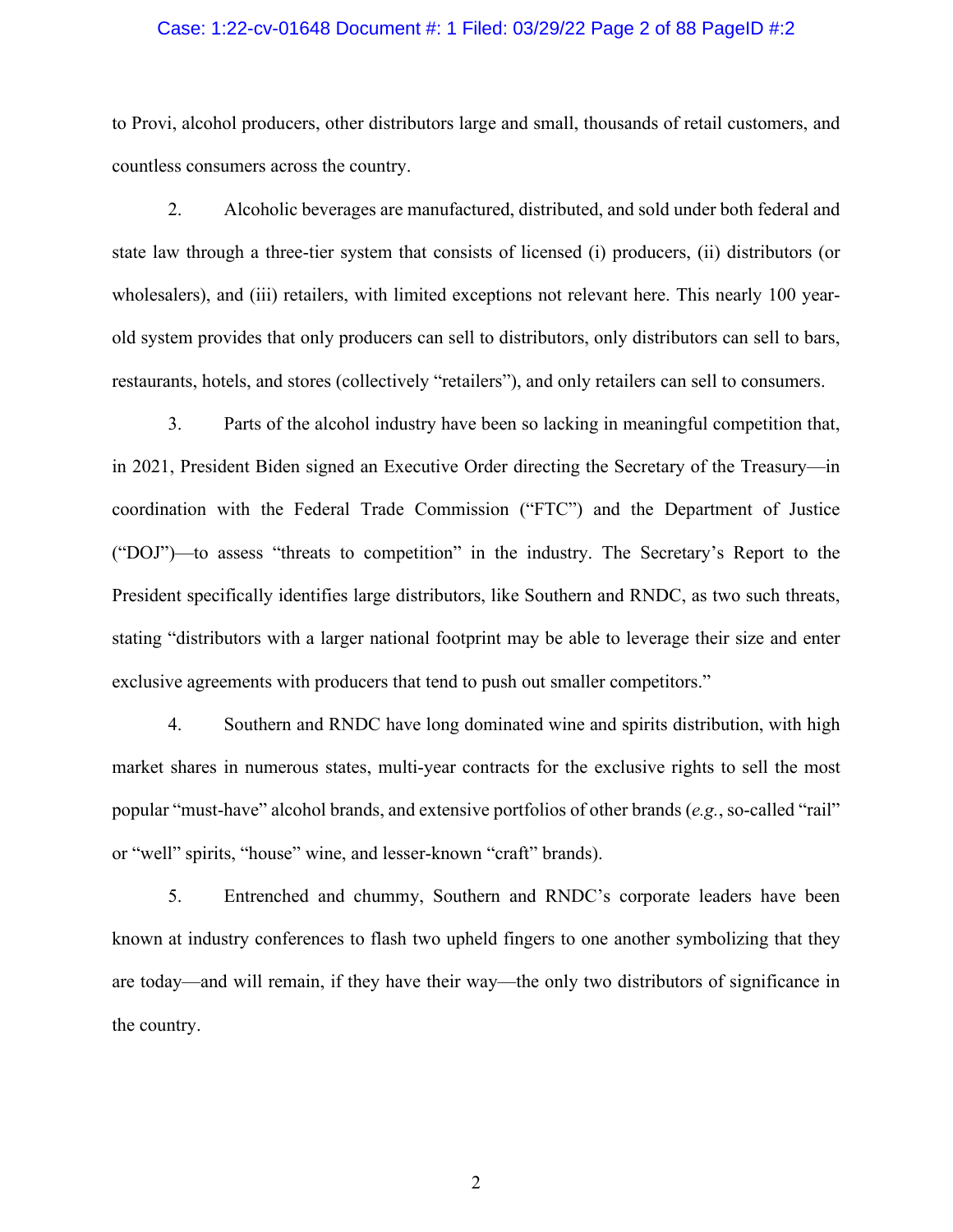## Case: 1:22-cv-01648 Document #: 1 Filed: 03/29/22 Page 3 of 88 PageID #:3

6. Defendants enjoy substantial market power because retailers: (i) must buy certain brands from them in particular; and (ii) are significantly less likely to split their basket of orders once they are already shopping directly with Southern or RNDC to buy lesser-known products from other distributors, even if those distributors offer better prices or service.

7. As the industry moves online, Defendants want to keep retailers from spending with competing wholesalers and are steering retailers to Defendants' proprietary online alcohol marketplaces, which do not include other distributors' products. Not only does Defendants' strategy maintain their control of the distribution markets and extend that control to online alcohol marketplaces, it also gives them access to valuable purchasing data that further entrenches them with retailers and allows them new monetization streams, including advertising and data analytics. As RNDC has explained, "Data has become the key to unleashing new value and insights in the end-to-end distribution process." It is for this reason that RNDC is "focused on strengthening [its] end-to-end selling model with new digital capabilities." Data will allow Defendants to achieve what RNDC's CEO calls its "primary mission" "to grow disproportionately to the rest of the industry." Southern's vision is similar: to be "the world's preeminent selling, logistics and data insights company." Provi's superior online marketplace poses unwanted competition.

8. Unlike Defendants, Provi is a new entrant with an ambitious goal to modernize the industry by offering a revolutionary online wholesale shopping experience and by offering all licensed distributors and retailers a one-stop-shop to browse and buy all available products for purchase, not just those of a particular distributor like Southern or RNDC. Founded in 2016 by entrepreneur Taylor Katzman, Provi offers a single marketplace where retailers can search for products across distributors, fill their shopping carts with products, and then click a button for Provi to communicate the order to all relevant parties for fulfillment.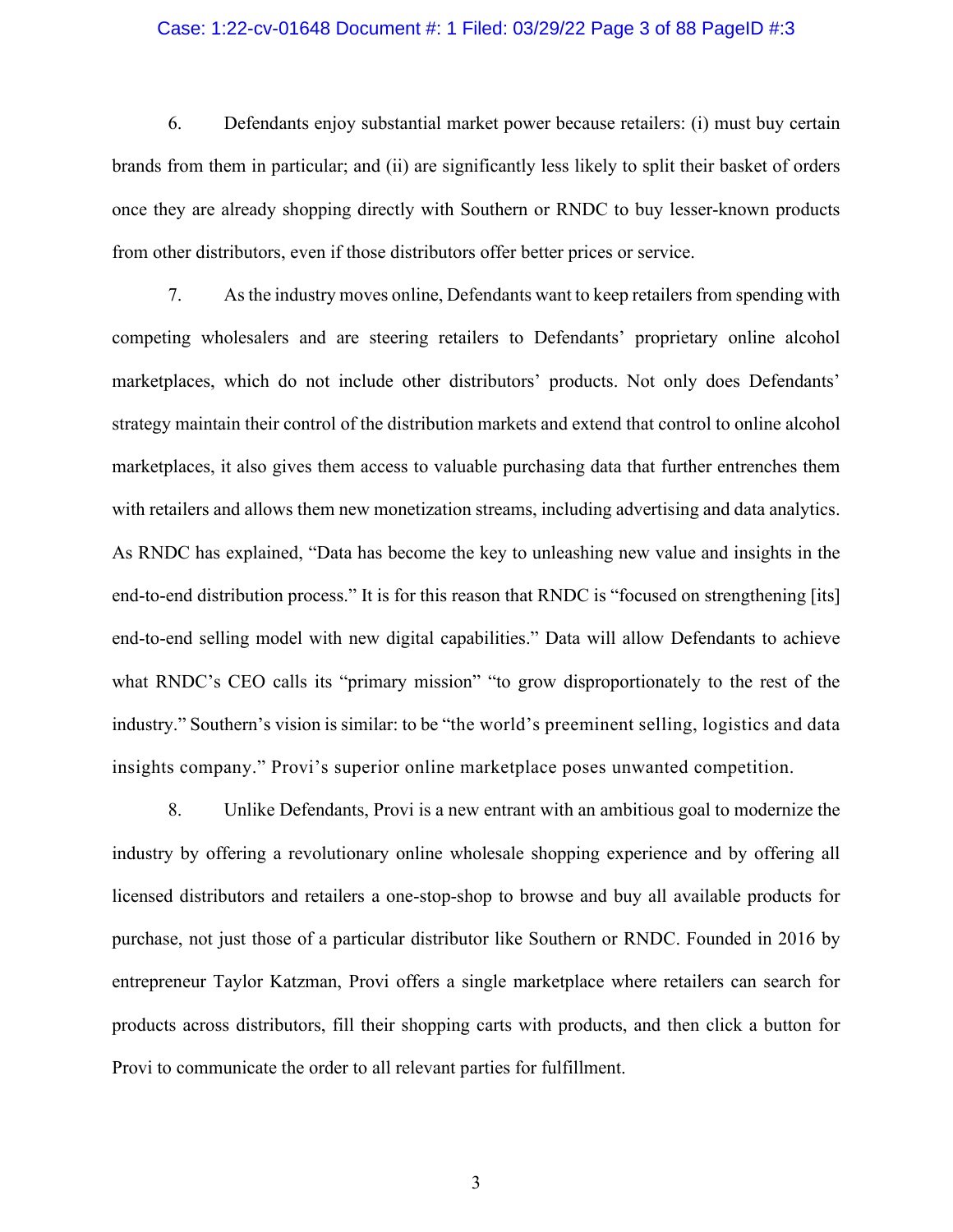## Case: 1:22-cv-01648 Document #: 1 Filed: 03/29/22 Page 4 of 88 PageID #:4

9. Provi's marketplace saves retailers the headache and cost of dealing one-on-one with multiple individual distributors. It also gives visibility to the hundreds of small distributors across the country that only carry lesser-known or up-and-coming commodity or craft beverages.

10. Provi improves the experience of identifying products to purchase at wholesale, lowers costs to retailers, enhances competition among distributors, and in the process generates valuable data for better decision-making and marketing by all industry participants. Not surprisingly, Provi has been popular among suppliers, retailers, and distributors—and the company was growing by leaps and bounds until Defendants intervened.

11. Before they felt threatened, Defendants recognized—and profited from—the potential of Provi's marketplace. From as early as 2016 until the latter half of 2021, Defendants fulfilled over 120,000 alcohol orders totaling nearly \$200 million in revenue that they received from retailers through Provi. Scores of Southern and RNDC sales representatives created their own accounts with Provi's online marketplace to handle retail orders through Provi. As a result, Southern and RNDC reaped substantial profits from retailers that chose to use Provi, while Provi grew quickly in popularity and scale.

12. Unfortunately, Southern and RNDC eventually came to see Provi's growing popularity as a threat to their market power and their plans to keep retailers away from other distributors and to extend their dominance. In lockstep, Defendants took actions to protect their market power. In April 2019, both Southern and RNDC released their own online marketplaces, Proof and eRNDC, respectively, and subsequently scaled them after obtaining insight into Provi's marketplace under the guise of proposed partnerships with Provi. Then, in the spring and summer of 2021, Southern and RNDC nearly simultaneously announced that they would no longer work with Provi and would stop accepting orders that *retailers choose to submit through Provi's*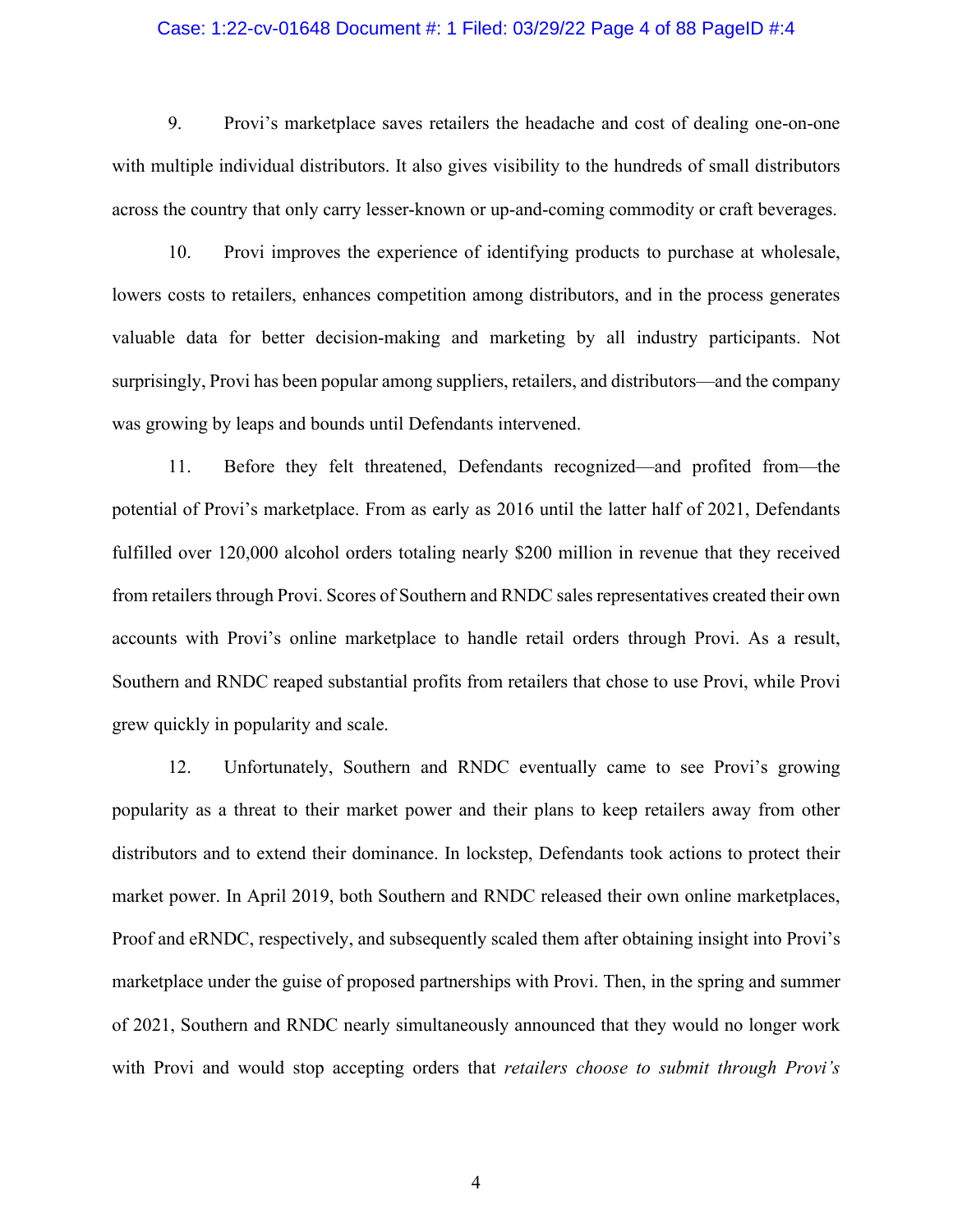## Case: 1:22-cv-01648 Document #: 1 Filed: 03/29/22 Page 5 of 88 PageID #:5

*marketplace*. Defendants even blocked emails from Provi so that the alcohol orders that *retailers choose* to submit to Defendants through Provi literally would not reach their respective sales representatives and, therefore, would go unfulfilled.

13. Upon information and belief, Defendants took these actions specifically and intentionally to foreclose competition and maintain and extend their market power. For example, when national restaurant chain Red Robin complained about the Provi boycott, Southern responded that there was "good news" because Red Robin "should already be using Proof." Alan Rosenberg, General Counsel for RNDC, similarly admitted that "RNDC will continue to . . . steer our customers towards" eRNDC and "away from Provi."

14. Retailers, meanwhile, prefer the greater choice and better quality that Provi affords them as a revolutionary online marketplace. As one retailer put it, "a marketplace like Provi is my preferred solution . . . Forcing me to use . . . single source ordering solutions like Proof sucks."

15. Southern and RNDC have acted against their own short-term economic selfinterests in pursuit of long-term anticompetitive objectives. This includes, *inter alia*: (i) forgoing substantial profits from the many alcohol orders they had been receiving through Provi, on which they typically enjoy substantial profit margins; (ii) sacrificing goodwill with the many retailers Southern and RNDC have deprived of the freedom to choose how best to meet their own alcohol purchasing needs and whose business needs Southern and RNDC have frustrated by blocking and rejecting their orders; and (iii) incurring the administrative costs associated with informing customers that they would no longer honor orders placed through Provi and handling the inevitable customer complaints they received when orders went unfulfilled.

16. Defendants' conduct has unlawfully restrained competition among alcohol distributors, online alcohol marketplaces, and related advertising and data analytics providers. It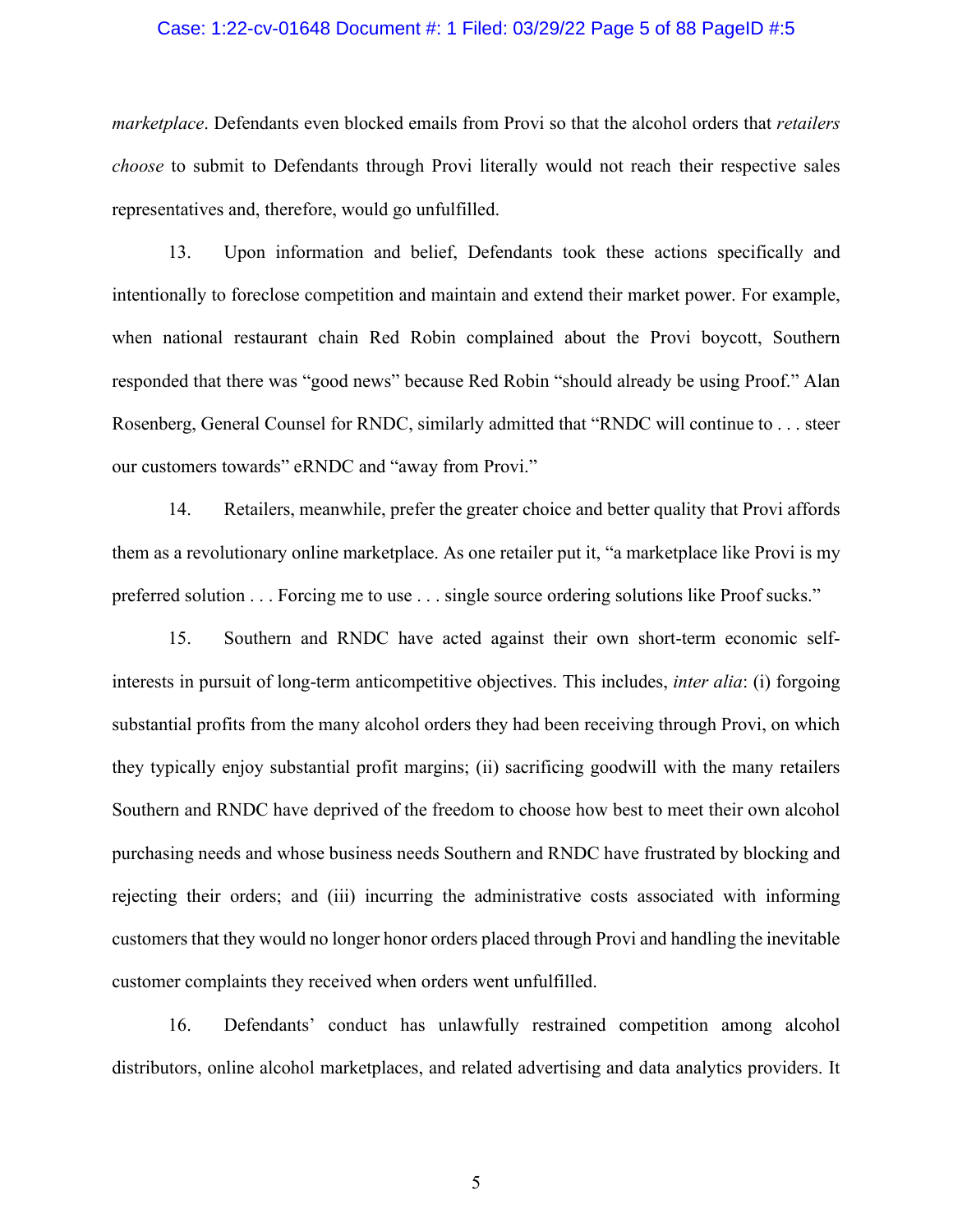## Case: 1:22-cv-01648 Document #: 1 Filed: 03/29/22 Page 6 of 88 PageID #:6

has harmed suppliers, retailers, and consumers by maintaining and extending Defendants' market power, increasing costs, stifling innovation, and reducing output. They also have unlawfully harmed competition in key markets that otherwise could revolutionize the sale and marketing of spirits and wine in the United States, including the markets for spirits and wine search advertising on online alcohol marketplaces and data analytics services for spirits and wine.

17. Defendants' conduct, taken together and separately, violates Sections 1 and 2 of the Sherman Act, 15 U.S.C. §§ 1 and 2, as well as the Illinois Antitrust Act, California's Unfair Competition Law, and Illinois state law prohibiting tortious interference with Provi's prospective and current business relationships.

18. Provi has suffered, and continues to suffer, injury to its business and property as a direct and proximate result of Defendants' unlawful conduct and is entitled to an injunction barring their illegal conduct, monetary damages, and all other legal and equitable relief available under law and that the Court may deem proper.

## **JURISDICTION, VENUE, AND INTERSTATE COMMERCE**

19. This action arises under Sections 4 and 16 of the Clayton Act, 15 U.S.C. §§ 15, 26, to recover treble damages and the costs of this suit, including attorneys' fees, against Defendants for injuries sustained by Provi by virtue of their violations of Sections 1 and 2 of the Sherman Act, 15 U.S.C. §§ 1 and 2, and to enjoin further actions.

20. This Court has jurisdiction under 28 U.S.C. §§ 1331 and 1337, and Sections 4 and 16 of the Clayton Act, 15 U.S.C. §§ 15(a) and 26.

21. This Court also has subject-matter jurisdiction over the state law claims, which are substantially related to the federal claims, under 28 U.S.C. § 1367.

22. This Court has personal jurisdiction over Southern and RNDC because each has: (a) transacted business throughout the United States, including in this District; (b) sold, shipped,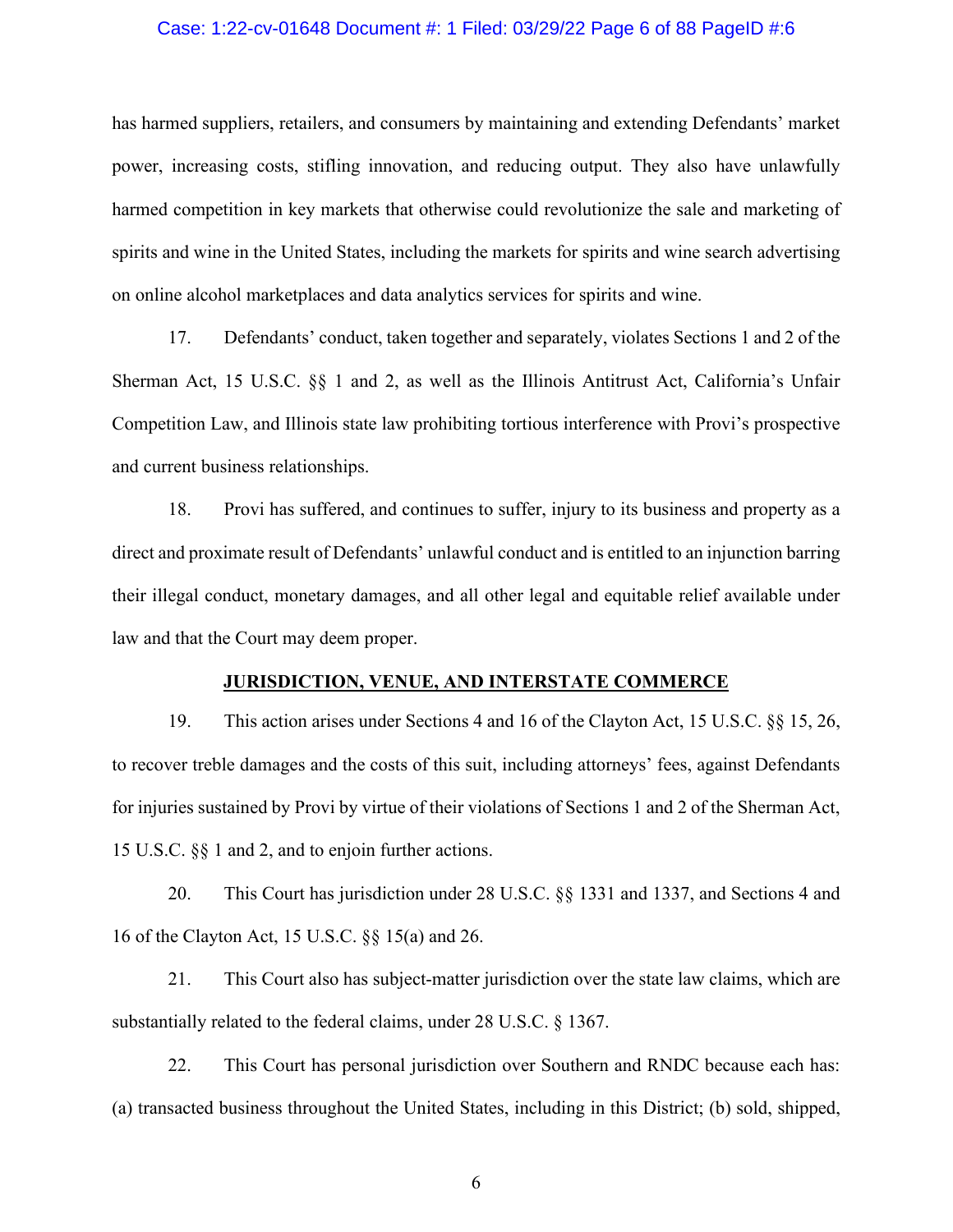## Case: 1:22-cv-01648 Document #: 1 Filed: 03/29/22 Page 7 of 88 PageID #:7

and delivered substantial quantities of alcohol throughout the United States, including in this District; and (c) engaged in anticompetitive conduct that was directed at and had a direct, foreseeable, and intended effect of causing injury to the business or property of persons residing in, located in, or doing business throughout the United States, including this District.

23. Venue is proper in this District under Section 12 of the Clayton Act, 15 U.S.C. § 22, and under 28 U.S.C. § 1391 because Southern and RNDC transact business within this District, are licensed to do business and are doing business in this District, and because a substantial portion of the affected interstate commerce described herein was carried out in this District.

24. The products and services of Southern and RNDC are sold in interstate commerce, and the unlawful activities alleged in this Complaint have occurred in, and have had a substantial effect upon, interstate commerce.

25. No other forum would be more convenient for the parties and witnesses to litigate this case.

#### **THE PARTIES**

26. Plaintiff Provi is, and at all relevant times was, a corporation incorporated under the laws of the state of Delaware, with its principal place of business in Chicago, Illinois. Provi offers an online alcohol marketplace to facilitate purchases from licensed retailers to licensed distributors. Provi's marketplace sits outside the three-tier alcohol distribution system as it does not produce, distribute, or sell alcohol products. For this reason, Provi is not—and need not be, as confirmed by multiple alcohol governing authorities—a licensed supplier, distributor, or retailer of alcohol. Provi also sells Search and Display Advertising on its marketplace and offers data analytics services for wine and spirits.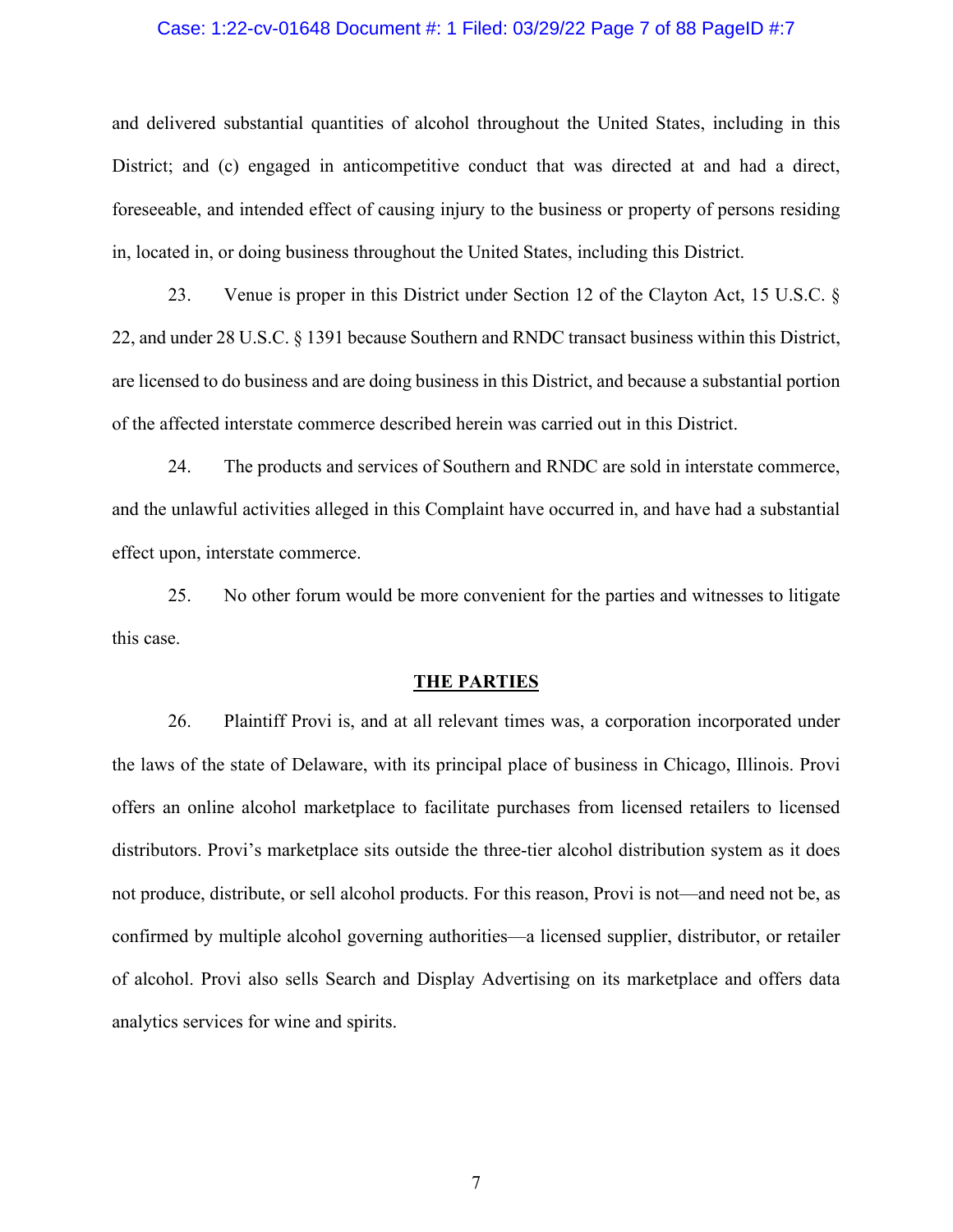## Case: 1:22-cv-01648 Document #: 1 Filed: 03/29/22 Page 8 of 88 PageID #:8

27. Defendant Southern is, and at all relevant times was, a limited liability company organized under the laws of the state of Delaware with its principal place of business in Miami, Florida.

28. Southern is the nation's largest distributor of wine and distilled spirits with 2020 revenues of approximately \$20 billion. Southern operates in 44 U.S. states and the District of Columbia, distributes over 7,000 alcohol brands, and is the 11th-largest private company in the United States.

29. As the largest wine and spirits distributor in the United States, Southern maintains an extensive portfolio of leading, "must-have" brands with exclusive distribution rights in dozens of states.[1](#page-7-0)

30. Southern is engaged in the business of, *inter alia*, distributing alcoholic beverages with and through its wholly-owned and controlled subsidiaries.<sup>[2](#page-7-1)</sup>

31. Southern also owns and operates the online alcohol marketplace, Proof. According to Southern's Vice President of eCommerce, Nathan Mansperger, "Proof is a B2B platform" that "enables 24/7 online ordering and account management," allowing retail customers to "search brand portfolios, place orders, and discover new products through this platform while the Suppliers can showcase their products." In addition to communicating retailers' orders for wine and spirits

<span id="page-7-0"></span> $<sup>1</sup>$  Southern is licensed to distribute wine and distilled spirts in Alabama, Alaska, Arizona, Arkansas,</sup> California, Colorado, Delaware, the District of Columbia, Florida, Hawaii, Idaho, Illinois, Indiana, Iowa, Kansas, Kentucky, Louisiana, Maine, Maryland, Michigan, Minnesota, Mississippi, Missouri, Montana, Nebraska, Nevada, New Hampshire, New Mexico, New York, North Carolina, North Dakota, Ohio, Oklahoma, Oregon, Pennsylvania, South Carolina, South Dakota, Tennessee, Texas, Utah, Vermont, Virginia, Washington, West Virginia, and Wyoming.

<span id="page-7-1"></span><sup>2</sup> These subsidiaries include, but are not limited to: Southern Glazer's Leasing, LLC, Southern Glazer's Wine and Spirits of Alaska, LLC, Southern Glazer's Wine and Spirits of D.C., LLC, Southern Glazer's Wine and Spirits of Delaware, LLC, Southern Glazer's Wine and Spirits of Maryland, LLC, Southern Glazer's Wine and Spirits of Washington, LLC, Southern Glazer's Wine and Spirits-Pacific Northwest Holdings, LLC, Southern Glazer's Wine Distributors of Idaho, LLC, and Southern Glazer's Wine Distributors of Oregon, LLC.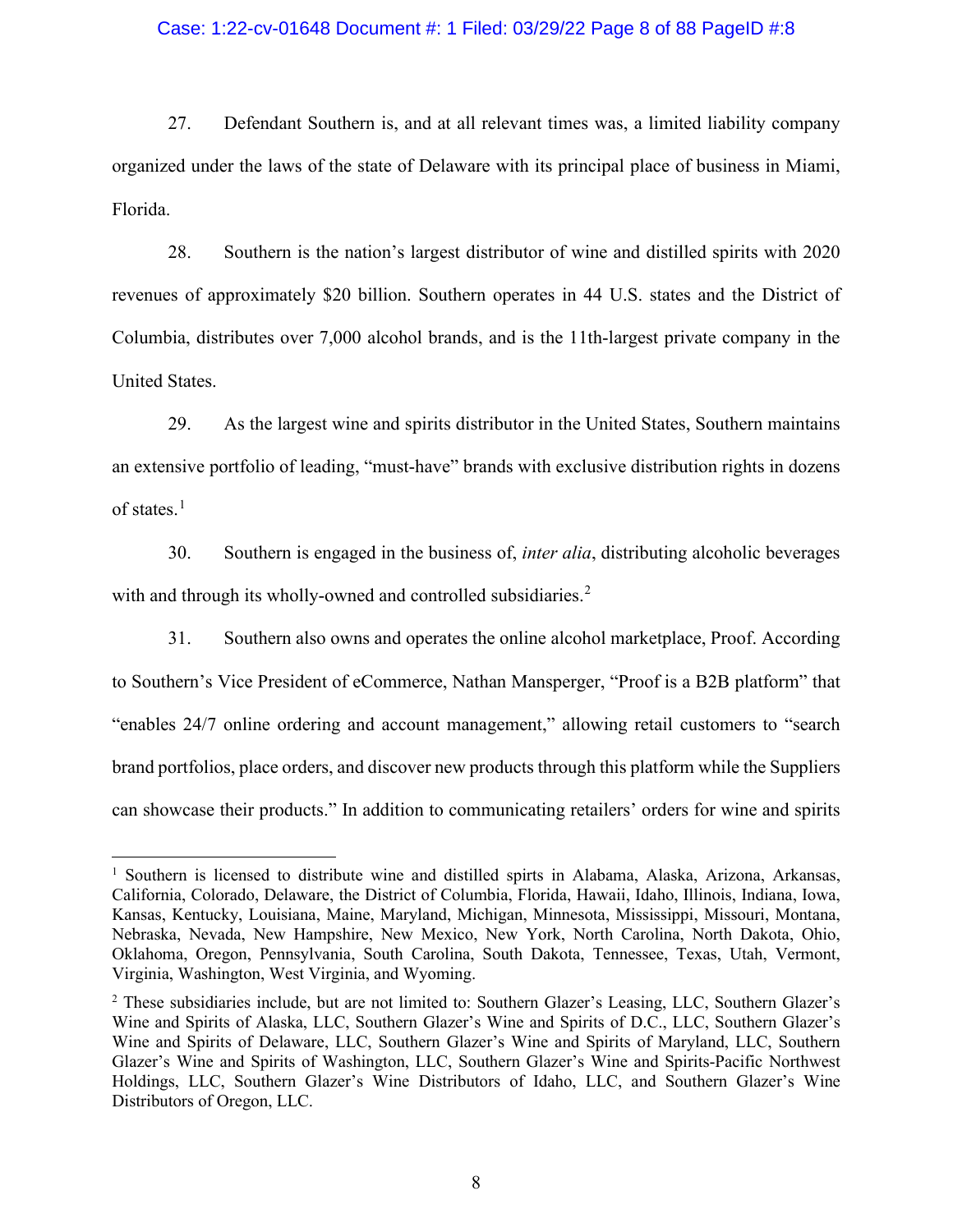## Case: 1:22-cv-01648 Document #: 1 Filed: 03/29/22 Page 9 of 88 PageID #:9

for distribution, Proof competes with Provi through the search and display advertising and data analytics services Southern offers with Proof.

32. Defendant RNDC is, and at all relevant times was, a corporation incorporated under the laws of the state of Delaware with its principal place of business in Atlanta, Georgia. RNDC is a privately held company, controlled and managed by a handful of families. RNDC is the second largest distributor of wine and distilled spirits in the United States with 2020 revenues of approximately \$11.9 billion. RNDC operates in 37 U.S. states and the District of Columbia, distributes thousands of brands, and is the 25th-largest private company in the United States.

33. As the second largest wine and spirits distributor in the United States, RNDC maintains an extensive portfolio of leading, "must-have" brands with exclusive distribution rights in dozens of states.[3](#page-8-0)

34. RNDC is engaged in the business of, *inter alia*, distributing alcoholic beverages with and through its wholly-owned and controlled subsidiaries. [4](#page-8-1)

<span id="page-8-0"></span><sup>3</sup> RNDC entities are licensed to distribute alcohol in Alabama, Alaska, Arizona, California, Colorado, the District of Columbia, Florida, Georgia, Hawaii, Idaho, Illinois, Indiana, Iowa, Kentucky, Louisiana, Maryland, Michigan, Maine, Mississippi, Montana, Nebraska, New Hampshire, New Mexico, North Carolina, North Dakota, Ohio, Oklahoma, Oregon, Pennsylvania, South Carolina, South Dakota, Texas, Utah, Virginia, Washington, West Virginia, Wyoming, and Vermont. RNDC announced in November 2021 a partnership with Opici Family Distributing in New York; the official partnership, which would expand RNDC's footprint to include New York, is expected to launch in Q1 2022.

<span id="page-8-1"></span><sup>4</sup> These subsidiaries include, but are not limited to: National Distributing Company, Young's Market Company, RNDC General LLC, RNDC Texas, LLC, Republic National Distributing Company of Indiana, LLC, Republic National Distributing Company of North Dakota, Inc., Republic National Distributing Company, LLC (Kentucky), Republic National Distributing Company, LLC d/b/a Republic National Distributing Company of North Carolina, Republic National Distributing Company, LLC d/b/a Best Brands of Delaware, LLC, and Republic National Distribution Company, LLC d/b/a Republic Beverage Company, RNDC Shares Services, LLC, RNDC South Carolina, LLC, RNDC West Coast, LLC, RNDC Alaska, LLC, Republic National Distributing Company of North Dakota, Inc., Republic National Distributing Company Michigan Holdings, LLC, RNDC-NWS, LLC, and RNDC Oklahoma. RNDC also operates under the following trade names: RNDC of MT, RNDC of North Dakota, RNDC of Oregon, RNDC Hawaii, RNDC of Idaho, and RNDC of Nebraska. Furthermore, RNDC also has joint ventures with National Wine and Spirits of Michigan in Michigan and Central Liquor Company in Oklahoma.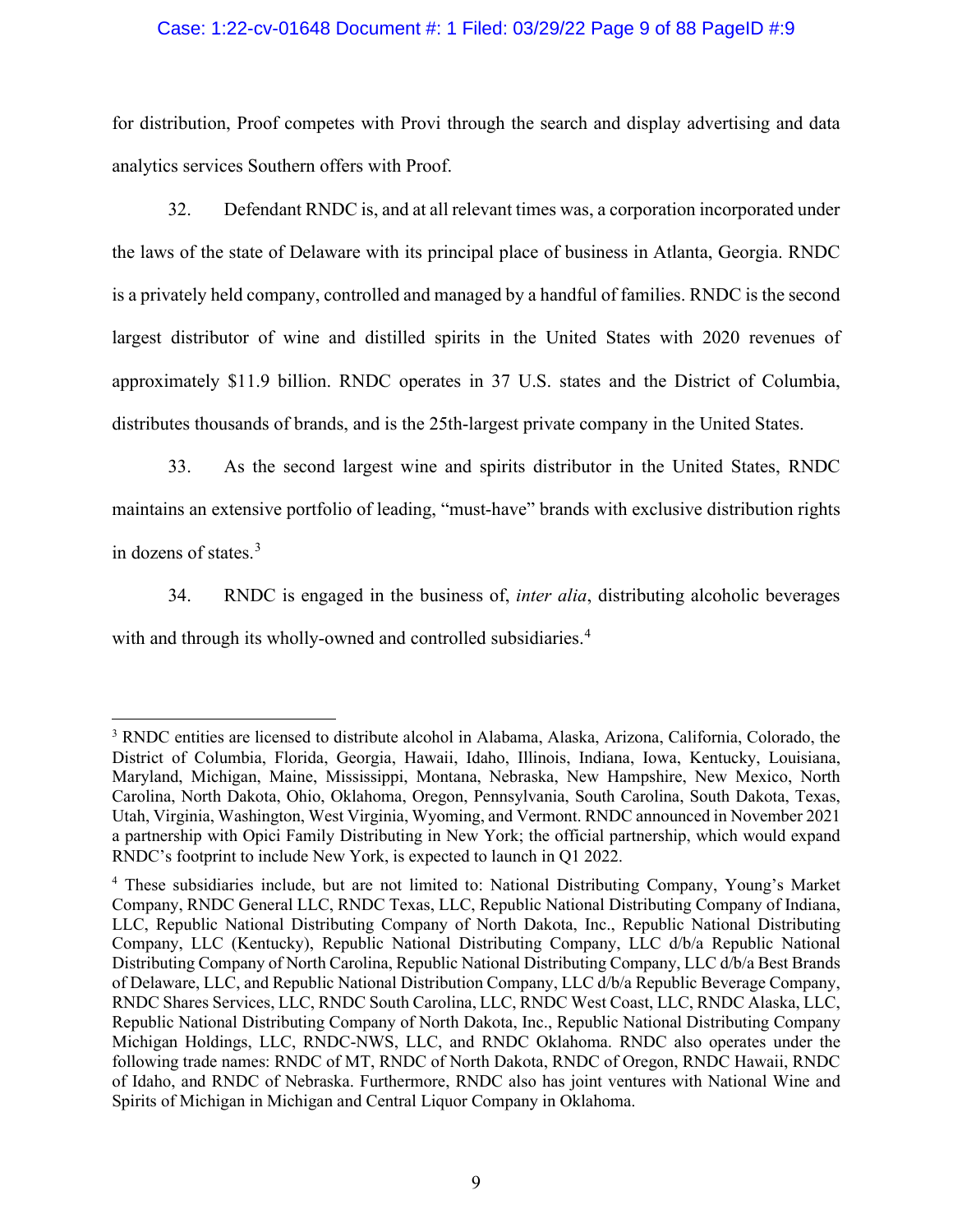## Case: 1:22-cv-01648 Document #: 1 Filed: 03/29/22 Page 10 of 88 PageID #:10

35. RNDC also owns and operates the online alcohol marketplace, eRNDC. In addition to communicating retailers' orders for wine and spirits for distribution, eRNDC competes with Provi through the search and display advertising and data analytics services RNDC offers and plans to offer with eRNDC.

#### **BACKGROUND**

## **A. Regulation of Alcoholic Beverages**

36. The manufacture, distribution, and sale of alcohol is a heavily regulated industry that has not substantially changed in almost ninety years. In 1933, after the passage of the 21st Amendment ending Prohibition, Congress passed the Federal Alcohol Administration Act ("FAA Act"), 27 U.S.C. §§ 201-219a. The FAA Act established a three-tier system for the production, distribution, and sale of alcohol: only licensed producers may sell to distributors; only licensed distributors may sell to retailers; and only retailers may sell to consumers.<sup>[5](#page-9-0)</sup>

37. In addition to federal oversight by the Alcohol and Tobacco Tax and Trade Bureau ("TTB") of the Department of the Treasury, the  $21<sup>st</sup>$  Amendment granted each state and the District of Columbia the authority to regulate the distribution and retail sale of alcohol within its borders. Each of these jurisdictions has a control board or commission to enforce its requirements for licensing and sale.

38. Producers and distributors must receive permits from the TTB and from state alcohol boards. All states require distributors to be licensed with the local alcohol board to allow them to sell to retailers and transport alcohol within the state. States also require retailers to obtain liquor licenses to sell alcohol directly to consumers. Some states have a limit on the number of

<span id="page-9-0"></span><sup>5</sup> The few limited exceptions to this system—*e.g.*, carve-outs for taprooms, tasting rooms, direct-toconsumer sales, and self-distribution—are not relevant in this case.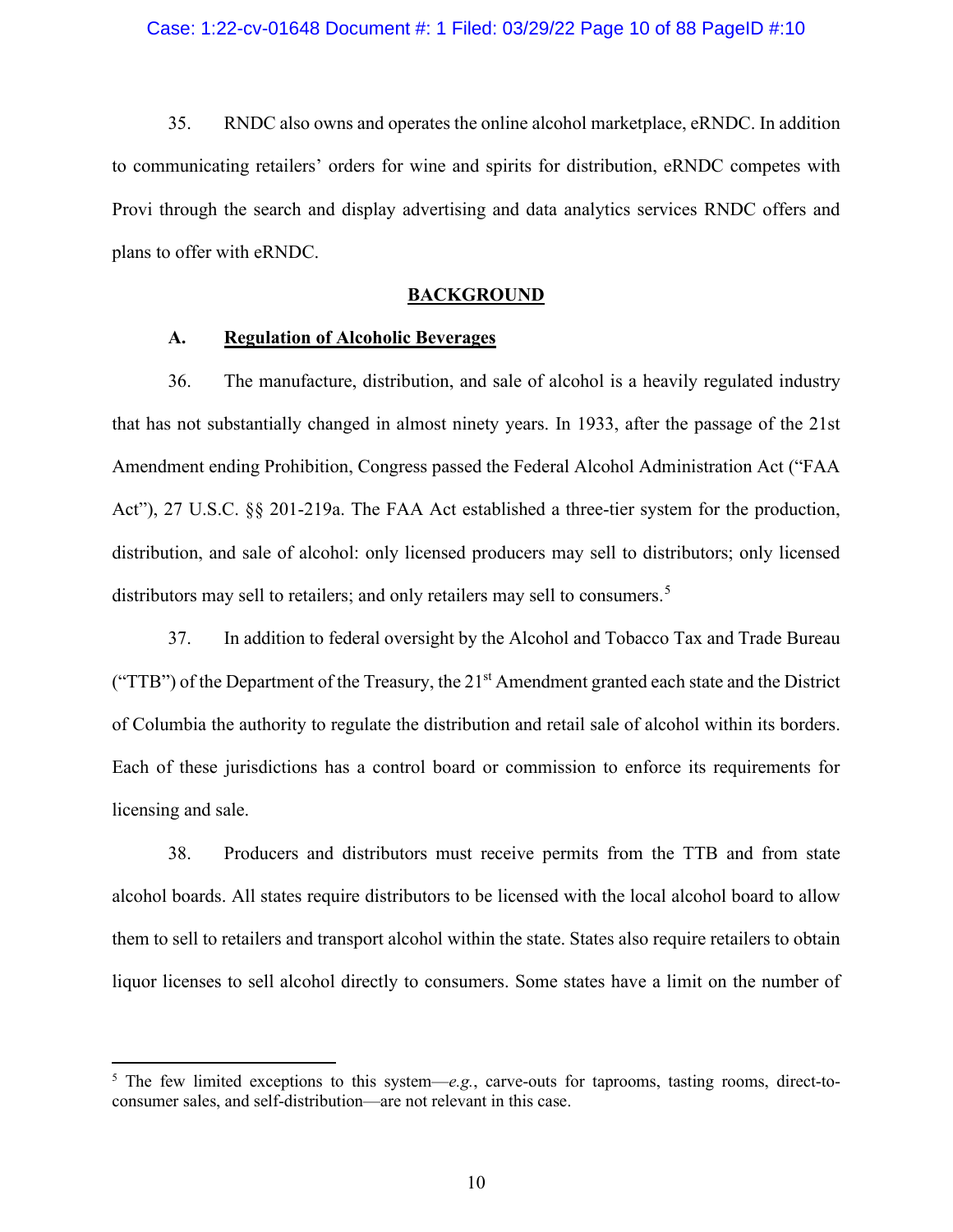## Case: 1:22-cv-01648 Document #: 1 Filed: 03/29/22 Page 11 of 88 PageID #:11

issued distributor or retail licenses and if there are no available licenses, new entrants must buy licenses from existing businesses.

39. Retailers that purchase alcohol fall into one of two categories: off-premise (i.e., togo) and on-premise (i.e., establishments where the alcoholic beverages sold to consumers are consumed on the premises where they are purchased). Examples of off-premise retailers include liquor stores and grocery stores. On-premise retailers include bars, restaurants, and hotels. All retailers, both on- and off-premise, must comply with state and local liquor laws, including securing all necessary licenses and approvals to sell or serve alcoholic beverages, including wine and spirits.

## **B. The Distilled Spirits and Wine Industries**

40. Distilled spirits, wine, and beer constitute the three broad sectors of the alcohol beverage industry. There are many differences among these three different types of alcoholic beverages, including their taste profiles, alcoholic content, and regulatory framework. Beer is not a sector at issue in this case. $6$ 

#### *i. Distilled Spirits and Wine Overview*

41. In 2020, retail sales of distilled spirits in the United States reached approximately \$86 billion dollars. Distilled spirits are made by distilling fermented material, which gives them a higher concentration of alcohol relative to beer and wine. Most distilled spirits fall into six basic segments: vodka, whiskey, rum, brandy, tequila, and gin. As Chart 1 shows, vodka and whiskey are the most consumed distilled spirits by category, accounting for more than 53% of distilled

<span id="page-10-0"></span><sup>&</sup>lt;sup>6</sup> Several characteristics of beer distribution differentiate it from the distribution of wine and spirits, including the competitive landscape and state regulations that govern the distribution of beer and provide enhanced protection for terminating distributors. For example, Reyes is the largest beer distributor in the United States, but is not a meaningful participant in the distribution of spirits or wine. Additionally, market dynamics are significantly different as a beer wholesaler tends to align with one particular large supplier, namely either Anheuser-Busch InBev or Molson Coors.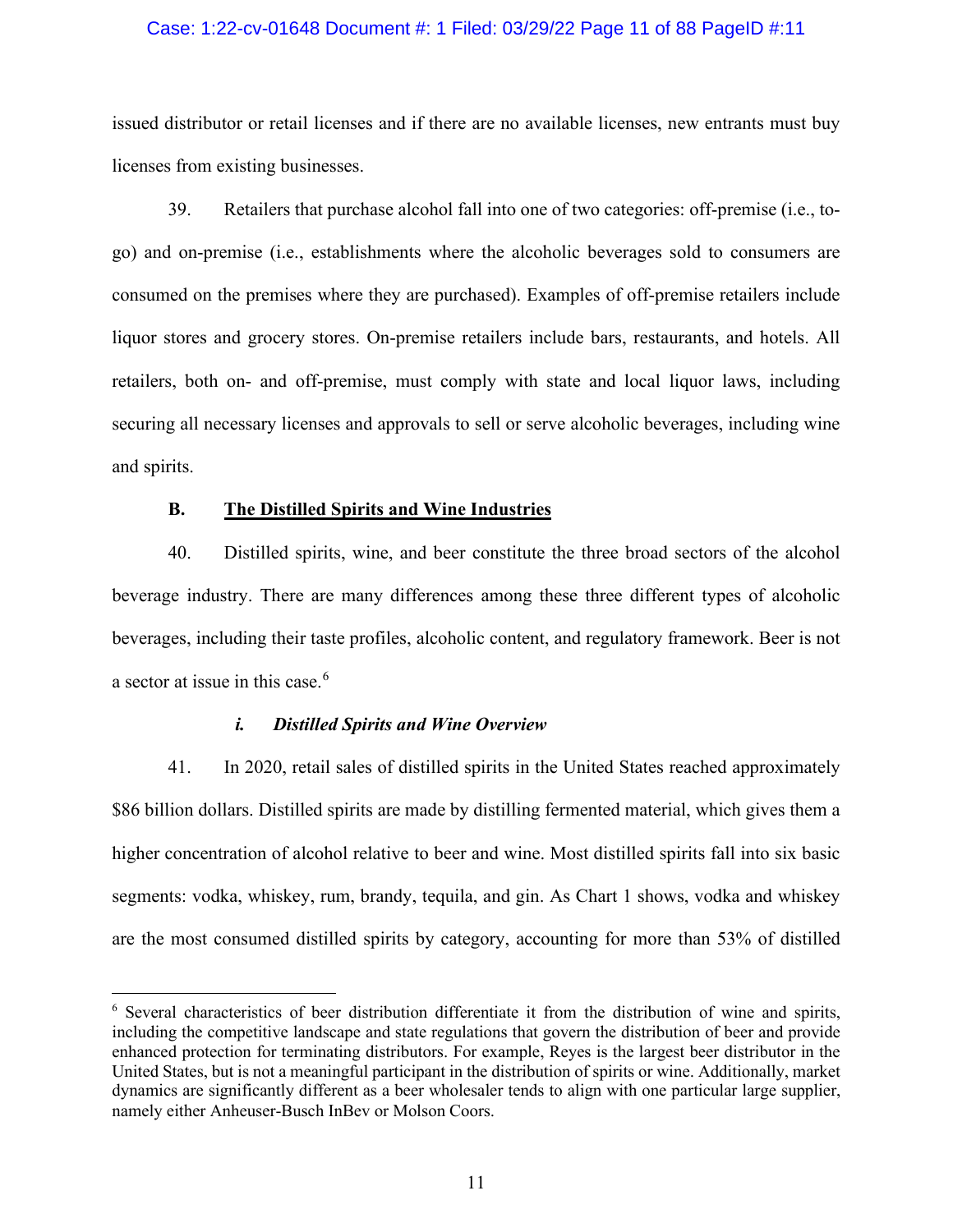spirit consumption.



**CHART 1 Distilled Spirits Consumption by Category (2020)**

42. Wine is another alcoholic beverage category popular in the United States. Prominent regions for wine production include Napa and Sonoma in California, USA as well as Argentina, Australia, France, Italy, and Spain. Chart 2 below shows the most popular types of wine in the United States, by volume. Retail sales of wine in the United States reached nearly \$67 billion dollars in 2020.



**CHART 2 Top 10 Most Popular Wines in the United States (2020**)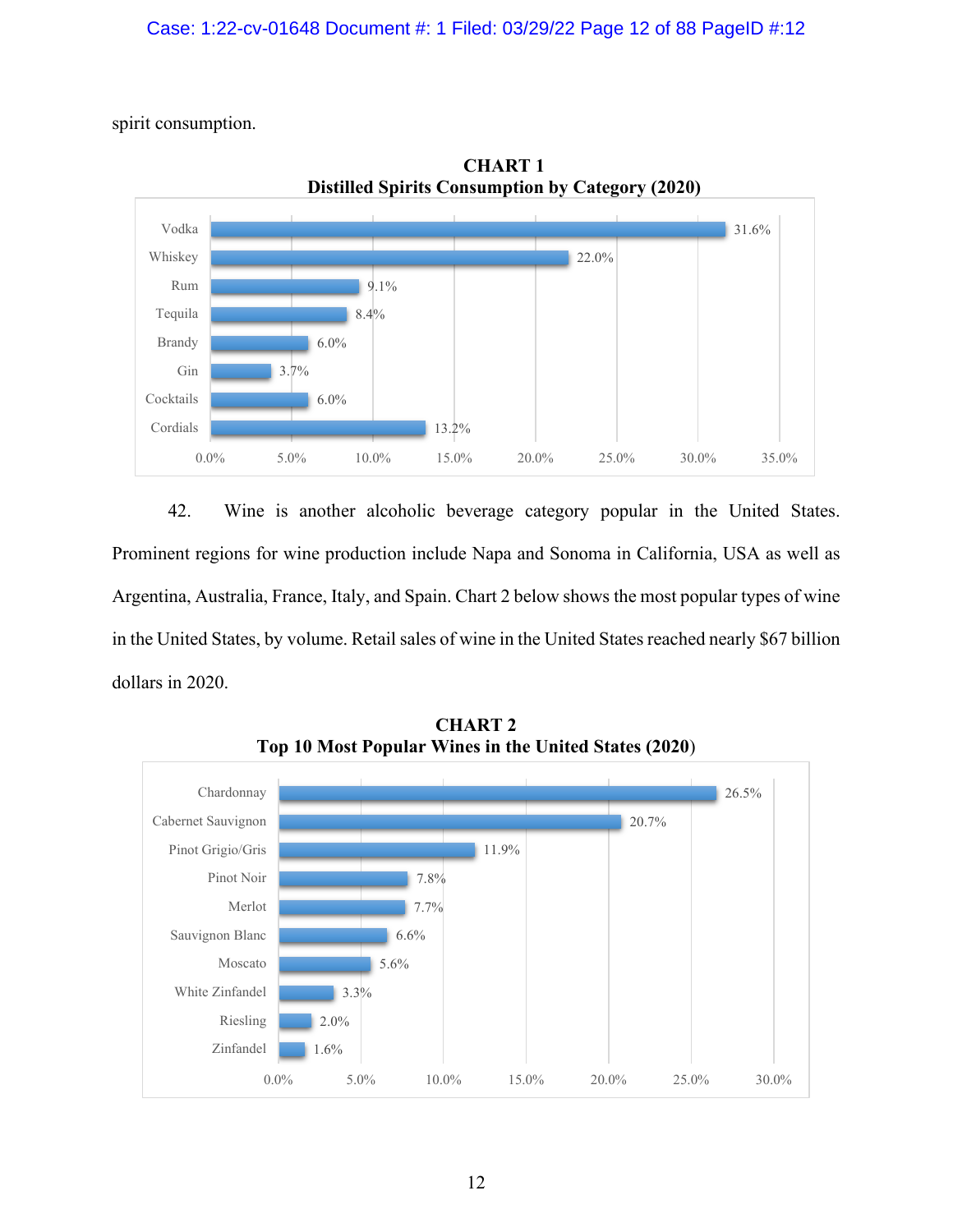# *ii. Distilled Spirits and Wine Suppliers*

# *a. Distilled Spirits Suppliers*

43. Distilled spirits suppliers earned more than \$31 billion in 2020. As reflected below in Chart 3, the top five suppliers account for 50% of all distilled spirits by volume and the top ten account for over 70%.





44. These top suppliers own the rights of many "must-have" brands. For example, Diageo, the largest supplier, owns the rights to Smirnoff vodka and Captain Morgan rum, two of the best-selling spirits in the United States in 2020, as shown below in Chart 4. Examples of other iconic brands on Diageo's roster include Crown Royal whiskey, Johnnie Walker whiskey, and Ketel One vodka, among others.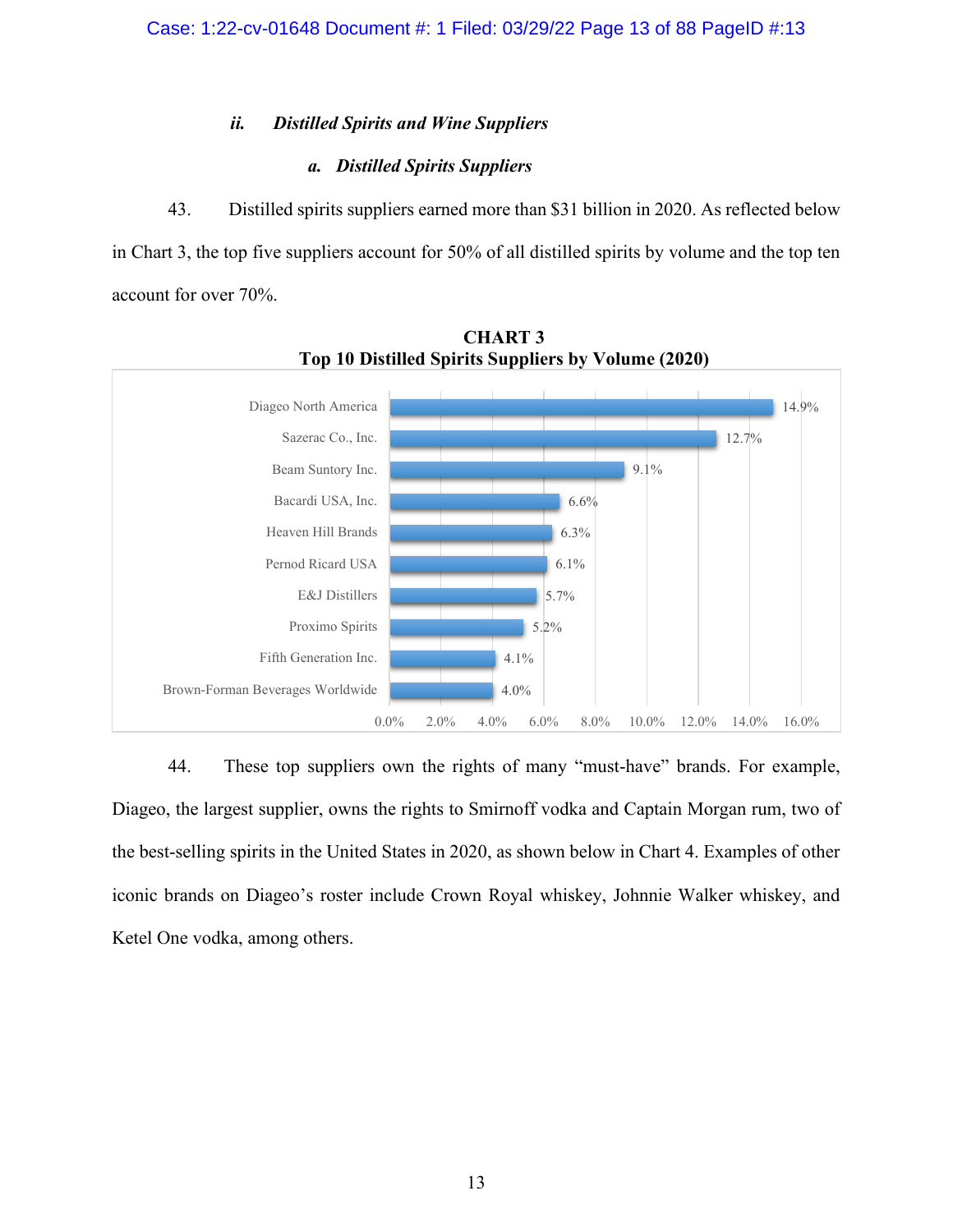

**CHART 4 Top Distilled Spirits Brands in the United States (2020)**

45. The next five largest suppliers account for more than 40% of the spirits sales by volume combined. Each of these suppliers also have portfolios of "must-have" brands that are fixtures in bars throughout the country. Sazerac, for example, owns Fireball, the most popular whiskey brand in the United States. Beam Suntory's Jim Beam brand is well known across the country, as are other Beam Suntory brands like Hornitos tequila, Canadian Club and Maker's Mark whiskeys, and its Pinnacle vodka. Bacardi, the fourth largest supplier, owns well-known brands that include Bacardi rum, Grey Goose vodka, and Bombay Sapphire gin, among others. Pernod Ricard owns bar mainstays such as Jameson whiskey, Absolut vodka, and Seagram's gin.

#### *b. Wine Suppliers*

46. The top five wine marketers—E & J Gallo, The Wine Group, Constellation, Trinchero Family Estates, and Delicato Family Wines—market over 57% of the wine sold in the United States, as shown in Chart 5 below. E & J Gallo's share alone approaches  $30\%$  of wine consumed in the United States with leading brands like Barefoot, Black Box, Carlo Rossi, and Peter Vella. Its 2020 revenues are an estimated \$5 billion.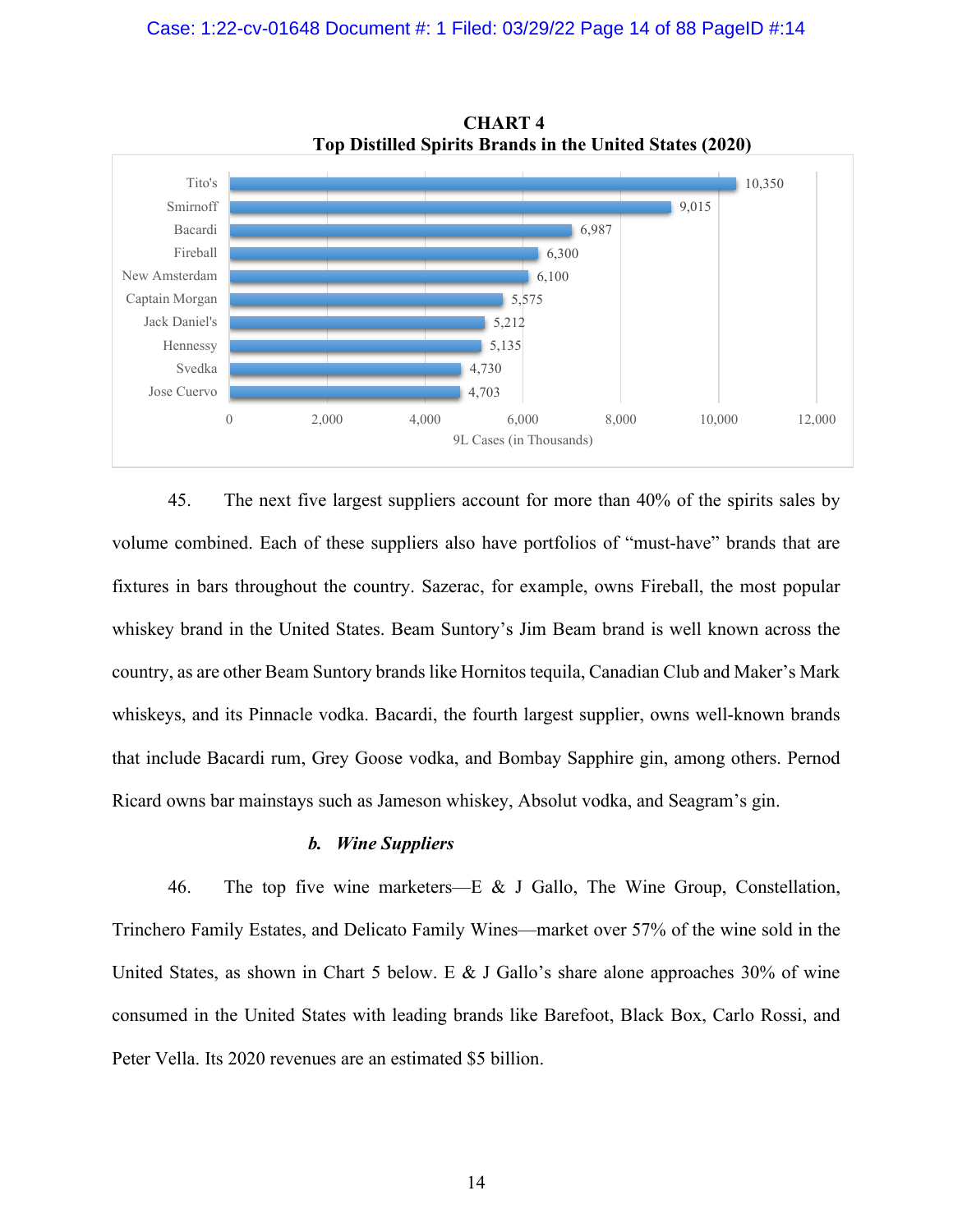

**CHART 5 Top Wine Marketers by Volume (2020)**

47. The Wine Group similarly has several popular brands, including Franzia, Almaden, and Cupcake Vineyards. The other three top-five wine marketers each markets one or more topselling wine brands. For example, Constellation owns Woodbridge and Robert Mondavi; Trinchero owns Sutter Home; and Delicato owns Bota Box.

## *iii. Distributors*

## *a. Distilled Spirits Distributors*

48. The distribution of distilled spirits is highly concentrated with two entrenched, very powerful players (Southern and RNDC) and a number of small, fringe distributors that do not and cannot meaningfully constrain Defendants' substantial market power.

49. A 2022 report by the U.S. Department of the Treasury, in cooperation with the DOJ and the FTC, identified distributor consolidation in the wine and spirits markets as "the greatest threat to competition in the alcohol market."<sup>[7](#page-14-0)</sup> The Treasury report explained that the enormous

<span id="page-14-0"></span><sup>7</sup> U.S. Dep't of the Treasury, *Competition in the Markets for Beer, Wine, and Spirits*, 24 (Feb. 2022), https://home.treasury.gov/system/files/136/Competition-Report.pdf [hereinafter, Treasury Report].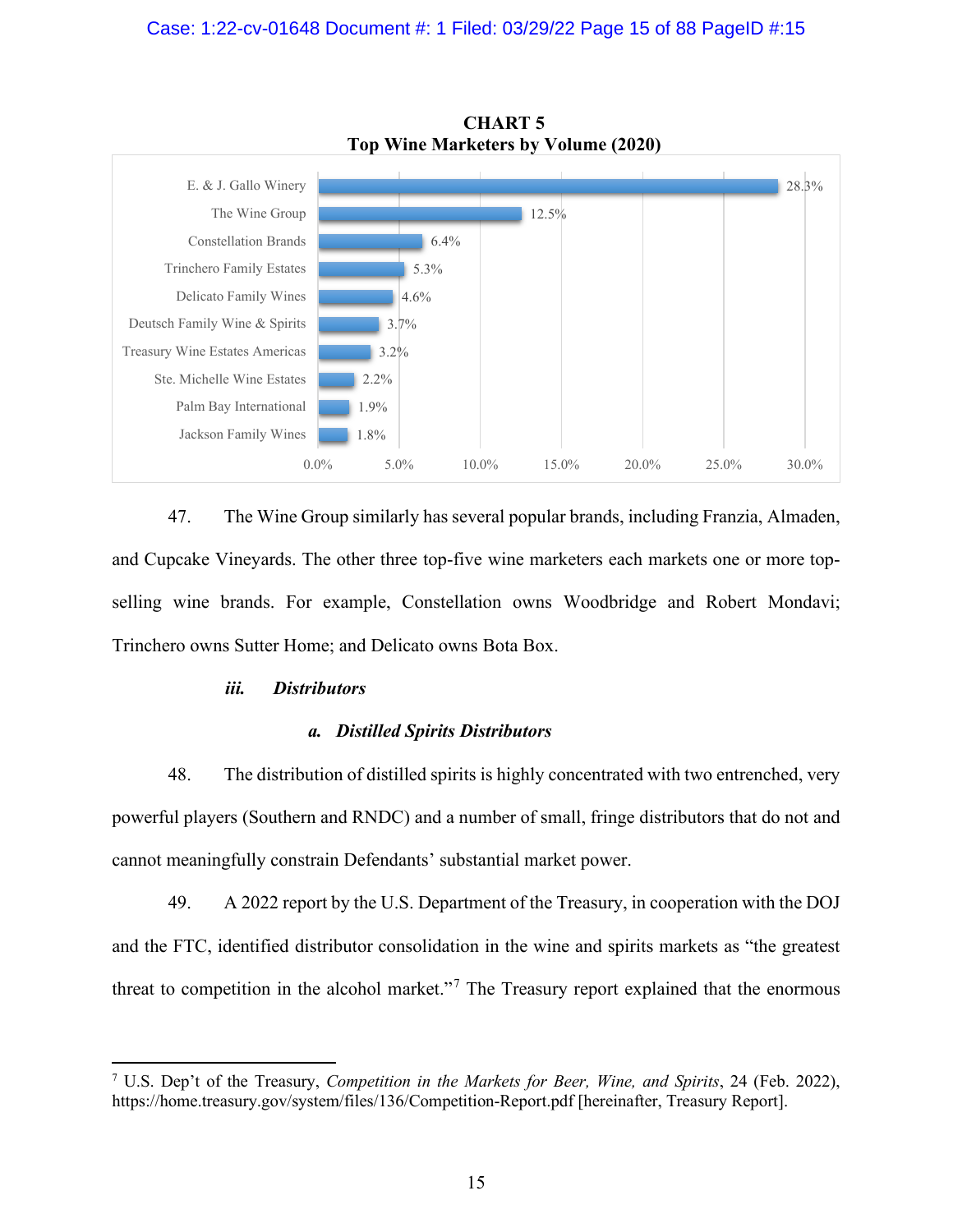## Case: 1:22-cv-01648 Document #: 1 Filed: 03/29/22 Page 16 of 88 PageID #:16

market share of distributors like Southern, combined with long-term exclusive agreements, allows distributors to "accomplish indirectly what regulators would never allow them to accomplish directly," as "distributors with a larger national footprint may be able to leverage their size and enter exclusive agreements with producers that tend to push out smaller competitors."[8](#page-15-0) This is just what Defendants have done and continue to do, to the detriment of competition in various relevant markets and ultimately consumers.

50. Defendants control commanding shares of the distilled spirits distribution in the United States, with their combined and even individual shares of distribution in distilled spirits often times exceeding 60% in many states. Defendants wield tremendous market power over local, regional, and national distribution. Their high shares, combined with their exclusive distribution rights to many of the top, "must-have" brands, make it virtually impossible for retailers to avoid purchasing from Southern and RNDC. Upon information and belief, Defendants enjoy substantial profit margins.

51. In the states where they operate, which includes nearly every state in the country, Southern and RNDC have substantial market shares, reaching as high as 100%. As shown in Table 1 below, as of 2019, their combined share exceeded 80% in ten states; in nine more plus the District of Columbia, their combined share exceeded 50%. Defendants' individual market power is substantial throughout the country, and their combined position is insurmountable. Retailers who wish to purchase spirits have virtually no alternatives.

<span id="page-15-0"></span><sup>8</sup> *Id*.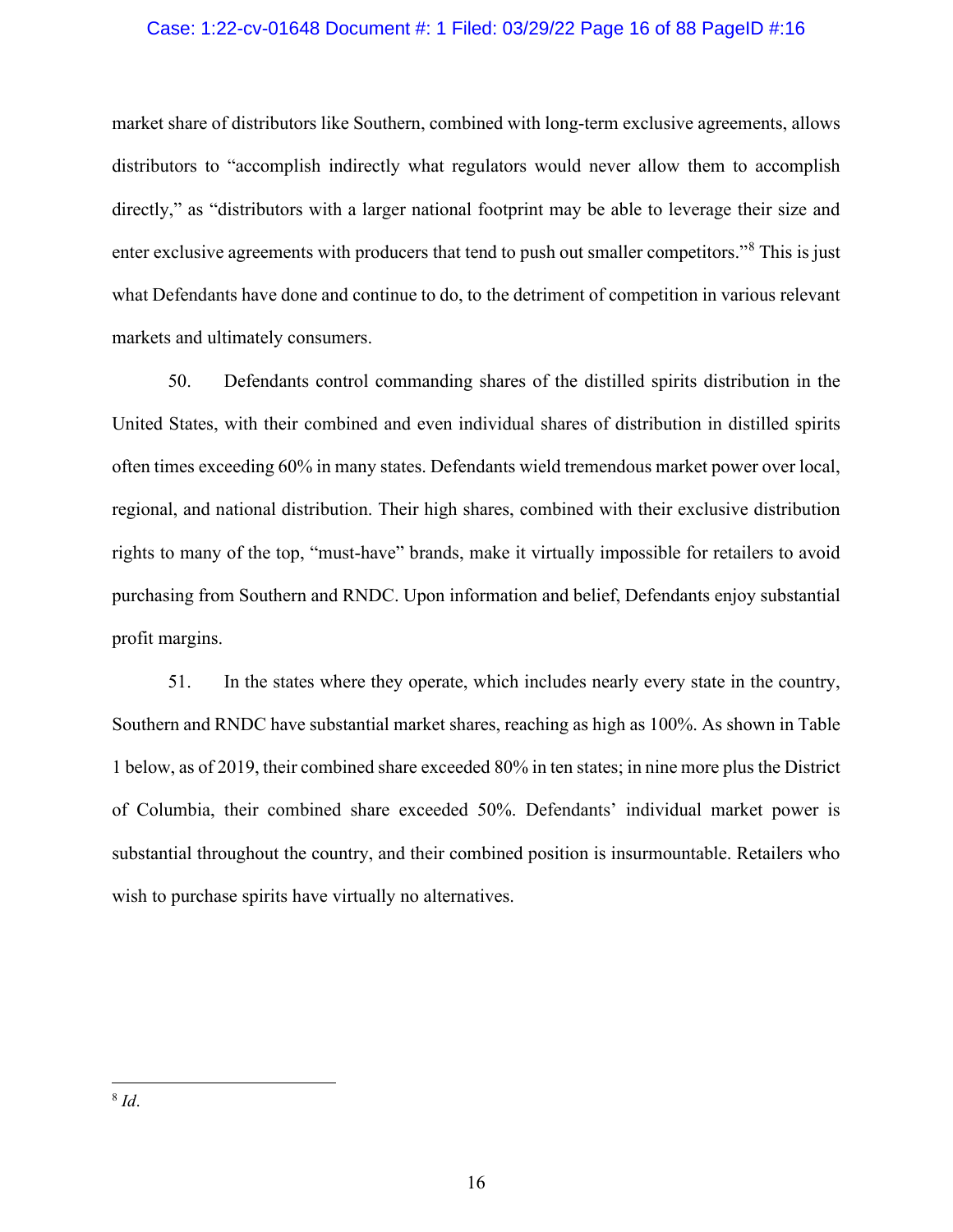|              |                                                                                                                                          | $\beta$ tates $\gamma$ nei e defendants - estimated distinct opitits ivial Ke onare executs 50 /0 (2017) |                                     |  |
|--------------|------------------------------------------------------------------------------------------------------------------------------------------|----------------------------------------------------------------------------------------------------------|-------------------------------------|--|
| <b>Share</b> | <b>Combined</b>                                                                                                                          | Southern                                                                                                 | <b>RNDC</b>                         |  |
| $80% +$      | <b>10 Markets</b><br>California, Hawaii, Indiana,<br>Kentucky, Louisiana, Nebraska,<br>New Mexico, Oklahoma, South<br>Dakota, Washington |                                                                                                          |                                     |  |
| $70%+$       | 13 Markets<br>Arkansas, Florida, North Dakota                                                                                            | <b>5 Markets</b><br>Arkansas, Hawaii,<br>Kentucky, Louisiana,<br>Washington                              |                                     |  |
| $60%+$       | <b>15 Markets</b><br>Arizona, District of Columbia                                                                                       | <b>6 Markets</b><br>Indiana                                                                              |                                     |  |
| $50%+$       | <b>20 Markets</b><br>Colorado, Maryland, Michigan,<br>Missouri, Nevada                                                                   | 12 Markets<br>California, Florida,<br>Missouri, Nebraska,<br>Nevada, New Mexico                          | 2 Markets<br>Oklahoma, South Dakota |  |

**TABLE 1 States Where Defendants' Estimated Distilled Spirits Market Share Exceeds 50% (2019)**

# *b. Wine Distributors*

52. Like the distribution of distilled spirits, the distribution of wine is similarly concentrated in states throughout the country. Defendants' high market shares are reinforced by the agreements each has in states throughout the country to distribute exclusively some of the bestselling, "must-have" wine brands, from Franzia to Robert Mondavi.

53. Defendants each individually have high shares in several states and the District of Columbia. For example, as shown in Table 2 below, as of 2019 Southern controlled at least 50% of wine distribution in seven states, and in two of those states had shares exceeding 60%. RNDC also has similarly high shares in several states, with 2019 shares exceeding 60% in four states. Defendants' combined share exceeded 50% in 18 states and the District of Columbia, and exceeded 80% in eight markets.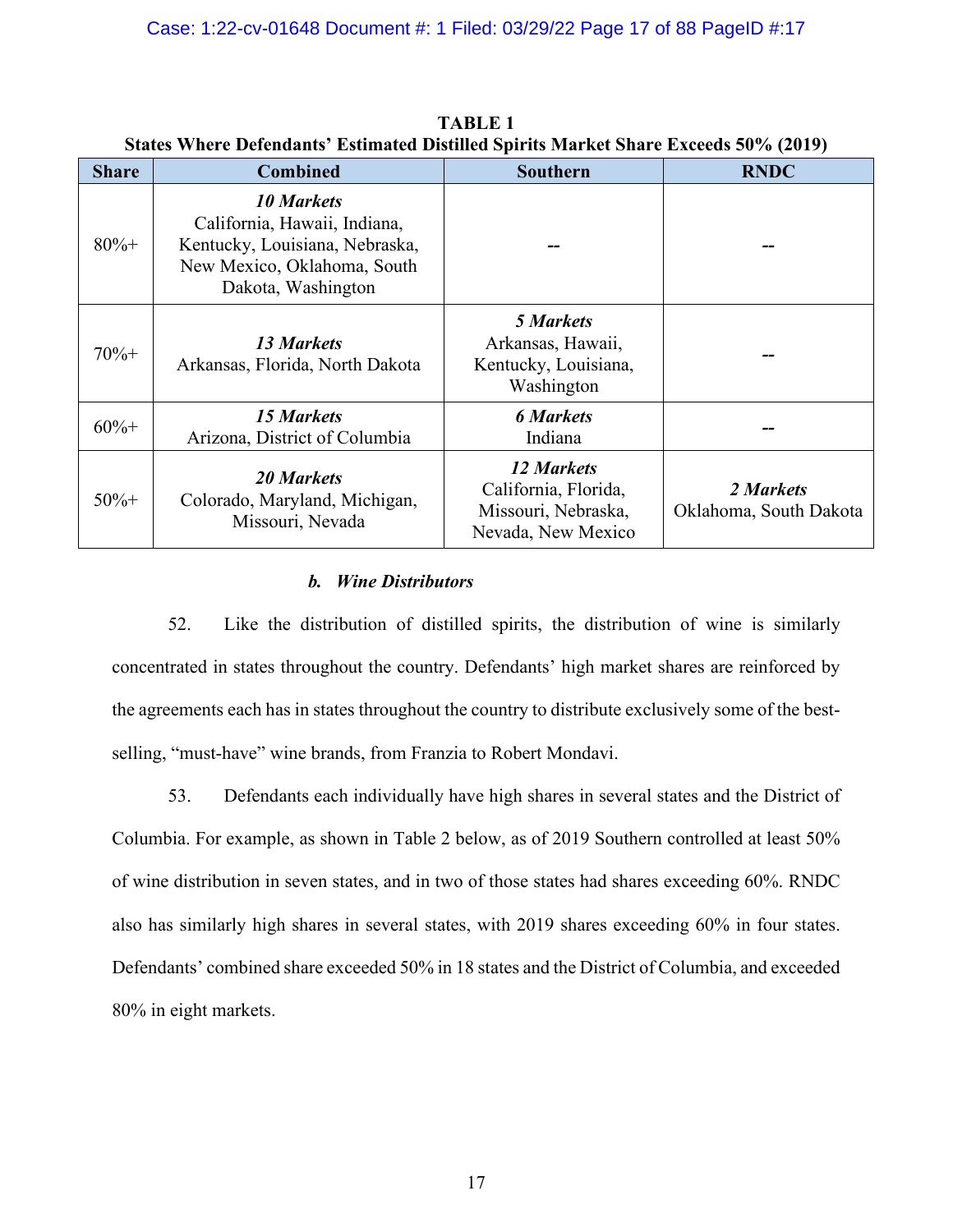|              | $\alpha$ . The set of the set of the set of $\alpha$ is $\alpha$ . The set of $\alpha$ is $\alpha$ is $\alpha$ is $\alpha$ is $\alpha$ is $\alpha$ is the set of $\alpha$ is $\alpha$ is $\alpha$ is a set of $\alpha$ is a set of $\alpha$ is a set of $\alpha$ is a set of $\alpha$ is a se |                                                                      |                                                     |
|--------------|-----------------------------------------------------------------------------------------------------------------------------------------------------------------------------------------------------------------------------------------------------------------------------------------------|----------------------------------------------------------------------|-----------------------------------------------------|
| <b>Share</b> | <b>Combined</b>                                                                                                                                                                                                                                                                               | <b>Southern</b>                                                      | <b>RNDC</b>                                         |
| $80% +$      | 8 Markets<br>Arkansas, California, Kentucky,<br>Louisiana, North Dakota, New<br>Mexico, Oklahoma, South<br>Dakota                                                                                                                                                                             | 1 Market<br>Arkansas                                                 |                                                     |
| $70% +$      | 9 Markets<br>District of Columbia                                                                                                                                                                                                                                                             | 2 Markets<br>Kentucky                                                | 2 Markets<br>Oklahoma, South<br>Dakota              |
| $60%+$       | 12 Markets<br>Indiana, South Carolina,<br>Washington                                                                                                                                                                                                                                          |                                                                      | 4 Markets<br>District of<br>Columbia, New<br>Mexico |
| $50%+$       | <b>18 Markets</b><br>Arizona, Florida, Kansas,<br>Missouri, Nebraska, Ohio                                                                                                                                                                                                                    | <b>7 Markets</b><br>Kansas, Louisiana, Missouri,<br>Ohio, Washington |                                                     |

**TABLE 2 States Where Defendants' Estimated Wine Market Share Exceeds 50% (2019)**

54. These high market shares underscore the reality that retailers know all too well there are essentially few, if any, meaningful alternatives to Defendants for retailers that want to purchase wine in most states and the District of Columbia.

## *c. Barriers to Entry, Expansion, and Switching Distributors*

55. Numerous barriers entrench and insulate the power of the nation's largest distributors.

56. Both Southern and RNDC have the exclusive rights to distribute brands that retailers view as "must-have" products for their bars or shelves. For example, Southern has a broad portfolio of top-selling brands across categories, with exclusivity in many states to distribute top distilled spirits brands like Tito's vodka—which Southern's CEO, Wayne Chaplin, recently called "just an incredible powerhouse"—Jim Beam, Tanqueray, Smirnoff, and Patron. Its exclusive distribution rights for popular wine brands includes Franzia, Robert Mondavi, and Yellowtail.

57. RNDC also has a broad portfolio of top-selling brands across categories, with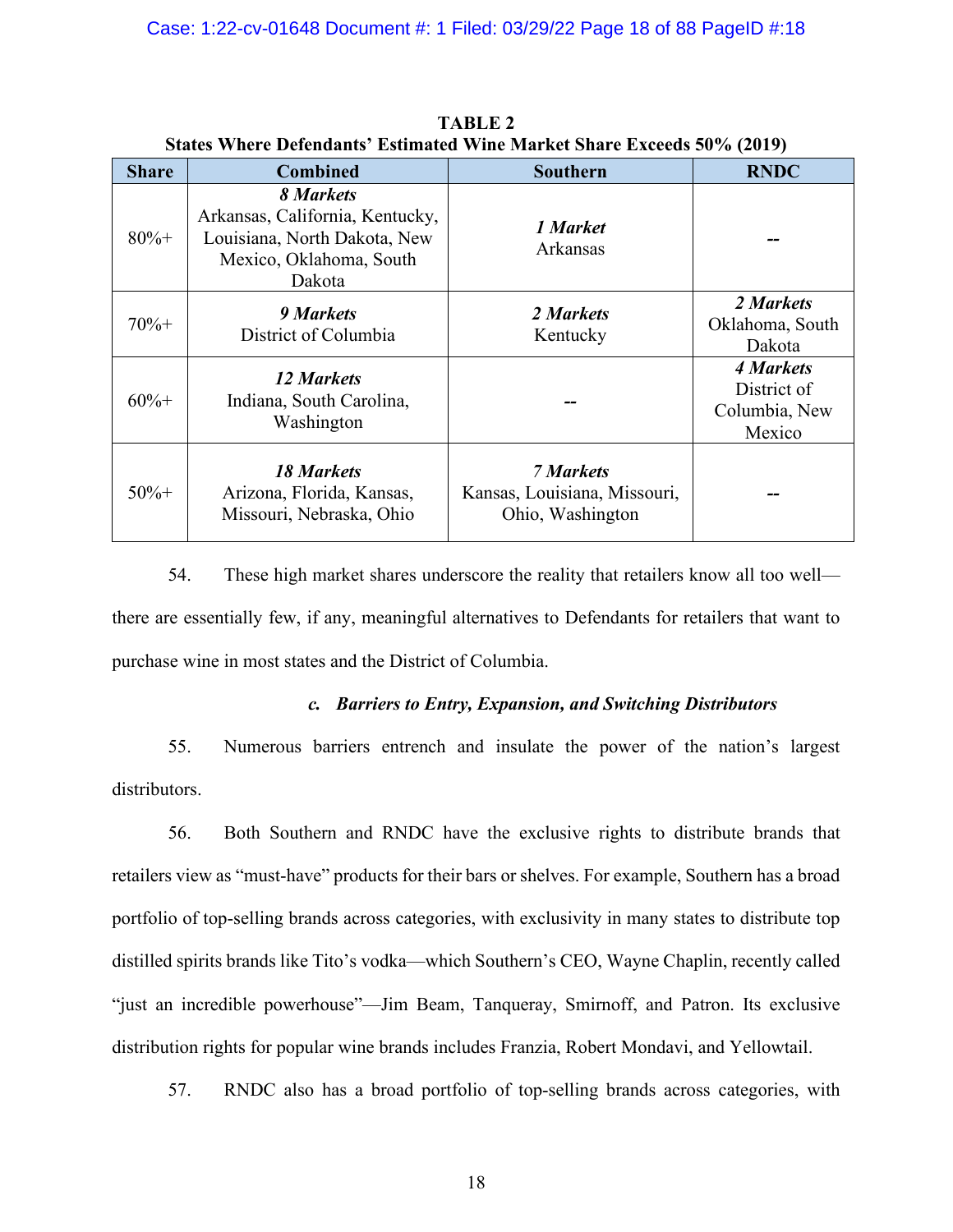## Case: 1:22-cv-01648 Document #: 1 Filed: 03/29/22 Page 19 of 88 PageID #:19

exclusivity in some states to distribute whiskeys such as Fireball and Jack Daniel's, Tito's and Absolut vodka, and Jose Cuervo tequila. Its exclusive distribution rights for top-selling wine brands includes Bota Box, Sutter Home Winery, and Barefoot.

58. Distribution agreements are typically exclusive and on a state-by-state and brandby-brand basis such that one distributor may not have the complete nationwide distribution rights for a particular brand. This is in part because no one distributor sells in all of the nation's markets due to the existence of certain franchise laws which prevent suppliers from changing and/or consolidating distributors.

59. The largest distributors, Southern and RNDC, sell in 44 and 37 states, respectively, plus the District of Columbia.

60. Suppliers choose their exclusive distribution partners based on a number of criteria, including the strength of a distributor's network within a given state and the other brands carried by the distributor. The duration of these contracts is typically five years or more for wine and distilled spirits.

61. For example, Pernod Ricard, the sixth largest U.S. spirits supplier by volume, renewed its distribution agreement with Southern in 2018 for another five-year term. In 2020, Southern signed a distribution agreement with Beam Suntory, the third largest U.S. spirits supplier by volume, pursuant to which Southern will represent Beam Suntory's complete portfolio of brands across 43 states until 2030.

62. For suppliers, switching distributors is expensive, difficult, and occurs infrequently, in part because state franchise laws make it exceedingly challenging for suppliers to leave their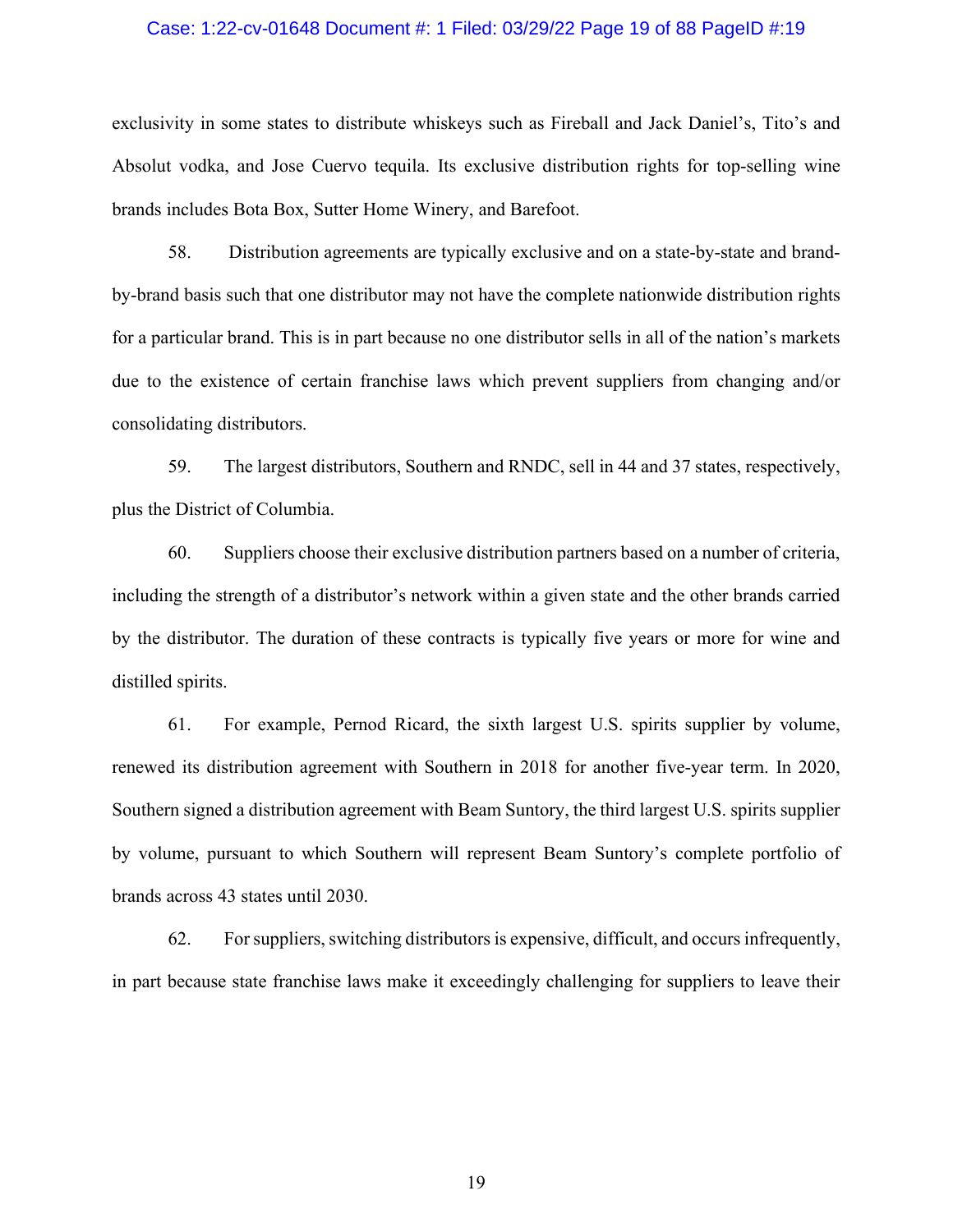## Case: 1:22-cv-01648 Document #: 1 Filed: 03/29/22 Page 20 of 88 PageID #:20

current distributors. Twenty-two states have franchise laws for wine and spirits.<sup>[9](#page-19-0)</sup> As explained in the 2022 Treasury Report, these laws restrain competition at the distribution tier by imposing restrictions on the ability of suppliers to switch distributors.

63. In many states, producers can only terminate an agreement with a distributor for "good cause," insulating distributors from competitive market forces. Because the burden of showing good cause falls squarely on the supplier, a supplier that wishes to separate from a distributor must "undertake numerous, time-consuming, and costly steps."<sup>[10](#page-19-1)</sup> This good cause requirement is often paired with notice requirements that allow the distributor an opportunity to cure.

64. When Bacardi, the second largest U.S. spirits supplier by sales, tried to switch distributors to Southern in 2015, it sought—at considerable expense and burden—a declaratory judgment to mitigate the risk of a lawsuit by the distributor. It then named Southern its exclusive distributor in more than 40 states, further enhancing Southern's substantial market power.

65. In addition to these exclusive deals among distributors and suppliers, significant barriers to entry and expansion protect the entrenched industry incumbents.

66. Regulatory requirements and limitations on the number of distributor licenses granted by some states frustrate entrants' attempts to enter new areas. Alcohol distributors are required to obtain permits at both the federal and state level. Obtaining these permits often takes months or more. Moreover, each state has various requirements such as obtaining a location to house the alcohol, a background check, and a standing agreement with an alcohol supplier. Some

<span id="page-19-0"></span><sup>9</sup> States with some form of franchise law for wine include: Alabama, Arkansas, Connecticut, Delaware, Georgia, Idaho, Kansas, Maine, Massachusetts, Michigan, Missouri, Montana, Nevada, New Jersey, New Mexico, North Carolina, Ohio, Tennessee, Vermont, Virginia, Washington, and Wisconsin. John Trinidad, *Why Wine Producers Hate Franchise Laws*, WINES & VINES (Apr. 2016).

<span id="page-19-1"></span><sup>&</sup>lt;sup>10</sup> Treasury Report at 12.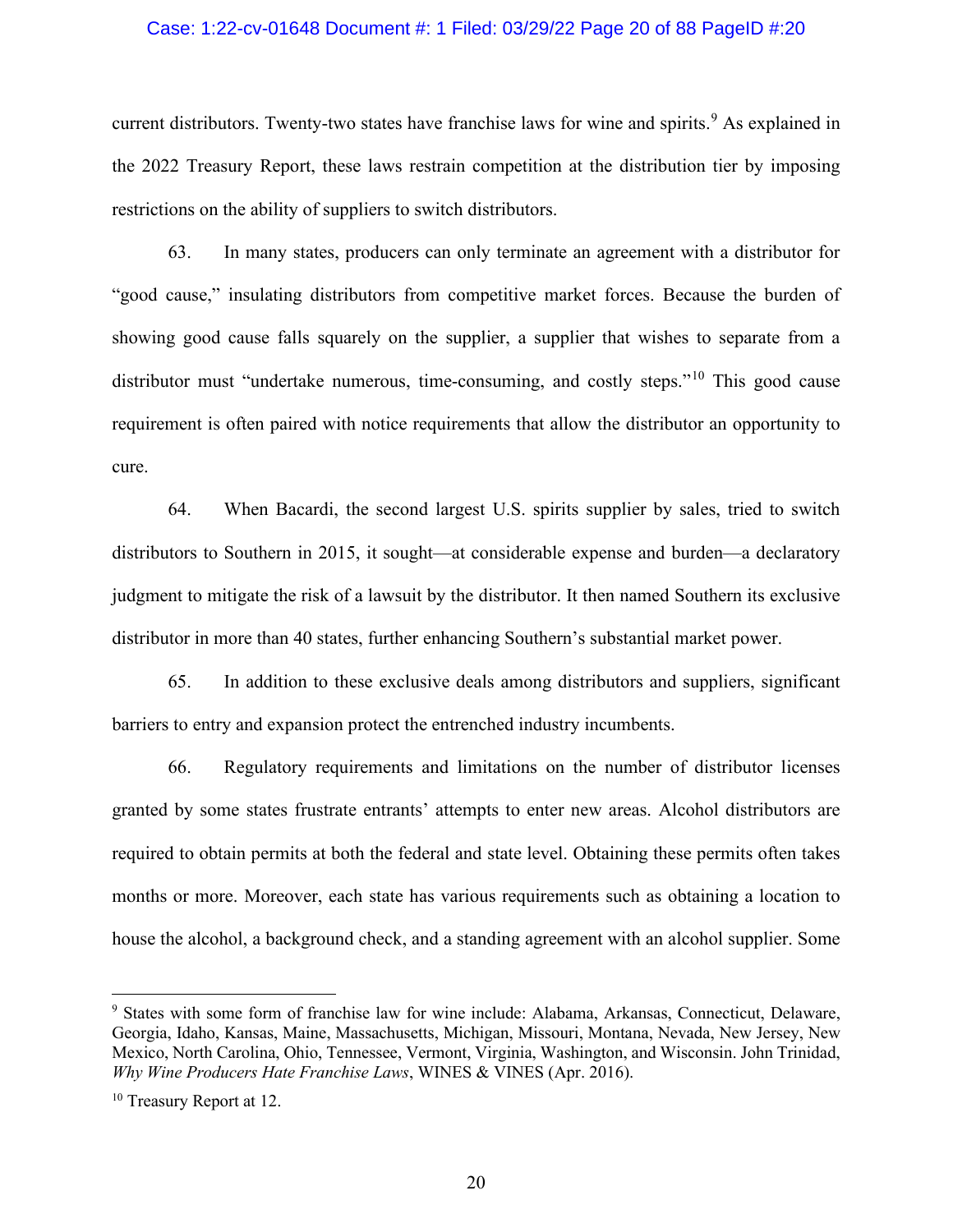## Case: 1:22-cv-01648 Document #: 1 Filed: 03/29/22 Page 21 of 88 PageID #:21

states, such as Pennsylvania, have strict limits on how many distributor licenses are available. New entrants need to purchase a license from an existing distributor before being able to operate in Pennsylvania.

67. After an entrant secures the necessary regulatory approvals to operate within a state, it must secure product from a supplier, which is no small feat, especially given that Defendants dominate alcohol distribution markets across the country. Many agreements between alcohol suppliers and distributors are exclusive and grant a distributor exclusive rights to these brands. Most agreements have terms that last many years, sometimes approaching ten years or more. For example, Southern's distribution agreement with Beam Suntory has an 11-year term. New distributors that want to distribute products subject to existing distribution agreements must either wait for the contract to run its full term or buy out the remaining term, with buyout price tags reaching five years or more of the agreements' substantial profits.

68. There are also reputational barriers to entry that are very difficult for new entrants to overcome. Since supplier contracts typically are exclusive with respect to products and geographic areas, they are hesitant to enter into contracts with unproven distributors. Thus, a new entrant is unlikely to secure exclusive distribution rights to major brands and is instead more likely to contract for low-volume and low-margin brands that have less financial significance to suppliers and less appeal to retailers and consumers.

69. Entrants must also incur the capital expenditures to establish a distribution network. These expenses include, *inter alia*, warehouses, trucking fleets, delivery and logistics systems, and labor. Some state alcohol laws also require licenses for alcohol salespeople, defined as any individual who solicits orders from retailers on behalf of a distributor. Such states include Florida and Michigan.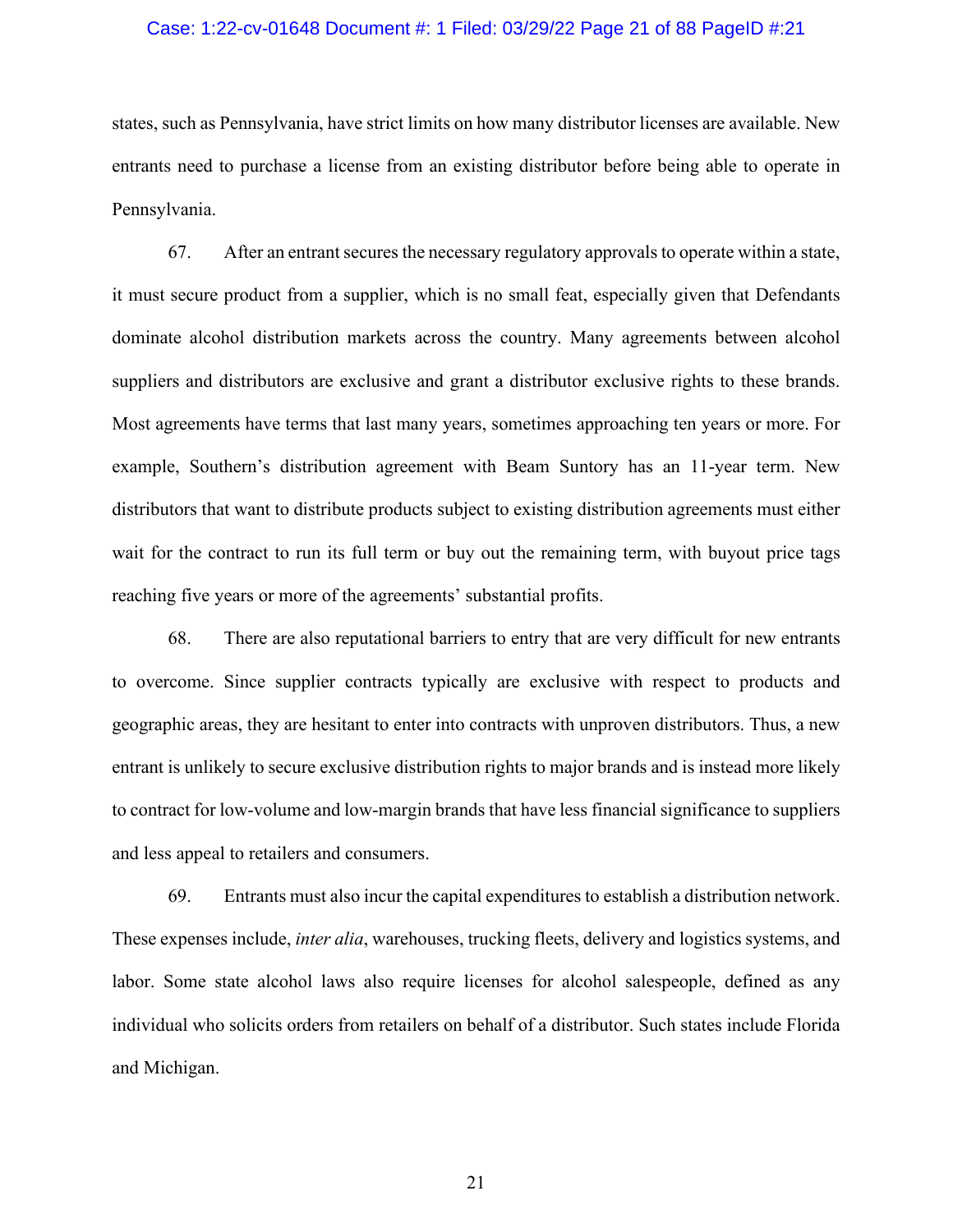## Case: 1:22-cv-01648 Document #: 1 Filed: 03/29/22 Page 22 of 88 PageID #:22

70. In recent years, there has been a trend toward increased consolidation. The industry's largest distributors, Southern and RNDC, have been two of the most aggressive consolidators in the industry.

71. Southern is itself the product of a 2016 merger between Miami-based Southern Wine & Spirits, then (as now) the largest U.S. distributor, and Dallas-based Glazer's Inc., then the fourth-largest distributor. In 2021, Southern acquired Epic Wine & Spirits of Santa Rosa, the distribution arm of Foley Family wines, a wine distributor on the West Coast.

72. Similarly, RNDC has acquired multiple competing firms in recent years. RNDC sought to merge with rival and number three player Breakthru Beverage in 2019, but abandoned the deal following an investigation by the Federal Trade Commission into the significant anticompetitive harms likely to result from the proposed combination given RNDC's existing market dominance. Also in 2019, RNDC and Young's Market Company, the premier alcohol distributor in the western United States, formed a joint venture partnership. Pursuant to this deal, Young's became a division of RNDC and extended its reach to Alaska, California, Hawaii, Idaho, Montana, Oregon, Utah, Washington, and Wyoming, highlighting what RNDC CEO Nicholas Mehall described as the company's "aggressive plan" and "concerted effort around building out and integrating [RNDC's] footprint across the country," which required "big investments" in people, infrastructure, and integration.

#### *iv. Retailers*

73. Retail businesses that sell alcoholic beverages range from large supermarkets, grocery stores, restaurants, and bars to local mom-and-pop shops. In many states, grocery stores can sell wine and spirits. Small convenience stores with a liquor license can also sell alcohol.

74. The owner or an employee at each of these retailers, such as a bar manager at a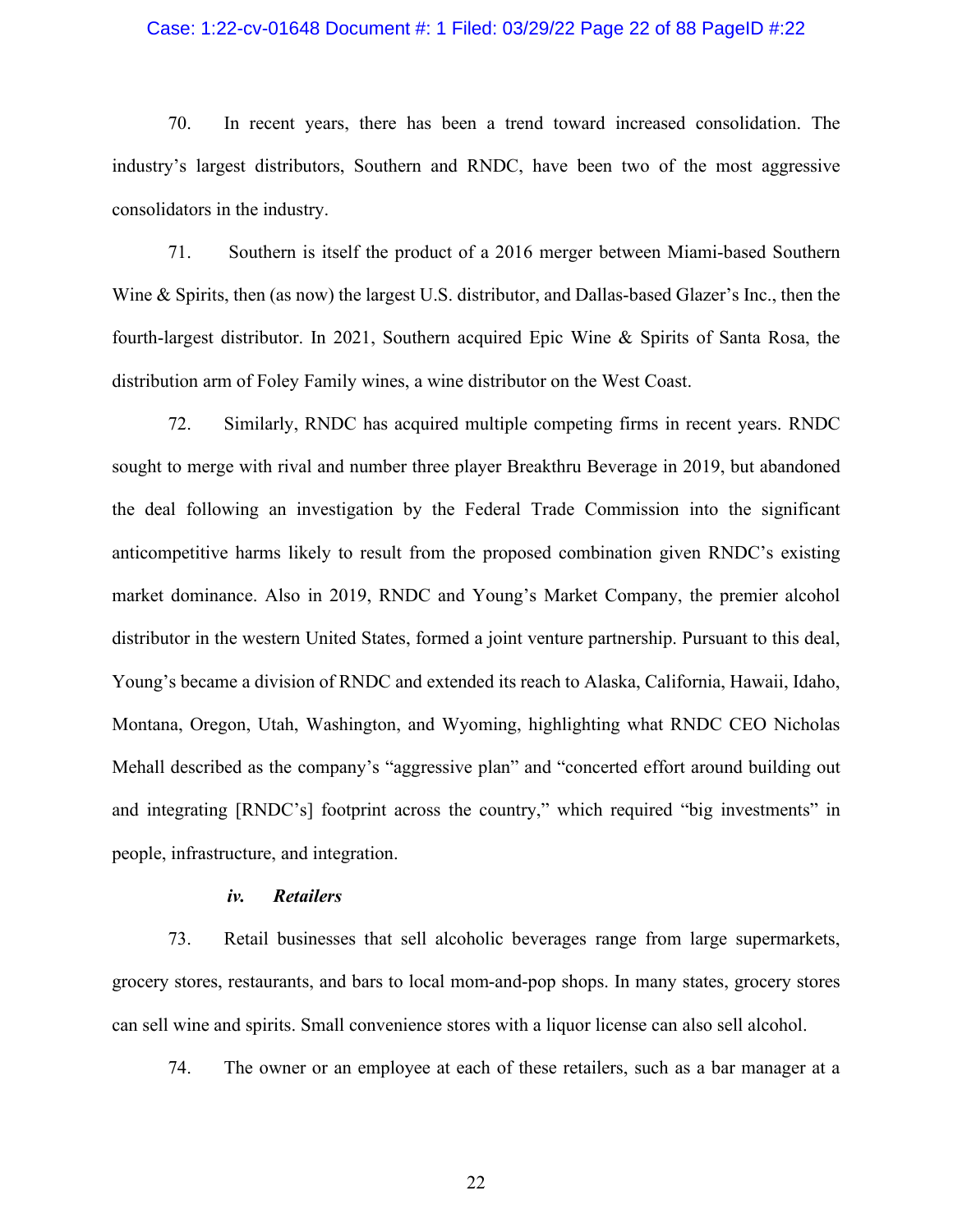## Case: 1:22-cv-01648 Document #: 1 Filed: 03/29/22 Page 23 of 88 PageID #:23

local bar, has responsibility to purchase the wine and spirits that their respective establishment needs to stock. In addition to managing their establishment's inventory levels, these individuals must contact the appropriate sales representative at each distributor to place an order, manage payment for the order, and keep track of their order history, including pricing and other terms. For businesses with more than one location, these administrative tasks compound quickly. It can take an employee—typically a manager—as much as a full day or more, as often as each week, to navigate and complete these many tedious tasks when required to engage with each distributor on a distributor-by-distributor and brand-by-brand level. And then that employee, potentially among others, must devote additional time and resources to managing those distinct orders through the process until the products arrive at the retailer's location(s).

75. The retailer tier includes a subset of retailers whose scale and order volume affords them particular significance for suppliers, distributors, and online alcohol marketplace providers. Retailers with numerous (typically more than 50) locations throughout the country ("National Accounts"), such as bar, restaurant, and hotel chains, have centralized procurement processes and purchasing requirements that are more sophisticated than retailers with one or few locations. Among these requirements is the need to service locations throughout the country.

76. National Accounts especially benefit from a centralized procurement process that offers consistent planning, forecasting, reporting, and inventory management that large distributors are best-positioned to handle, thereby giving the largest distributors a significant and virtually insurmountable advantage in competing for the high-volume, profitable business National Accounts drive in alcohol sales. National Accounts typically look to engage with partners who can help them realize administrative efficiencies by providing services like online order management that stores invoices and order histories. They also look for ways to achieve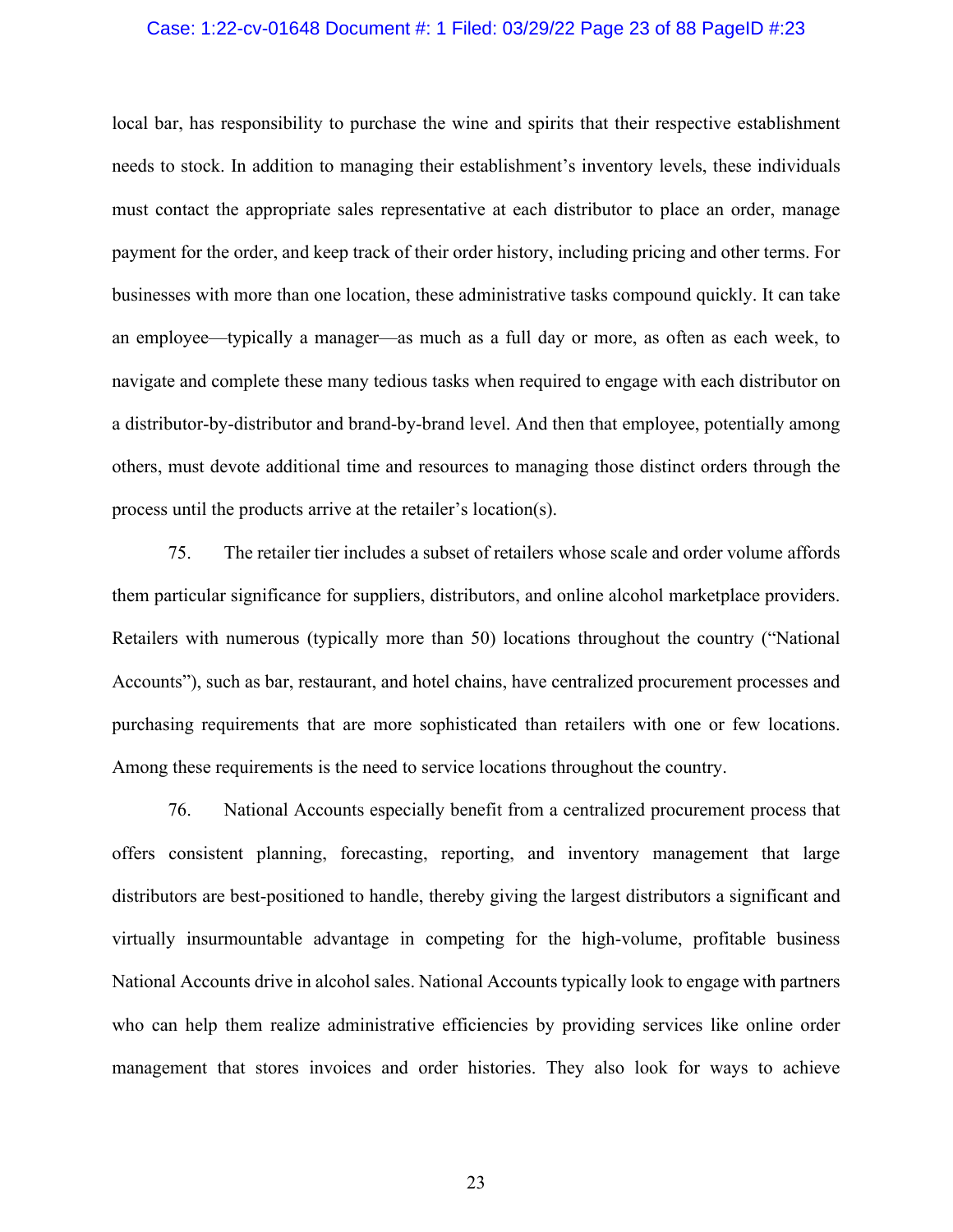## Case: 1:22-cv-01648 Document #: 1 Filed: 03/29/22 Page 24 of 88 PageID #:24

efficiencies across their network by, for example, consolidating orders for multiple nearby locations to avoid case break fees, which distributors charge when a retailer orders less than one full case of wine or spirit products.

77. The alcohol industry caters to National Accounts and the requirements they demand, with many vendors dedicating resources to service these accounts specifically. For example, Provi has a team of individuals devoted to National Account sales and implementation. Distributors such as Southern and RNDC also have special teams to service National Accounts.

78. Recognizing the importance of National Accounts, RNDC announced expanded roles for leaders of its National Accounts Team in 2020. In addition to an Executive Vice President who oversees RNDC's National Accounts, the company has two Senior Vice Presidents who each have responsibility for either retail or on-premise National Accounts. A team of dozens of individuals reports to these leaders.

79. The significance of Defendants' offerings for National Accounts is not only specialized teams that service these accounts, but the ability to do so throughout the United States, as RNDC's CEO Nicholas Mehall confirmed in a recent interview, stating "we want to make sure we're able to do business anywhere they're operating," while stressing that RNDC's "capabilities around national accounts" was a key priority for the company.

80. Likewise, according to a 2018 press release, Southern's National Accounts team offers "a one-stop-shop for on- and off-premise customers looking to execute programs across a national footprint." Southern's CEO, Wayne Chaplin, also recently noted that Southern had "rolled Proof out to the national account on-premise [retail customers] as well."

81. Local and regional distributors cannot serve as an effective substitute for a nationwide distributor like Southern or RNDC for these accounts.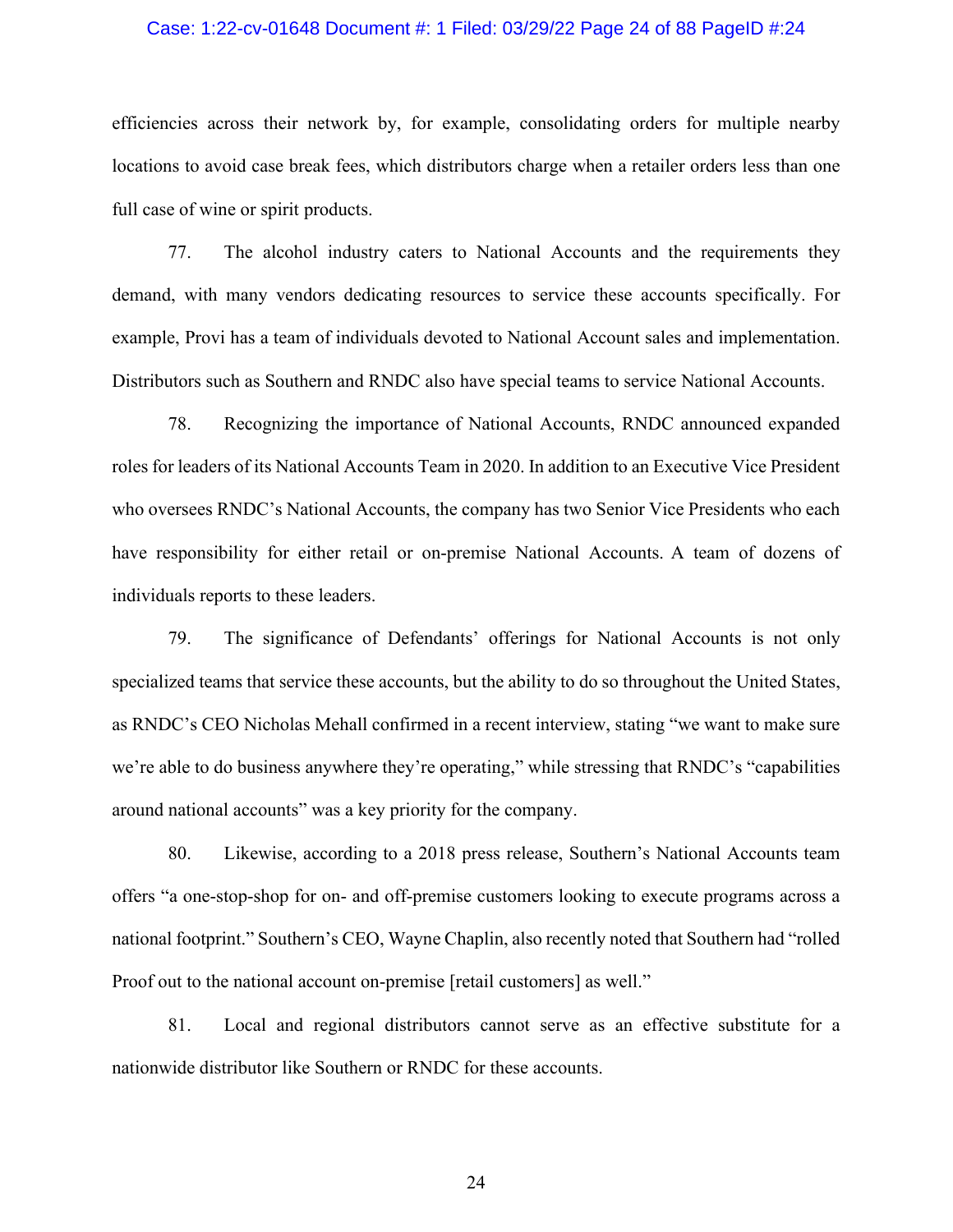## Case: 1:22-cv-01648 Document #: 1 Filed: 03/29/22 Page 25 of 88 PageID #:25

82. Provi also markets to National Accounts. In particular, Provi offers functionality that streamlines the ordering process across large retailers' footprints—a priority for National Accounts, as confirmed by Breakthrough Beverage's Chief Operating Officer Lloyd Sobel, who has highlighted that most National Accounts repeatedly order "mandatory items" that can be "automated to some degree" through Provi. This includes its robust product catalog that makes searching for and discovering new products easy across distributors, the ability to compare pricing across products, and a central repository of the retailers' orders by location and over time, enabling National Accounts to ensure consistency in their product offerings and to reduce their administrative and other costs.

83. At its core, Provi offers National Accounts choice and efficiency, the balance of which is nearly impossible to achieve when retailers are forced to deal with distributors individually and compare products, prices, discounts, and availability from multiple sources and track their voluminous orders themselves across those various sources. And with its expansive product catalog, Provi gives retailers far more choice than they would have when working with even the largest distributors.

84. As Provi expanded into more than 20 new states in 2021, National Accounts initially lined up to work with Provi. These included Darden, Cinemark, AMC Theatres, Chili's, Red Robin, Benihana, and P.F. Chang's, which all signed agreements to work with Provi. Moreover, Buffalo Wild Wings, Hilton, Circle K, Applebees, and the Cheesecake Factory all had pilot programs in place as they evaluated a larger rollout across their establishments. National Accounts are important for Provi to achieve the scale needed to compete effectively against Southern and RNDC's online alcohol marketplaces, Proof and eRNDC, respectively.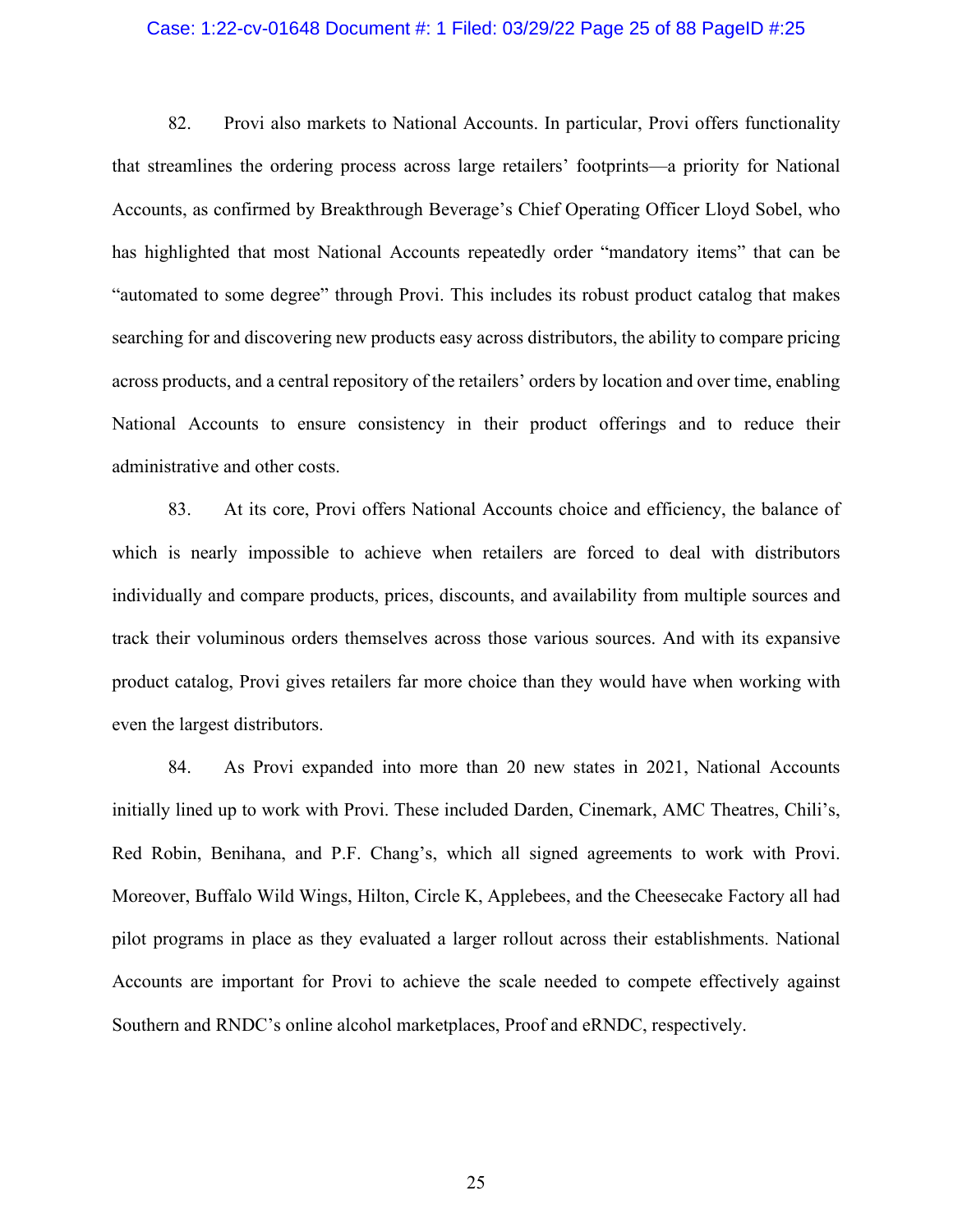## Case: 1:22-cv-01648 Document #: 1 Filed: 03/29/22 Page 26 of 88 PageID #:26

85. Many of Provi's National Accounts customers and prospective customers were forced to stop working with or exploring a relationship with Provi as a result of Defendants' boycott of the company and related conduct.

#### **C. The Rise of Online Alcohol Marketplaces**

86. Well into the  $21<sup>st</sup>$  century, the process by which retailers purchased alcohol had not kept pace with the times. Rather than adopting technological solutions to streamline the ordering process, retailers instead contacted their distributor sales representatives individually—often a half dozen or more distributor representatives every week—resulting in lost time, increased costs, clerical errors, and other distractions and resource strains. But Katzman recognized the advantages and efficiencies that online alcohol marketplaces can create, including for example online product comparison, easy ordering, and order history management. Enter Provi.

87. Since Provi's founding in 2016, retailers and distributors have embraced this solution, and adoption surged (until Defendants' anticompetitive conduct curbed that growth as intended). In January 2018, Provi recorded 574 orders; by December of that year, orders had increased more than fivefold. By 2021, that number increased by a factor of ten. Concurrent with the increase in orders, Provi's geographic footprint expanded to include most of the United States. In early 2021, Provi was live in 11 states. Less than one year later, Provi had launched in 35 states.

88. Retailers across the country explained to their sales representatives that they see Provi as an opportunity to help them operate more efficiently and achieve operational excellence, which helps drive competition and ultimately benefits consumers. As P.F. Chang's explained in a letter to its distributor sales representatives in July 2021, "Provi is an opportunity for P.F. Chang's to continue our mission in providing best in class service to our guests and thriving for operational excellence in our restaurants." And Provi offers a means by which retailers could not only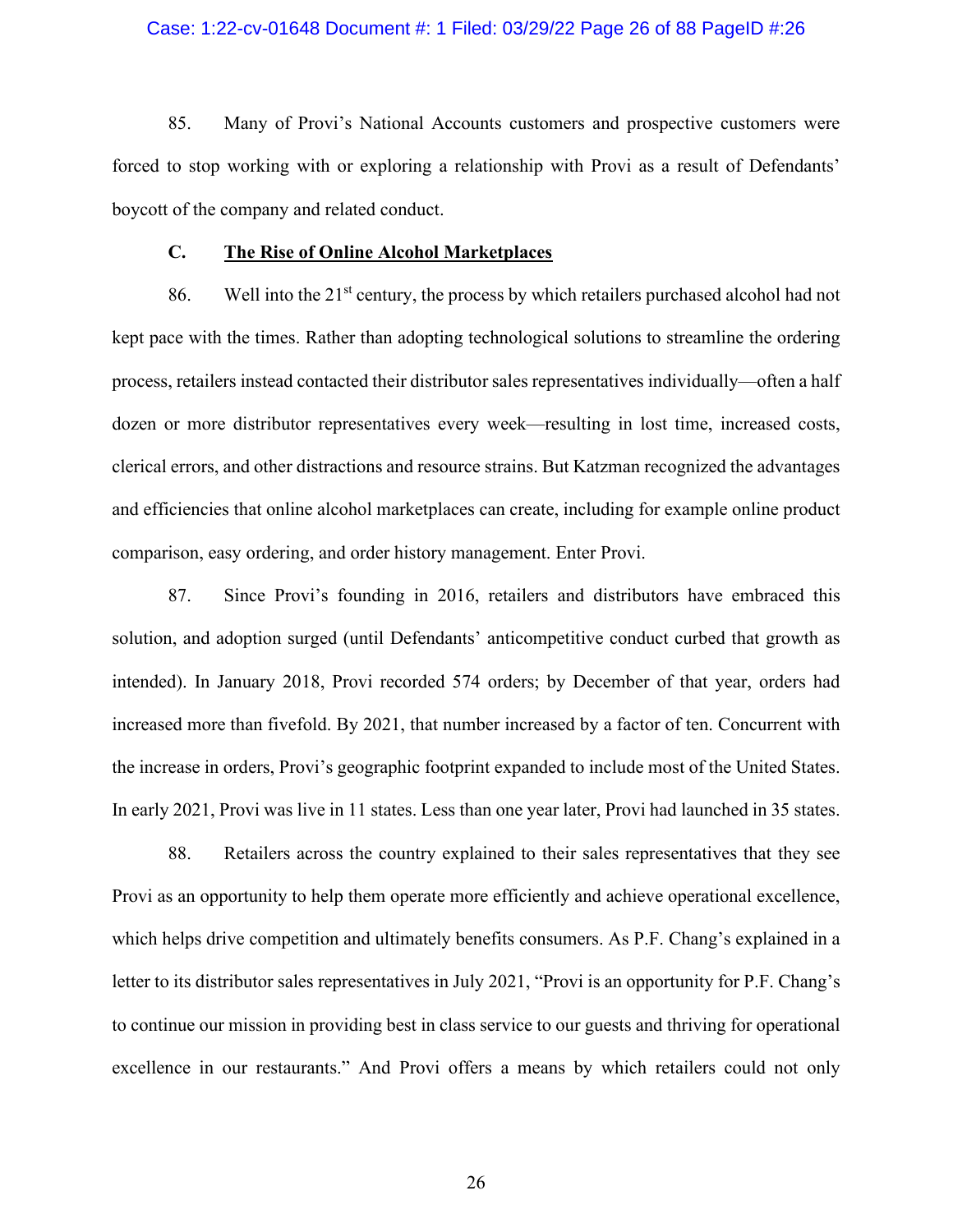## Case: 1:22-cv-01648 Document #: 1 Filed: 03/29/22 Page 27 of 88 PageID #:27

communicate orders, but also organize invoices, compare pricing, discover new products, and save time, among other efficiencies and procompetitive benefits. As Jenna Steel, Brown-Forman's Director of eCommerce, has acknowledged, such benefits are especially impactful for National Accounts, who would derive enormous value from the ability to, for example, generate weekly reports on "liquor ordering trends" or "liquor costs of goods sold" using Provi's features.

89. Online alcohol marketplaces like Provi also create value for suppliers by giving them the potential to reach a larger audience with their online advertising and creating competition for their advertising dollars. Suppliers view each retailer as a valuable sales opportunity and have an incentive to promote their brands and spend their advertising budgets to attract these potential new customers. As Nathan Mansperger, Southern's Vice President of eCommerce, has acknowledged, online alcohol marketplaces not only allow suppliers "to access a wider network and reach out to many more customers," but also give them "the opportunity to learn more about their customers and habits to understand what is working and prioritize their marketing efforts." This model democratizes advertising and product discovery for retailers because it gives suppliers more opportunities to promote their brands.

90. Suppliers promote their brands, in part, through their advertising expenditure, wherever their return on investment (ROI) is greatest. John Wittig, Chief Commercial Officer at Southern, and David Chaplin, Chief Growth Officer at Southern, have admitted to Provi's CEO Taylor Katzman that even major suppliers like Diageo will forgo advertising on Proof but will advertise on Provi.

91. Provi overcame the significant barriers to entry, discussed *infra*, through its timing, diligence, and ability to raise capital. When Provi launched in 2016, alcohol e-commerce was in its infancy. Distributors such as Southern and RNDC were years away from launching online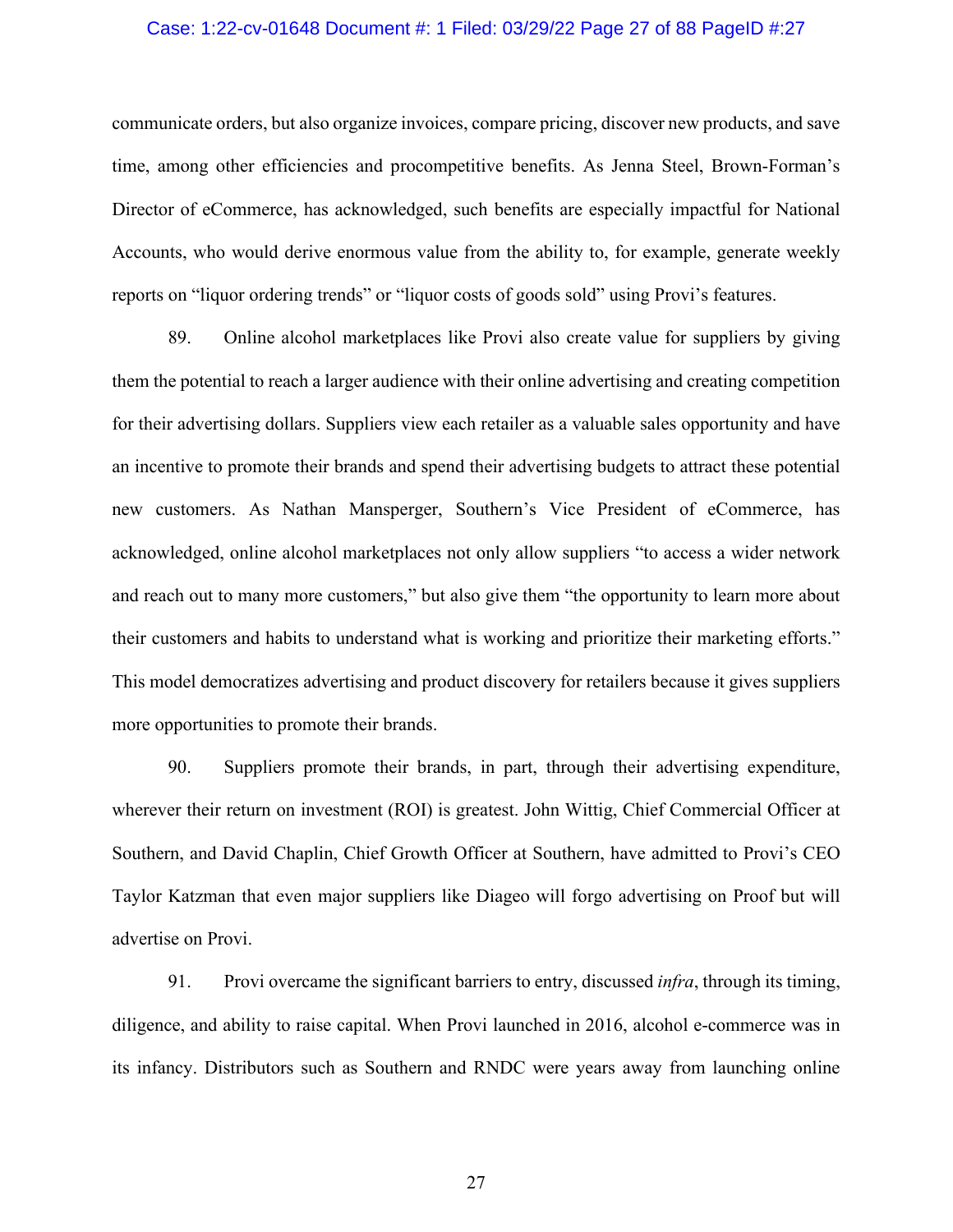## Case: 1:22-cv-01648 Document #: 1 Filed: 03/29/22 Page 28 of 88 PageID #:28

marketplaces such as Proof and eRNDC, not yet seeing Provi as the threat they do today. Defendants in particular were still entrenched in the antiquated practices that have long enabled them to control retailer relationships and pricing, foreclose competition, and preserve their market dominance.

92. Provi marketed its services directly to retailers, and did so through a revolutionary and innovative online alcohol marketplace. As Southern's Vice President of eCommerce, Nathan Mansperger, has explained, Provi "focused on solving retailer and distributor challenges through data" and built "a scalable business with limited resources while also aiming to transform the industry through technology." This strategy drove adoption in the early days and created momentum with both distributors and retailers to participate.

93. Over the last five years, Provi has worked tirelessly to develop a proprietary algorithm that showcases a wide variety of products by suppliers and distributors by location and that complies with all applicable laws and rules. For example, a licensed retailer can search for "vodka" in Provi's marketplace and will then be shown a product assortment that will be a mixture of local products (only available in that market), as well as products from regional producers and craft and top-selling national suppliers. This allows all suppliers and distributors to show their product content to retail decision-makers.

94. When developing and scaling its own online alcohol marketplace, Southern drew on the experience of Provi as an early entrant in this space. Specifically, Southern hired Provi employees who had helped to create and grow Provi's marketplace.

95. By early 2021, with only two exceptions, the top 14 distributors in the United States were not only accepting alcohol orders that retailers communicated through Provi, but had gone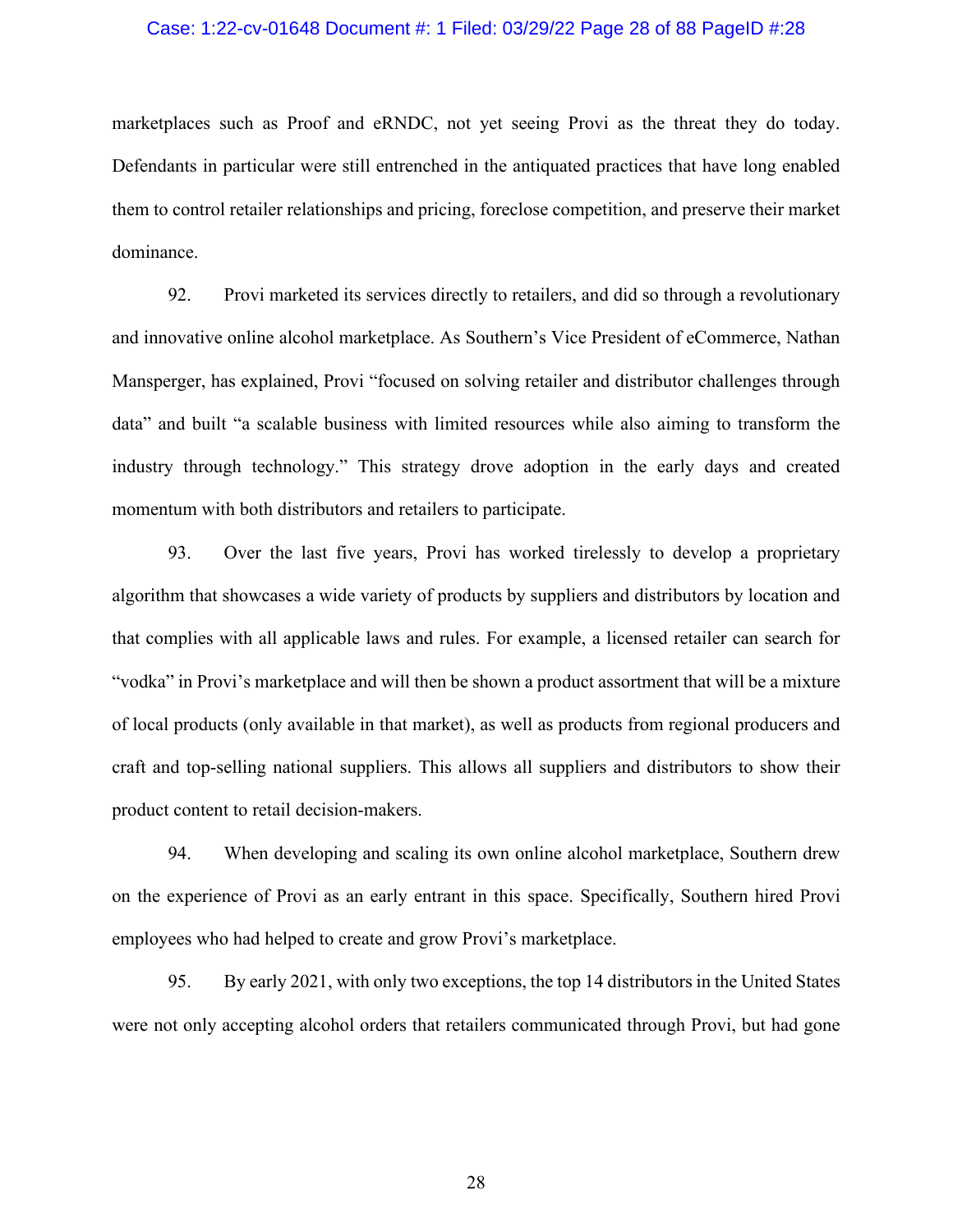## Case: 1:22-cv-01648 Document #: 1 Filed: 03/29/22 Page 29 of 88 PageID #:29

further and signed agreements to integrate their inventory and fulfillment systems with Provi. The two exceptions are Southern and RNDC.

96. When a distributor integrates with Provi, retailers may view pricing, deals, and product information provided directly from the distributor via an API connection, enabling what one distributor, Breakthrough Beverage, described as "an end-to-end digital ecosystem that pairs Provi with [its] proprietary B2B eCommerce platform, *BREAKTHROUGH NOW* . . . help[ing] bring [its] suppliers and customers closer to the end customer." Retailers can also send orders directly to their distributor sales representatives' handheld devices where they are accepted, rejected, or edited, without the need for manual reentry. Because Provi is able to access the operational and inventory data from integrated distributors in real time, it can show more detailed product pricing and availability, allowing distributors to provide their retail customers with "24/7 access to [their] portfolio of the best and most innovative brands in the world across wine, spirits, beer, and emerging beverages," as Breakthrough Beverage further explained.

97. Although Provi encourages distributors to integrate, it does not require distributor integration for retailers to use the marketplace or for distributors to receive orders through Provi. While Southern and RNDC did not integrate their systems with Provi, they accepted and filled tens of thousands of alcohol orders from retailers for years totaling nearly \$200 million in revenue, presumably at a significant profit.

98. There are a number of small fringe players in the online alcohol marketplace space. For example, distributors like Winebow have their own proprietary marketplaces (www.Winebow.com). Historically, some independent marketplaces (*i.e*., not affiliated with distributors) have also entered the space. SevenFifty, which launched in New York in 2012 and became part of Provi in 2022, is one of the earliest examples. Others include Untappd and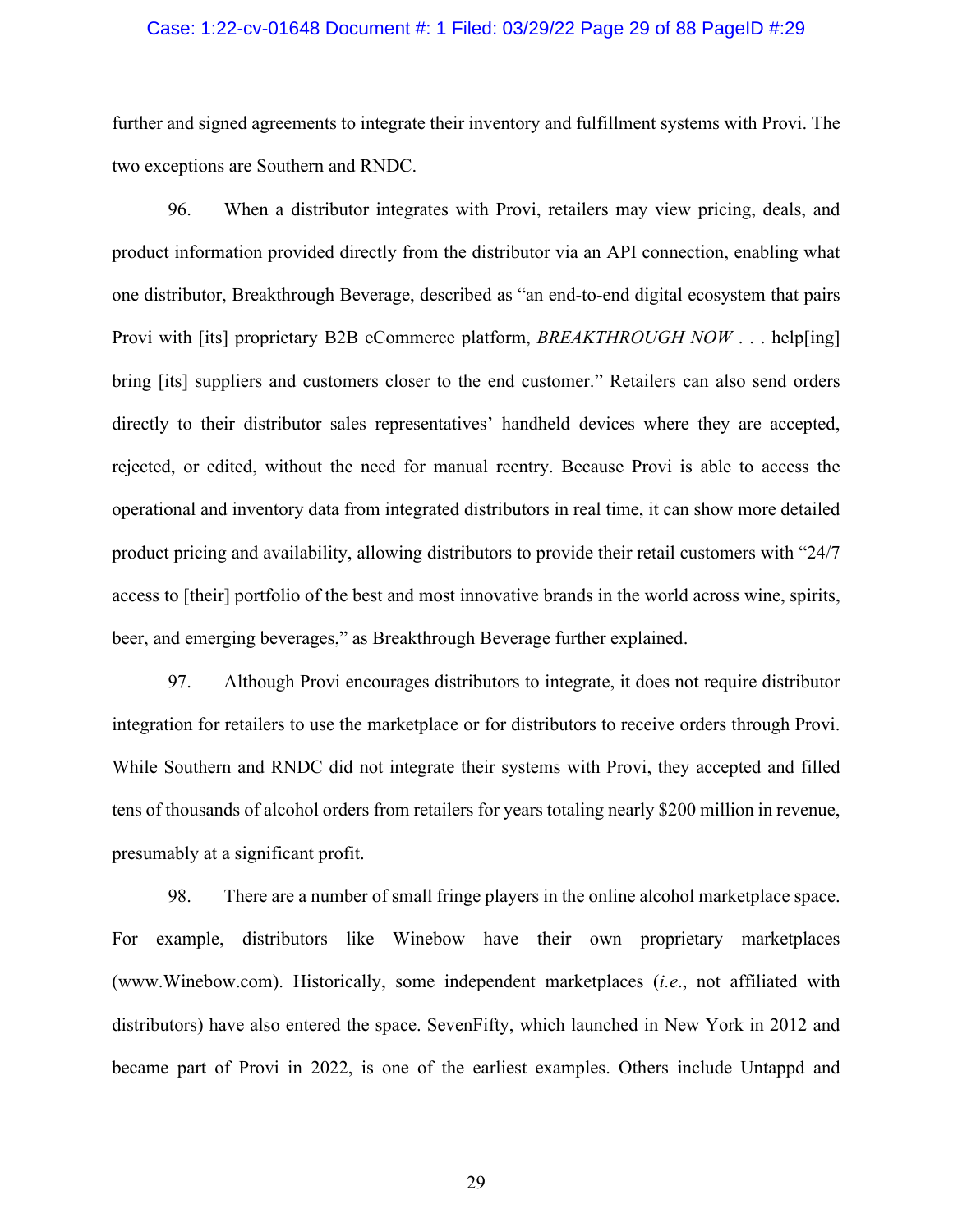## Case: 1:22-cv-01648 Document #: 1 Filed: 03/29/22 Page 30 of 88 PageID #:30

Encompass Technologies. These other marketplaces have the same basic functionality that facilitates online orders between retailers and distributors as Provi, Proof, and eRNDC. However, these fringe players lack the broad range of products and geographic footprint that more developed marketplaces offer—and they lack the broad portfolio of "must-have" brands under long-term, exclusive contracts that Defendants enjoy. None of these small fringe players has achieved significant scale or market presence over the years, consistent with the significant barriers to entry in the industry.

99. Defendants were late to recognize retailers' demand for e-commerce solutions. Both Southern's Proof and RNDC's eRNDC launched in April 2019, three years after Provi. But in the three short years since these launches, these distributors have identified the importance of e-commerce solutions and the data that accompany them. For example, Tracy Ariail, RNDC's Senior Vice President of eCommerce & Digital, explained in a 2020 interview—only one year after the launch of eRNDC—that the "proliferation of digital technology has made real-time data access paramount for the success of brands."

100. Similarly, Carlos Vigil, Southern's Senior Vice President & General Manager of Digital Sales and Marketing, expanded on the value of Proof on a 2021 panel, explaining that Proof "give[s] [Southern's sales representatives] the ability to actually find opportunities and convert those opportunities, bringing in data from a number of different places," including the retailers' activity on Proof. In 2021, Southern also began offering suppliers, through its new DRAM (Digital Revolution of Alcohol Marketing) Agency, "access to digital tools and solutions, data, and education around eCommerce," according to Nathan Mansperger, Southern's Vice President of eCommerce.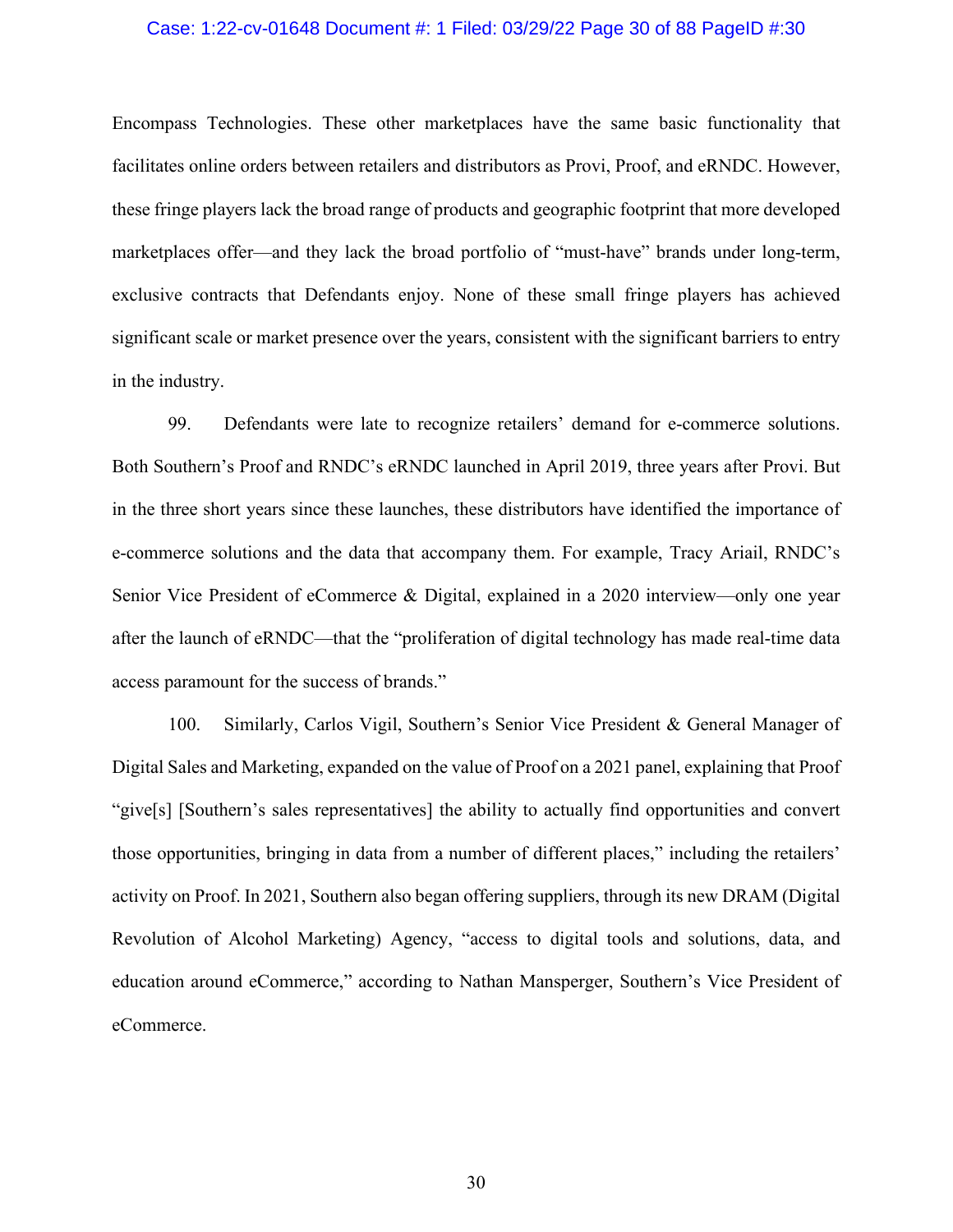#### **UNLAWFUL CONDUCT**

### **A. Threatened by Provi's Rise, Southern and RNDC Conspired to Boycott Provi**

101. Defendants Southern and RNDC eventually came to see Provi's revolutionary offering as a competitive threat to their dominance. Provi's innovative online alcohol marketplace allowed retailers to view and purchase spirits and wine from Southern's and RNDC's competing distributors—including at lower prices—because of the newfound transparency, ease, and costeffectiveness of doing so with Provi. It also presented a threat to their growing control of ecommerce and alcohol sales data and advertising. Frustrated by Provi's growing popularity, Southern and RNDC decided to take matters into their own hands to maintain their grip on the industry and keep Provi from its game-changing innovation.

102. Southern and RNDC know each other well. Over the years, these companies have interacted through industry groups and events, and they even formed a lobbying entity to advance self-serving legislation, known as the Institute for Responsible Alcohol Policy. The CEOs and other top executives of both Southern and RNDC also serve on the board of directors of the Wine and Spirits Wholesalers of America. Through these interactions, Defendants' executives and employees have developed cozy relationships and enjoy many opportunities to collude against competition. In fact, it is common knowledge in the industry that senior executives at the two companies communicate with each other often.

103. As one example of this, Southern and RNDC are currently being sued in federal court in Oklahoma by Bryan Henderson, the owner of the now-defunct Boardwalk Distribution Co., which distributed wine, spirits, and beer to retailers in Oklahoma before going bankrupt in mid-2020. In his Complaint, Plaintiff-Henderson accused Southern and RNDC, among other things, of forming a "*group boycott that eliminated Boardwalk as a viable competitor*," which they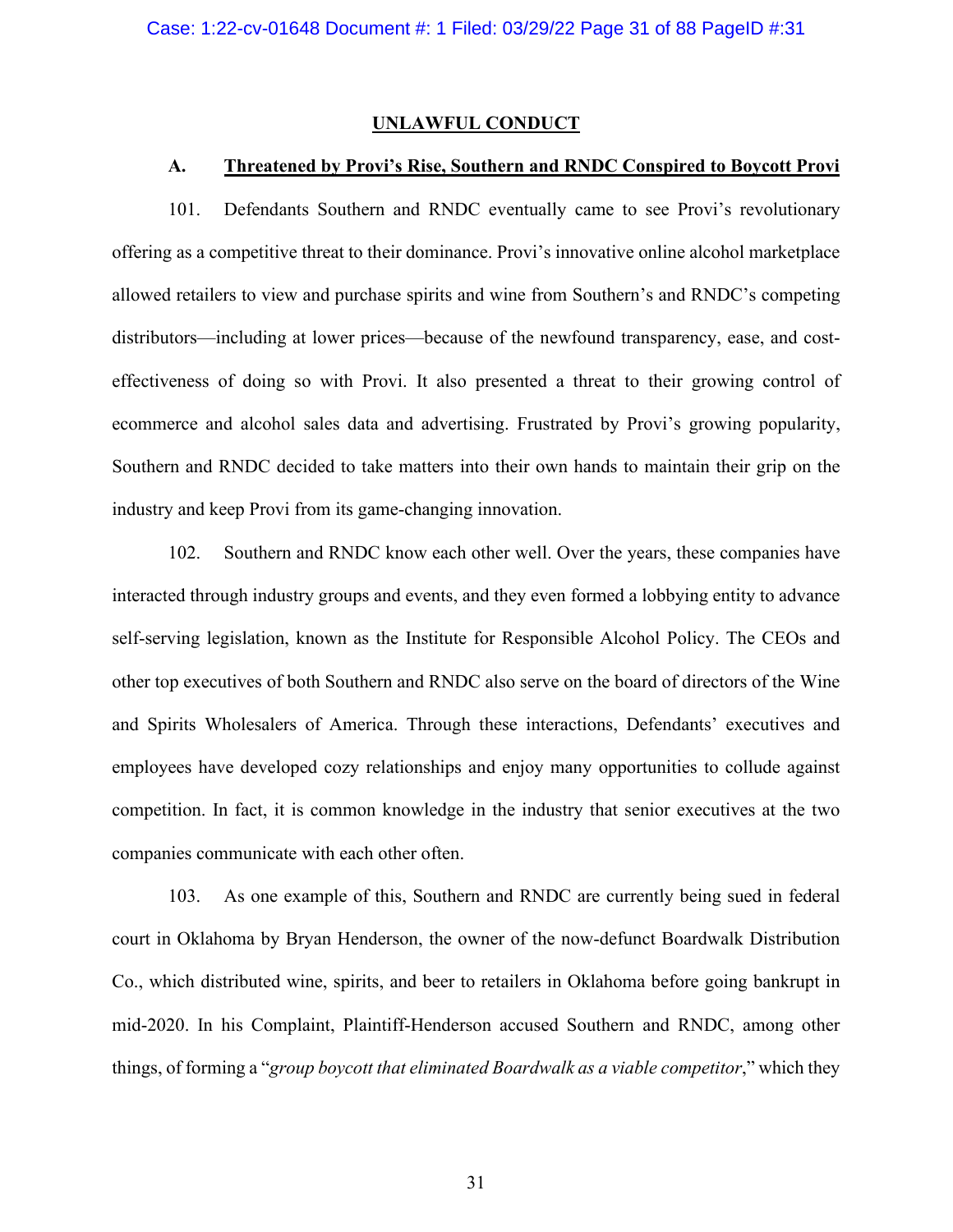## Case: 1:22-cv-01648 Document #: 1 Filed: 03/29/22 Page 32 of 88 PageID #:32

effectuated by "obtain[ing] commitments from [suppliers] to sell wine and spirits only to" Southern and RNDC. Plaintiff-Henderson further alleged that evidence of the boycott was "shown by purchase order fulfillment of the [suppliers], who only took orders from their chosen distributor." Although the litigation is ongoing, in August 2021, the Court denied Southern's and RNDC's motion to dismiss the Complaint, finding that Plaintiff-Henderson had presented enough facts to plausibly allege that Defendants engaged in an illegal group boycott, highlighting that "*high inter-firm communications*" and "*the concentrated market structure*" were among the factors warranting this conclusion.

104. Beginning on or about May 2021, Southern and RNDC, on information and belief, began to coordinate and collude to stop Provi from gaining scale to compete effectively with their respective online marketplaces.

105. Southern and RNDC initiated similar and near-simultaneous communications to retailers and sales associates claiming not to accept orders communicated through Provi's marketplace. For example, on or around May 3, 2021, Southern leadership instructed regional managers to call retailers and inform them that "*[Southern] will not accept orders via email or text that have the name Provi or [SevenFifty] listed as the sender*." Only a few days later, RNDC communicated a similar message by email directly to a specific national account that had signed with Provi, stating that RNDC had "*stop[ped] accepting orders from the Provi platform,*" a decision RNDC claims to have made in June 2020, but in reality had not effectuated. Retailers had communicated thousands of orders worth millions of dollars to RNDC *through Provi* in the months since June 2020, and Provi had made every effort to ensure that all orders that retailers chose to submit through its online marketplace were communicated to distributors and fulfilled.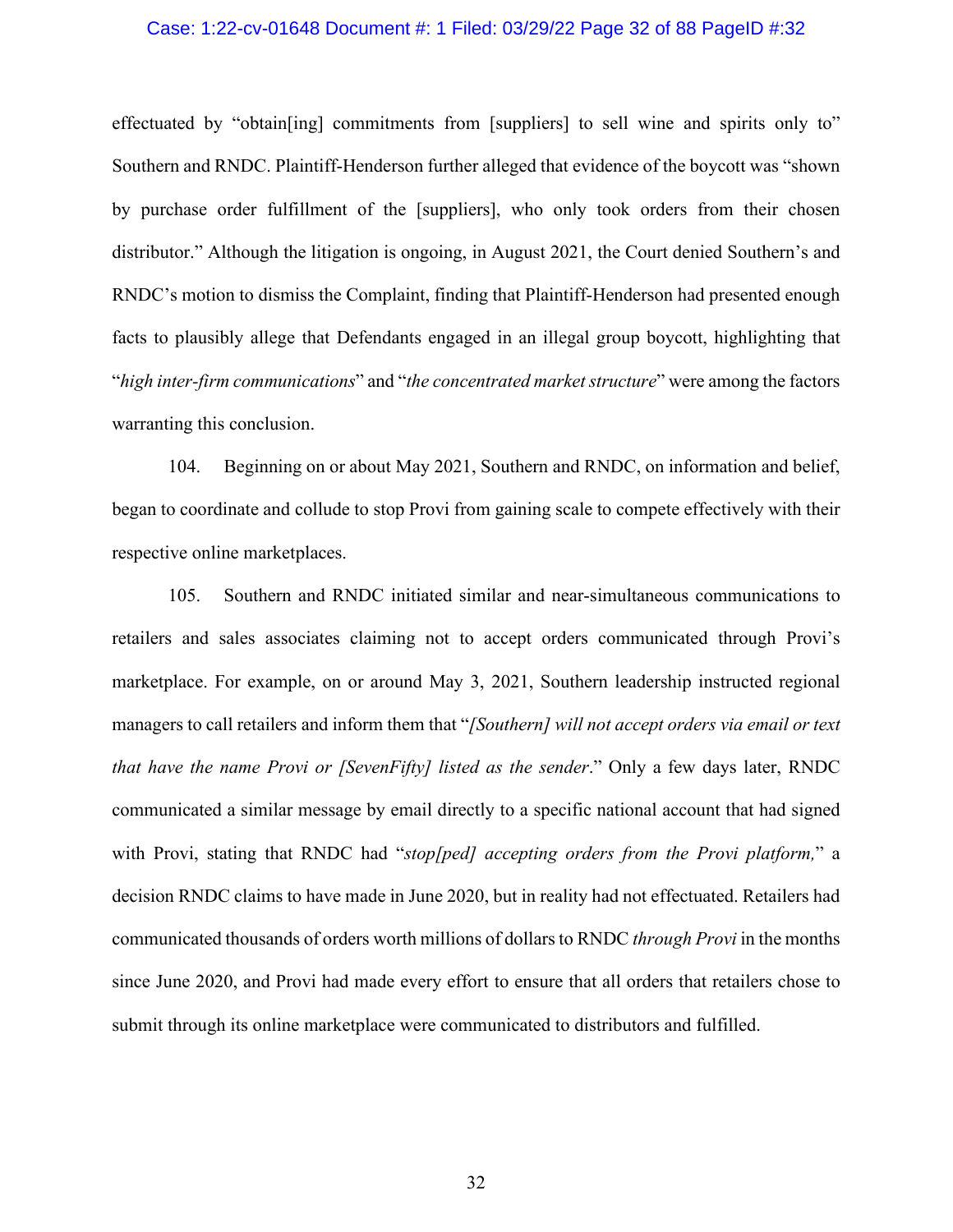### Case: 1:22-cv-01648 Document #: 1 Filed: 03/29/22 Page 33 of 88 PageID #:33

106. Southern's and RNDC's announcements prompted some retailers to push back. For example, in an email to RNDC in May 2021, one National Account called RNDC's position "*confus[ing]*" since "*the only thing Provi is doing is submitting the order to the rep the same [as] has always been done . . . [while] giv[ing] us the ability to place all of our orders from one page rather than having to visit multiple places*." In subsequent emails, the same National Account discussed internally that it "*may need to go back to ordering straight from [Southern and RNDC]*" given announcements by both distributors that they would not accept orders associated with Provi—just as Defendants intended, and would later enforce, through their boycott of Provi.

107. In July 2021, restaurant chain P.F. Chang's—still seeking to use Provi's marketplace—notified all its distributors, including Southern and RNDC, that it would be communicating its beverage orders "through an online ordering platform, Provi," describing it as an "opportunity . . . to continue our mission in providing best in class service to our guests and thriving for operational excellence in our restaurants."

108. This news prompted Southern and RNDC to double-down on their coordinated attempts to block retailers from using Provi, which had previously gone unenforced. As part of their scheme, Southern and RNDC agreed to block incoming orders sent by retailers through Provi.

109. On information and belief, these plans were discussed and furthered leading up to and during a July 2021 industry gathering in Denver, Colorado—the Wine & Spirts Wholesalers of America's NextGen Summit. Representatives from both RNDC and Southern attended this event, which took place just weeks before both companies stopped accepting orders submitted through Provi.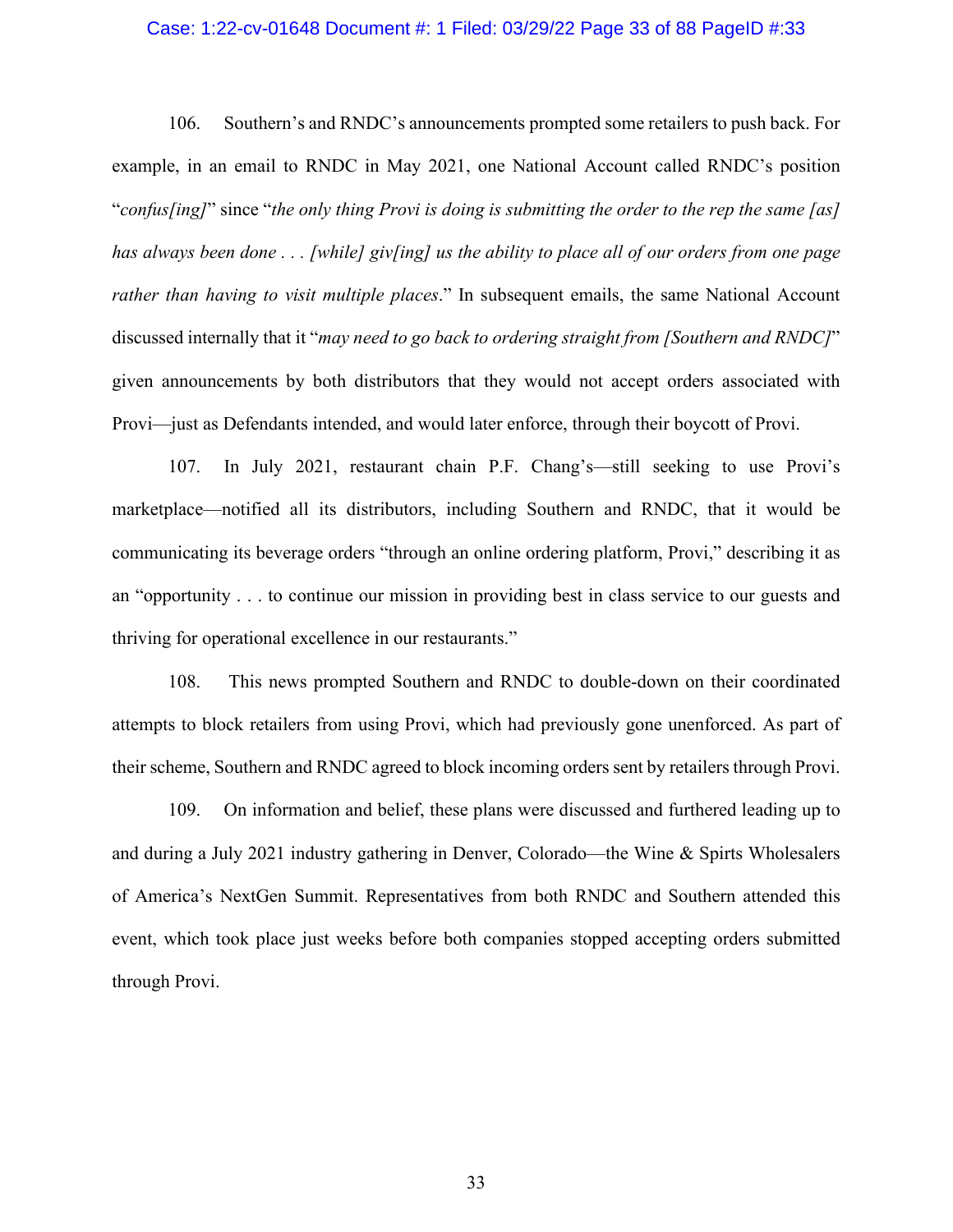## Case: 1:22-cv-01648 Document #: 1 Filed: 03/29/22 Page 34 of 88 PageID #:34

110. During that Summit, Provi's Head of Strategic Partnerships, Andrew Levy, gave a presentation about Provi where he highlighted—among other things—how many National Accounts had signed up to partner with or pilot Provi, including the following slide:

| Search, Shop, Discover<br>Retailers want to browse, search, and shop the | $\circ$<br>$\circ$                             |  |
|--------------------------------------------------------------------------|------------------------------------------------|--|
| product catalogs of every distributor in their market.                   | <b>Build Burban (d) Nor On</b>                 |  |
| <b>One-Click Ordering</b>                                                | A Green                                        |  |
| Communicate orders to all reps in a single shopping                      | <b>Transferg Products</b><br>$\sim$            |  |
| cart                                                                     | <b>Tending Product</b>                         |  |
| <b>Increased Transparency</b>                                            |                                                |  |
| Order notifications and event-tracking alert retailers                   |                                                |  |
| on the status of their orders.                                           | he he forg from<br>$\circ$<br>$\circ$          |  |
| Reporting                                                                |                                                |  |
| Past order history graphically displayed to provide                      |                                                |  |
| additional data on the business                                          |                                                |  |
|                                                                          |                                                |  |
| <b>RUTH'S</b>                                                            | <b>GIBSONS</b><br><b>Hilton</b><br>P.F. CHANGS |  |

111. During the presentation, Alan Rosenberg, General Counsel & Corporate Executive Vice President of RNDC, weaponized the Q&A session to publicly make a series of allegations about Provi's business proposition in front of dozens of executives from distributors around the country, including current and potential Provi business partners. Rosenberg asserted baselessly that Provi harms retailers. His remarks in that context seemed designed to encourage a boycott of Provi by both retailers and distributors—which Southern and RNDC effectuated shortly thereafter by refusing to accept orders from retailers communicated through Provi.

112. Unabated, RNDC's Rosenberg confronted Levy again in the hallway immediately outside the room where the event occurred and accused Provi of trying to scale its user base of retailers such that RNDC would have no choice but to work with Provi—meaning, RNDC would have to accept orders coming through Provi. Rosenberg made clear directly to Levy in that second confrontation that RNDC was unhappy that Provi was getting so popular with retailers that it could threaten RNDC's inferior eRNDC marketplace.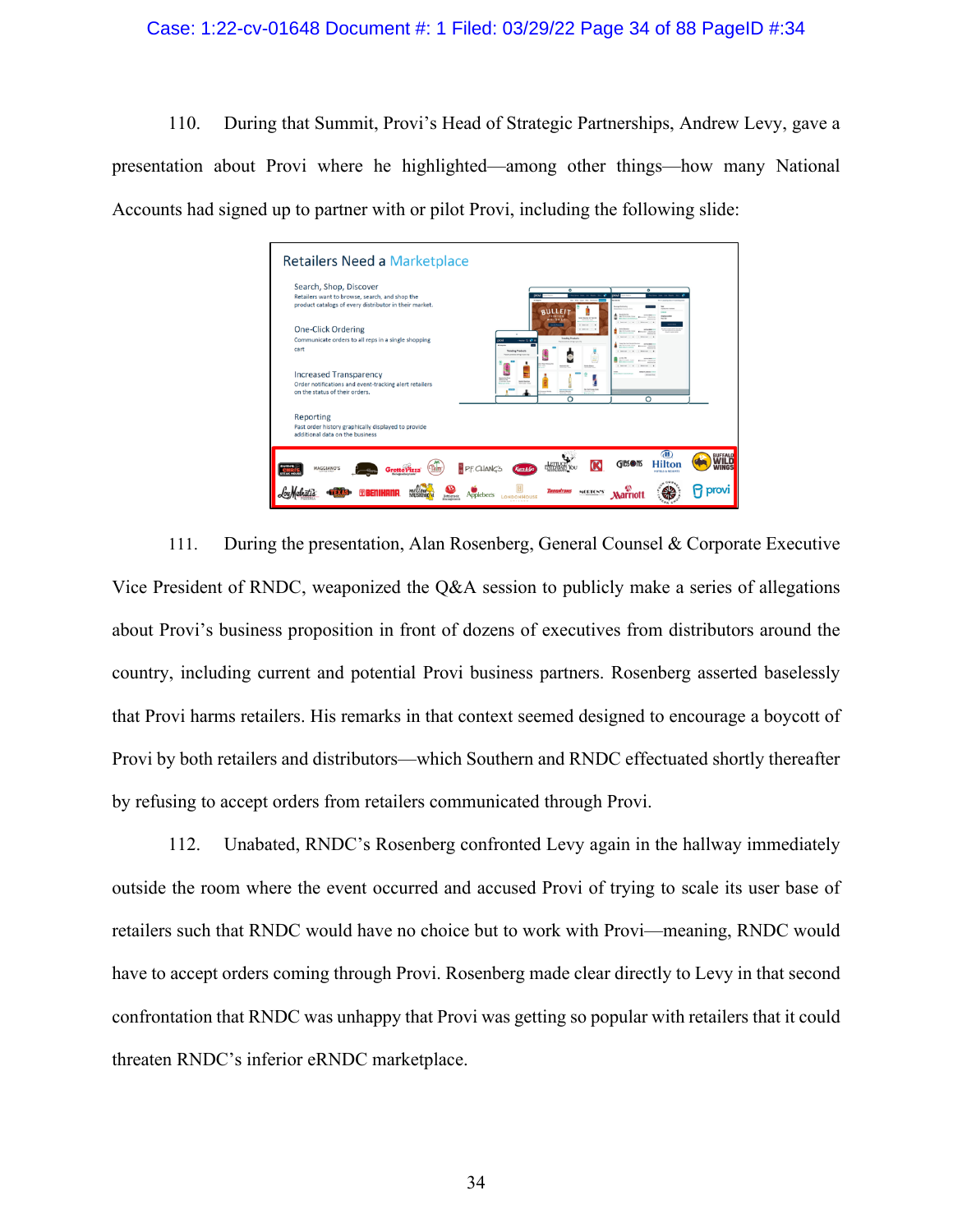## Case: 1:22-cv-01648 Document #: 1 Filed: 03/29/22 Page 35 of 88 PageID #:35

113. Defendants subsequently acted quickly, decisively, and in virtual lockstep to ensure Provi would not reach that scale.

114. In furtherance of the boycott, on or about July 7, 2021, Southern sent letters to all its retailer customers—approximately 250,000 total—stating that Southern would not accept orders from Provi. Southern simultaneously communicated the same message via phone, leaving voicemails stating "*[Southern] will no longer accept orders transmitted by third-party e-commerce platforms or services, such as Provi, SevenFifty, or others*." In that same voicemail, Southern expressly steered customers to Proof in lieu of other online alcohol marketplaces—and it specifically called out Provi (and SevenFifty which Provi owns) in that message. The voicemail stated that Southern would now require "all e-commerce orders" to be made "entirely through Southern Glazer's employees and platforms," thus requiring all online orders to be submitted only through "SG Proof." Southern made clear its intention to foreclose competition, to tie its own online alcohol marketplace to its alcohol distribution services, and to deny retailers the ability to continue choosing for themselves how best to meet their needs and communicate orders. Nathan Mansperger, Southern's Vice President of eCommerce, recently acknowledged that "[i]t is critical that [Southern] continue to invest in the [eCommerce] channel," and stated that Southern's "goal is to achieve a higher share online vs offline."

115. In the days and weeks following Alan Rosenberg's comments during Andrew Levy's presentation at the WSWA's NextGen Summit, Southern leadership throughout the country spread the word to retailers that Southern would no longer accept orders placed through Provi. This outreach occurred on July 29 and July 30 leading up to the implementation of the boycott. Southern leadership reminded retailers of the boycott on August 2, 5, 6, and 10, and on other dates.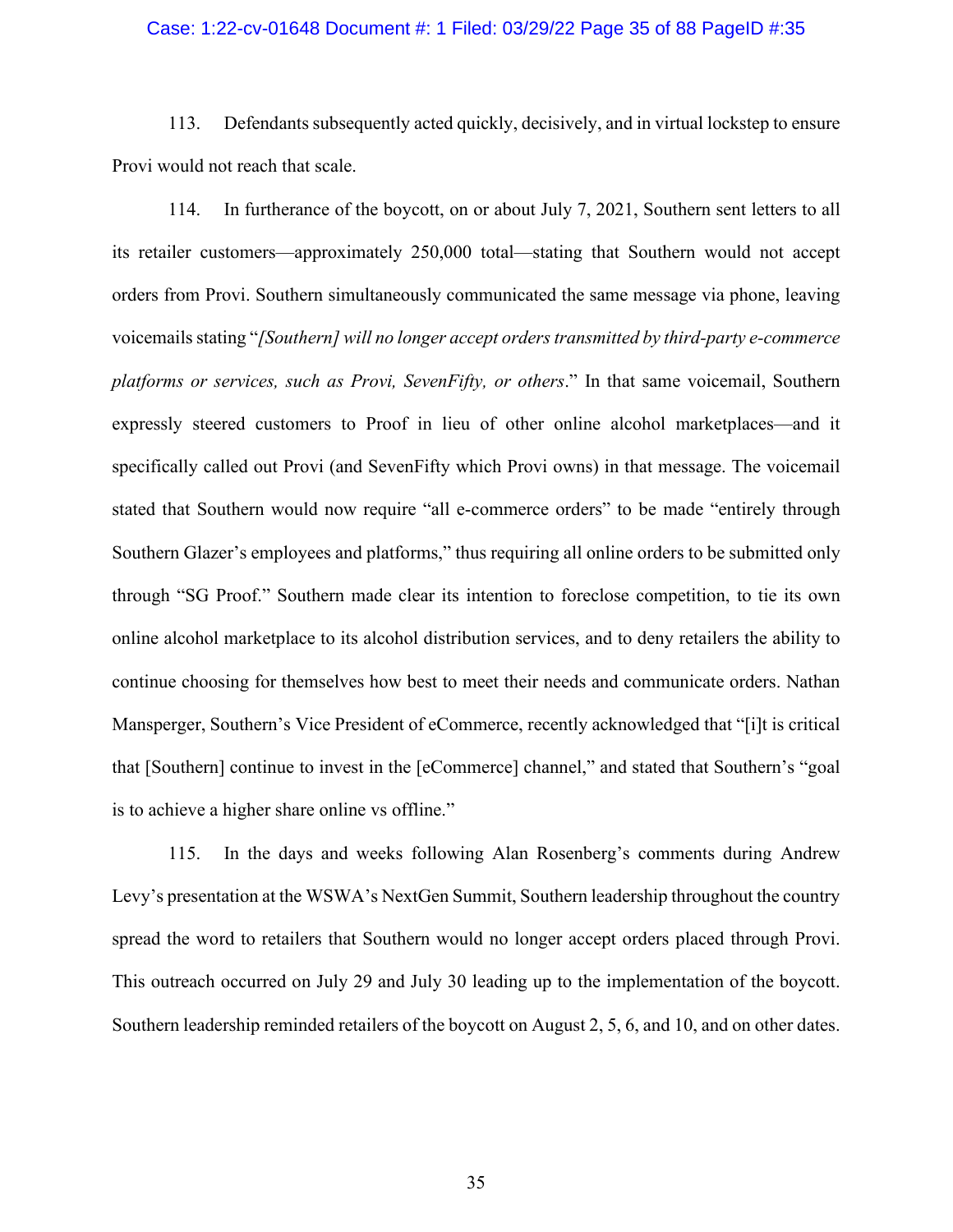## Case: 1:22-cv-01648 Document #: 1 Filed: 03/29/22 Page 36 of 88 PageID #:36

Throughout the country, Southern leadership conveyed the message that Southern would no longer accept orders through third-party firms, including Provi.

116. On or about August 1, 2021, Southern began blocking Provi's domain, thereby blocking orders that retailers chose to communicate through Provi. Southern actively blocked orders that retailers chose to communicate through the Provi marketplace in multiple states including, but not limited to, Florida, Colorado, Arizona, California, and Illinois—frustrating Provi's (and Southern's) customers, including Chicago-based hospitality group Four Corners which reacted by pleading with Southern to "*stop making our lives harder*."

117. Based on available information, one anonymous Southern sales representative admitted that Southern's decision to reject orders that retailers communicated through third-party online alcohol marketplaces was "*the pinnacle of stupidity*" and motivated by "*an effort to force our customers to use our poor excuse of [a] software*," Proof. That sales representative further characterized Proof as "*amateurish and very difficult to navigate*" and, more bluntly, "*an abysmal failure of epic proportions*." Retailers shared this sentiment, with one complaining that Proof seems to be "*down every week*." Upon information and belief, Southern also began telling its sales representatives that they could be subject to an inquisition and threatened with termination if they accepted an order from a third-party like Provi, because doing so reportedly had become a violation of company policy.

118. Southern's efforts were successful, with over 70% of retailers re-ordering through Proof as of March 2022, even though it offers a poor user experience and suffers frequent outages—and even though retailers have expressed a strong preference for Provi.

119. In furtherance of their boycott, on or around August 4, 2021, RNDC's Ken Rosenberg, Senior Vice President for Wine and Supplier Business Development and an owner of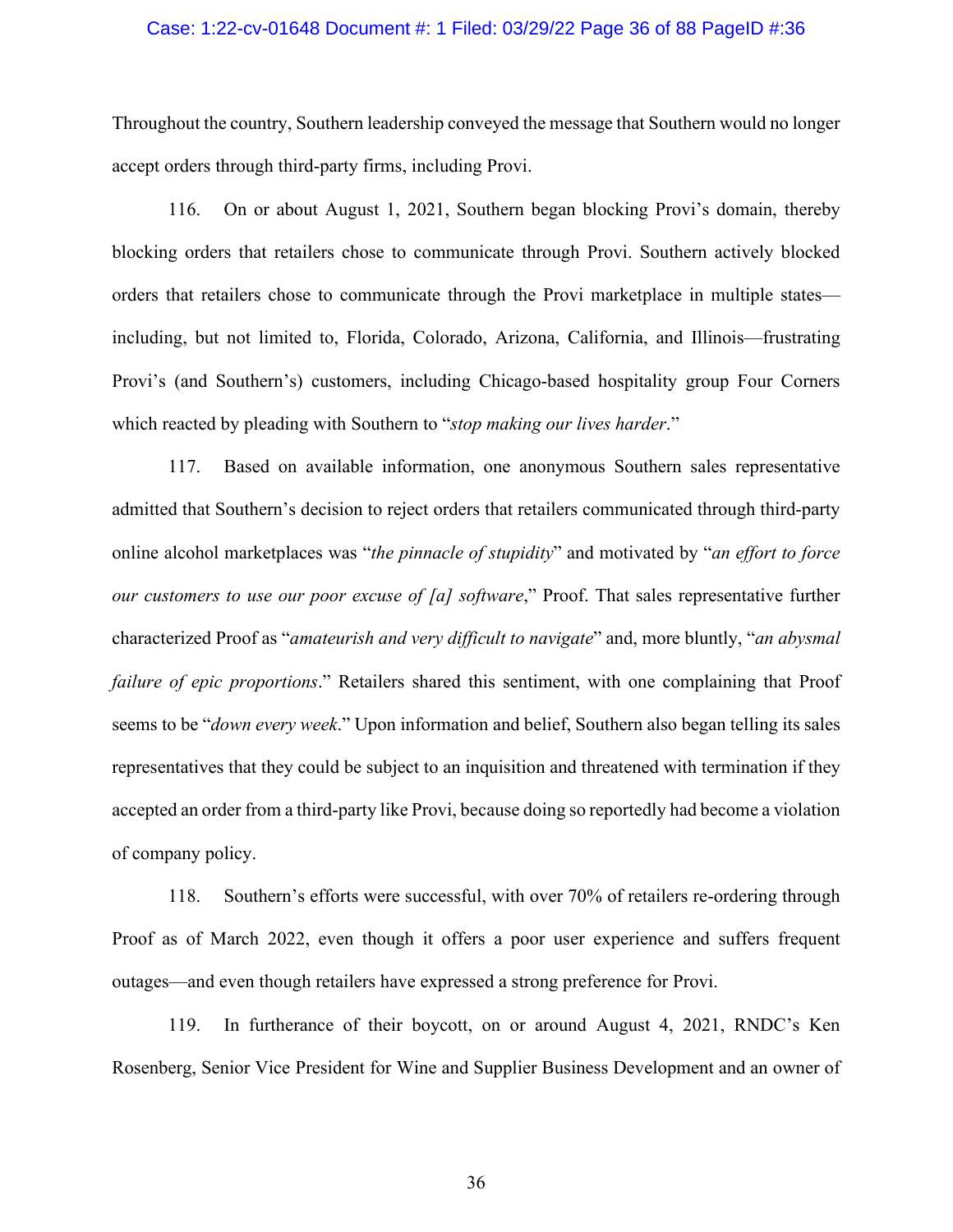## Case: 1:22-cv-01648 Document #: 1 Filed: 03/29/22 Page 37 of 88 PageID #:37

RNDC, emailed an audio file of *Southern's* voicemail announcement to another online marketplace, underscoring the coordination between Southern and RNDC.

120. Until Southern's announcement, RNDC was still filling orders retailers communicated through Provi, though, as will be described below, it had made false statements and actively discouraged retailers from using Provi. Between June 2020 and August 2021, scores of RNDC sales representatives maintained and used Provi accounts to receive, process, and fulfill over 25,000 orders from retailers. That suddenly changed at or about the same time Southern announced that it would refuse orders that retailers chose to communicate through Provi. On or around August 20, 2021, a RNDC sales representative, in rejecting an order communicated through Provi, stated that "ERNDC" [sic] was RNDC's "only permitted method of online ordering" and "[o]rders placed via third-party applications or websites such as Provi will not be accepted, as they are a violation of company policy."

121. Before Defendants' boycott, Southern generated approximately \$145 million in retail sales through Provi and accepted some 87,000 orders, and RNDC generated \$45 million in retail sales through Provi and accepted more than 44,000 orders. After initiating the boycott, these combined sales numbers dropped precipitously.

122. Over a dozen different National Accounts stopped working with Provi on a nationwide basis or put their plans on hold, citing Provi's inability to place orders with Southern and RNDC as a reason for not moving forward. Supplier advertising growth on Provi also slowed substantially, again because of Defendants' boycott of Provi.

123. Defendants continue to enforce this boycott of Provi to this day. For example, during a meeting of the Wine and Spirits Wholesalers of America in March 2022, an executive of another distributor stated that they wanted to invite Max Lowenbaum, Provi's Senior Vice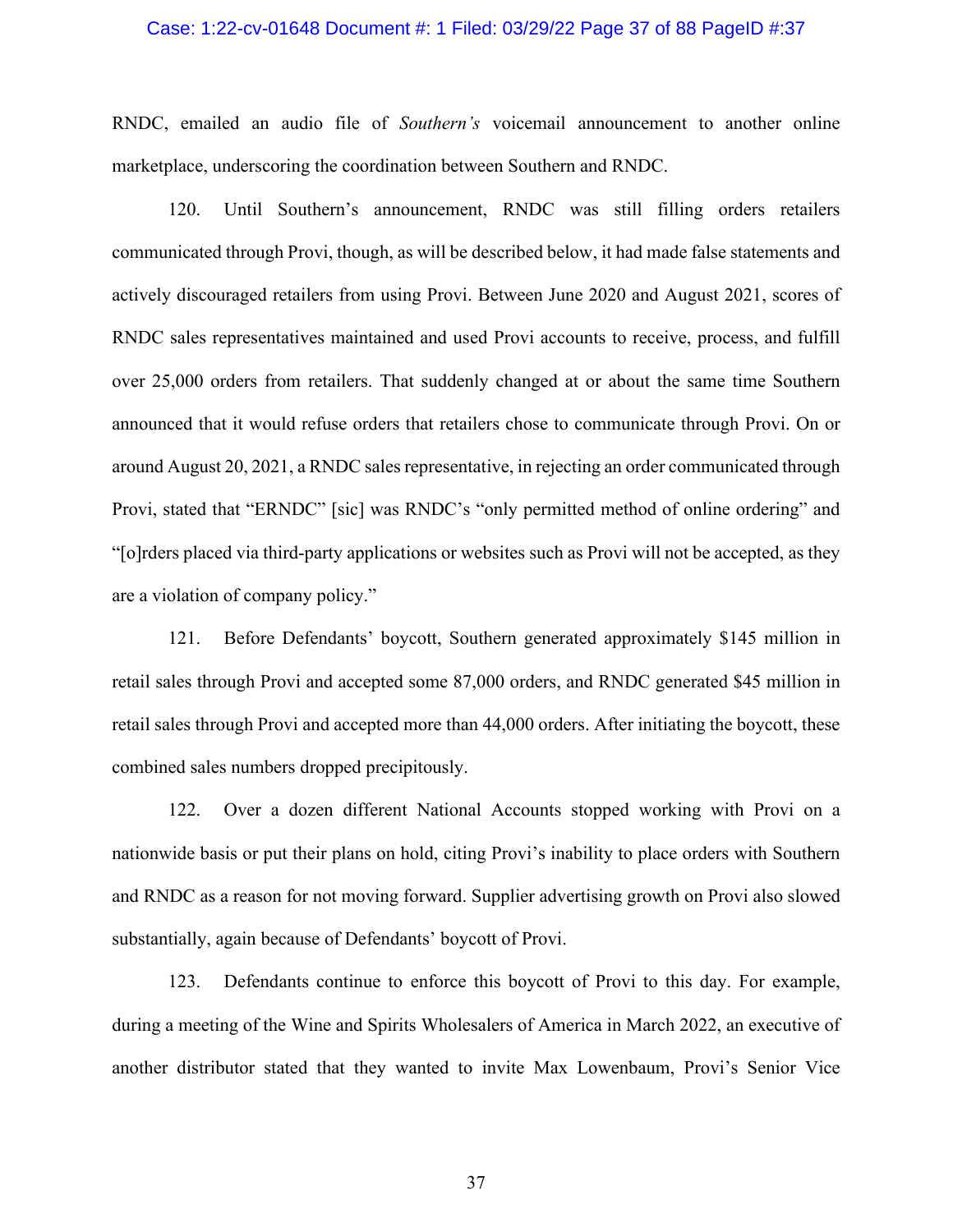### Case: 1:22-cv-01648 Document #: 1 Filed: 03/29/22 Page 38 of 88 PageID #:38

President of Sales, to speak on a panel at this year's NextGen Summit, a valuable opportunity for Provi to expand its brand and network with new and existing business partners. Alan Rosenberg, RNDC's General Counsel & Corporate Executive Vice President, responded to this suggestion by stating in front of numerous other distributors in attendance that RNDC would "never work with Provi" and would even pull out of the event if Lowenbaum—or anyone from Provi—was invited to speak, effectively blocking Provi from participating since RNDC, as the second largest distributor, must have a presence at the conference. Like his earlier remarks at the WSWA's NextGen Summit in July 2021, discussed above, Rosenberg's remarks in this context again seemed designed to reinforce, expand, and prolong Defendants' boycott of Provi.

## **B. Leveraging Their Substantial Market Power, Southern and RNDC Engage in Additional Anticompetitive Conduct**

124. RNDC, like Southern and other distributors, initially embraced Provi because Provi's marketplace offers significant value to distributors by improving sales, reducing costs, and generating valuable data about orders and the retailers submitting them.

125. In 2018, RNDC's Chief Operating Officer for Michigan, Indiana, and Kentucky, John Baker, was so impressed with Provi that he introduced Provi's CEO, Taylor Katzman, to RNDC's National COO and high-level executives in Georgia just as Provi was entering that state. On July 20, 2018, Baker emailed Mark Moser (the RNDC Executive Vice President for Georgia), Bob Hendrickson (the RNDC National COO), and others at RNDC, noting, "Our paths don't cross often, but I wanted to make you aware of a potential game-changing consolidated online ordering tool that's coming to GA."

126. Although Moser declined to meet with Provi, RNDC continued to show interest in Provi's capabilities. On November 1, 2018, Kevin Bowles, the Sales Finance Manager for RNDC Georgia, requested a demo of Provi's product. The Provi team provided an overview and full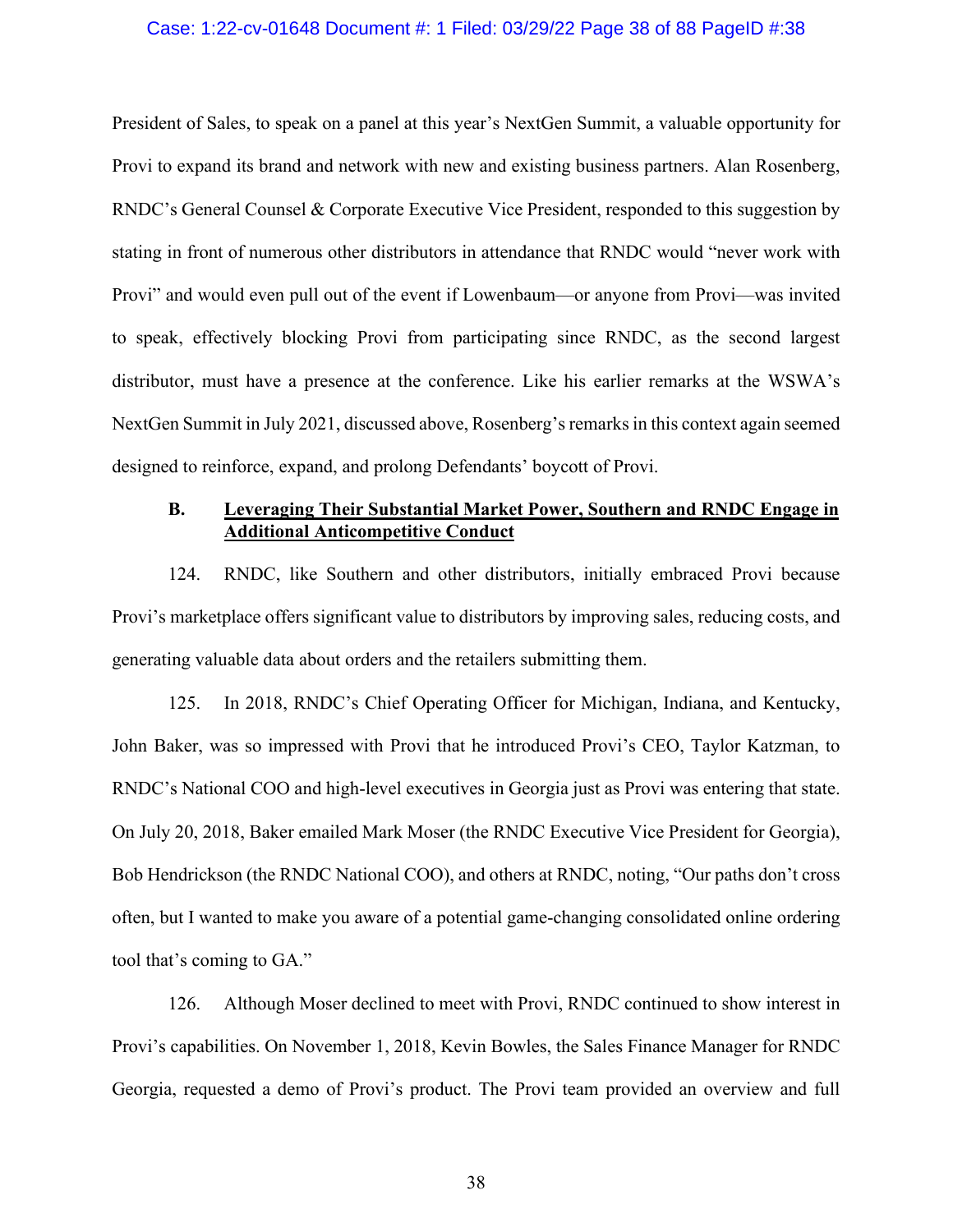## Case: 1:22-cv-01648 Document #: 1 Filed: 03/29/22 Page 39 of 88 PageID #:39

demonstration of the Provi marketplace capabilities to Bowles and Tracy Ariail, RNDC's Senior Vice President of eCommerce & Digital. At the end of the meeting, Bowles and Ariail said they would connect internally and follow up with next steps. RNDC did not disclose to Provi at that time that it was developing its own competing online alcohol marketplace, eRNDC.

127. These meetings evidently were calculated attempts to gain competitive intelligence about Provi's competing marketplace. On November 26, 2018, RNDC and California-based distributor Liberation Distribution announced a strategic partnership including development of an online ordering system. Shortly thereafter, on April 23, 2019, RNDC launched eRNDC, which it promised would "enhance and streamline how business is conducted with their customers and suppliers."

128. Southern also sought to gather competitive intelligence about Provi's platform under the guise of interest in a potential partnership. In August and September 2018, Provi and Southern discussed a potential partnership whereby Southern would integrate its distribution services with Provi's marketplace. On August 13, 2018, Southern Chief Commercial Officer John Wittig and Vice President Terry Brick submitted a series of questions related to Provi's business model, data-collection-and-use policies, and marketing practices, under the guise of evaluating such a partnership. Provi's Taylor Katzman answered that same day. After receiving this insight into Provi's business, Southern went silent on the contemplated partnership. Only about six months later, Southern officially announced the launch of Proof in six states.

129. Then, in October 2020, conversations between Southern and Provi resumed. Southern's Carlos Vigil (Senior Vice President & General Manager of Digital Sales and Marketing) and Rob Howl (Vice President, Digital Strategy & e-Commerce) met with Provi, and the two companies began exploring a pilot partnership in the Illinois market. To move forward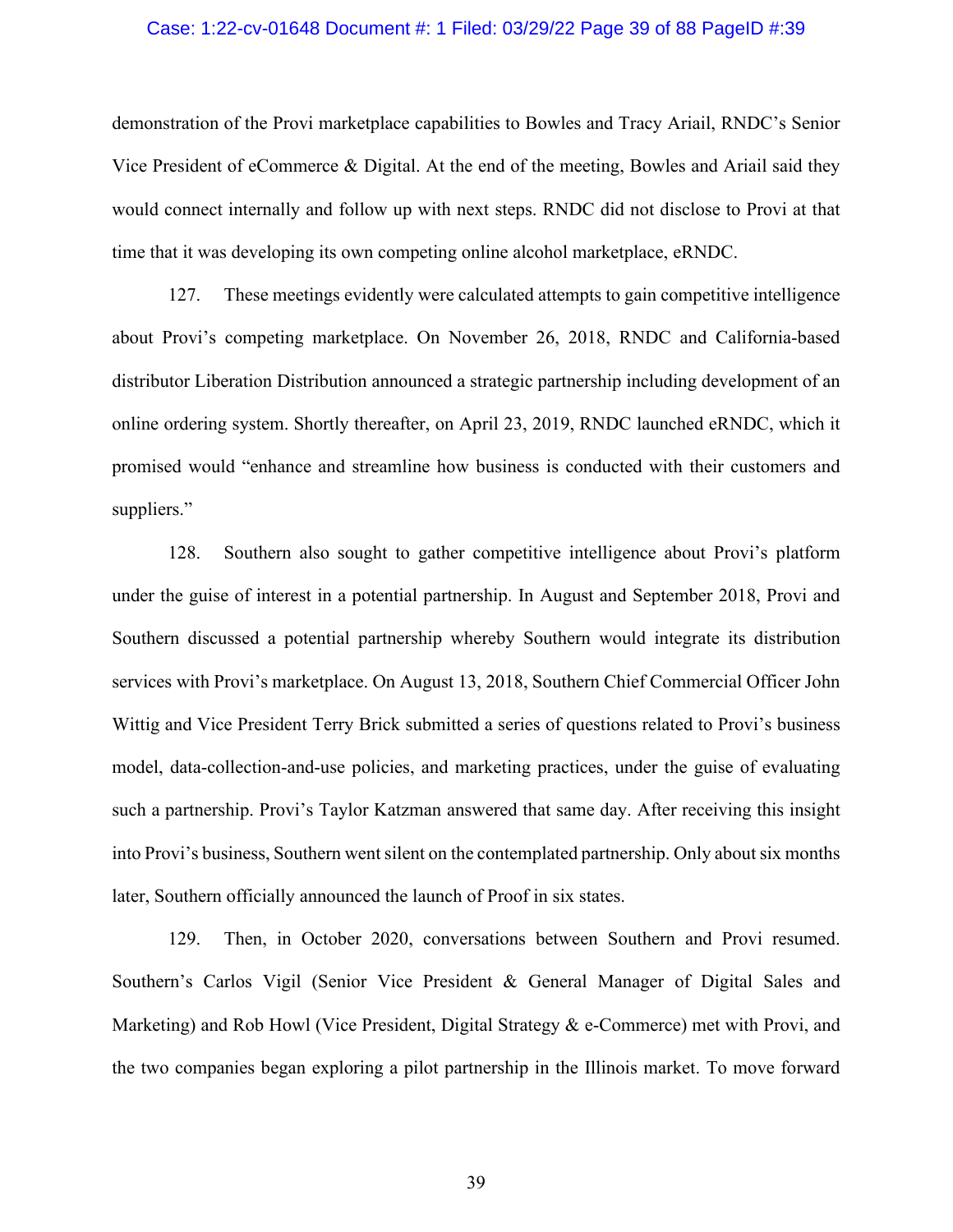#### Case: 1:22-cv-01648 Document #: 1 Filed: 03/29/22 Page 40 of 88 PageID #:40

with that pilot, Southern insisted that it needed a better understanding of which retailers were using Provi, so Provi agreed to supply sample data about its Illinois customers if Southern signed a nondisclosure agreement. After receiving this additional insight into Provi's business, specifically for Illinois, Southern again went silent on the contemplated partnership. Later that same month, Southern launched Proof in Illinois. Southern's conduct shows that its meetings with Provi and its requests for commercial data and other insightful information from Provi were, in fact, calculated attempts to gain competitive intelligence about Provi's competing marketplace—information Southern undoubtedly has used to compete against Provi with Proof.

130. Following the launch of eRNDC, retailers continued to communicate orders to RNDC sales representatives through Provi for nearly two years without incident. Between January 2018 and January 2020, over 100 RNDC sales representatives created their own accounts on Provi. RNDC received and fulfilled tens of thousands orders from retailers communicated through Provi during this time, worth tens of millions in revenue for RNDC.

131. However, beginning in 2020, as Provi grew rapidly, RNDC began taking steps to discourage retailers from using Provi, initiating an erratic course of conduct that varied from badfaith attempts to mine Provi's business strategy to attempts to put Provi out of business or restrict it to a marginal scale or fringe player.

132. On February 24, 2020, without warning, Provi received a cease-and-desist letter from Alan Rosenberg, General Counsel & Corporate Executive Vice President for RNDC. The letter alleged baselessly that Provi was misrepresenting the existence of some sort of partnership, relationship, and agreement with RNDC to retailers. The letter demanded that Provi cease to make such representations.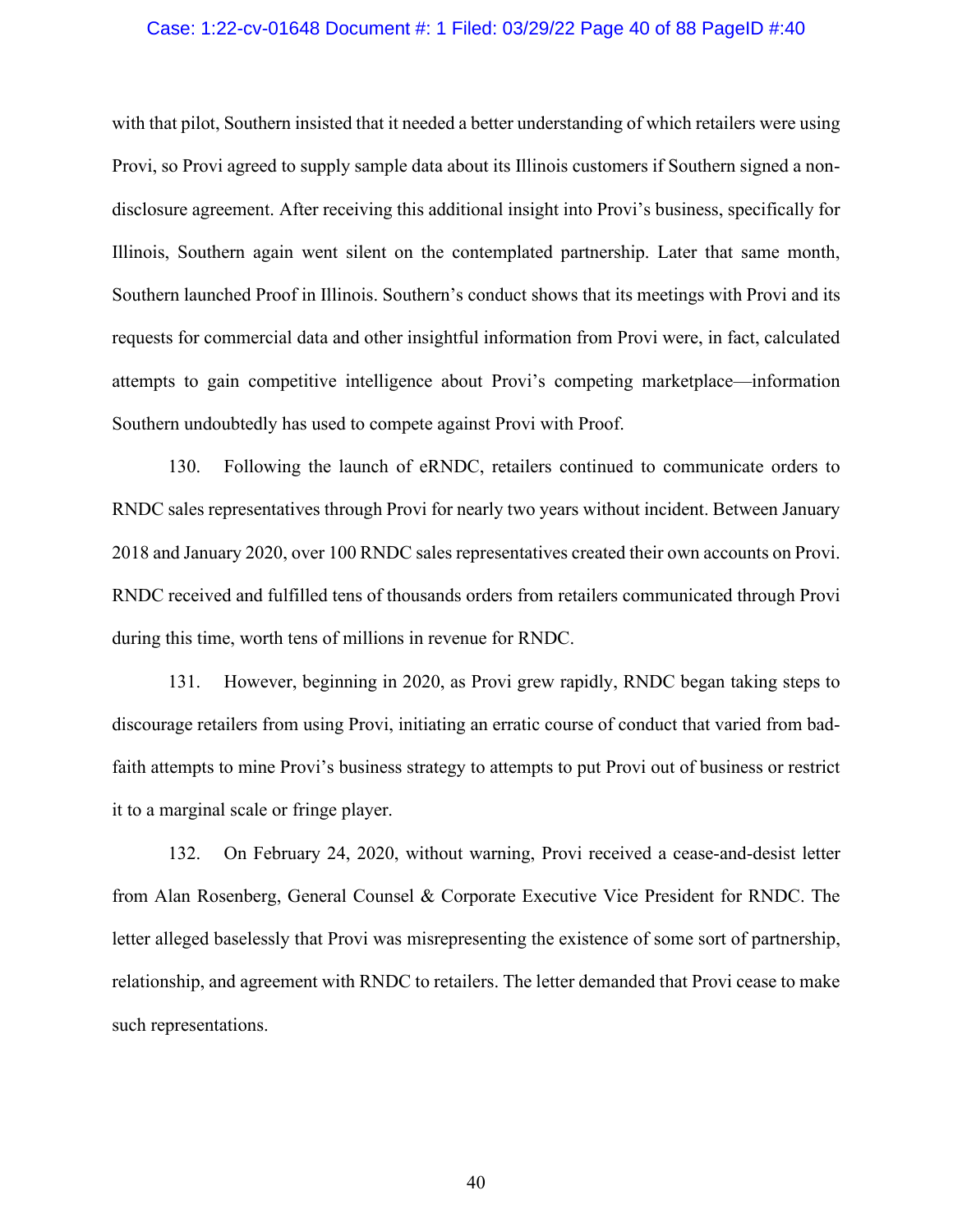#### Case: 1:22-cv-01648 Document #: 1 Filed: 03/29/22 Page 41 of 88 PageID #:41

133. Provi promptly responded to correct the misinformation in the letter. On February 26, 2020, Katzman explained, "Provi is not making any representations that we have a commercial relationship, agreement or endorsement with RNDC, Young's or National Distributing Company."

134. On March 3, 2020, after emailing and speaking with Rosenberg further, Katzman noted, "As discussed, we had an all hands meeting this morning and confirmed no one on the team has made any representation or communication that Provi has an agreement, relationship or endorsement of RNDC, NDC or YMC [Young's Market Company]. In addition, I also reiterated to the team that no such communications or representations should occur." Rosenberg inexplicably replied that RNDC still wanted a written commitment from Provi to cease and desist, even though Katzman already had twice confirmed in writing that Provi was not engaged in the alleged conduct. Katzman asked RNDC to provide examples of this conduct, which—tellingly—RNDC never did.

135. On April 27, 2020, another RNDC representative, Erik Velazquez, reached out to Provi's regional director for the southern United States to request information about how Provi works. Although this came shortly after the baseless allegations by RNDC about Provi, Provi promptly scheduled a meeting to discuss a potential partnership, again hopeful to build a formal relationship with RNDC.

136. Roughly a week later, on or about May 5, 2020, Ken Rosenberg, RNDC Senior Vice President for Wine and Supplier Business Development and an owner of RNDC, reached out and requested to meet with Provi to learn more about its offering. Provi, again interested in expanding its relationship with RNDC, made a presentation to Rosenberg on May 6. During the meeting, Rosenberg said he would discuss Provi with additional members of the RNDC executive team, but requested that Provi provide its entire customer list. Provi declined because this is sensitive commercial information and RNDC offered no explanation for why it needed such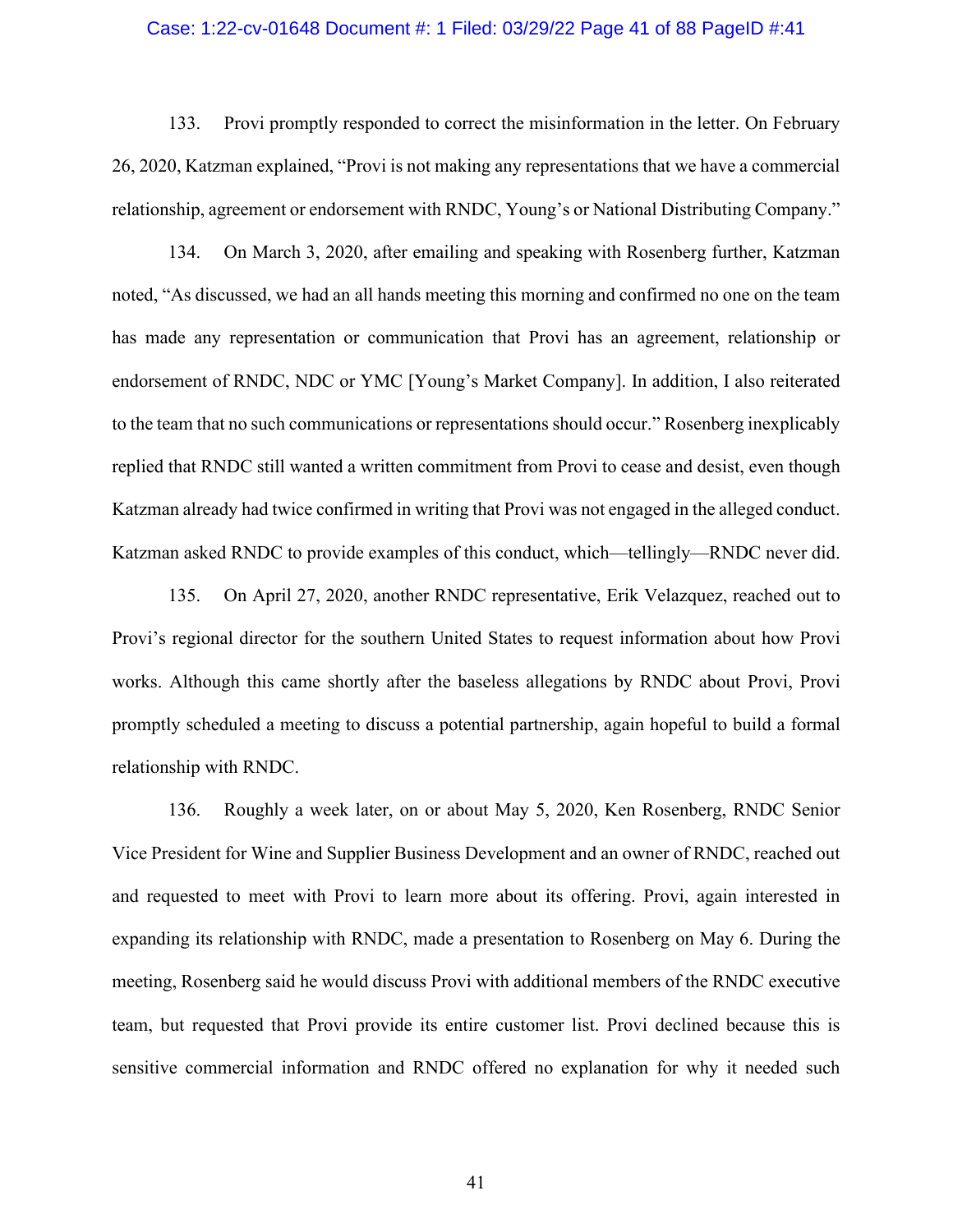#### Case: 1:22-cv-01648 Document #: 1 Filed: 03/29/22 Page 42 of 88 PageID #:42

extraordinary information. RNDC's anticompetitive conduct later suggested that this was yet another ruse by RNDC to mine Provi's business for RNDC's own benefit, including eRNDC.

137. A few weeks later, on May 28, 2020, Ken Rosenberg met with the Provi team again to receive further detail on the platform. After the meeting, he again emailed Provi to ask for a "complete list of accounts that are using Provi in RNDC, DNC, and Young's States." The Provi team reiterated that Provi could not share such highly sensitive commercial data.

138. That same month, Rosenberg inexplicably accused Provi of being owned by Breakthru Beverage, another alcohol distributor, and told Provi that RNDC did not want to move forward with an integration. Provi confirmed multiple times, including in a follow-up email, that Breakthru Beverage had no ownership interest in Provi and was merely an integrated platform customer, like many other distributors. Katzman subsequently received a call and email from Ken Rosenberg stating that "[g]oing forward [RNDC] will not be accepting orders from Provi."

139. After the conversation, Provi employees started to receive calls from retailers stating that RNDC claimed it would no longer accept orders they chose to communicate through Provi because Breakthru Beverage owned Provi. Provi leadership and its employees expended enormous time, money, and resources combatting and correcting this false claim with retailers and others. RNDC knew the claim was false when making it given that Provi had confirmed multiple times for RNDC that Breakthru Beverage had no ownership interest in Provi. RNDC has never identified any basis for its false claim.

140. In June 2020, RNDC's Ken Rosenberg suddenly accused Provi of receiving RNDC pricing data from retailers and inputting the data on Provi. Rosenberg stated that going forward, RNDC would not accept any orders retailers chose to communicate through Provi and one of the reasons was due to the pricing being posted. Katzman explained that pricing for RNDC on Provi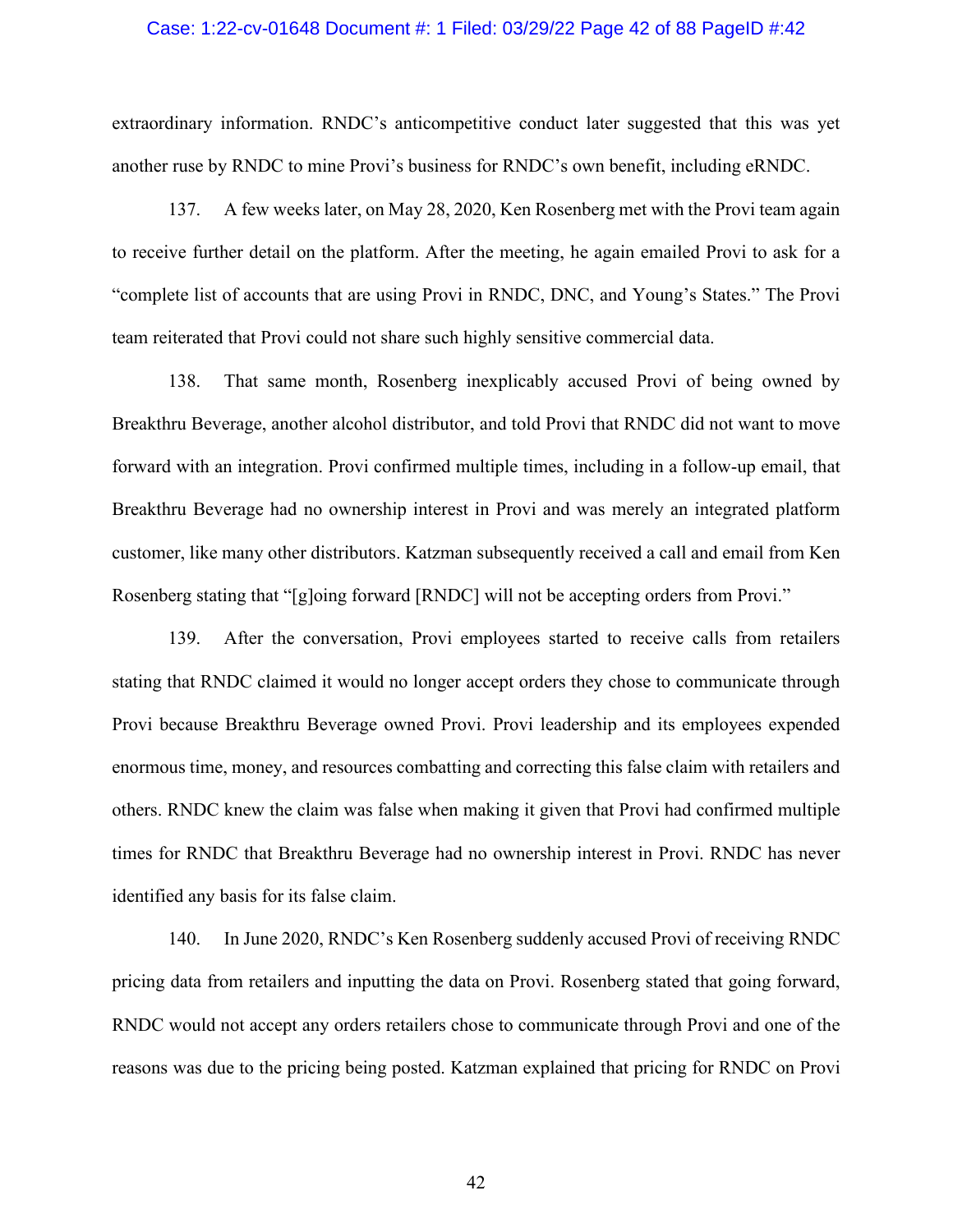#### Case: 1:22-cv-01648 Document #: 1 Filed: 03/29/22 Page 43 of 88 PageID #:43

was information that a small number of *retailers themselves chose* to enter and that Provi indicated on its marketplace that this pricing was not from an "integrated" distributor (*see* paragraph 167, *infra*) and thus was not necessarily the actual pricing available from RNDC for any given products. This is entirely lawful, as Provi understands that RNDC pricing to retailers is non-proprietary and, in many cases, already publicly available. RNDC has never identified any restriction on *retailers'* right or ability to share their pricing with others, including on Provi's online alcohol marketplace. Nevertheless, in an attempt to garner goodwill with RNDC, Provi removed all RNDC pricing that had been entered by the retailers and disabled that feature.

141. Escalating its one-sided campaign, around the same time RNDC suddenly began blocking communications from Provi. RNDC programmed its computer system firewall to block emails from Provi. RNDC also advised its employees not to respond to communications from Provi and not to accept orders that retailers chose to communicate through Provi. However, Provi continued to communicate orders that retailers chose to submit through Provi to RNDC for the rest of 2020, and RNDC continued to receive and fill those orders.

142. On May 28, 2020, Provi CEO Katzman contacted RNDC's General Counsel, Alan Rosenberg, and reiterated that Provi is not owned by Breakthru Beverage, and requested that RNDC immediately stop spreading this rumor. Alan Rosenberg did not deny that RNDC had made statements to this effect and promised to tell RNDC employees to stop, to the extent they were doing so. Despite Rosenberg's promise, this conduct has persisted.

143. Alan Rosenberg also conveyed to Provi that: "RNDC will continue to promote and steer our customers towards using our own e-commerce platform and away from Provi . . . ."

144. In January 2021, Provi reached out to RNDC and requested a meeting to again discuss expanding their relationship. RNDC agreed and in April 2021 Provi met with Tracy Ariail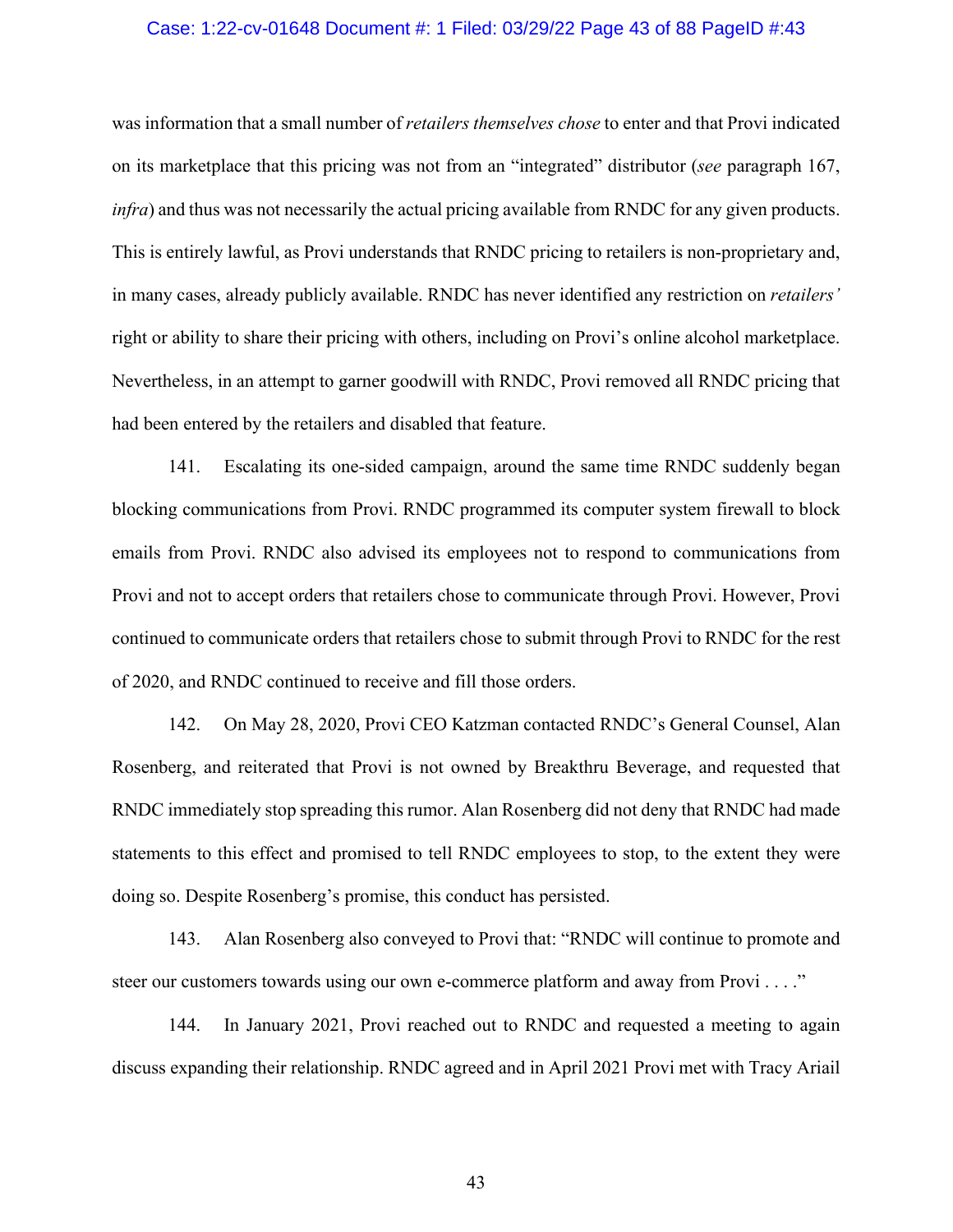#### Case: 1:22-cv-01648 Document #: 1 Filed: 03/29/22 Page 44 of 88 PageID #:44

and Blake Moore, Director of Business Relationship Management, and presented Provi's capabilities to streamline their business by integrating with eRNDC. Ariail and Moore expressed interest in the concept and explained that they would follow up once they had additional internal conversations.

145. On July 29, 2021, Katzman met with Jenn Engel, RNDC Senior Vice President of National Accounts On-Premise. Katzman and Engel discussed the benefits of Provi, and Engel said she was a supporter of the system, noting that major National Accounts requested that RNDC and Provi work together.

146. Instead of working with Provi, however, in a further attempt to harass Provi, on August 18, 2021, RNDC sent Provi a cease-and-desist letter and started intimidating Provi's customer service representatives. For example, when a Provi representative called RNDC to follow up on the status of a retailer's order, she was transferred to another RNDC employee. After identifying herself as a Provi representative, she was told to "stop calling" RNDC and that their "legal team [was] on it." In a transparent attempt to harass Provi, near the end of the same call, a *second* person suddenly announced himself as RNDC's "corporate lawyer" and said he was "recording every one of these calls and taking note of your names so you should tell all of your colleagues, and you as well, you need to stop calling us"—without ever explaining why she had done anything wrong by simply following up on an order that a retailer had chosen to communicate through Provi.

147. RNDC continues to block and reject orders that retailers seek to communicate through Provi to this day. In February 2022, after SevenFifty became part of Provi, RNDC requested another meeting with Provi. On February 18, Provi met with top executives at RNDC including Tom Cole, Nicholas Mehall, Ken Rosenberg, Tracy Ariail, March Sachs and others.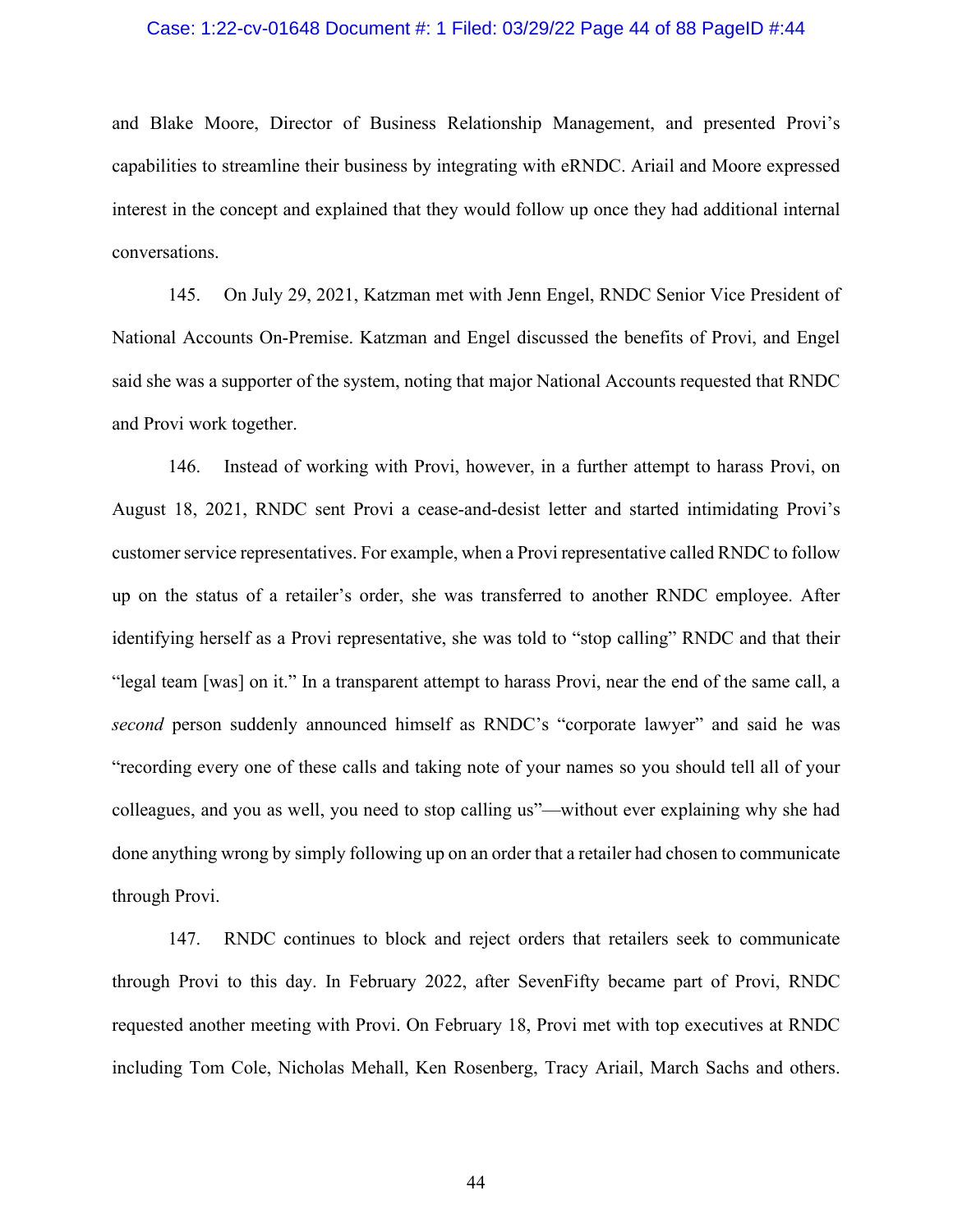## Case: 1:22-cv-01648 Document #: 1 Filed: 03/29/22 Page 45 of 88 PageID #:45

After the meeting, Mr. Katzman asked RNDC "as a sign of good faith," to "unblock these orders communicated on Provi," to which Tracy Ariail responded, "RNDC will continue to block all incoming email traffic and/or orders sent to RNDC using Provi."

#### **C. Defendants Tortiously Interfered with Provi's Business**

148. Prior to Defendants' anticompetitive conduct, Provi had signed partnership agreements with an expansive roster of National Accounts, including Chili's, Red Robin, Benihana, and P.F. Chang's. Provi had also signed pilot projects with other major National Accounts, including Buffalo Wild Wings, Hilton, Circle K, and The Cheesecake Factory. Provi had every reason to believe that these relationships would flourish over time, providing critical growth and spurring significant revenue.

149. The project with Buffalo Wild Wings, and others like it, was short-lived. On July 7, 2021, Southern sent a letter to its customers informing them that effective August 1, 2021, Southern would "no longer accept orders transmitted via third party e-commerce platforms or services, such as Provi, Seven-Fifty [sic], and others." That Southern specifically identified Provi in its message highlights Provi's particular popularity among retailers, including National Accounts, and the competition Southern seeks to foreclose from Provi in particular as a result. SevenFifty, the only other provider Southern specifically identified, is owned by Provi.

150. Over the following weeks and months, more National Accounts, including Delta Sky Club, were confronted with Southern's "strategic decision to require that the ordering options—including all e-commerce orders—will be entirely through Southern Glazer's employees and platforms," i.e. Proof. Southern was unequivocal in forcing customers to use Proof as the only online alcohol marketplace available for the many "must-have" brands Southern controls in many markets across the country.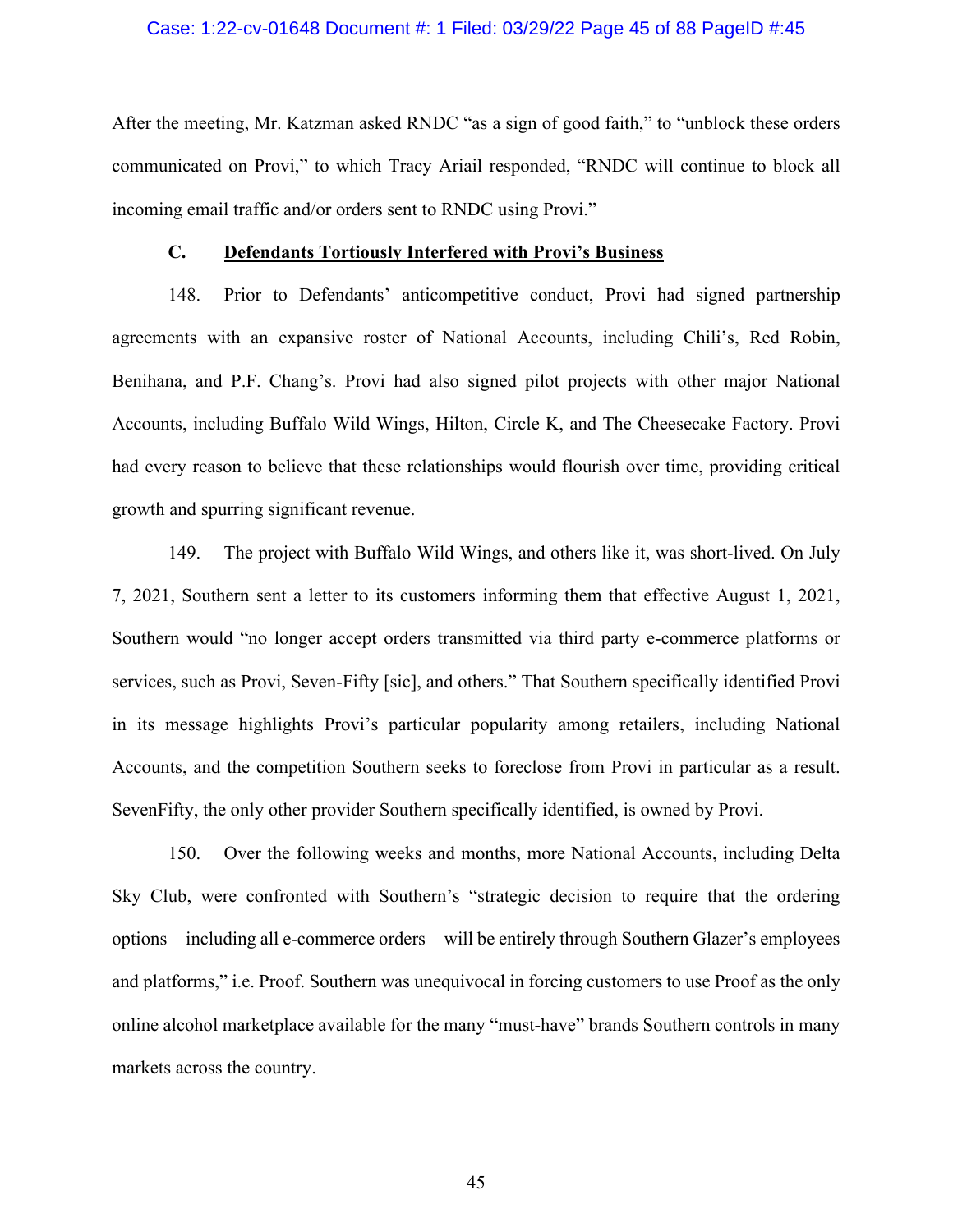## Case: 1:22-cv-01648 Document #: 1 Filed: 03/29/22 Page 46 of 88 PageID #:46

151. RNDC similarly disrupted Provi's ongoing relationships with National Accounts, including, at least, Oregano's and Applebee's.

152. Defendants intentionally and unjustifiably induced these National Accounts to breach their agreements with Provi by refusing to fulfill any orders they chose, or would have chosen, to submit through Provi. But for Defendants' conduct, these retailers would have continued to use Provi. Provi has suffered—and continues to suffer—lost profits and other harm as a direct result of Defendants' actions.

## **RELEVANT MARKETS**

## **A. Alcohol Distribution Markets**

153. There are separate relevant markets for: (1) the distribution of distilled spirits in each state; and (2) the distribution of wine in each state.

## *i. Market for the Distribution of Distilled Spirits*

154. The distribution of distilled spirits is a relevant product market. It is composed of distributors—dominated by Defendants Southern and RNDC—that market and sell distilled spirits to retailers. These distributors compete exclusively against other distributors for retailers' business, since federal and state regulations prevent distilled spirit producers from selling directly to retailers.

155. Other types of alcoholic beverages, such as wine and beer, are not reasonable substitutes for spirits from a retailer's standpoint, given consumer preferences. These other alcoholic beverage products are also subject to different—sometimes more stringent—federal and state regulation. As a result, a hypothetical monopolist in distilled spirits distribution would be able to exclude competition and maintain prices above the level that would prevail in a competitive market, as demonstrated by Southern's and RNDC's longstanding power in certain geographic markets.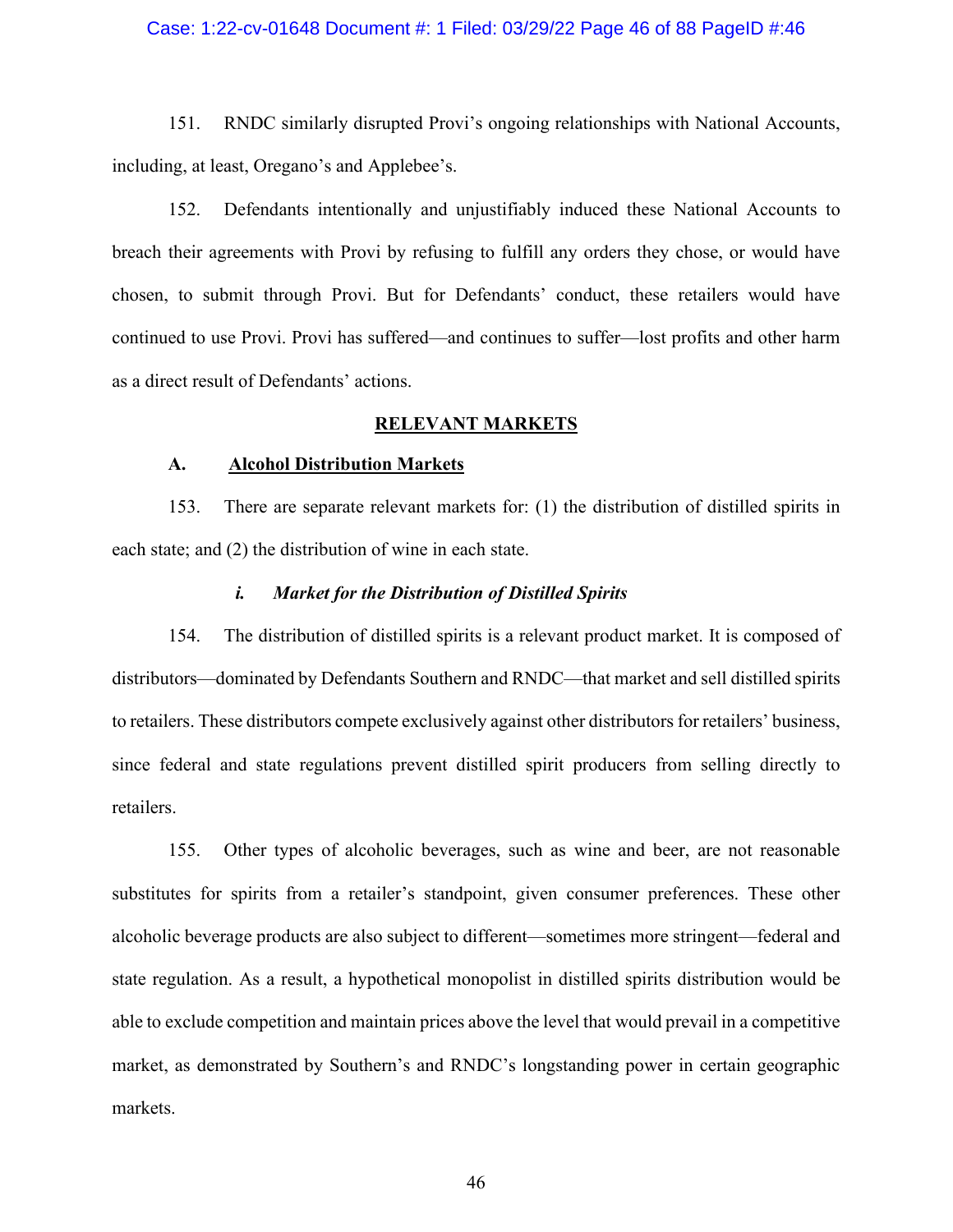#### Case: 1:22-cv-01648 Document #: 1 Filed: 03/29/22 Page 47 of 88 PageID #:47

156. Separate geographic markets exist for each state. Each state has a distinct regulatory scheme that distributors and retailers must follow, and most states require a state-specific permit for any distributor of distilled spirits, which means that retailers may only purchase distilled spirits from authorized distributors located in the same state. Each of the states in the U.S. where Southern or RNDC operates, as well as the District of Columbia where they both operate, constitutes a relevant geographic market.

## *ii. Market for the Distribution of Wine*

157. The distribution of wine is also a relevant product market. This market comprises distributors—dominated by Defendants Southern and RNDC—that market and sell wine to retailers. While many states allow consumers to purchase directly from wine producers, retailers may only purchase wine from authorized distributors located in the same state as the retail location that receives it. For that reason, wine distributors compete exclusively against other distributors for retailers' business.

158. While most retailers purchase a variety of alcoholic beverages, the distribution of wine constitutes a distinct product market. Beer, distilled spirits, and other types of alcohol are not reasonable substitutes from retailers' standpoint given consumer preferences, and are also subject to different—sometimes more stringent—federal and state regulation. As a result, a hypothetical monopolist in wine distribution would be able to exclude competition and maintain prices above the level that would prevail in a competitive market, as demonstrated by Southern's and RNDC's longstanding power in certain geographic markets.

159. Separate geographic markets exist for each state. Each state has a distinct regulatory scheme that distributors and retailers must follow, and most states require state-specific permits for any distributor of wine, which means retailers may only purchase wine from authorized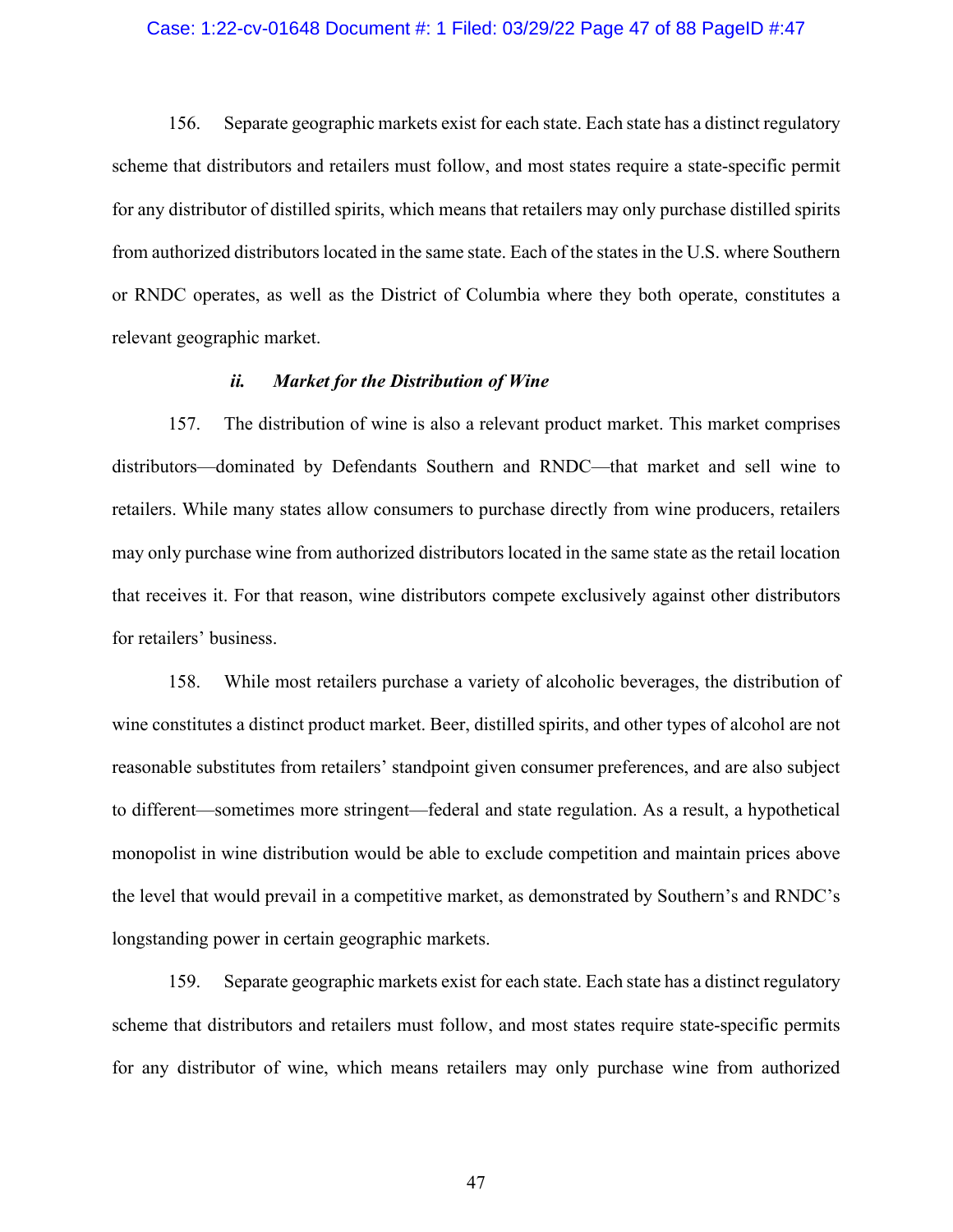## Case: 1:22-cv-01648 Document #: 1 Filed: 03/29/22 Page 48 of 88 PageID #:48

distributors located in the same state. Each of the states in the U.S. where Southern or RNDC operates, as well as the District of Columbia where they both operate, constitutes a relevant geographic market.

## *iii. Southern and RNDC Dominate the Markets for the Distribution of Distilled Spirits and the Distribution of Wine*

## *a. Distribution of Distilled Spirits*

160. Defendants Southern and RNDC individually and combined have monopoly or market power in the markets for the distribution of distilled spirits throughout the United States. In 12 markets, Southern, as of 2019, had a market share of 50% or more, as shown below in Table 3. In five of these markets (Arkansas, Hawaii, Kentucky, Louisiana, and Washington), Southern's share exceeded 70%. Similarly, RNDC had a market share in excess of 50% in two markets— Oklahoma and South Dakota. And in a total of 20 markets, including some of the country's most populous states like California and Florida, the combined share of Southern and RNDC exceeded 50%. Defendants' distribution rights—sometimes exclusive—to "must have" brands reinforce their control of these markets, making them essentially unavoidable for retailers that wish to purchase distilled spirits.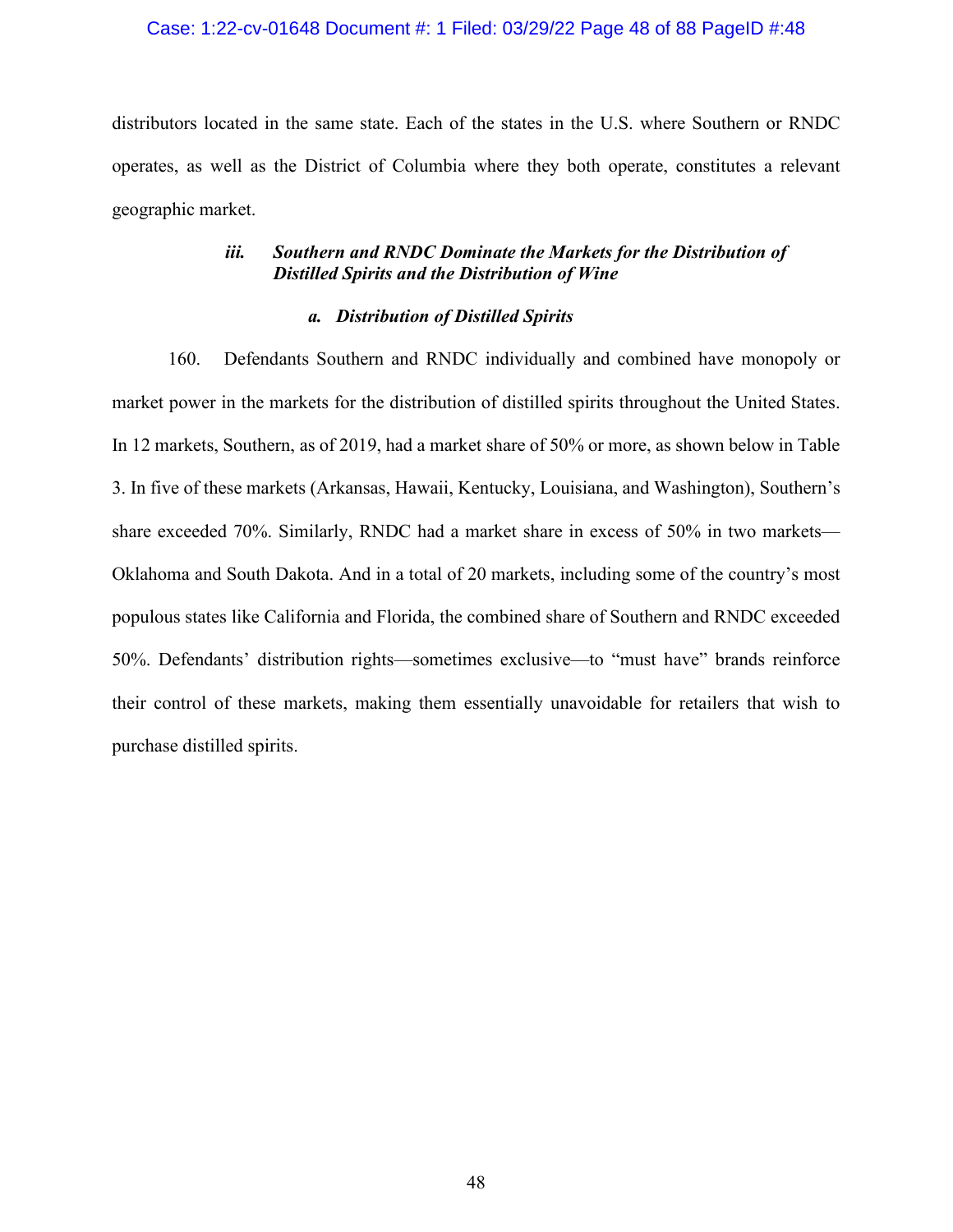|                | Distinct Spirits Exceeds 50 70 for Southern or KINDC |             |                                                                                          |  |  |
|----------------|------------------------------------------------------|-------------|------------------------------------------------------------------------------------------|--|--|
| <b>State</b>   | Southern                                             | <b>RNDC</b> | <b>Illustrative "Must-Have" Brand Distribution Rights</b>                                |  |  |
| AR             | 77.9%                                                | $0.0\%$     | Southern: Tito's, Fireball, Crown Royal, Bacardi, Jim Beam                               |  |  |
| AZ             | 46.6%                                                | 19.7%       | Southern: Tito's, Jim Beam<br>RNDC: Fireball                                             |  |  |
| CA             | 53.5%                                                | 30.7%       | Southern: Crown Royal, Jim Beam<br>RNDC: Tito's, Jack Daniel's                           |  |  |
| CO             | 32.4%                                                | 24.4%       | Southern: Bacardi, Jim Beam<br>RNDC: Tito's, Fireball                                    |  |  |
| DC             | 18.1%                                                | 43.4%       | Southern: Bacardi, Jim Beam<br>RNDC: Tito's, Fireball                                    |  |  |
| FL             | 54.0%                                                | 20.5%       | Southern: Crown Royal, Jim Beam<br>RNDC: Fireball, Crown Royal, New Amsterdam            |  |  |
| H <sub>I</sub> | 78.5%                                                | 16.3%       | Southern: Smirnoff, Crown Royal, Bacardi, Jim Beam<br>RNDC: Tito's, Fireball             |  |  |
| IN             | 62.7%                                                | 29.7%       | Southern: Tito's, Crown Royal, Bacardi<br>RNDC: Fireball, Jack Daniel's                  |  |  |
| KY             | 73.0%                                                | 22.0%       | Southern: Crown Royal, Bacardi, Jim Beam<br>RNDC: Tito's, Fireball, Jack Daniel's        |  |  |
| LA             | 70.8%                                                | 26.7%       | Southern: Tito's, Fireball, Crown Royal, Bacardi, Jim Beam<br><b>RNDC: Jack Daniel's</b> |  |  |
| MD             | 28.9%                                                | 30.8%       | Southern: Bacardi, Jim Beam<br>RNDC: Fireball, Tito's                                    |  |  |
| MI             | 5.2%                                                 | 48.4%       | Southern: Jim Beam<br>RNDC: Tito's, Smirnoff, Fireball                                   |  |  |
| MO             | 58.5%                                                | $0.0\%$     | Southern: Tito's, Fireball, Crown Royal                                                  |  |  |
| ND             | 39.4%                                                | 32.2%       | Southern: Bacardi, Jim Beam<br>RNDC: Smirnoff, Fireball                                  |  |  |
| <b>NE</b>      | 51.7%                                                | 37.9%       | Southern: Tito's, Crown Royal, Bacardi<br>RNDC: Fireball, Jack Daniel's                  |  |  |
| NM             | 50.3%                                                | 49.2%       | Southern: Tito's, Crown Royal, Bacardi<br>RNDC: Smirnoff, Fireball, Jack Daniel's        |  |  |
| NV             | 51.5%                                                | $0.0\%$     | Southern: Fireball, Crown Royal                                                          |  |  |
| OK             | 40.6%                                                | 59.2%       | Southern: Tito's, Smirnoff<br><b>RNDC: Jack Daniel's</b>                                 |  |  |
| SD             | 46.7%                                                | 53.2%       | Southern: Bacardi, Jim Beam<br>RNDC: Tito's, Fireball, Jack Daniel's                     |  |  |
| WA             | 71.0%                                                | 13.8%       | Southern: Crown Royal, Bacardi, Jim Beam<br>RNDC: Jack Daniel's                          |  |  |

**TABLE 3[11](#page-48-0) States Where Estimated Individual or Combined Market Shares for the Distribution of Distilled Spirits Exceeds 50% for Southern or RNDC**

<span id="page-48-0"></span><sup>&</sup>lt;sup>11</sup> Shares are estimated from 2019 data. Given trends in distributor consolidation, current shares are believed to be higher.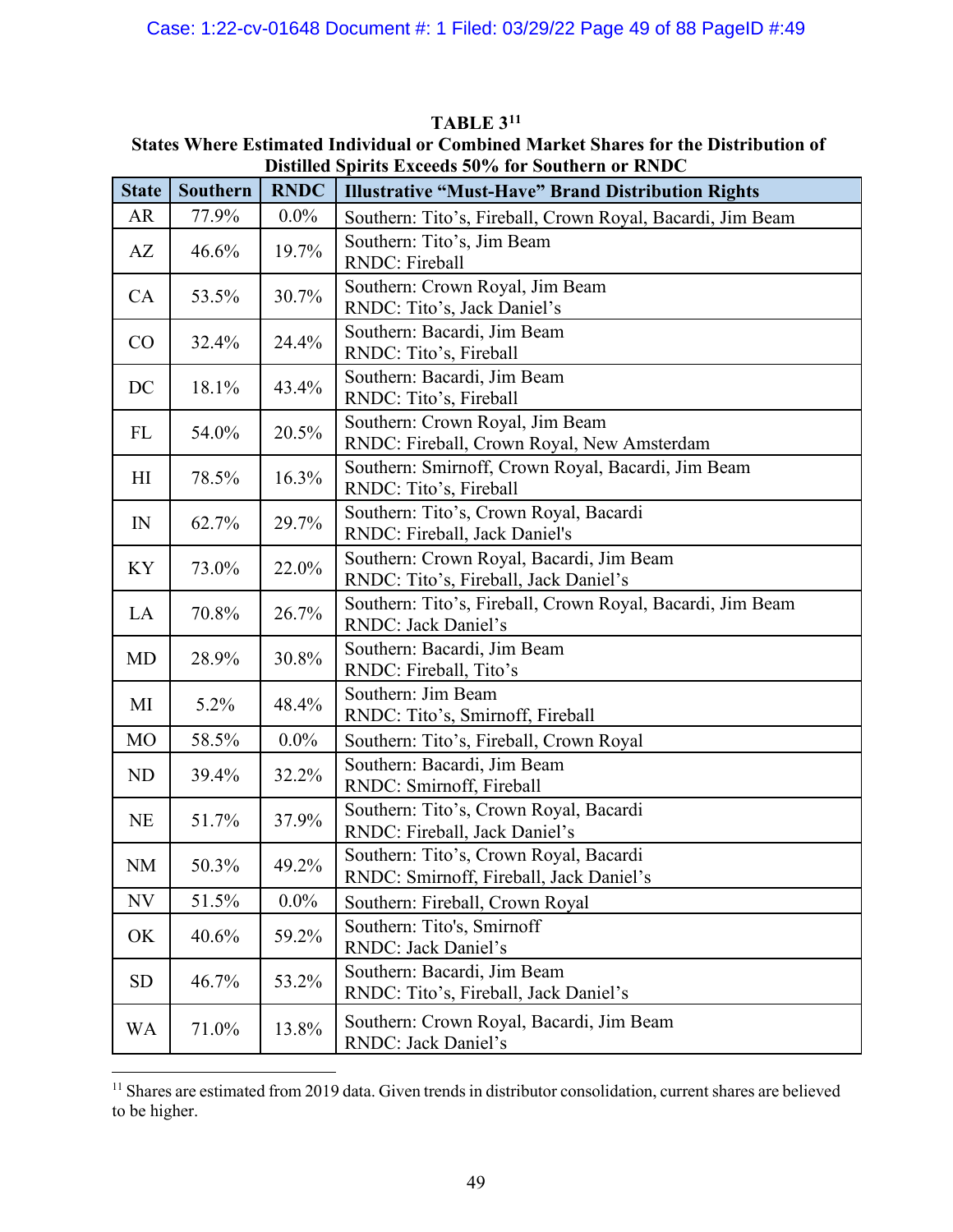## *b. Wine Distribution*

161. Defendants Southern and RNDC dominate the wine distribution market in many states. As shown below in Table 4, as of 2019, Southern had a market share exceeding 50% in seven markets and RNDC's share exceeded 50% in four markets. There were also 18 markets where Defendants' combined share exceeded 50%. Each Defendant has distribution rights toand, in many cases, exclusive distribution rights to—many of the most popular wine brands in many markets and their current market shares are believed to be even higher given continuing consolidation in wine distribution since 2019. Examples of these brands include Robert Mondavi, Sutter Home Winery, Franzia, and Barefoot. Having the right to distribute these brands, and in many markets several of these brands, bolsters the Defendants' market power and forces retailers to do business with the Defendants if they wish to purchase these brands.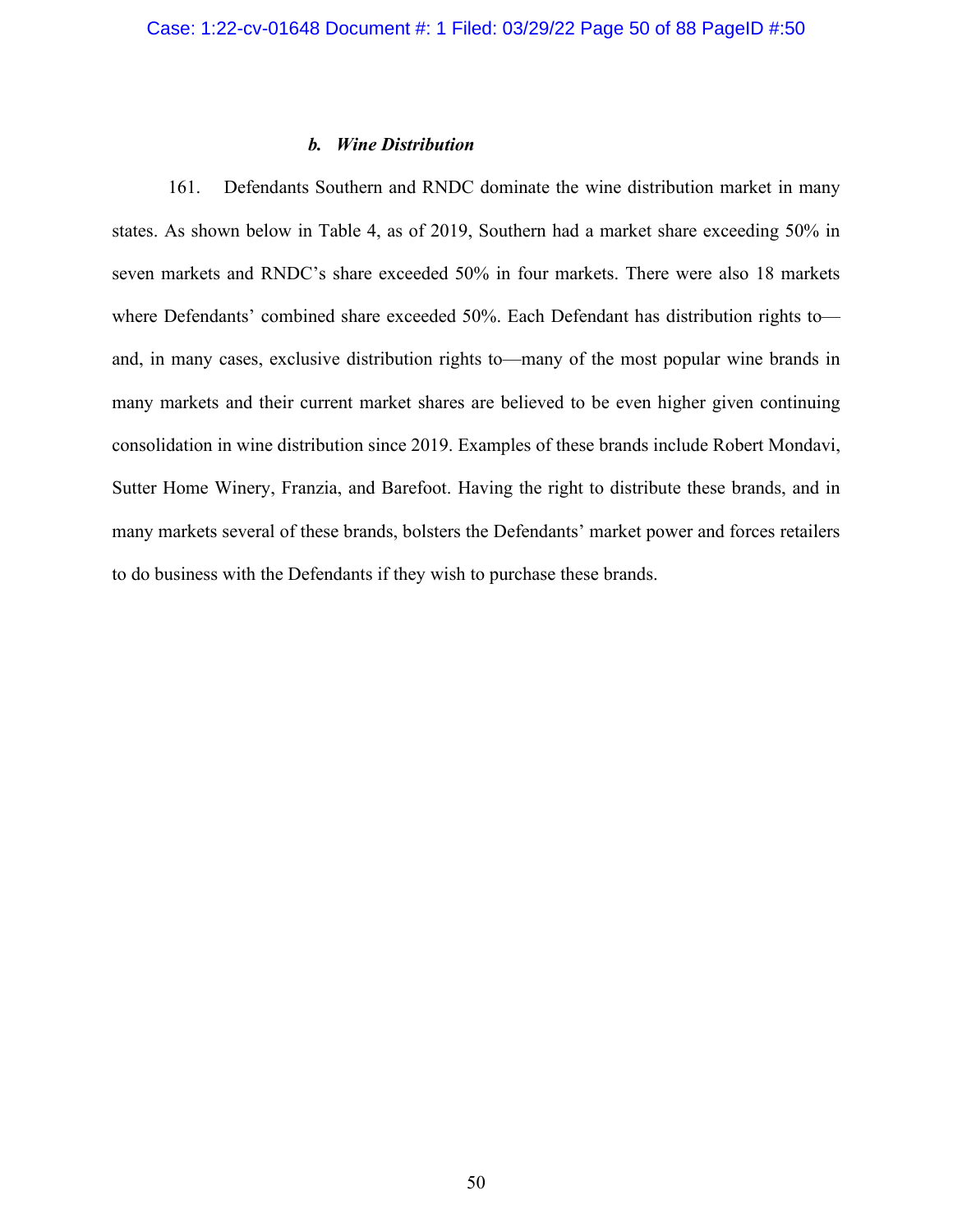| <b>State</b>   | Southern | <b>RNDC</b> | <b>Illustrative "Must-Have" Brand Distribution Rights</b>                                     |
|----------------|----------|-------------|-----------------------------------------------------------------------------------------------|
| AR             | 96.4%    | $0.0\%$     | Southern: Barefoot, Robert Mondavi, Sutter Home                                               |
| AZ             | 45.3%    | 12.8%       | Southern: Franzia, Robert Mondavi, Bota Box<br><b>RNDC:</b> Sutter Home                       |
| CA             | 46.1%    | 37.4%       | Southern: Franzia, Robert Mondavi, Bota Box<br>RNDC: Sutter Home, Barefoot                    |
| DC             | 8.6%     | 69.0%       | Southern: Robert Mondavi<br>RNDC: Franzia, Barefoot, Robert Mondavi, Bota Box, Sutter<br>Home |
| FL             | 31.2%    | 26.9%       | Southern: Robert Mondavi, Bota Box, Sutter Home<br>RNDC: Barefoot, Sutter Home                |
| $\mathbb{N}$   | 29.0%    | 37.9%       | Southern: Sutter Home<br>RNDC: Franzia, Bota Box                                              |
| <b>KS</b>      | 58.7%    | $0.0\%$     | Southern: Franzia                                                                             |
| KY             | 71.3%    | 24.4%       | Southern: Franzia, Robert Mondavi<br><b>RNDC: Barefoot</b>                                    |
| LA             | 50.2%    | 41.9%       | Southern: Barefoot, Robert Mondavi<br>RNDC: Bota Box, Robert Mondavi, Sutter Home             |
| M <sub>O</sub> | 58.2%    | $0.0\%$     | Southern: Barefoot, Sutter Home                                                               |
| ND             | 32.2%    | 48.6%       | Southern: Robert Mondavi<br>RNDC: Robert Mondavi                                              |
| NE             | 17.0%    | 38.3%       | Southern: Robert Mondavi<br>RNDC: Robert Mondavi, Bota Box                                    |
| <b>NM</b>      | 38.6%    | 61.2%       | Southern: Robert Mondavi<br>RNDC: Franzia, Barefoot, Robert Mondavi                           |
| OH             | 54.0%    | 1.3%        | Southern: Barefoot, Sutter Home                                                               |
| OK             | 22.9%    | 76.8%       | Southern: Barefoot<br>RNDC: Franzia, Barefoot, Bota Box, Sutter Home                          |
| <b>SC</b>      | 23.4%    | 40.1%       | Southern: Bota Box, Robert Mondavi, Sutter Home<br>RNDC: Franzia, Robert Mondavi              |
| <b>SD</b>      | 25.0%    | 74.9%       | Southern: Robert Mondavi<br>RNDC: Robert Mondavi, Bota Box, Sutter Home                       |
| WA             | 58.2%    | 9.4%        | Southern: Franzia                                                                             |

**TABLE 4 Markets Where Estimated Wine Distribution Combined Market Share for Defendants Exceeds 50%**

# **B. Online Alcohol Marketplaces**

162. Online Alcohol Marketplaces in each state are a relevant market.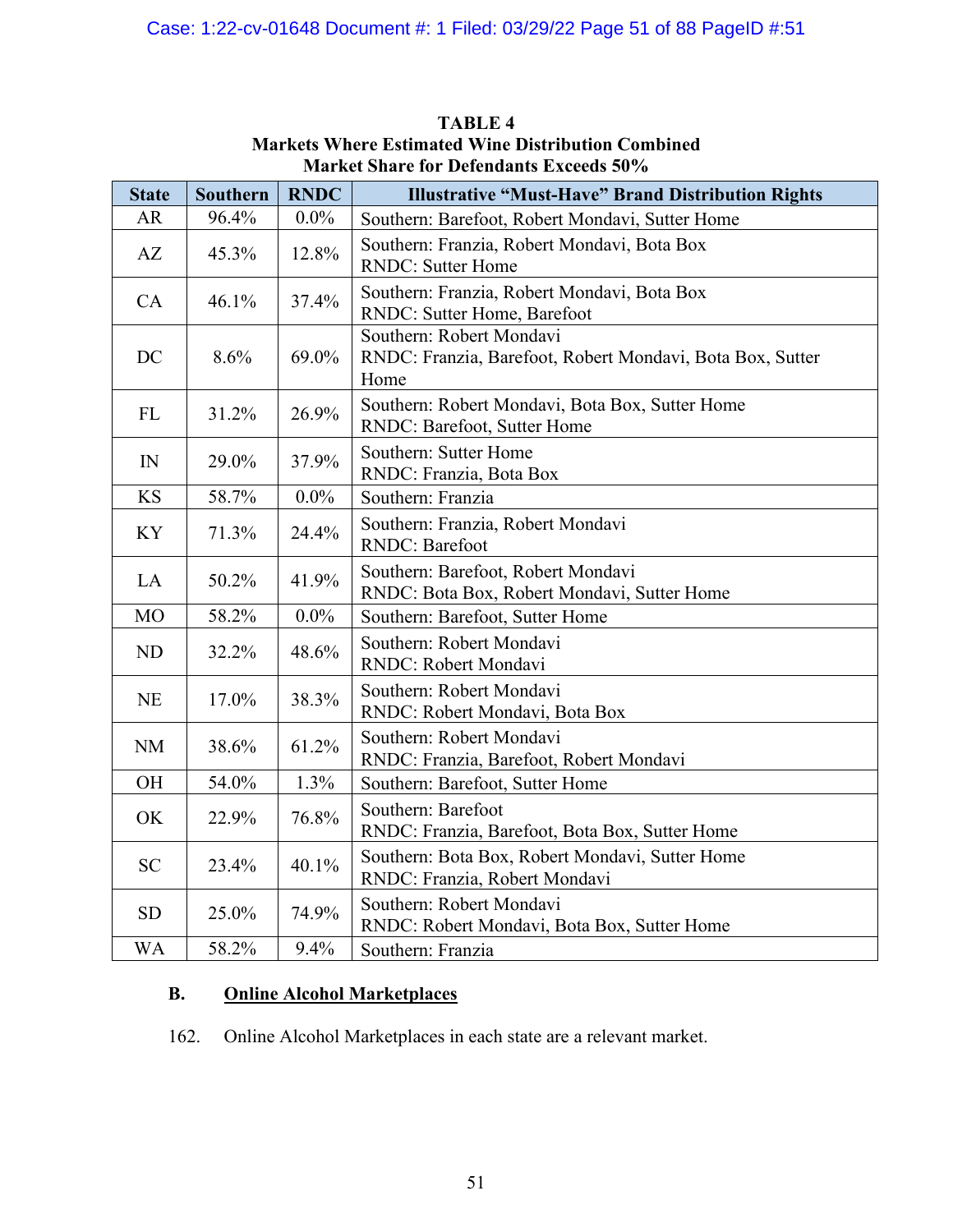#### Case: 1:22-cv-01648 Document #: 1 Filed: 03/29/22 Page 52 of 88 PageID #:52

163. Online Alcohol Marketplaces give licensed retailers the ability to browse a wide range of products, easily compare prices of those products, view order histories, and communicate orders to one or more distributors, all through a convenient online portal that is accessible aroundthe-clock. By enabling greater transparency into available products, especially those that are less recognized and more competitively priced, Online Alcohol Marketplaces drive competition among suppliers and create benefits for retailers, and ultimately consumers. Online Alcohol Marketplaces thus function as a digital hub for the consideration and purchase of wine and spirits with much greater ease, and at a lower cost in terms of time, attention, and resources. Online Alcohol Marketplaces include only those marketplaces available to establishments licensed either to make, distribute, or sell alcoholic products under the three-tier system. They do not include online portals for direct-to-consumer sales.

164. Online Alcohol Marketplaces address many of the inefficiencies created by the three-tier system of distilled spirits and wine regulation. Because distributors hold the exclusive rights to their catalogue of brands that retailers must purchase from them, retailers historically spend hours each week contacting distribution representatives—via in-person meetings, over the phone, or by text message—just to submit orders. Online Alcohol Marketplaces replace this costly, burdensome, error-prone system by utilizing more reliable and efficient means (e.g., APIs) to communicate orders from the retailer to the distributor sales representative for acceptance and fulfillment.

165. Online Alcohol Marketplaces feature a digital catalog that allows retailers to browse and compare the many SKUs that are available across many product categories before making an independent purchasing decision. Because the number of individual product SKUs has quadrupled in the past decade, Online Alcohol Marketplaces save retailers substantial time, money,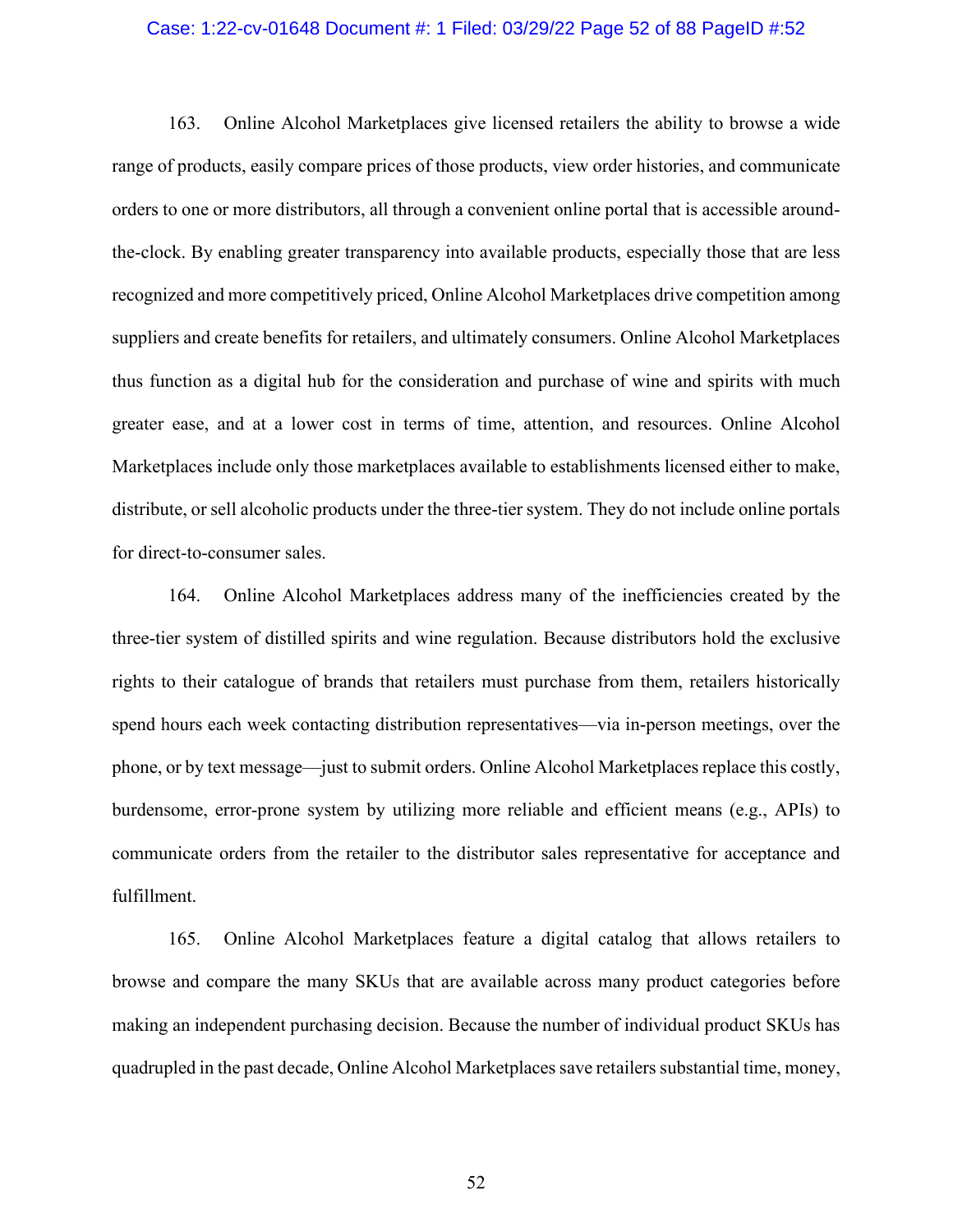## Case: 1:22-cv-01648 Document #: 1 Filed: 03/29/22 Page 53 of 88 PageID #:53

and resources by allowing the apples-to-apples comparison of products through a user-friendly and readily-available tool; this can include products from different distributors in a single marketplace for Online Alcohol Marketplaces, such as Provi. Retailers value accurate, high-quality information presented in a reliable, user-friendly format, and so Online Alcohol Marketplaces compete to present the most useful and attractive content to retailers.

166. Online Alcohol Marketplaces also allow retailers to easily track their order history (including across distributors with Online Alcohol Marketplaces such as Provi) and product lines in a centralized hub. Rather than managing many individual paper or electronic invoices from multiple distributors by hand, retailers can access and evaluate their own purchasing behavior in the same site where they make new purchases, creating enormous value for retailers seeking to better understand and grow their businesses.

167. Some distributors are integrated with Online Alcohol Marketplaces, creating additional opportunities for retailers to compare products. When a distributor integrates with Provi, retailers may view pricing, deals, and product information directly from the distributor via an API connection. Retailers can also send orders directly to their distributor sales representatives' handheld devices where the distributor sales representatives determine whether they are accepted, rejected, or edited without the need for manual reentry. Because Online Alcohol Marketplaces are able to access the operational and inventory data from integrated distributors in real time, they can show more detailed product pricing and availability. Online Alcohol Marketplaces are also able to present pricing information and discounts for which the retailer is eligible in accordance with applicable law. Proof and eRNDC, as Southern and RNDC's proprietary Online Alcohol Marketplaces, respectively, are integrated with the distributor by design. Provi encourages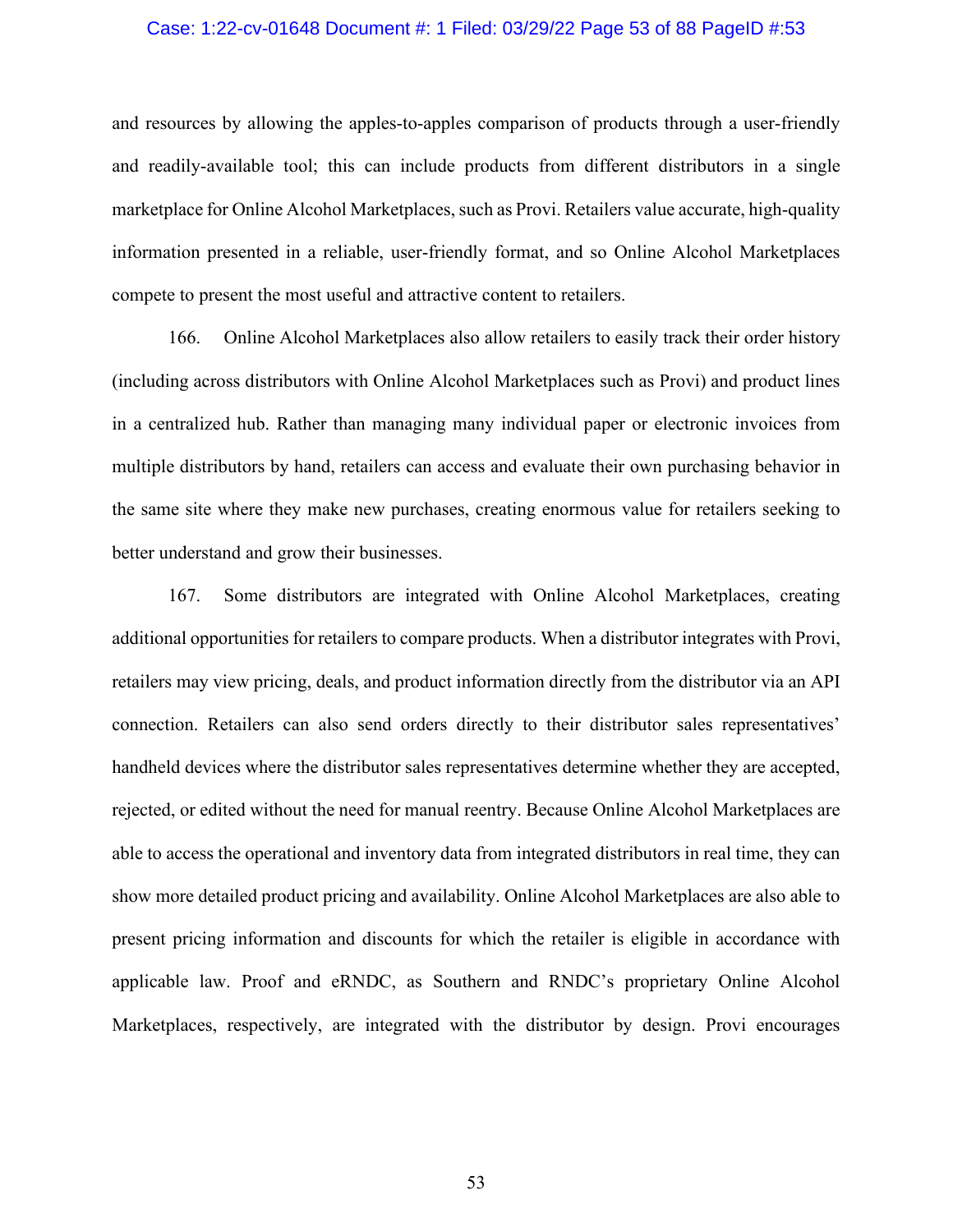#### Case: 1:22-cv-01648 Document #: 1 Filed: 03/29/22 Page 54 of 88 PageID #:54

distributors to integrate (to become "distributor partners"), but does not require distributor integration for retailers to obtain the benefit of using the Provi platform.

168. The competitive landscape for Online Alcohol Marketplaces includes services such as Proof, eRNDC, Provi, and a fringe group of other smaller providers that lack market power. These services all compete for retailers' traffic and the opportunity to communicate the retailers' orders to distributors in accordance with the established three-tier system. Whether a particular Online Alcohol Marketplace communicates orders to a single distributor, such as Proof and eRNDC, or to multiple distributors, such as Provi, is immaterial. All of these Online Alcohol Marketplaces compete for the same business and corresponding data from retailers, as Southern and RNDC have acknowledged.

169. Defendants recognize that their Online Alcohol Marketplaces compete with Provi. The voicemail that Southern sent to all its customers in August 2021 stating that it would no longer accept orders through Provi specifically stated that Southern developed Proof to displace Provi and other third-party marketplaces: "[A]s we developed our own tools and capabilities, it is only natural that we would move to our own people and systems, in lieu of relying on third parties." Carlos Vigil, Senior Vice President & General Manager of Digital Sales and Marketing at Southern, has expressed publicly that Southern views Provi as a competitor to Proof, as have other Southern executives.

170. Likewise, when RNDC wrote its customers, informing them of its decision to stop accepting orders from Provi, it directed customers to use "alternative options"—namely eRNDC.

171. Each state in the United States is a relevant geographic market. Because each state's regulatory framework is unique, Online Alcohol Marketplaces must be tailored to satisfy the particular requirements of that state. Additionally, Online Alcohol Marketplaces must account for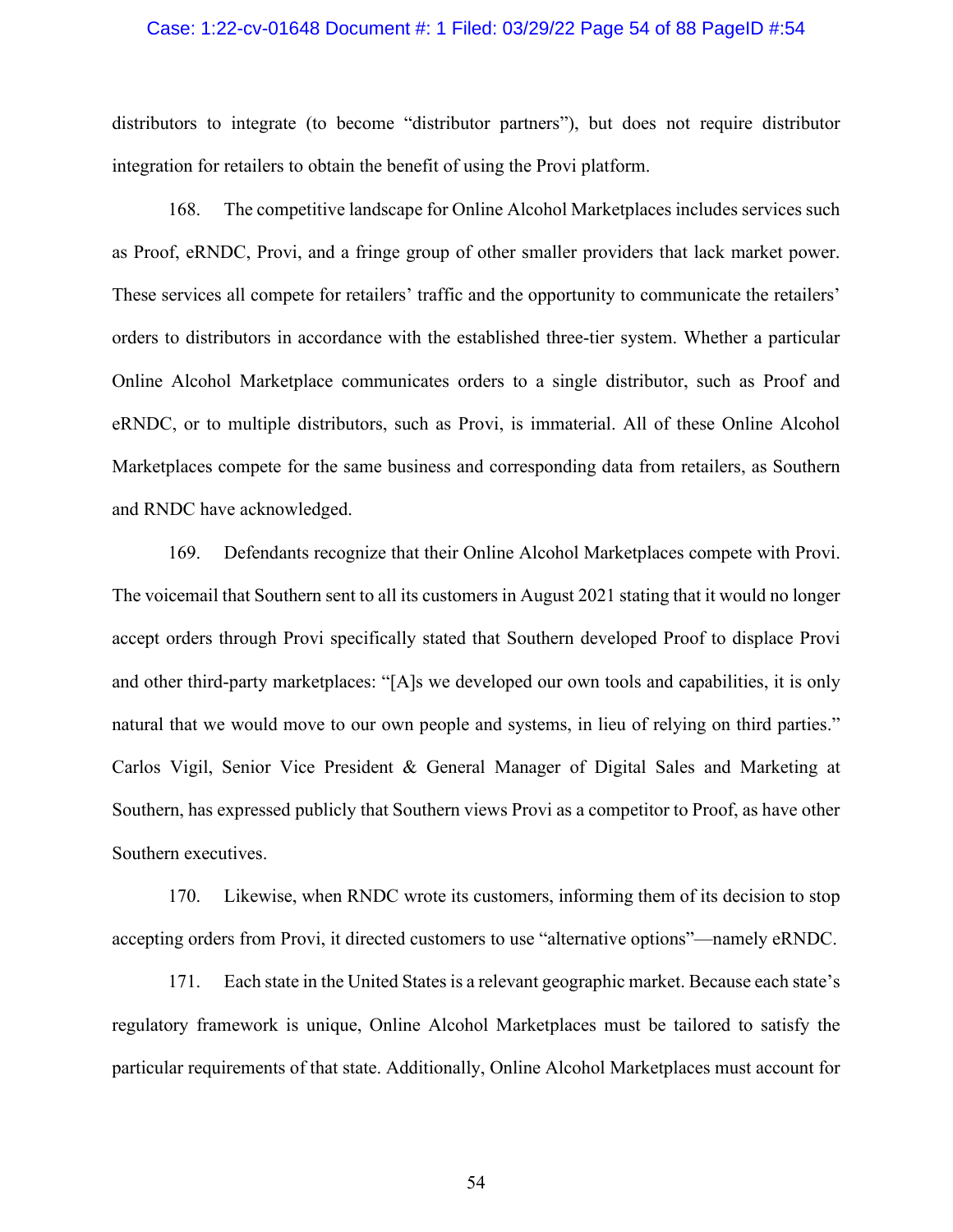## Case: 1:22-cv-01648 Document #: 1 Filed: 03/29/22 Page 55 of 88 PageID #:55

each state's unique mix of distributors. As a result, retailers using the same Online Alcohol Marketplace in different states can have different experiences, including different content displayed to them. Payment options also differ across states because state regulations govern the payment methods permitted in each state. For example, some states prohibit the use of credit card payments on these Online Alcohol Marketplaces and only permit ACH payments. Online Alcohol Marketplaces, like Provi, have to be sensitive to these differing regulatory requirements to assure compliance across their platforms.

172. Other methods of communicating retail alcohol orders—such as in-person or phone orders—are not reasonable substitutes for Online Alcohol Marketplaces. A critical component of Online Alcohol Marketplaces is that they are available 24/7 for retailers to explore the available products, select the products of their choosing, and communicate those orders to the appropriate distributors. Southern highlights this unique value when promoting Proof. This feature of Online Alcohol Marketplaces enables retailers to determine and communicate orders when convenient for them, which in turn frees them up to focus on their own customers during their regular business hours. Text messages and emails also do not offer the same functionality as Online Alcohol Marketplaces, including the ability to explore all available products and to follow the processing of each order through fulfillment, from receiving notifications of when the distributor representative reviews the order to when the order has been placed. Text messages, emails, telephone calls, and in-person communications also lack the order management features that Online Alcohol Marketplaces offer, including the ability to easily and cost-effectively maintain, search, and review past orders and invoices in a centralized location. Online Alcohol Marketplaces do this automatically for retailers with each order they submit. Doing this manually across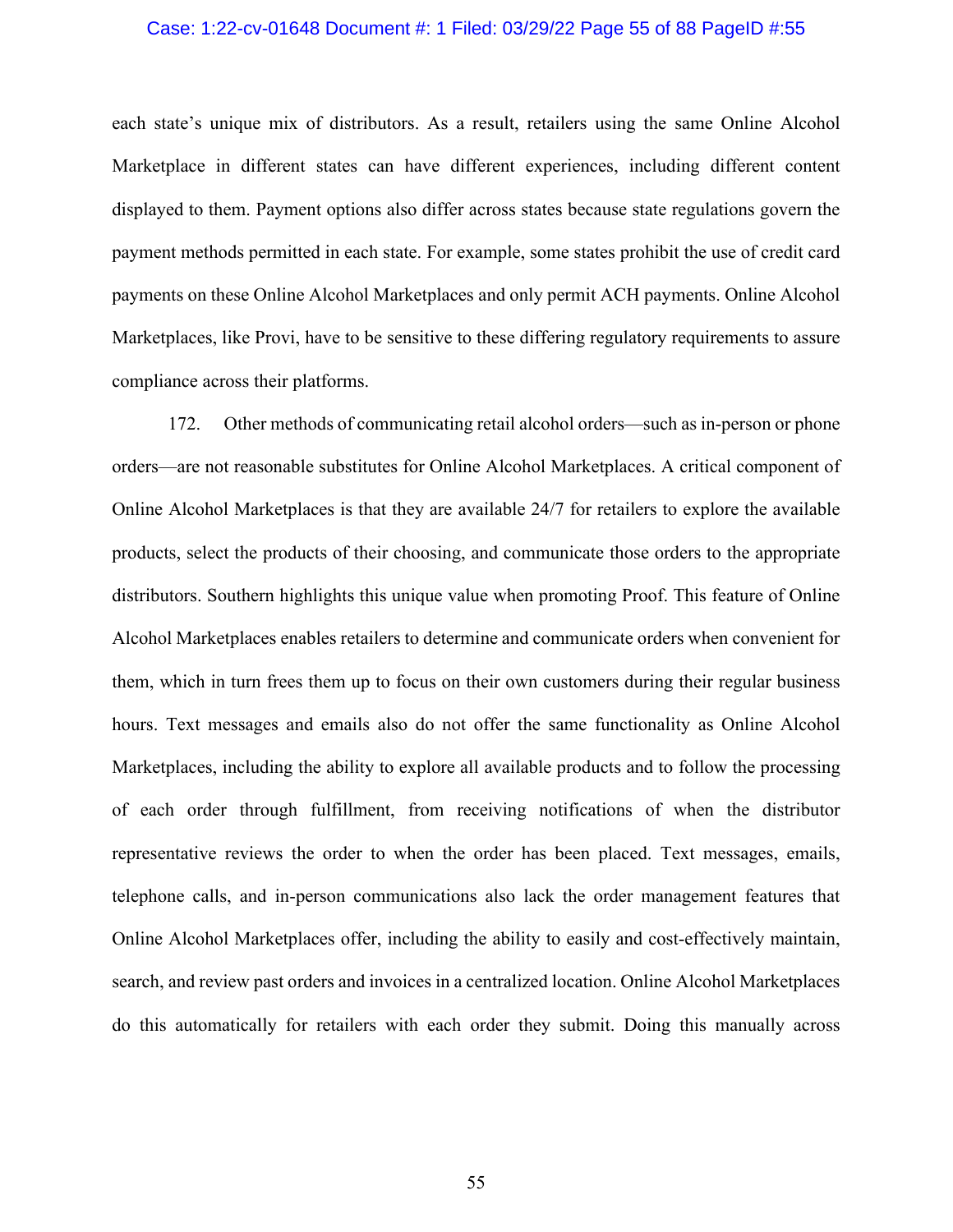## Case: 1:22-cv-01648 Document #: 1 Filed: 03/29/22 Page 56 of 88 PageID #:56

countless orders and invoices consumes valuable time and resources that retailers are better served devoting to other business needs.

## **C. Advertising on Online Alcohol Marketplaces**

## 173. Advertising on Online Alcohol Marketplaces constitutes a relevant product market.

174. Suppliers choose to allocate their advertising budgets among various alternatives, including online advertising on Online Alcohol Marketplaces. Within this market, there are two distinct submarkets: Search Advertising and Display Advertising. These different forms of online advertisements market to customers at different levels of the acquisition funnel. Suppliers think about this funnel to describe the state of mind of a retail customer leading up to a potential purchase, as illustrated by the figure below. At the top of the funnel, retailers are gathering information and have some brand awareness, but are not close to making a purchase. At the bottom of the funnel, retailers express brand favorability and intent to purchase, culminating in a purchase.

# The Retailer Purchase Funnel



175. Search advertising is toward the bottom of the retailer purchase funnel because it draws on specific queries entered by retailers that evince information about their specific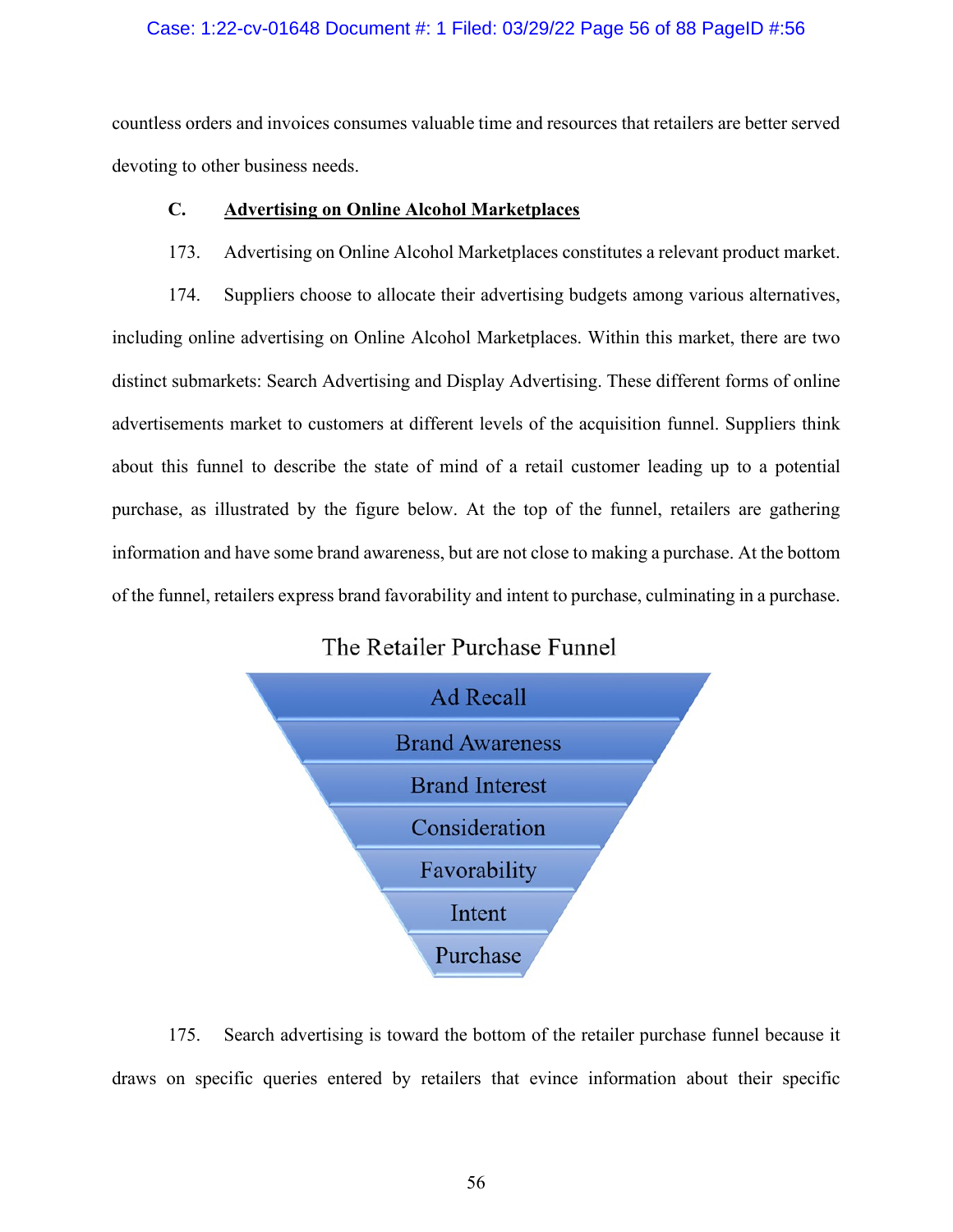#### Case: 1:22-cv-01648 Document #: 1 Filed: 03/29/22 Page 57 of 88 PageID #:57

purchasing intent, which could relate to distinct brands or products. Because this information reveals the intent of the customer and is closer to the independent purchasing decision, it is more valuable to advertising suppliers that are willing to pay more for search advertising.

176. Display Advertising focuses on retail customers at the top of the customer acquisition funnel. Display Advertising is purchased by advertising suppliers that seek to generally promote their brand in a geographic market, regardless of what retailers reveal about their preferences through searches or clicks.

177. To remain compliant with applicable alcohol beverage law, under either model of Search or Display Advertising, suppliers' advertising dollars never directly or indirectly reach any retailer, and no targeted advertising is permitted to individual retailers or for preferential product display of a supplier's product.

### *i. Search Advertising on Online Alcohol Marketplaces*

178. Search Advertising on Online Alcohol Marketplaces in the United States is a relevant submarket. This market consists of the advertisements displayed on Online Alcohol Marketplaces, such as Provi, Proof, and eRNDC, in response to searches conducted by retailers.

179. Retailers use Online Alcohol Marketplaces to search and shop for wine and spirits online. Retailers reveal their preferences and priorities through their keyword searches (e.g. "most popular whiskey"). Online advertising gives all suppliers the opportunity to showcase their content to retailer decision makers.

180. Search Advertising on Online Alcohol Marketplaces is particularly valuable because these retailers are far down the customer acquisition funnel. Search ads, which are displayed based on queries (but not focused on any particular retailer), provide insight into the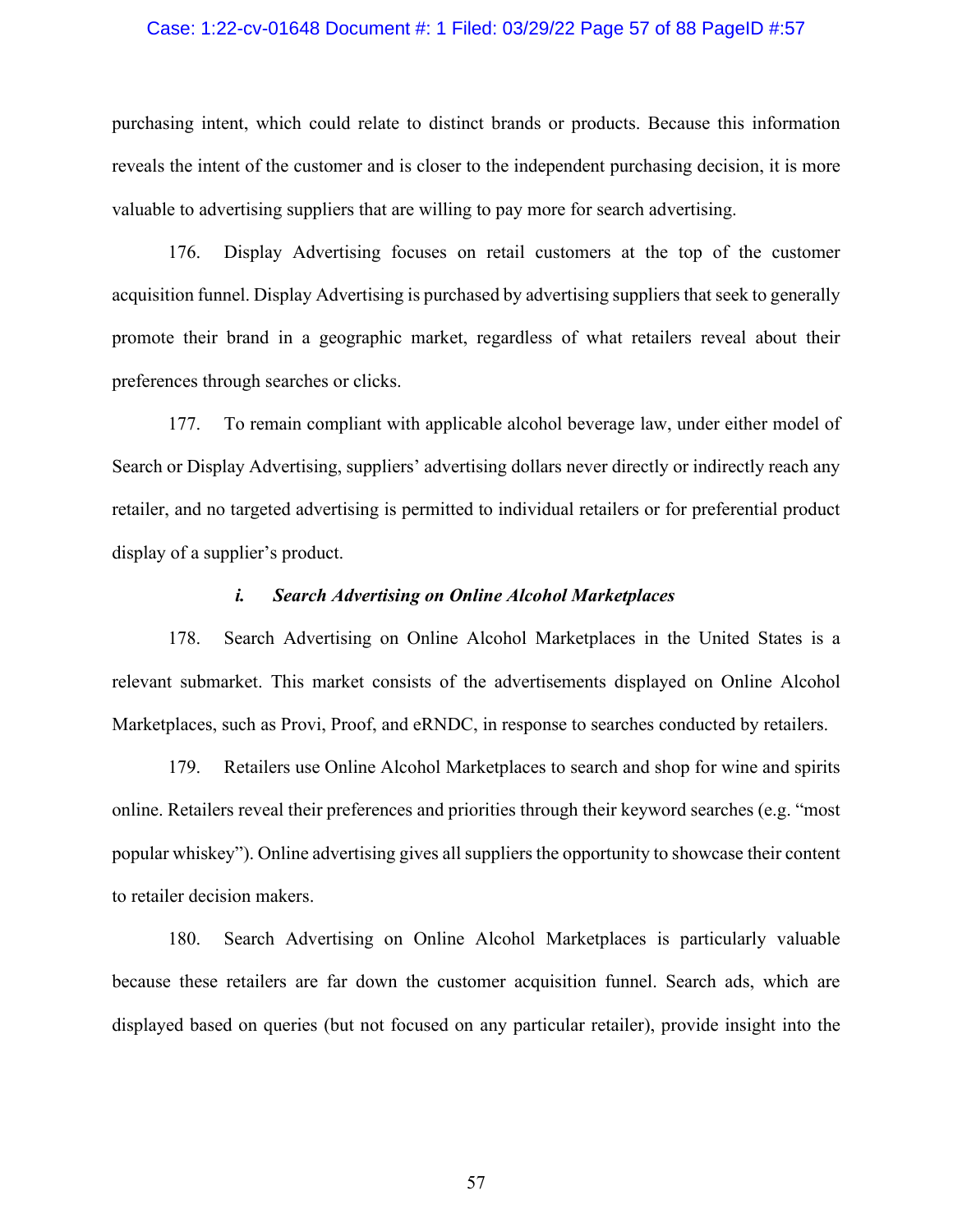## Case: 1:22-cv-01648 Document #: 1 Filed: 03/29/22 Page 58 of 88 PageID #:58

intent of retailers and are thus far down the customer acquisition funnel. This feature of search ads makes them especially valuable to advertising suppliers.

181. The competitive landscape for distilled spirits and wine Search Advertising on Online Alcohol Marketplaces includes operators of those marketplaces that compete for the attention of retailers, including Provi, Proof, and eRNDC. Supplier websites with brand information, but without a mechanism to communicate orders for wine and spirits between the retail buyer and the distributor, are not reasonable substitutes or competitors in this market. Supplier websites that do not have a mechanism to communicate orders, but instead merely convey information about products and brands, lack the functionality that retailers seek when they navigate to an Online Alcohol Marketplace, intending to search, shop, and—at least in the case of Provi discover new products, all in one place.

182. Other forms of advertising are not reasonable substitutes for Search Advertising on Online Alcohol Marketplaces. Advertising on Online Alcohol Marketplaces is distinct from advertising elsewhere online, because advertising on other media, such as offline or on other sites, by not providing retailers the ability to communicate wine and spirits orders results in intangible ROI for suppliers when evaluating the effectiveness of their advertising spend. The significant value of Online Alcohol Marketplaces is that unlike other online search advertising (i.e., Google searches) suppliers can obtain better transparency on their ROAS (Return on Ad Spend) while promoting their content to retail decision-makers. Indeed, Provi's ROAS is in the neighborhood of 5:1 to 7:1 (i.e., for every dollar spent on advertising, the return is approximately five to seven times the amount spent), while Instacart is at 4:1, Amazon is at 3:1, and Walmart is at 2.7:1 for its advertising partners.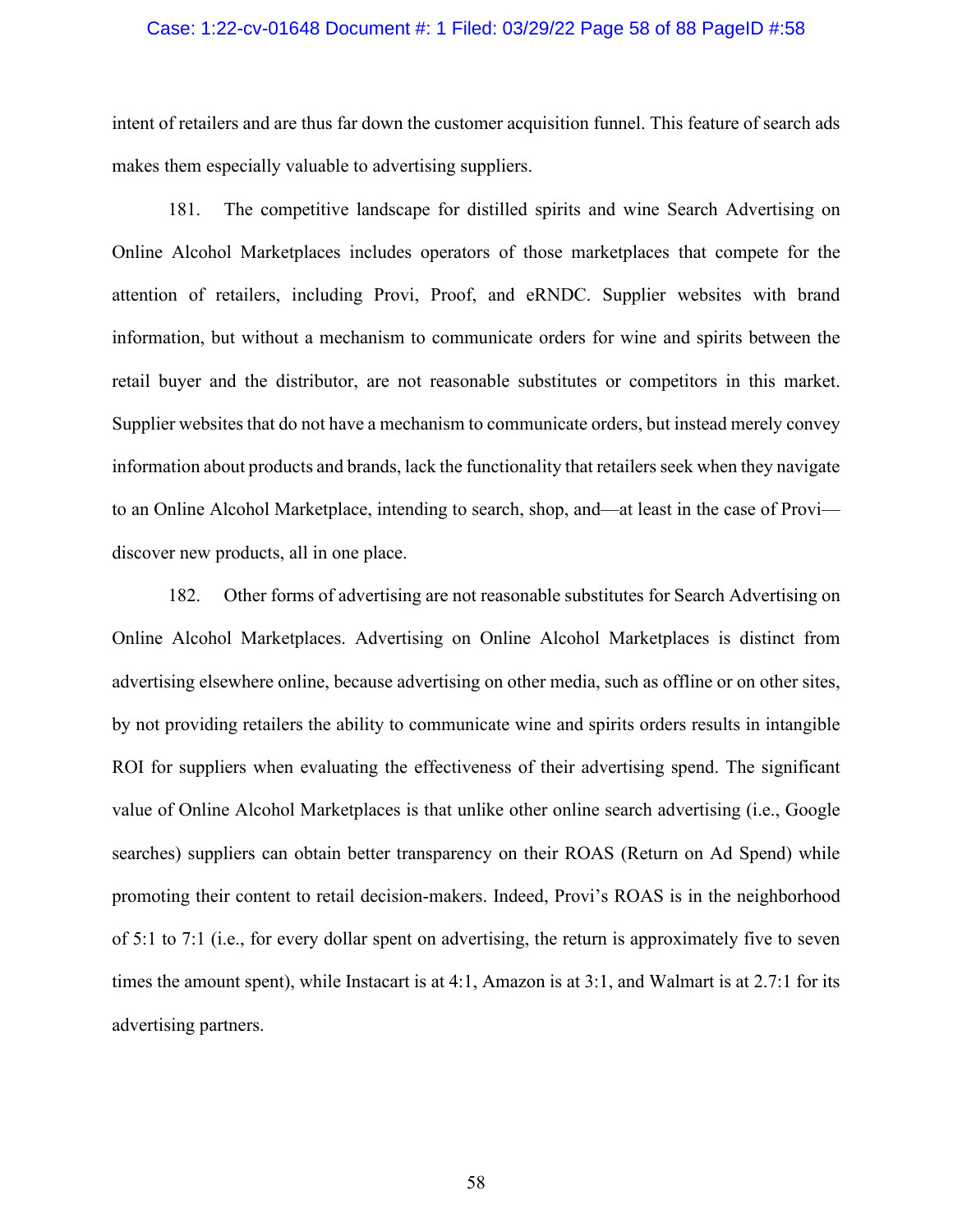## *ii. Display Advertising on Online Alcohol Marketplaces*

## 183. Display Advertising on Online Alcohol Marketplaces is a relevant submarket.

184. Advertising suppliers use Display Advertising to focus on a broad set of retailers without inputs such as search queries, as in search advertising. Instead, Display Advertising is shown to all retailers that utilize the site.

185. The ads shown through Display Advertising on sites like Provi are determined by the geographic location of the retailer. For example, an advertiser may choose to purchase a banner ad for their brand or a particular product in a particular city. The ad will be displayed equally to all retailers located within that city that visit the site, regardless of whether they have indicated an interest in that particular brand or product.

186. Other forms of advertising are not reasonable substitutes for Display Advertising on Online Alcohol Marketplaces. Display Advertising on Online Alcohol Marketplaces is distinct from advertising elsewhere online because advertising on other media, such as offline or on other sites, does not provide retailers the ability to communicate wine and spirits orders. Advertising on other online sites is also not a substitute, because retailers must then either navigate to an Online Alcohol Marketplace or place an order using an offline method, with a lower probability of conversion and lack of clear ROAS. Advertising on sites geared toward consumers rather than retailers are also not reasonable substitutes because of the differences in the audience and its attributes. Other forms of advertising on Online Alcohol Marketplaces, such as Search Advertising, are not substitutes for Display Advertising because of its more focused nature that is driven by retailers' activities on the marketplace (*i.e.* entering search terms or clicking links).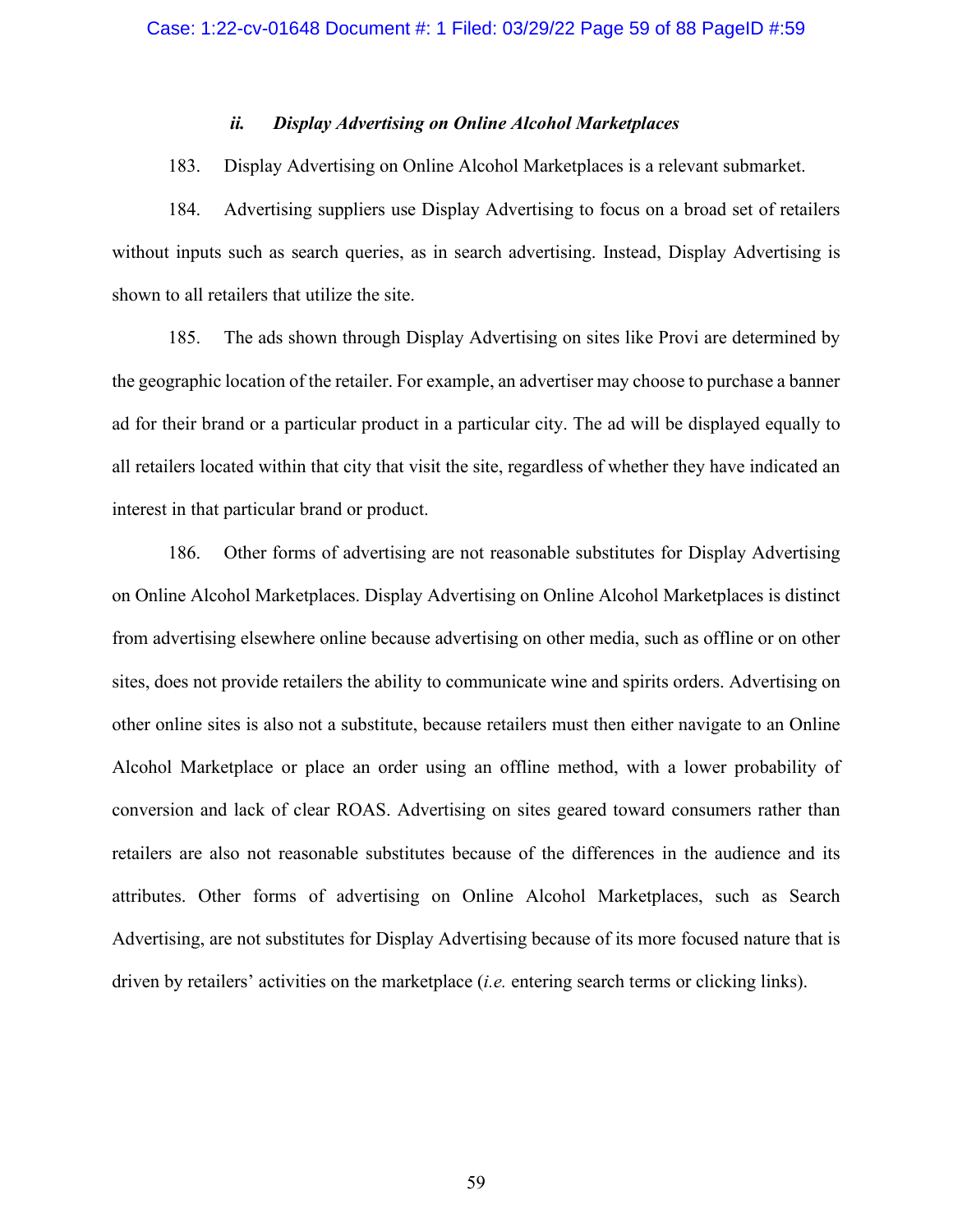### *iii. Geographic Market*

187. Providers of Online Alcohol Marketplaces compete for suppliers' advertising dollars on a nationwide basis. Suppliers may decide to run their advertising campaigns on Online Alcohol Marketplaces in every state within the United States or in a single state or combination of states. The location of retailers to whom the suppliers want to direct their advertisements is one factor that drives this decision. Retailers in any given state or states will only be interested in products available where they operate. Online Alcohol Marketplaces also use retailer information, including the state or states where they are located, to direct advertisements accordingly. Suppliers take these considerations into account when determining how and where to allocate their advertising budgets. Thus, while providers of Online Alcohol Marketplaces compete for suppliers' advertising dollars nationally, Search Advertising and Display Advertising on Online Alcohol Marketplaces is state-specific.

## *iv. Southern and RNDC Have Market and/or Monopoly Power in Search Advertising and Display Advertising on Online Alcohol Marketplaces*

188. Defendants Southern and RNDC have market power, and each of them has monopoly or market power, in each of the Search Advertising on Online Alcohol Marketplaces markets where they have high shares and/or the ability to control sales for must-have brands in the related spirits and wine distribution markets. As shown in Tables 3 and 4 and discussed above, Defendants had a share of 50% or more in nearly two dozen markets as of 2019. Southern alone, as of 2019, had a share of 50% or more in 12 distilled spirits distribution markets (Arkansas, California, Florida, Hawaii, Indiana, Kentucky, Louisiana, Missouri, Nebraska, New Mexico, Nevada, and Washington), and seven wine distribution markets (Arkansas, Kansas, Kentucky, Louisiana, Missouri, Ohio and Washington). RNDC's share, as of 2019, exceeded 50% in two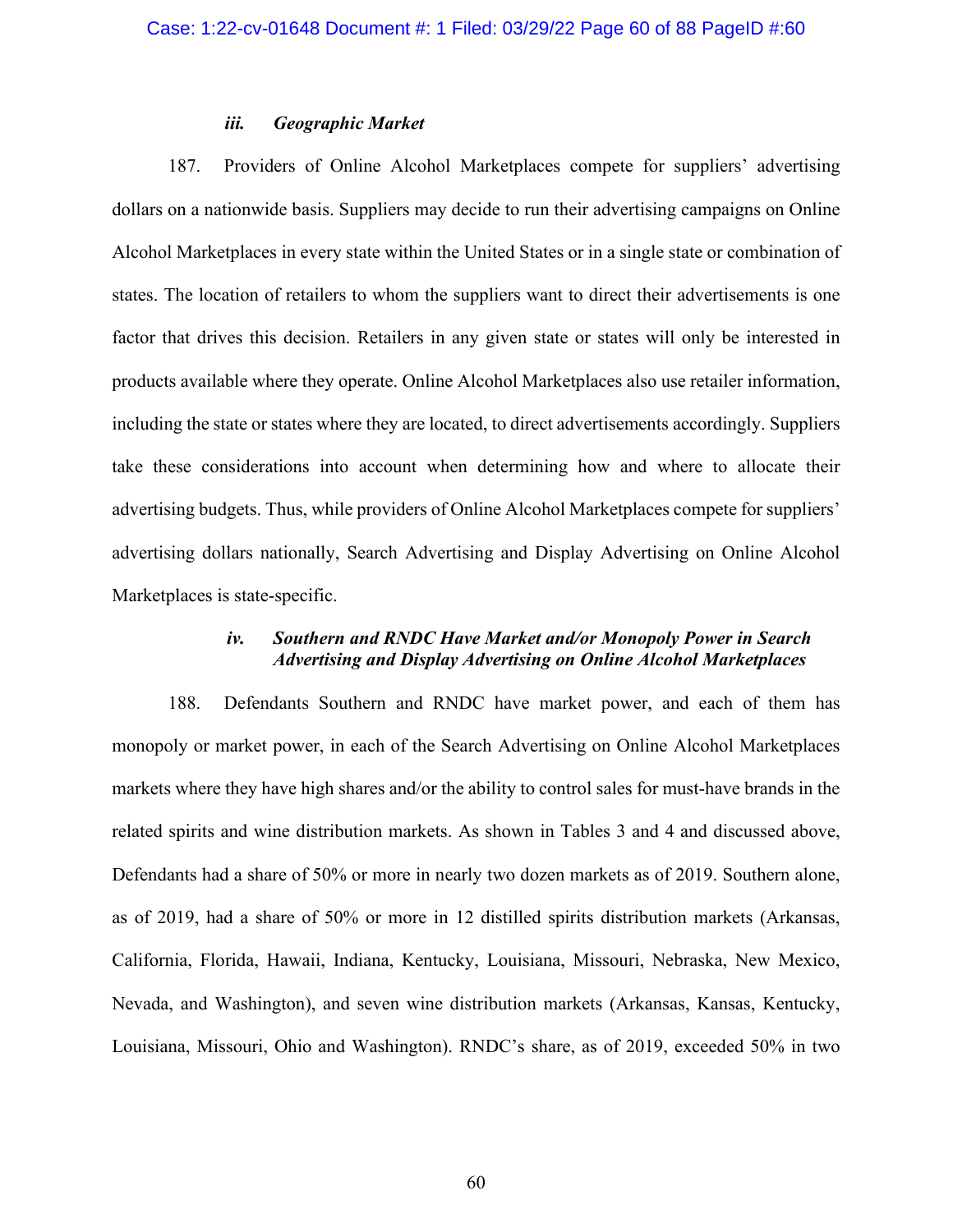## Case: 1:22-cv-01648 Document #: 1 Filed: 03/29/22 Page 61 of 88 PageID #:61

distilled spirits distribution markets (Oklahoma and South Dakota), and four wine distribution markets (District of Columbia, New Mexico, Oklahoma, and South Dakota).

189. Likewise, the Defendants also have market power, and each of them has monopoly or market power, in each of the Display Advertising on Online Alcohol Marketplaces markets where they have high shares, and/or the ability to control sales for must-have brands, in the related spirits and wine distribution markets. As shown in Tables 3 and 4 and discussed above, Defendants had a share of 50% or more in nearly two dozen markets as of 2019. Southern alone, as of 2019, had a share of 50% or more in 12 distilled spirits distribution markets (Arkansas, California, Florida, Hawaii, Indiana, Kentucky, Louisiana, Missouri, Nebraska, New Mexico, Nevada, and Washington), and seven wine distribution markets (Arkansas, Kansas, Kentucky, Louisiana, Missouri, Ohio and Washington). RNDC's share, as of 2019, exceeded 50% in two distilled spirits distribution markets (Oklahoma and South Dakota), and four wine distribution markets (District of Columbia, New Mexico, Oklahoma, and South Dakota).

190. Defendants' power in wine and spirits distribution allows them to exercise comparable power in the Search Advertising and Display Advertising on Online Alcohol Marketplaces markets.

191. Taking Southern for example, retailers are forced to rely on Proof for online alcohol orders by virtue of Southern's refusal to allow retailers to use third-party Online Alcohol Marketplaces such as Provi. This means Southern possesses essentially the same substantial market power in the online Search Advertising and Display Advertising markets as it does over alcohol distribution in those states where it controls distribution—which include Arkansas, Kentucky, and Washington among the many others listed above—because the same retailers that must come to Southern for distribution must likewise come to it for the corresponding online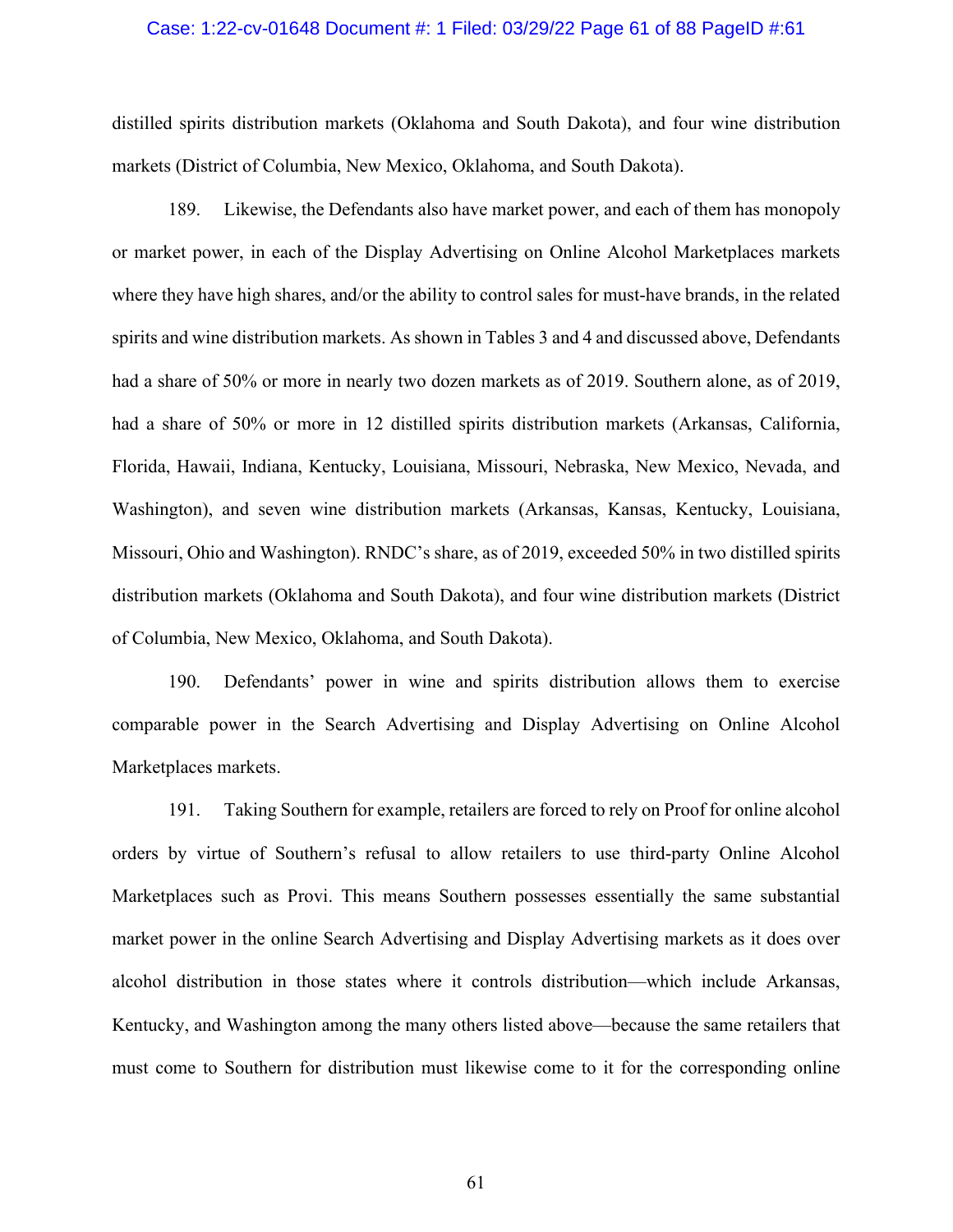## Case: 1:22-cv-01648 Document #: 1 Filed: 03/29/22 Page 62 of 88 PageID #:62

alcohol orders, and those orders are what subject retailers to Search Advertising and Display Advertising online. And those online orders—that Southern requires through Proof—also are what generate the highly valuable data that Southern uses to sell Search Advertising and Display Advertising for Proof. Nathan Mansperger, Southern's Vice President of eCommerce, recently acknowledged that Southern's "goal is to achieve a higher share online vs offline," confirming its intention to extend its longstanding market dominance to online markets with even higher shares of those markets.

192. RNDC similarly dominates the Search Advertising and Display Advertising markets in those states, including Oklahoma and South Dakota, where it dominates alcohol distribution.

## **D. Data Analytics Services**

193. Data Analytics Services for distilled spirits and wine ("Data Analytics Services") is a relevant product market.

194. Data Analytics Services are solutions offered to both suppliers and retailers that rely on data generated by retailers through their use of Online Alcohol Marketplaces. These data include transaction-level data such as purchasing volume, pricing, and order frequency, as well as application usage data such as searches, time spent per page, and user clicks. This data offers detailed information about retailers' purchasing patterns, including which products they searched for by name and which products they shopped for more generally.

195. Retailer traffic on these marketplaces is driven by the value proposition of the marketplace as perceived by each retailer. More specifically, retailers use Online Alcohol Marketplaces like Provi because they offer a centralized way to browse, shop, and discover distilled spirits and wine products.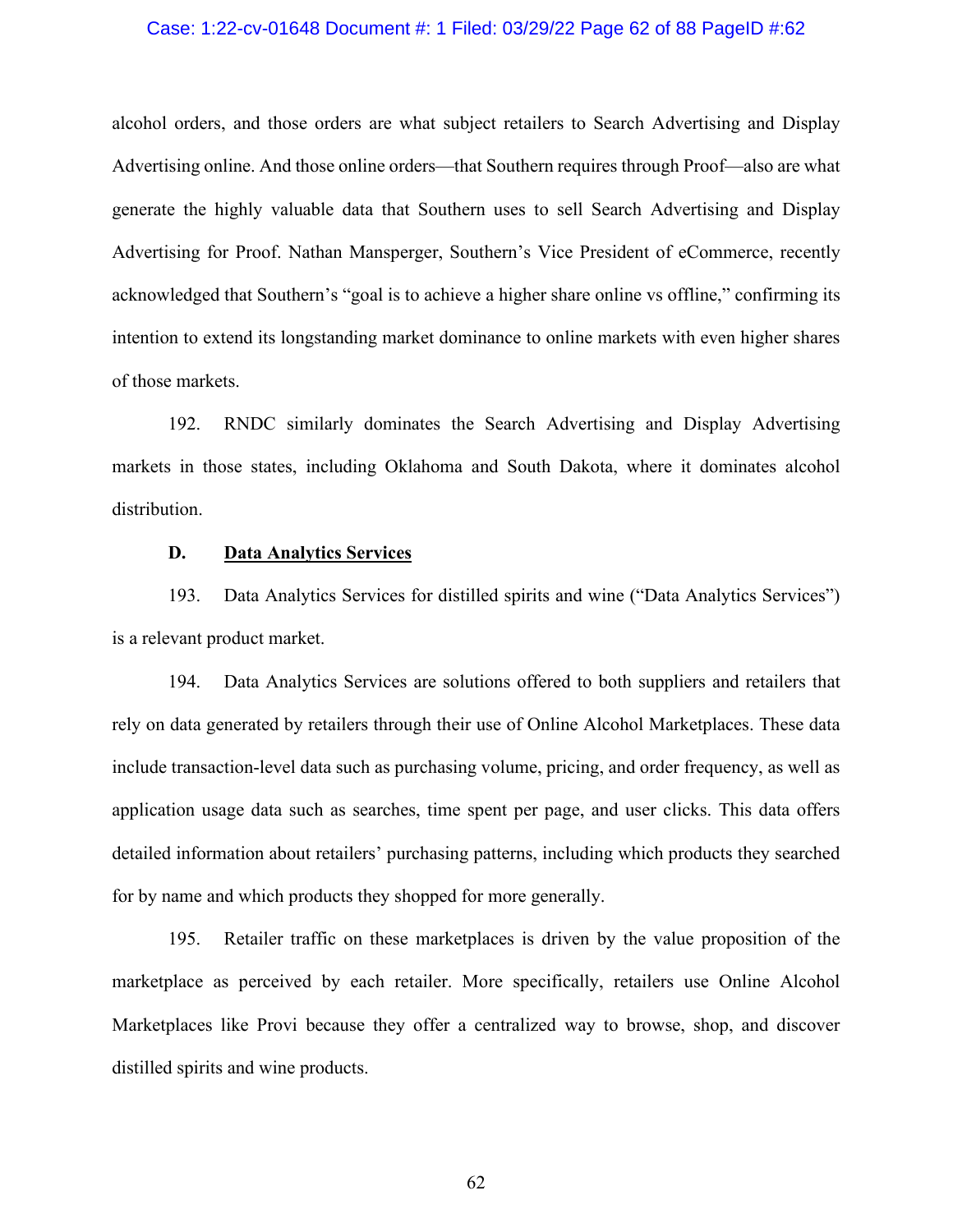### Case: 1:22-cv-01648 Document #: 1 Filed: 03/29/22 Page 63 of 88 PageID #:63

196. Retailers that are free to decide when, where, and how they purchase distilled spirits and wine have been drawn to Provi because of its features and efficiencies.

197. Using the data generated by retailer traffic, Data Analytics Services provide retailers with greater visibility into product availability and demand to enable retailers to make more informed purchasing decisions. One of the benefits of Data Analytics Services for retailers is that it exposes them to new products or brands that are trending or popular in their area. For example, a retailer viewing a whiskey product on the Provi marketplace will also see a list of "Other Best Sellers" in their geographic area on the same webpage. This feature offers retailers an easy way to learn about popular products without any additional work to the retailer. Through discovering new or trending brands in their area, retailers are able to better serve their customers and increase sales.

198. An Online Alcohol Marketplace such as Provi, which is not owned by a distributor, offers richer benefits to retailers over what distributor marketplaces like Proof and eRNDC offer by virtue of Provi's cross-distributor data pool—which positions Provi as an especially effective competitor to Proof and eRNDC. Because Provi is open to all distributors, it collects a more comprehensive and robust dataset to understand retail purchasing patterns. This information gives Provi a more complete picture of retailer demand and enables it to convey information across all participating distributors' portfolios to retailers. In contrast, marketplaces like Proof and eRNDC deliberately share recommendations and insights that are limited to Southern and RNDC products, respectively.

199. Data Analytics Services also provide valuable insight to suppliers for determining how to allocate their advertising spend. Companies like Provi aggregate retailer engagement data, such as searches run on the site, ads clicked on, and transaction data, to more closely track retailers'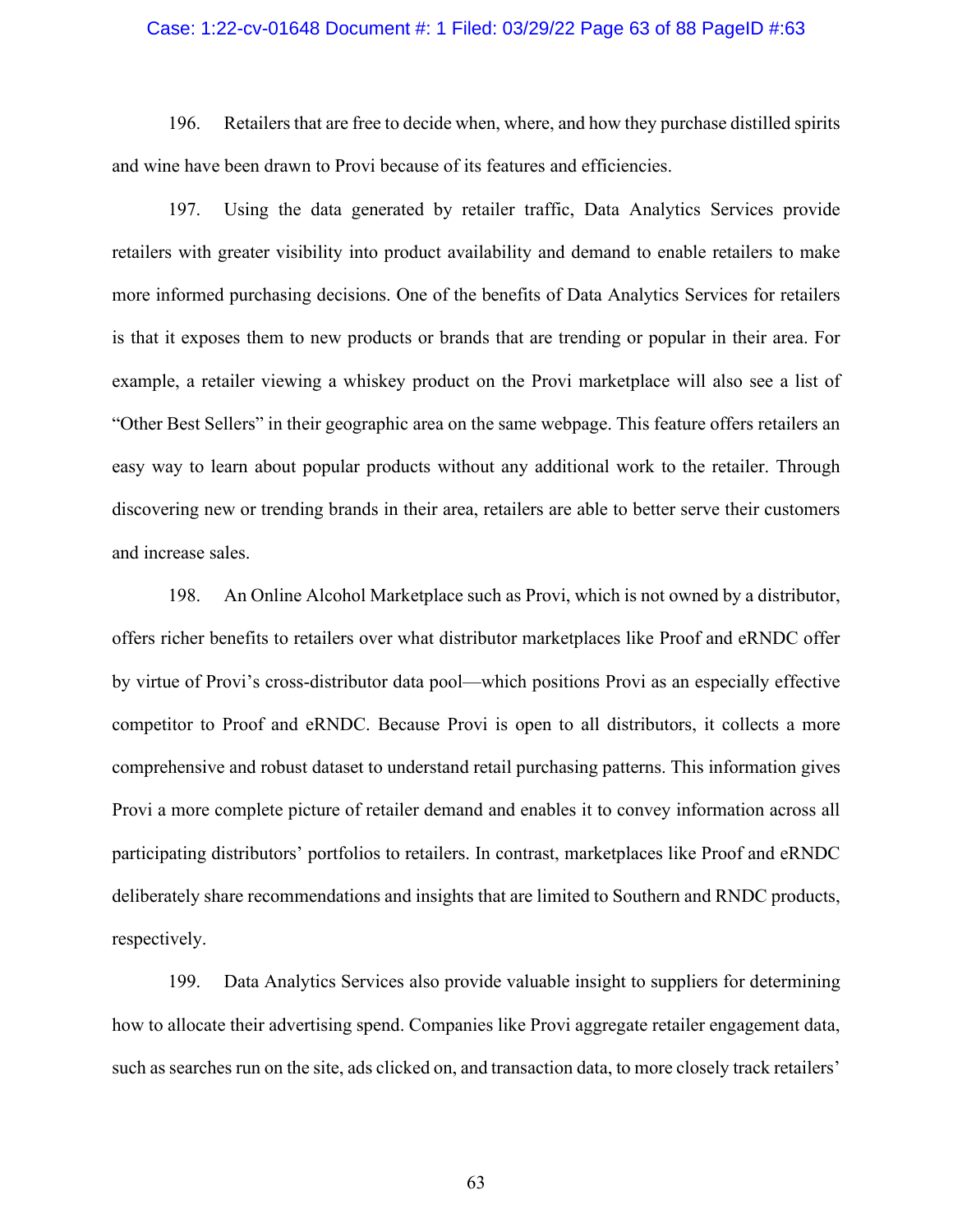#### Case: 1:22-cv-01648 Document #: 1 Filed: 03/29/22 Page 64 of 88 PageID #:64

engagement with advertising and whether that engagement resulted in a purchase of the advertised product. This feedback gives suppliers better data regarding their advertising ROI and ROAS on Online Alcohol Marketplaces like Provi, and enables them to optimize their advertising spend. Other feedback could be that advertisements for certain brands or product categories are unlikely to affect a supplier's sales, enabling the supplier to redirect that portion of its advertising spend to a better opportunity.

200. To convey information about the efficacy of a supplier's advertising campaign or other insights such as the overall health of the wine or spirits industries, Provi provides data visualizations for its supplier customers. These visualizations are often in the form of dashboards that provide real-time metrics unique to the supplier's interests or needs. By offering Data Analytics Services, including tools like dashboards, Provi generates demand for advertising on its marketplace.

201. Providers of Data Analytics Services can sell their underlying data or publications like reports that aggregate the data and provide an associated commentary to third parties, including suppliers and distributors. Provi is pursuing business opportunities with third-party data analysis firms to sell de-identified, aggregate-level data collected through the Provi Online Alcohol Marketplace. These nascent distribution channels will be a substantial line of business as the Data Analytics Services market matures.

202. Defendants Southern and RNDC both recognize the value of the data that retailers generate on their Online Alcohol Marketplaces and are incentivized to eliminate competitors for retailer traffic and the data that they generate. With respect to retailers, the data tracking buying behavior is valuable because it provides insight into retailers' purchasing trends. With respect to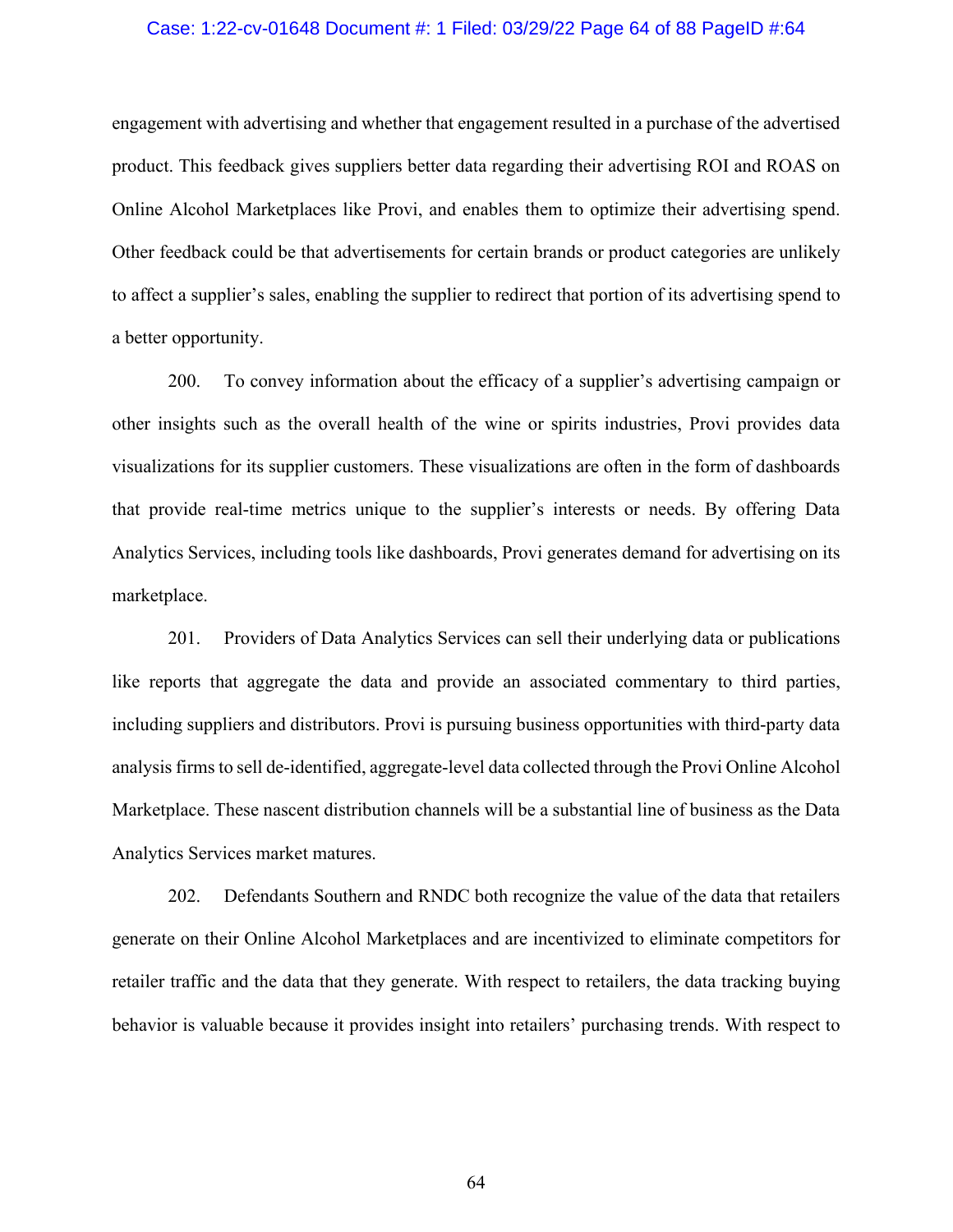### Case: 1:22-cv-01648 Document #: 1 Filed: 03/29/22 Page 65 of 88 PageID #:65

suppliers, the data generated on these marketplaces can give distributors leverage to win more brands, volume, and market share.

203. The competitive landscape for Data Analytics Services includes Online Alcohol Marketplaces such as Provi, Proof, and eRNDC. Companies that do not operate Online Alcohol Marketplaces do not compete with offerings such as Provi, Proof, and eRNDC because they lack the traffic data that is a critical component of Data Analytics Services for distilled spirits and wine. Without this information, such companies are not able to provide the same robust and real-time insights into metrics such as trending products, advertising ROI, ROAS, and the health of the distilled spirits and wine markets.

204. The relevant geographic market is each U.S. state and the District of Columbia. Data Analytics Services for both spirits and wine analyze local data to create meaningful output, such as product recommendations for retailers and advertising spend analyses for suppliers. A retailer located in Illinois, for example, is most interested in information relevant to the geographic market it serves rather than information about other states that does not bear on its market. Similarly, since advertising on Online Alcohol Marketplaces occurs at the local level, suppliers need information related to product sales within the geographies where they advertise.

205. The scale of the marketplace is a significant barrier to entry in Data Analytics Services. Online Alcohol Marketplaces experience indirect network effects. Retailers value the marketplace more when there is increased participation from distributors (and other retailers). Suppliers value the marketplace more as retailer utilization increases, incentivizing suppliers to pressure their distributors to participate in the marketplace to increase their brands' sales. The data generated by retailers on Online Alcohol Marketplaces affect the quality of the Data Analytics Services that can be provided.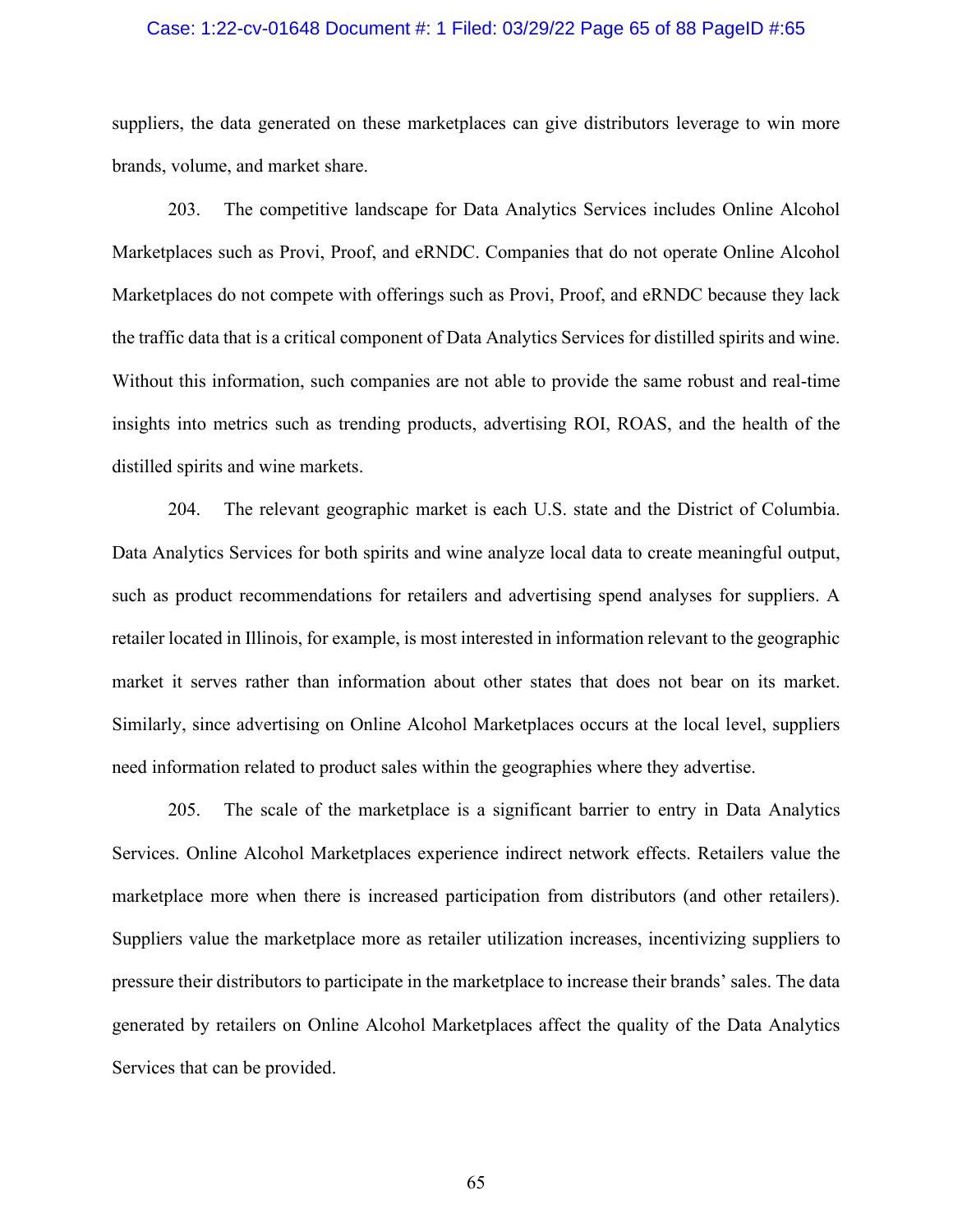## Case: 1:22-cv-01648 Document #: 1 Filed: 03/29/22 Page 66 of 88 PageID #:66

206. If powerful distributors like Defendants choose to boycott the marketplace and are large enough to withstand the resulting pressure from their suppliers and retailers, the quality of the Data Analytics Services declines. Because Southern and RNDC are the largest distributors in the United States and wield substantial market power in many markets across the country, Defendants are able to degrade the value of virtually any competitors' Data Analytics Services. Southern and RNDC thus cripple the competitive process, reduce consumer choice, and stifle innovation.

207. Other barriers to entry in the Data Analytics Services market for distilled spirits and wine include capital requirements, technical expertise, and historical data. The investment needed to launch an Online Alcohol Marketplace is substantial. Southern has invested tens of millions of dollars to build and operate Proof. Provi has conducted several fundraising rounds, most recently closing a \$75 million round in September 2021. Even with an investment in hand, the technical expertise needed to build out an Online Alcohol Marketplace is no easy feat.

208. Moreover, new entrants will not have access to the historical data maintained by incumbents, which is an extremely valuable component of Data Analytics Services for both distilled spirits and wine. Historical data provides insights into changes in retailer behavior over time, which is necessary to provide industry insights, as well as to benchmark advertising performance for suppliers. And as explained above, the ability to develop scale is a prerequisite to meaningful competition in the Data Analytics Services market.

209. Defendants Southern and RNDC have market power, and each of them has monopoly or market power, in each of the Data Analytics Services markets where they have a high share and/or the ability to control sales for must-have brands in the related spirits and wine distribution markets. As shown in Tables 3 and 4 above, Defendants had a share of 50% or more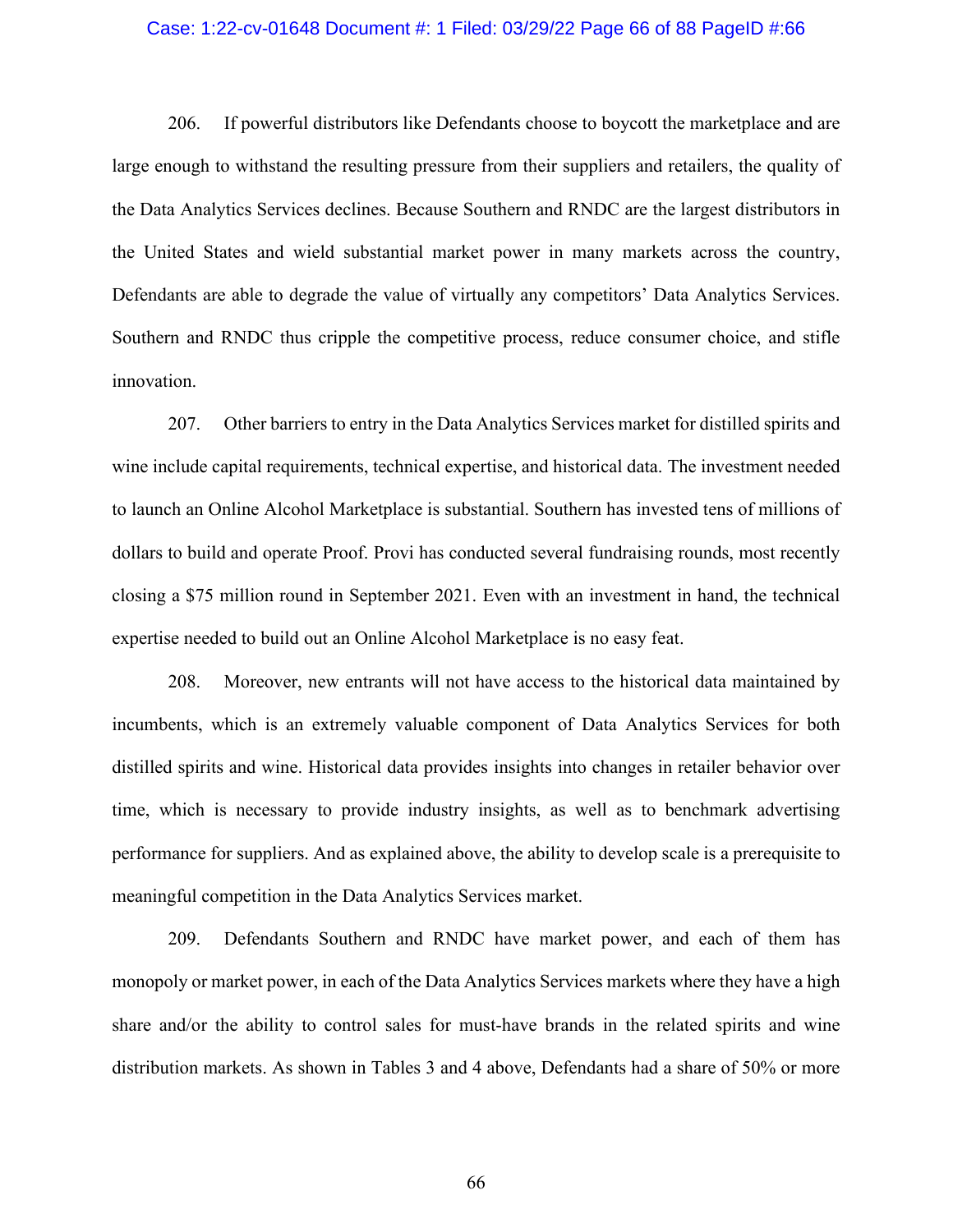## Case: 1:22-cv-01648 Document #: 1 Filed: 03/29/22 Page 67 of 88 PageID #:67

in nearly two dozen of these markets as of 2019. Southern alone, as of 2019, had a share of 50% or more in 12 distilled spirits distribution markets (Arkansas, California, Florida, Hawaii, Indiana, Kentucky, Louisiana, Missouri, Nebraska, New Mexico, Nevada, and Washington), and seven wine distribution markets (Arkansas, Kansas, Kentucky, Louisiana, Missouri, Ohio and Washington). RNDC's share, as of 2019, exceeded 50% in two distilled spirits distribution markets (Oklahoma and South Dakota), and four wine distribution markets (District of Columbia, New Mexico, Oklahoma, and South Dakota).

210. Defendants' control of wine and spirits distribution allows them each to exercise market power in the Data Analytics Services market in essentially equal measure.

211. Taking Southern for example, retailers are forced to rely on Proof for online alcohol orders by virtue of Southern's refusal to allow retailers to use third-party Online Alcohol Marketplaces such as Provi, as discussed above. This means Southern possesses essentially the same substantial market power in the Data Analytics Services market as it does over alcohol distribution in those states where it controls distribution—which include Arkansas, Kentucky, and Washington among the many others listed above—because retailers that must come to Southern for distribution likewise must come to it for corresponding online alcohol orders. Those orders, as well as other retailer engagement with an Online Alcohol Marketplace (such as product searches) are what generate the highly valuable data that Southern seeks to collect by forcing retailers to Proof in lieu of Provi and other third-party Online Alcohol Marketplaces. With this information, Southern, in the Data Analytics Services market, can provide suppliers with information regarding the performance of their brands relative to others, similar to the type of feedback that Provi provides.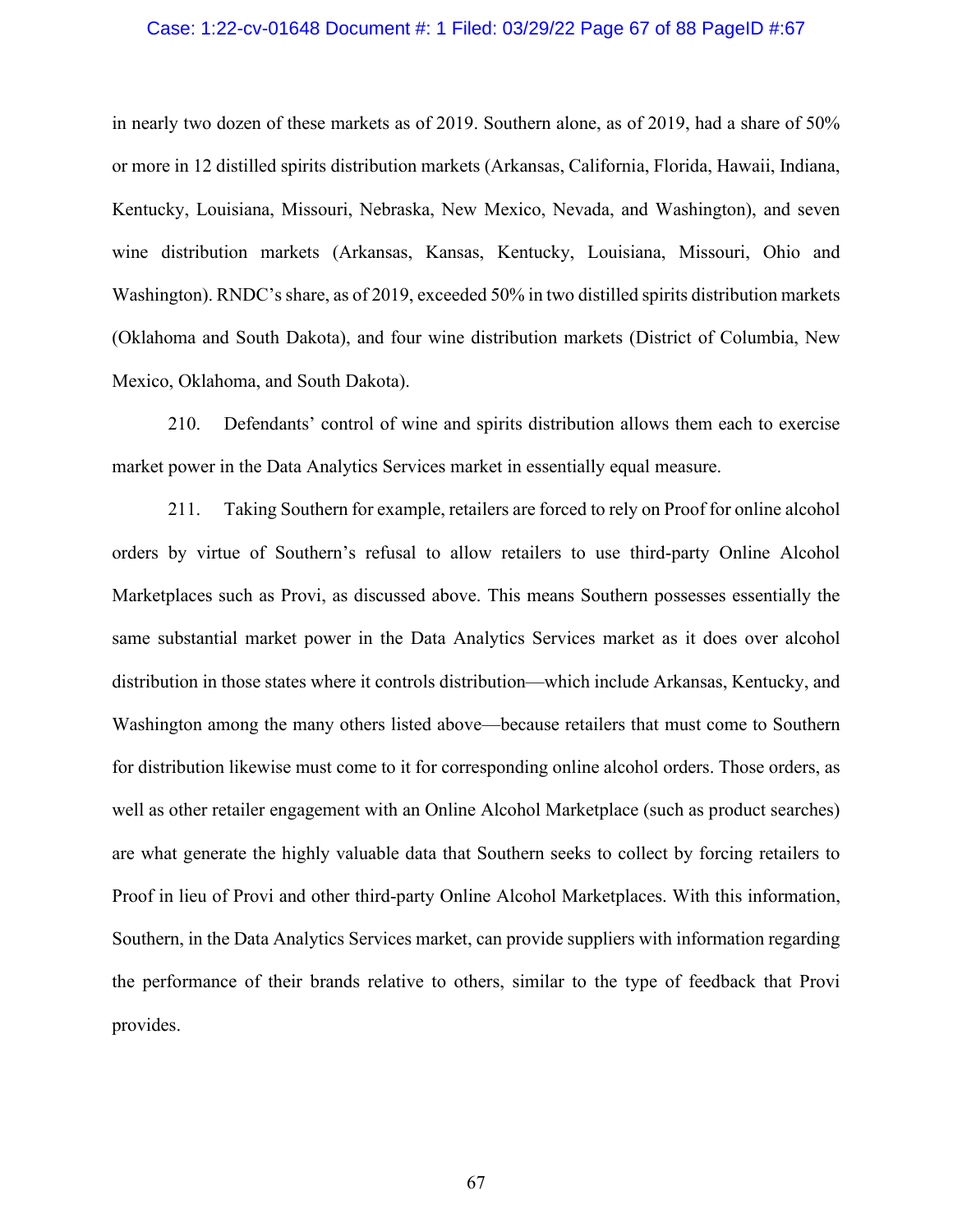#### Case: 1:22-cv-01648 Document #: 1 Filed: 03/29/22 Page 68 of 88 PageID #:68

212. RNDC similarly exercises market or monopoly power in the Data Analytics Services market in those states, including Oklahoma and South Dakota, where it exercises power over markets for the distribution of distilled spirits and wine.

#### **HARM TO COMPETITION**

213. Defendants' actions have inflicted, and are continuing to inflict, harms to competition in the relevant markets through their collective and individual anticompetitive and unlawful conduct by, *inter alia*:

- i. Substantially foreclosing competition and raising costs to buyers in Online Alcohol Marketplaces, Advertising on Online Alcohol Marketplaces, and Data Analytics Services markets;
- ii. Impeding innovation in the Online Alcohol Marketplaces and Data Analytics Services markets that would fuel competition, reduce costs, and drive efficiencies and other procompetitive benefits across the industry, including for consumers; and
- iii. Denying or reducing customer choice in the Online Alcohol Marketplace, Advertising on Online Alcohol Marketplaces, and Data Analytics Services markets.

214. Defendants' actions have harmed competition in the Online Alcohol Marketplace market by restraining and substantially foreclosing competition, denying or reducing customer choice, increasing costs to retailers and ultimately consumers, and thwarting innovation. Defendants have substantially foreclosed Provi and other rivals in the Online Alcohol Marketplace market from competing for retailers' business, including entirely foreclosing Provi from orders for wine and spirits distributed by Defendants, which account for over half (or much more) of the available market in many relevant markets.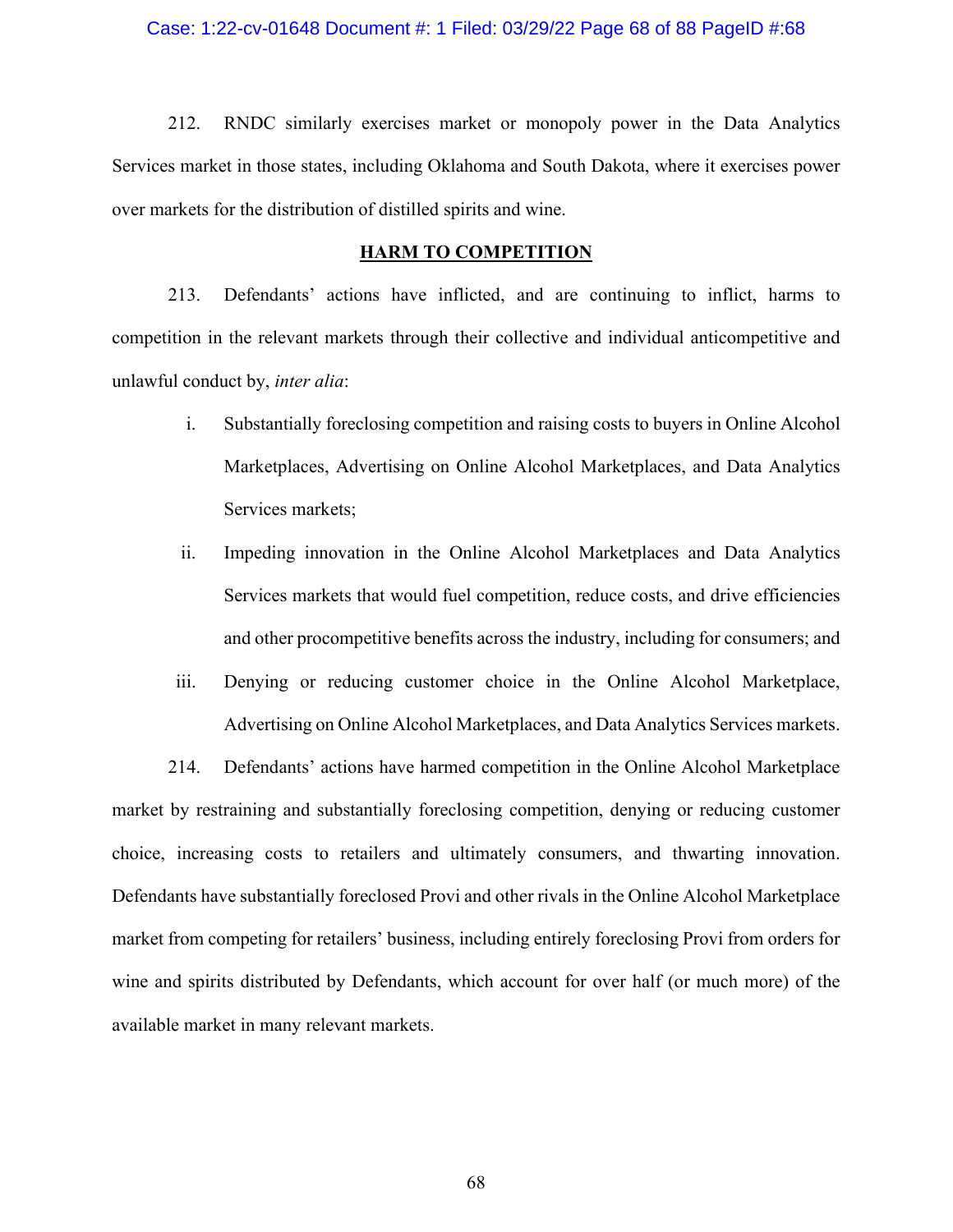## Case: 1:22-cv-01648 Document #: 1 Filed: 03/29/22 Page 69 of 88 PageID #:69

215. Defendants have also foreclosed competition in the Data Analytics Services markets by eliminating rivals' ability to access the data produced by retailers who do business with Southern and RNDC. Defendants' conduct has weakened Data Analytics Services competitors as competitive alternatives by denying them scale and degrading the quality of their data, since they lack data related to orders that account for over half (or much more) of the available market in many relevant markets.

216. Defendants also harm competition by limiting retailers' choice of which entities with which they want to share their data. By effectively requiring retailers to rely on Defendants' own Online Alcohol Marketplaces for online spirits and wine distribution, Defendants are forcing or coercing retailers to give data to Southern and RNDC that the retailers would rather give to Provi or other third parties.

217. Defendants have increased costs to retailers by undermining the very efficiencies that Online Alcohol Marketplaces were designed to create. Absent Defendants' anticompetitive conduct, a retailer could review an aggregated order history that covered its entire wine and liquor portfolio, browse a single digital catalog spanning all available SKUs, and submit a single order through Provi that would be communicated to all relevant distributors. But as a direct result of Defendants' actions, retailers must duplicate their efforts in multiple Online Alcohol Marketplaces: retailers must analyze multiple order histories and summaries, compare products in several discrete catalogs with descriptive content of varying quality, and submit and track multiple orders with multiple distributors.

218. By instituting a boycott of Provi and effectively requiring retailers to rely on Defendants' own Online Alcohol Marketplaces for online spirits and wine distribution, Southern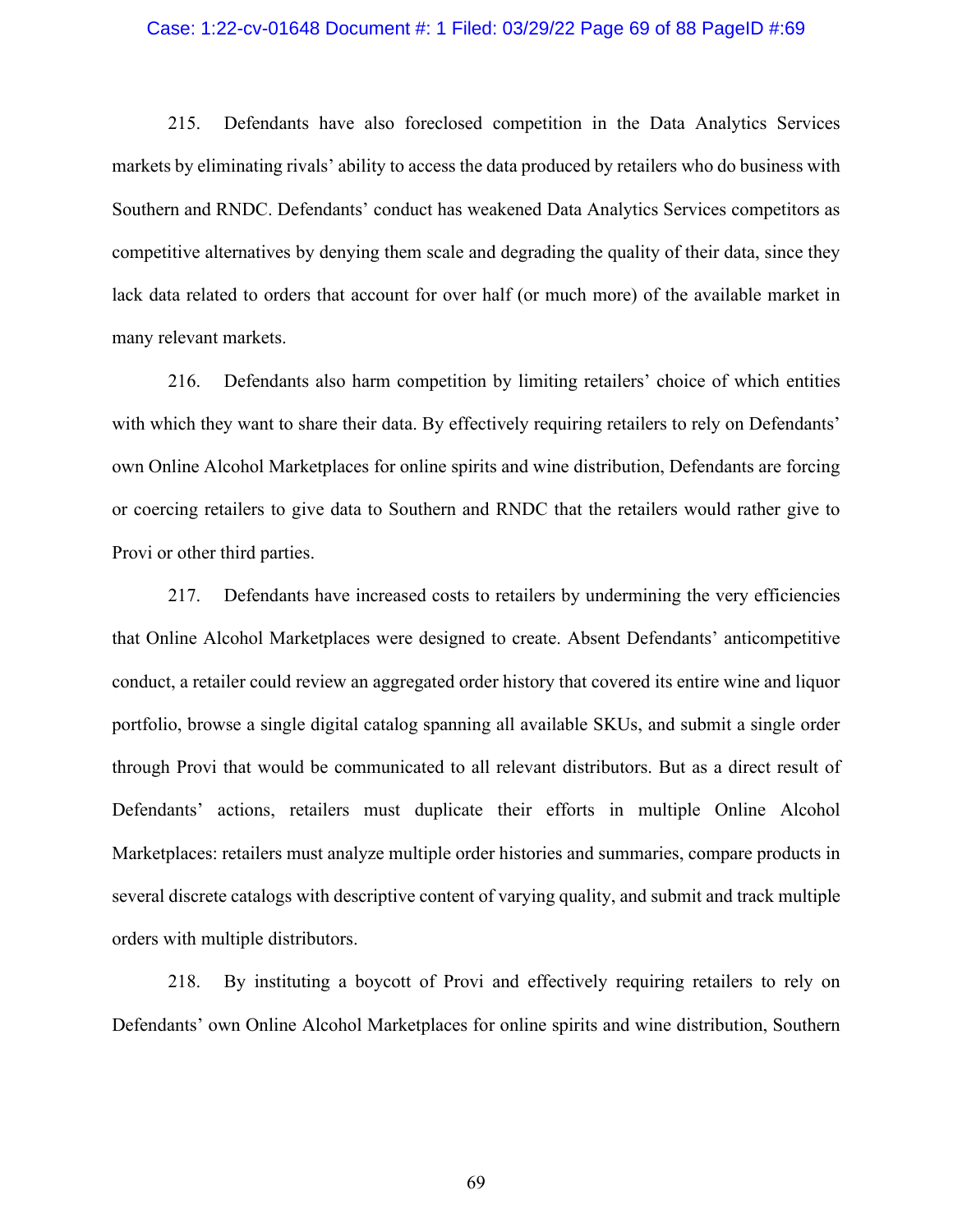## Case: 1:22-cv-01648 Document #: 1 Filed: 03/29/22 Page 70 of 88 PageID #:70

and RNDC have eliminated the efficiencies and value that Provi innovated, raising retailers' costs in terms of time, energy, attention, and more.

219. Southern's and RNDC's actions also stifle innovation in the Online Alcohol Marketplace, Advertising in Online Alcohol Marketplaces, and Data Analytics Services markets. Robust competition between rival firms in the Online Alcohol Marketplaces market would ultimately produce more innovative product offerings, enhanced services, and new efficiencies in order to attract customers who would be able to choose the Online Alcohol Marketplace they prefer.

220. Faced with competition from Provi, however, Southern and RNDC refused to innovate and instead effectively forced retailers to their inferior Online Alcohol Marketplaces. Indeed, they erected barriers to competition that thwart innovation, as Southern and RNDC no longer need to innovate in order to capture the relevant markets. Their unlawful boycott does this work for them—as does Southern's tie of Proof to its online spirits and wine distribution.

221. Southern and RNDC have also harmed competition in the Advertising in Online Alcohol Marketplaces markets by reducing customer choice regarding where to advertise. Suppliers are the primary buyers of advertising on Online Alcohol Marketplaces. Had Defendants not imposed a boycott on Provi—and had Southern not tied Proof to its online spirits and wine distribution—a supplier with an exclusive arrangement with Southern would have the choice of reaching retail customers through multiple advertising sellers, including both Provi and Southern. The suppliers would be able to choose the advertising platform that best-suited its needs, either because the platform offered high value for the rates of conversion, had a large reach, or more effectively targeted particular submarkets or demographics. Whatever reason the supplier chose to advertise, the choice belonged to the supplier.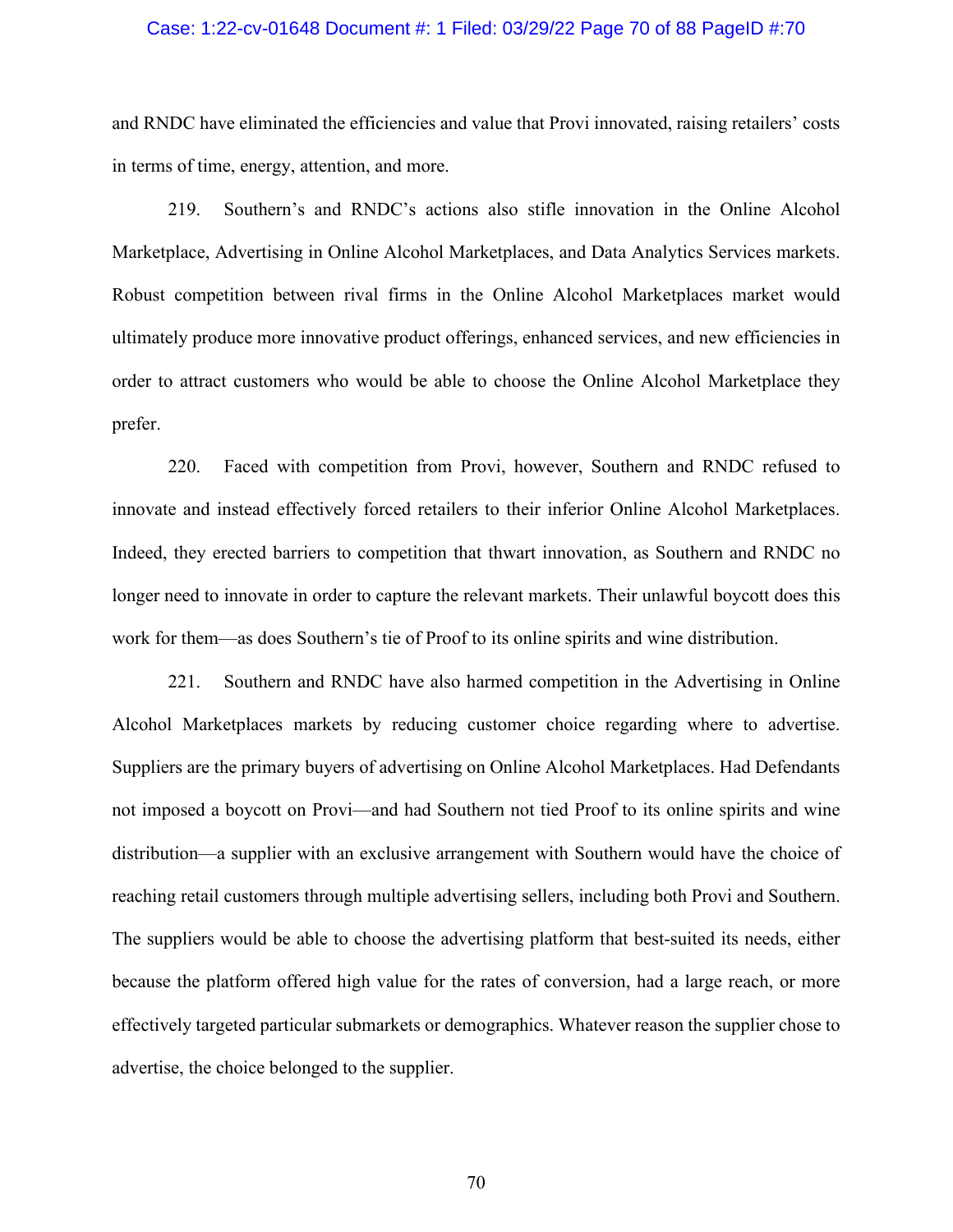#### Case: 1:22-cv-01648 Document #: 1 Filed: 03/29/22 Page 71 of 88 PageID #:71

222. Provi has also suffered injury as a direct result of Defendants' actions. Defendants' unlawful and anticompetitive boycott of orders communicated through Provi has caused key National Accounts and many other retailers to cease moving forward with planned rollouts. These National Accounts alone represent \$1.5 billion Gross Merchandise Value ("GMV"). These delays have flowed through to Provi's bottom line, depriving it of profits it would have earned in competitive markets. As a result of Defendants' boycott, Provi's GMV for December of 2021, for example, had not only declined in absolute terms from where it stood in June 2021, before Defendants' unlawful conduct had fully taken effect, but was also only a fraction of what it was projected to be six months earlier.

223. Defendants' conduct has also harmed Provi by degrading its products and impeding its growth so that it is reduced to a small-scale, fringe player in the relevant markets. Since Defendants have ceased accepting orders placed through Provi, the growth in revenue that Provi generates from advertising sales has declined. The decline of retailer traffic has also resulted in less robust retailer data, which has degraded Provi's services in the Data Analytics Services markets. These are just some of the ways Defendants' anticompetitive conduct has harmed Provi.

## **COUNT I (Southern's and RNDC's Group Boycott Under § 1 of the Sherman Act, 15 U.S.C. § 1)**

224. Provi hereby restates and realleges the allegations set forth in paragraphs 1 through 223 above and incorporates them by reference.

225. As alleged above, beginning at least as early as May 2021, and continuing thereafter, Southern and RNDC entered into and engaged in a conspiracy to block orders for their respective products that retailers communicated through Provi. Executives from Southern and RNDC have a history of interactions, including serving on the same trade association boards, attending the same industry events, and even forming a lobbying entity.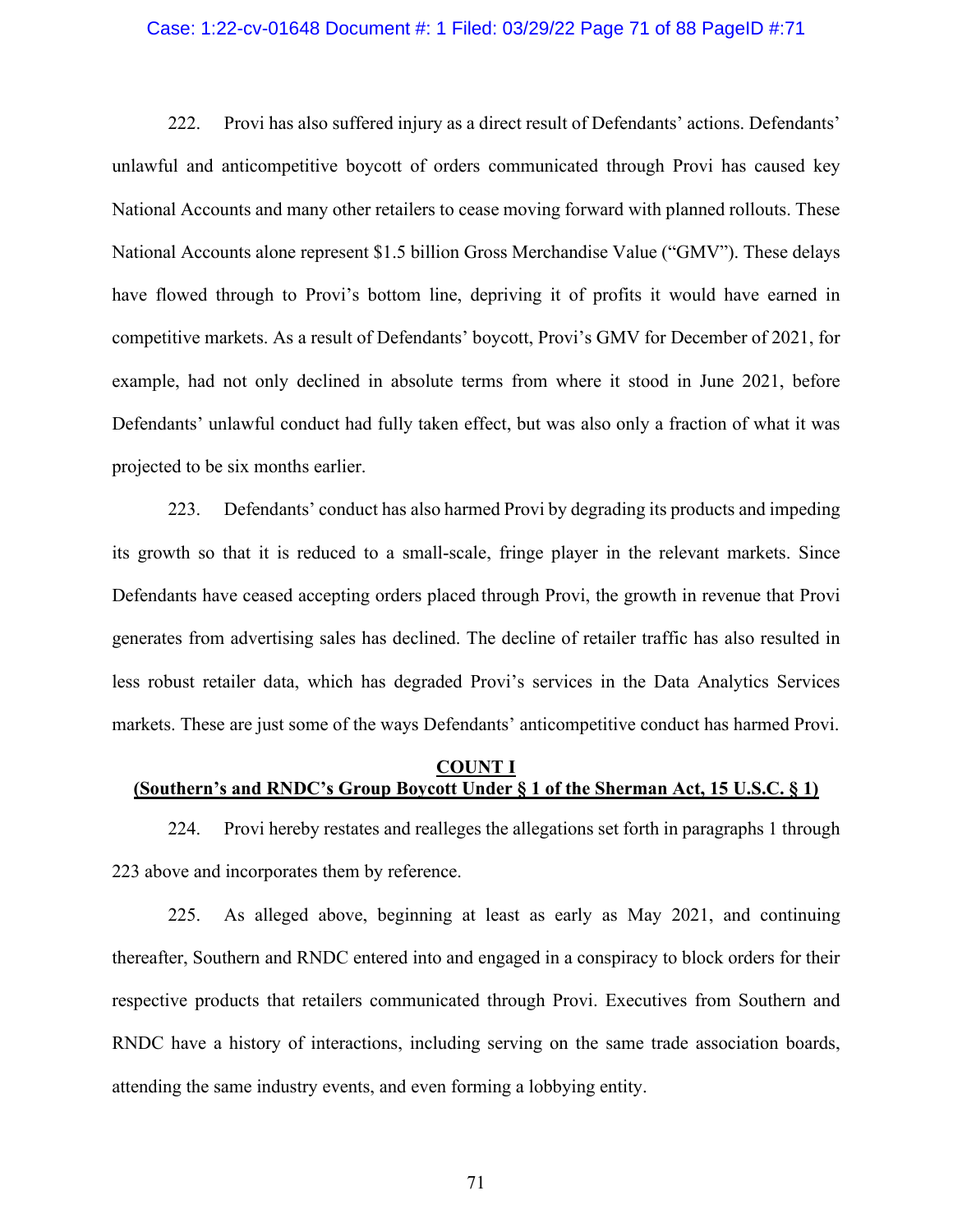### Case: 1:22-cv-01648 Document #: 1 Filed: 03/29/22 Page 72 of 88 PageID #:72

226. Both Southern and RNDC compete against Provi in the relevant markets for Online Alcohol Marketplaces, Advertising on Online Alcohol Marketplaces, and Data Analytics Services.

227. Motivated by a common interest in driving Provi from these markets, Southern and RNDC agreed that they would each stop accepting orders communicated through Provi, which they nearly-simultaneously effectuated by at or about the same times: (1) sending similar communications to retailers and their sales associates informing them that they could no longer communicate orders through Provi; (2) steering retailers away from Provi and toward their own Online Alcohol Marketplaces, Proof and eRNDC; and (3) blocking retailers' ability to communicate orders to Southern or RNDC through Provi. As a result of this conduct, Southern and RNDC sacrificed their short-term interests (i.e. millions of dollars' worth of orders, which Provi had been communicating to Southern and RNDC on a monthly basis prior to this conduct) in pursuit of the long-term benefit of foreclosing Provi from the Online Alcohol Marketplaces, Advertising on Online Alcohol Marketplaces, and Data Analytics Services markets.

228. Southern's and RNDC's agreement constitutes a *per se* unlawful group boycott. Alternatively, even if the agreement between Southern and RNDC is not a *per se* unlawful group boycott, their agreement constitutes an unlawful restraint under the rule of reason.

229. Southern's and RNDC's unlawful group boycott has no procompetitive benefits, and to the extent it did, they would be far outweighed by the substantial anticompetitive harms of that conduct. The reasons stated by Southern and RNDC for the conduct are illegitimate and pretextual, and are intended to mask their true anticompetitive motivations.

230. As a result of their unlawful group boycott, Southern and RNDC have caused actual injury to competition in the form of higher prices, lower output, reduced innovation, and decreased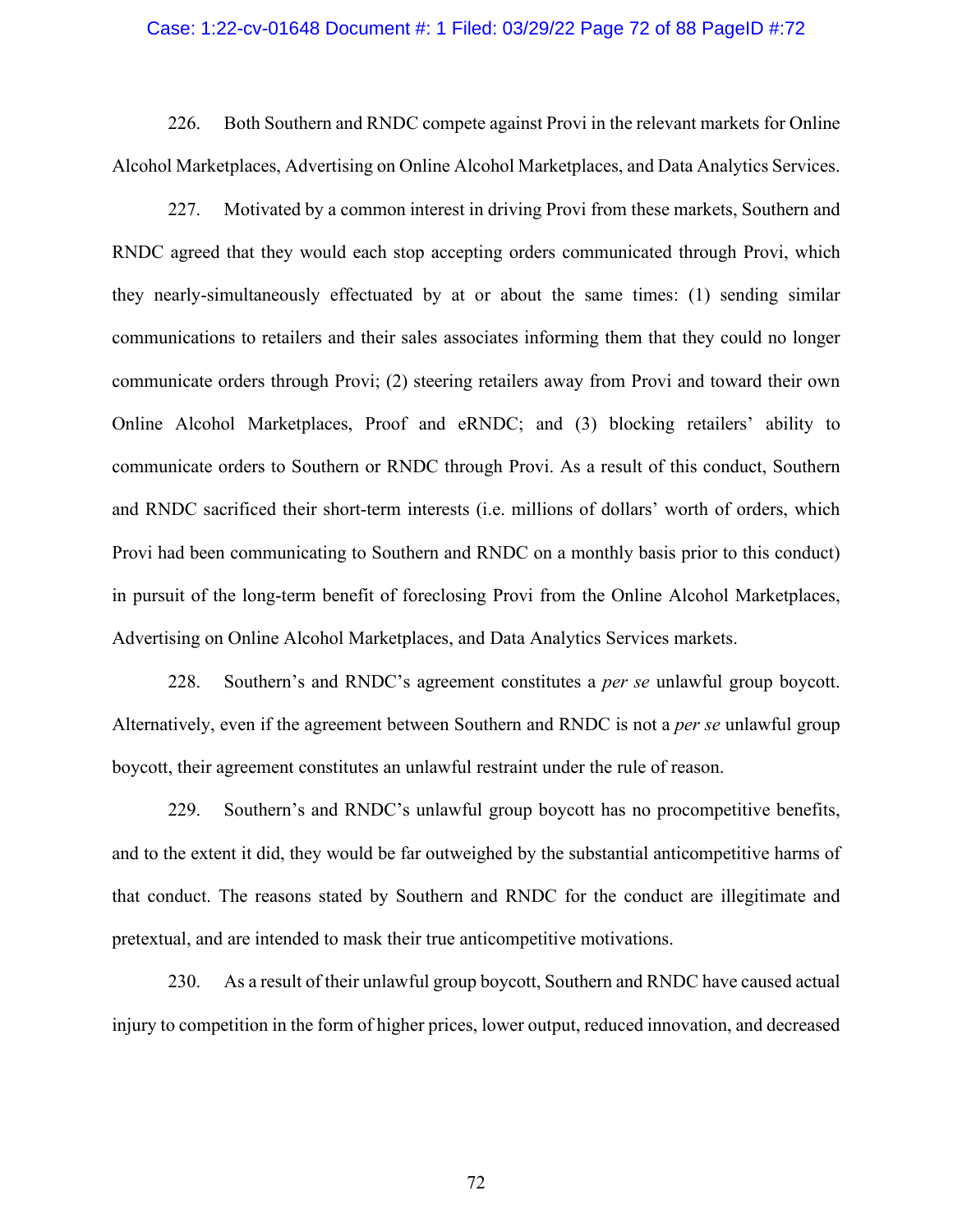#### Case: 1:22-cv-01648 Document #: 1 Filed: 03/29/22 Page 73 of 88 PageID #:73

quality in the Online Alcohol Marketplaces, Advertising on Online Alcohol Marketplaces, and Data Analytics Services markets.

231. Provi has been, and will continue to be, directly and proximately injured by Southern's and RNDC's unlawful group boycott and the damage it has caused to free and fair competition in the Online Alcohol Marketplaces, Advertising on Online Alcohol Marketplaces, and Data Analytics Services markets. Provi has already seen volume and profits reduced as a result of this illegal conduct.

## **COUNT II (Southern's Vertical Boycott and RNDC's Vertical Boycott in Violation of § 1 of the Sherman Act, 15 U.S.C. § 1)**

232. Provi hereby restates and realleges the allegations set forth in paragraphs 1 through 231 above and incorporates them by reference.

233. There are relevant markets for: (1) Online Alcohol Marketplaces, (2) Advertising on Online Alcohol Marketplaces, and (3) Data Analytics Services in each state.

234. Southern has monopoly power in the relevant markets for Online Alcohol Marketplaces, Advertising on Online Alcohol Marketplaces, and Data Analytics Services in at least Arkansas, California, Florida, Hawaii, Indiana, Kansas, Kentucky, Louisiana, Missouri, Nebraska, Nevada, New Mexico, Ohio, and Washington, by virtue of its distribution rights (typically exclusive to Southern pursuant to long-term contracts) to many of the most popular spirit and wine brands and its shares in excess of 50%. This monopoly power is protected by high barriers to competitive entry and expansion.

235. RNDC has monopoly power in the relevant markets for Online Alcohol Marketplaces, Advertising on Online Alcohol Marketplaces, and Data Analytic Services in at least the District of Columbia, New Mexico, Oklahoma, and South Dakota by virtue of its distribution rights (typically exclusive to RNDC pursuant to long-term contracts to many of the most popular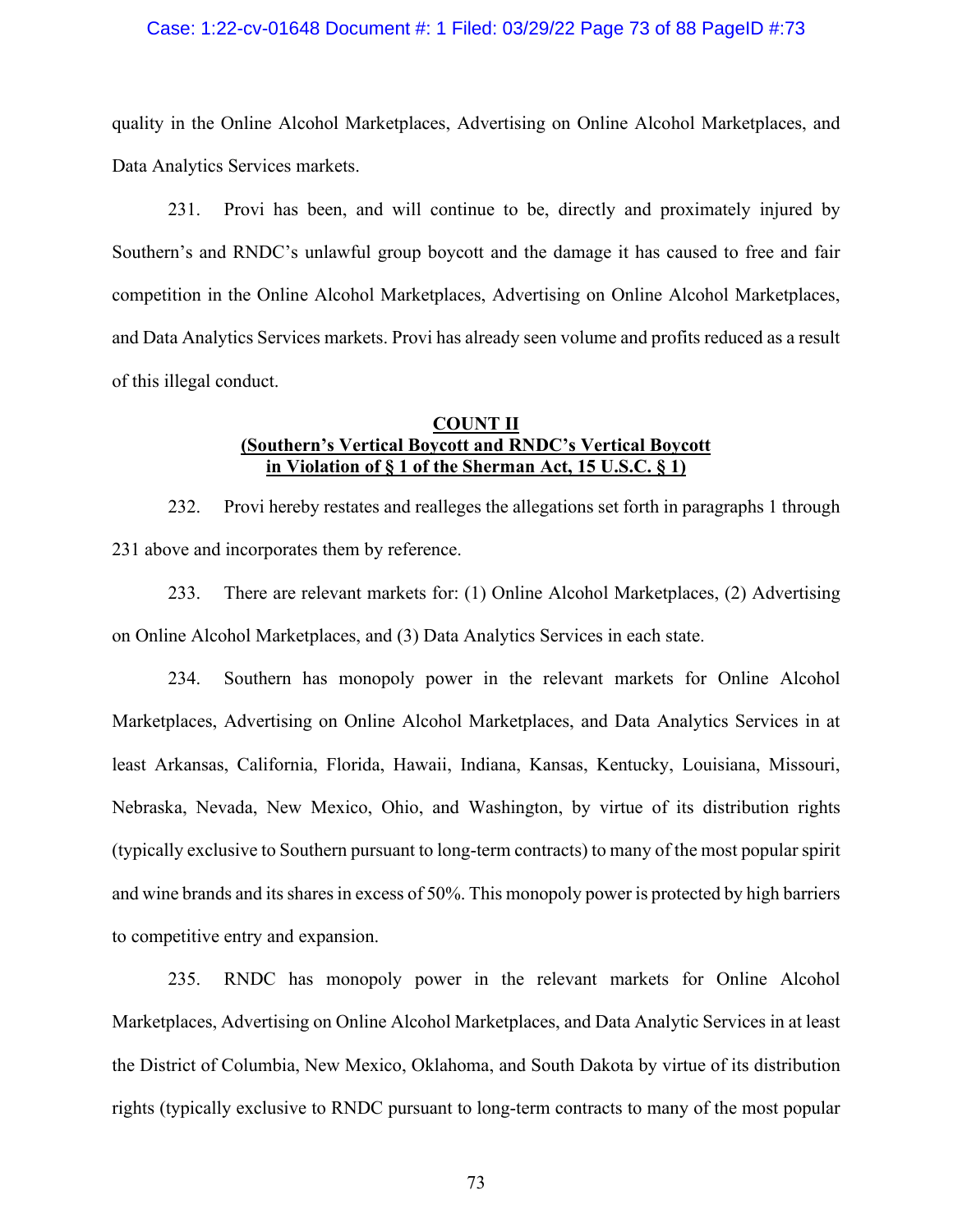### Case: 1:22-cv-01648 Document #: 1 Filed: 03/29/22 Page 74 of 88 PageID #:74

spirit and wine brands and its shares in excess of 50%. This monopoly power is protected by high barriers to competitive entry and expansion.

236. Beginning at least as early as August 2021, Southern and RNDC entered into continuing combinations or conspiracies with their retail customers to unreasonably restrain trade and commerce by refusing to accept orders communicated through Provi. Southern and RNDC devised this conspiracy with the purpose and intent of marginalizing and reducing the viability of Provi as a competitor in the relevant markets for Online Alcohol Marketplaces, Advertising on Online Alcohol Marketplaces, and Data Analytics Services, and to extend or maintain its own dominance in these markets.

237. Southern and RNDC obtained their retail customers' agreement through coercion. Because Southern and RNDC maintain exclusive distribution agreements with many must-have brands, retailers must deal with Southern and RNDC in order to fulfill the alcohol orders essential to their business. By refusing to accept or acknowledge any orders that retail customers chose to communicate through Provi, Southern and RNDC effectively threatened to withhold—and in fact withheld—their respective distribution services from customers who chose to use Provi to submit orders to Southern and RNDC. Retailers' coerced compliance with this unlawful agreement is not fairly attributable to retailers' preferences.

238. There is no legitimate procompetitive justification for the agreements between Southern and RNDC and their retail customers. The anticompetitive effects of the agreements outweigh any potential procompetitive effects they may have. Southern's and RNDC's stated reasons for the agreement are illegitimate and pretextual, intended to mask their true anticompetitive motivations.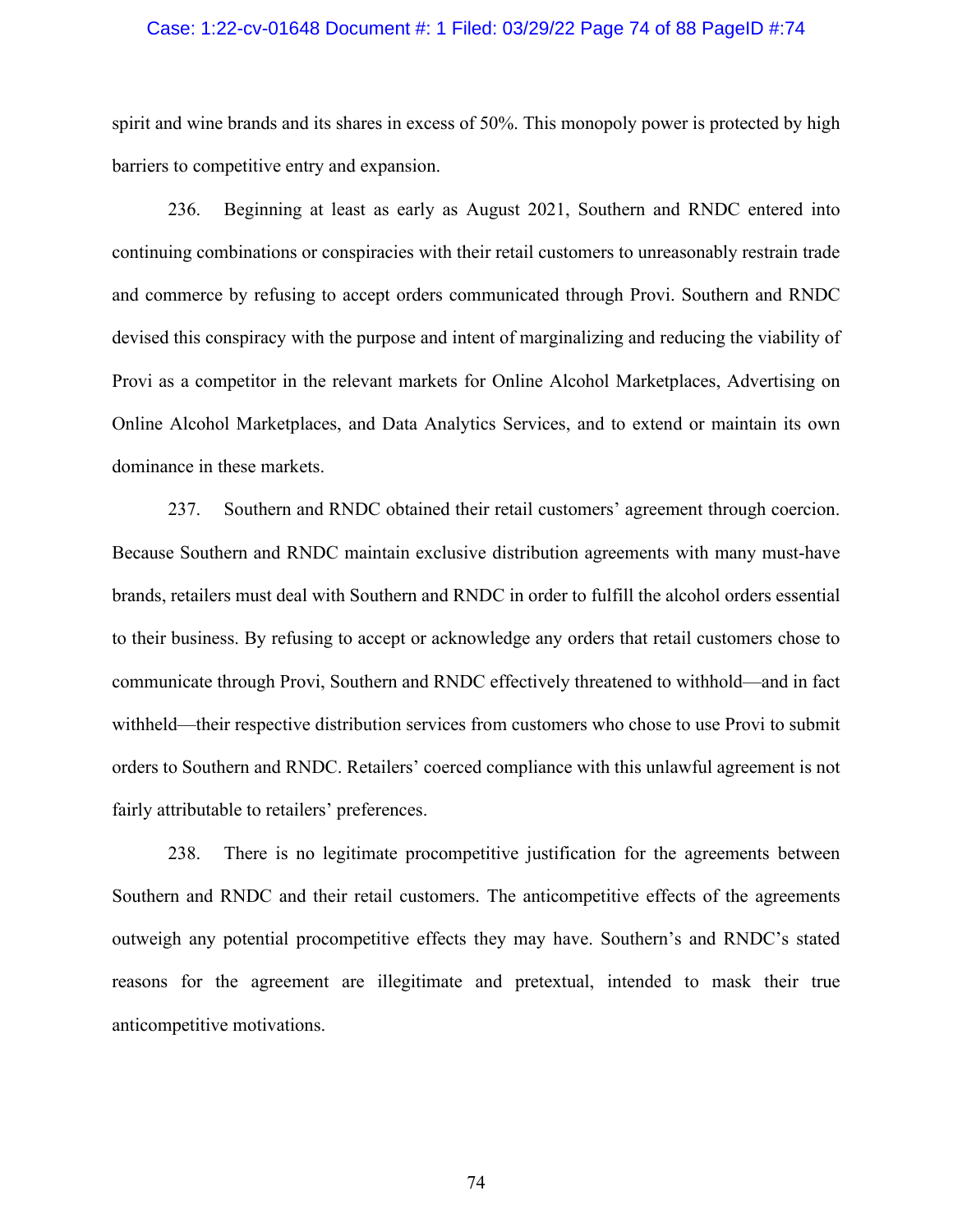### Case: 1:22-cv-01648 Document #: 1 Filed: 03/29/22 Page 75 of 88 PageID #:75

239. The result of Southern's and RNDC's conduct has been, and will continue to be, actual injury to competition in the form of higher prices, lower output, reduced innovation, and decreased quality in the relevant markets for Online Alcohol Marketplaces, Advertising on Online Alcohol Marketplaces, and Data Analytics Services.

240. Provi has been, and will continue to be, directly and proximately injured by Southern's and RNDC's anticompetitive conduct and the damage it has caused to free and fair competition in the Online Alcohol Marketplaces, Advertising on Online Alcohol Marketplaces, and Data Analytics Services markets. Provi has already seen volume and profits reduced as a result of Southern's and RNDC's illegal conduct.

## **COUNT III (Southern's Unlawful Tying Under § 1 of the Sherman Act, 15 U.S.C. § 1)**

241. Provi hereby restates and realleges the allegations set forth in paragraphs 1 through 240 above and incorporates them by reference.

242. Southern's Distilled Spirits Distribution and Wine Distribution (each a tying product) is a separate and distinct product from Proof (the tied product), its Online Alcohol Marketplace product.

243. Southern is coercing its Distilled Spirits Distribution and Wine Distribution customers into adopting Proof for online orders, to the exclusion of other products in the Online Alcohol Marketplace market, by refusing to fill orders communicated through Provi's platform or any other product in the Online Alcohol Marketplace market.

244. As set forth above, Southern has sufficient market power in the relevant markets for the Distribution of Distilled Spirits and the Distribution of Wine in at least Arkansas, California, Florida, Hawaii, Indiana, Kansas, Kentucky, Louisiana, Missouri, Nebraska, Nevada, New Mexico, Ohio, and Washington to force or coerce its customers into adopting Proof for online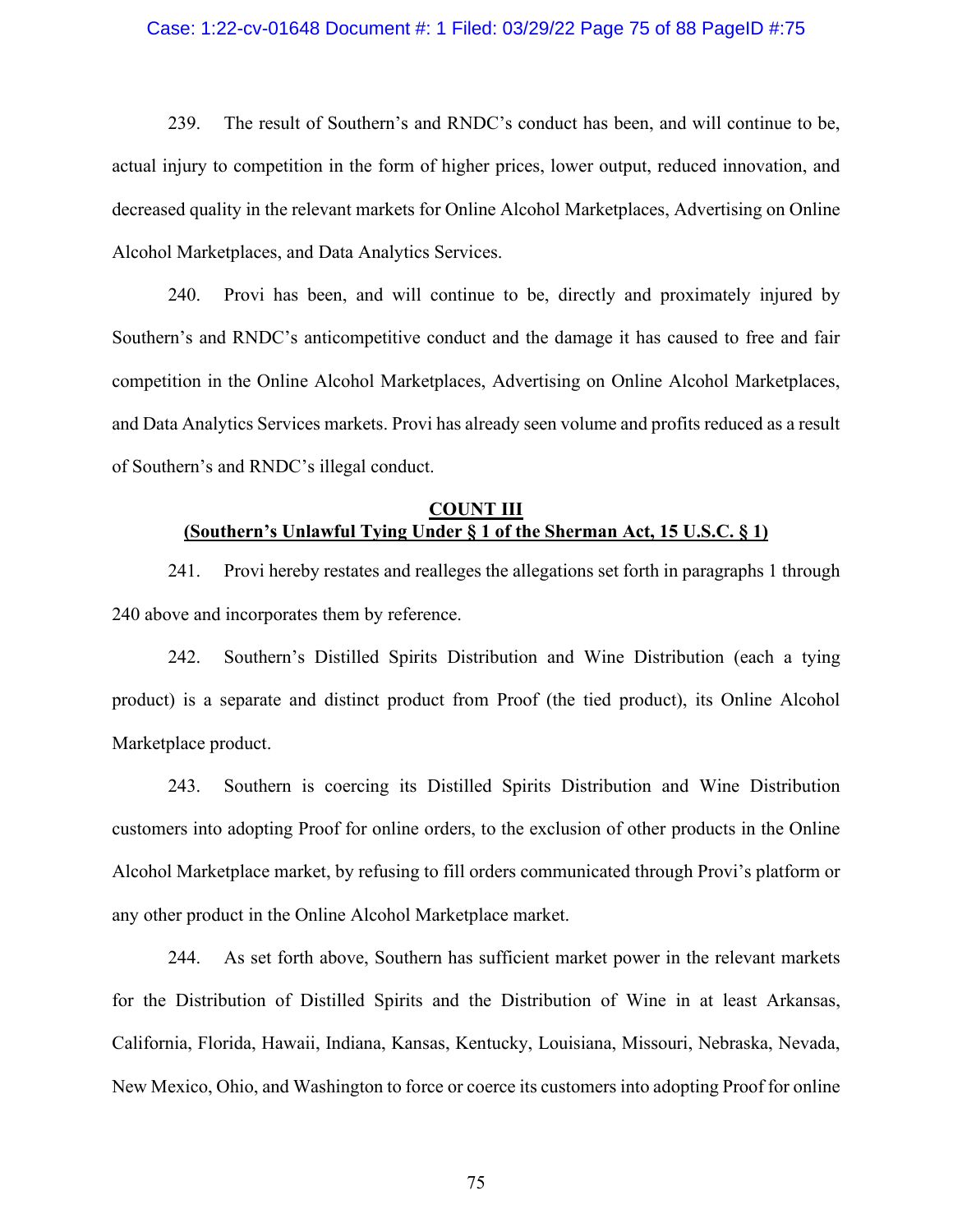### Case: 1:22-cv-01648 Document #: 1 Filed: 03/29/22 Page 76 of 88 PageID #:76

orders to the exclusion of competing products in the relevant market for Online Alcohol Marketplaces, including Provi.

245. The amount of commerce in the relevant market for Online Alcohol Marketplaces is at least \$1 billion annually and not insubstantial.

246. Southern's tying is *per se* unlawful given the substantial market power it has in the relevant markets for the Distribution of Distilled Spirits and the Distribution of Wine in at least Arkansas, California, Florida, Hawaii, Indiana, Kansas, Kentucky, Louisiana, Missouri, Nebraska, Nevada, New Mexico, Ohio, and Washington, as evidenced by its market shares in excess of 50% and distribution rights (typically exclusive to Southern pursuant to long-term contracts) to many of the most popular spirit and wine brands.

247. Competition in the relevant market for Online Alcohol Marketplaces has been, and continues to be, appreciably restrained as a consequence of Southern's conduct.

248. Alternatively, even if Southern's tying is not a *per se* violation, Southern's tying unreasonably restrains competition in the tied market for Online Alcohol Marketplaces and constitutes an unlawful restraint under the rule of reason.

249. Southern's tying conduct has no procompetitive benefits, and to the extent it did, they would be far outweighed by the substantial anticompetitive harms of that conduct. Southern's stated reasons for the tie are illegitimate and pretextual, intended to mask its true anticompetitive motivations.

250. Provi has been, and will continue to be, directly and proximately injured by Southern's anticompetitive conduct and the damage it has caused to free and fair competition in the Online Alcohol Marketplaces market. Provi has already seen volume and profits reduced as a result of Southern's illegal conduct.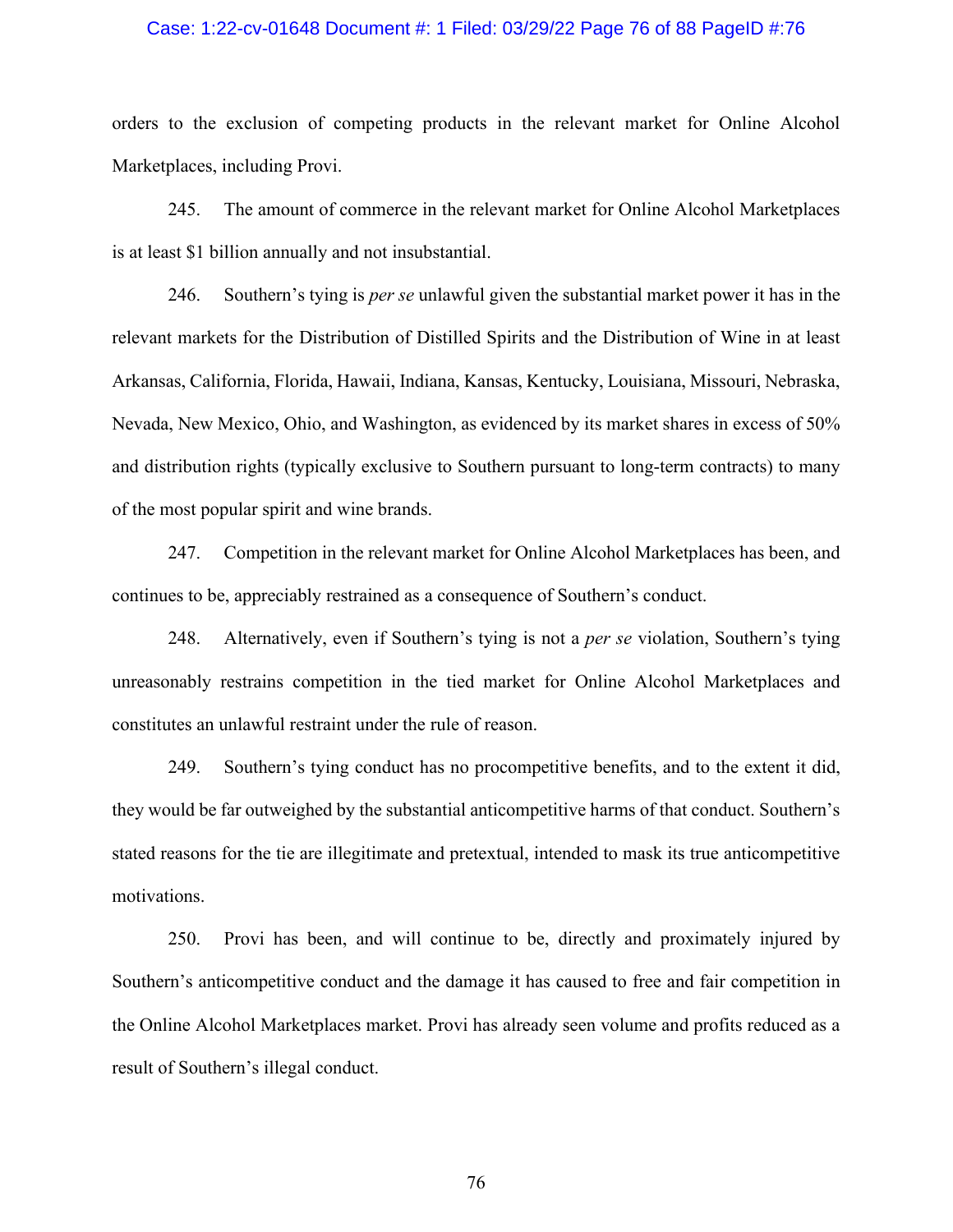### Case: 1:22-cv-01648 Document #: 1 Filed: 03/29/22 Page 77 of 88 PageID #:77

#### **COUNT IV (Southern's Monopolization in Violation of § 2 of the Sherman Act, 15 U.S.C. § 2)**

251. Provi hereby restates and realleges the allegations set forth in paragraphs 1 through 250 above and incorporates them by reference.

252. There are relevant markets for: (1) Online Alcohol Marketplaces, (2) Advertising on Online Alcohol Marketplaces, and (3) Data Analytics Services in each state.

253. Southern has monopoly power in the relevant markets for Online Alcohol Marketplaces, Advertising on Online Alcohol Marketplaces, and Data Analytics Services in at least Arkansas, California, Florida, Hawaii, Indiana, Kansas, Kentucky, Louisiana, Missouri, Nebraska, Nevada, New Mexico, Ohio, and Washington, by virtue of its distribution rights (typically exclusive to Southern pursuant to long-term contracts) to many of the most popular spirit and wine brands and its shares in excess of 50%. This monopoly power is protected by high barriers to competitive entry and expansion.

254. Before it suddenly changed course in mid-2021, Southern had consistently and voluntarily accepted orders communicated through Provi since it launched in July 2016. These long-term prior dealings between Southern and Provi were mutually beneficial, with Provi recording approximately \$145 million worth of revenue for Southern between July 2016 and September 2021.

255. Southern has engaged in anticompetitive conduct for the purpose of maintaining and enhancing its monopoly power in the relevant markets for Online Alcohol Marketplaces, Advertising on Online Alcohol Marketplaces, and Data Analytics Services in these states. Such anticompetitive conduct includes: (1) forcing retailers onto its own Online Alcohol Marketplace (Proof) despite their independent decision and desire to use those from third parties, including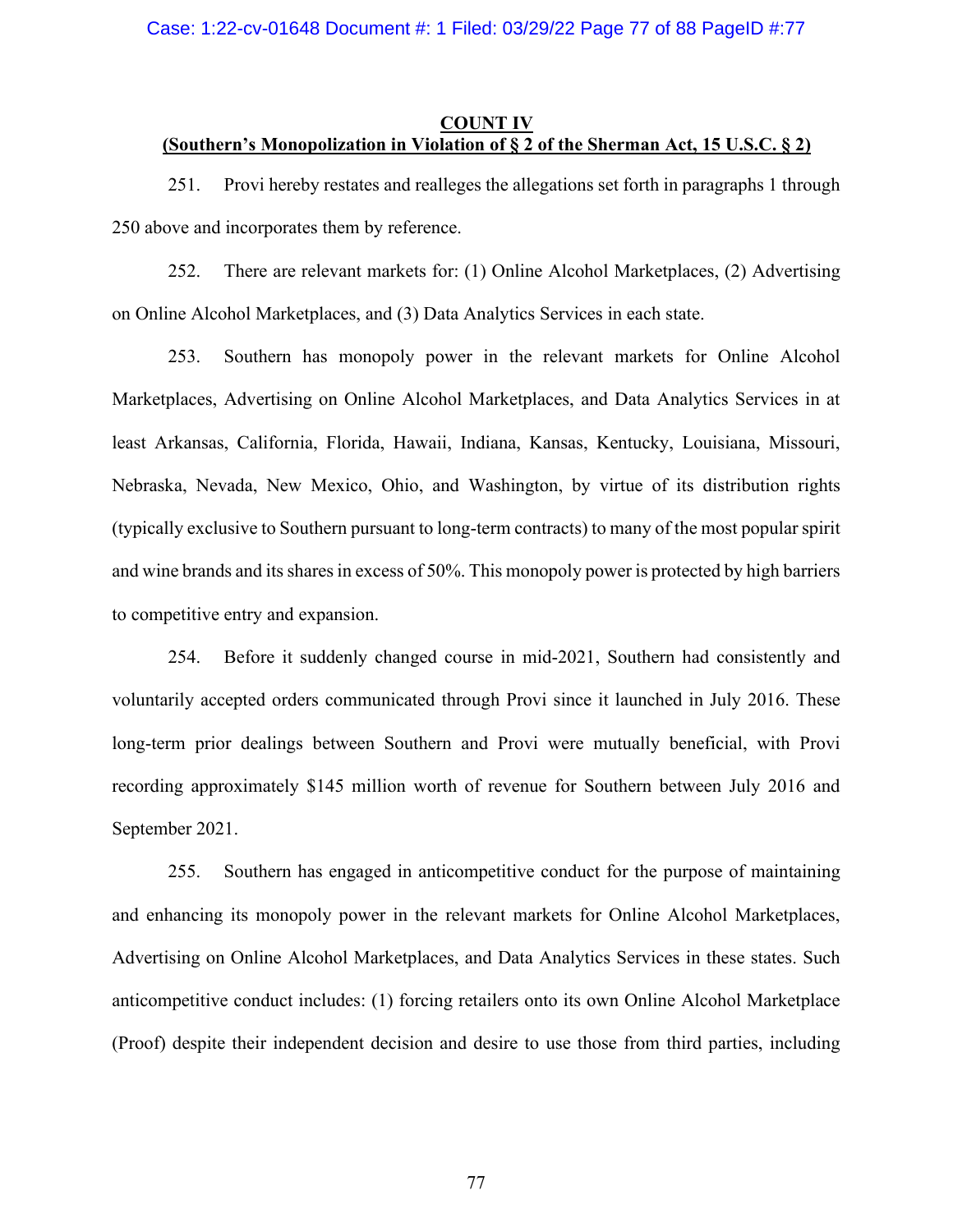### Case: 1:22-cv-01648 Document #: 1 Filed: 03/29/22 Page 78 of 88 PageID #:78

Provi; (2) Southern's efforts to affirmatively block Provi's email domain; and (3) threatening its own sales associates with termination or discipline if they failed to comply.

256. In the alternative, Southern has a dangerous probability of acquiring a monopoly in the relevant markets for Online Alcohol Marketplaces, Advertising on Online Alcohol Marketplaces, and Data Analytics Services in these states through anticompetitive conduct. Such anticompetitive conduct includes: (1) Southern forcing retailers onto its own Online Alcohol Marketplace (Proof) despite their independent decision and desire to use those from third parties, including Provi; (2) Southern's efforts to affirmatively block Provi's email domain; and (3) threatening its own sales associates with termination or discipline if they failed to comply. Southern has undertaken this conduct with the specific intent of obtaining monopoly power not by competing on the merits, but rather through conduct designed to exclude rivals and protect its business from competition so as to maintain higher prices and profits from selling alcohol, advertisements, and data analytic services than it otherwise could.

257. Southern's refusal to deal with Provi can only be explained as an attempt to harm its competitors and help it maintain, in the long run, its monopoly in the relevant markets for the Distribution of Distilled Spirits, the Distribution of Wine, Online Alcohol Marketplaces, Advertising on Online Alcohol Marketplaces, and Data Analytics Services. By forsaking (1) profits it could have realized through these potential sales communicated through Provi, and (2) substantial goodwill with numerous customers, including important National Accounts, Southern's conduct was economically irrational in the short run.

258. Southern's conduct has marginalized and reduced the viability of Provi and other rivals in the relevant markets for Online Alcohol Marketplaces, Advertising on Online Alcohol Marketplaces, and Data Analytics Services. The result of Southern's conduct has been, and will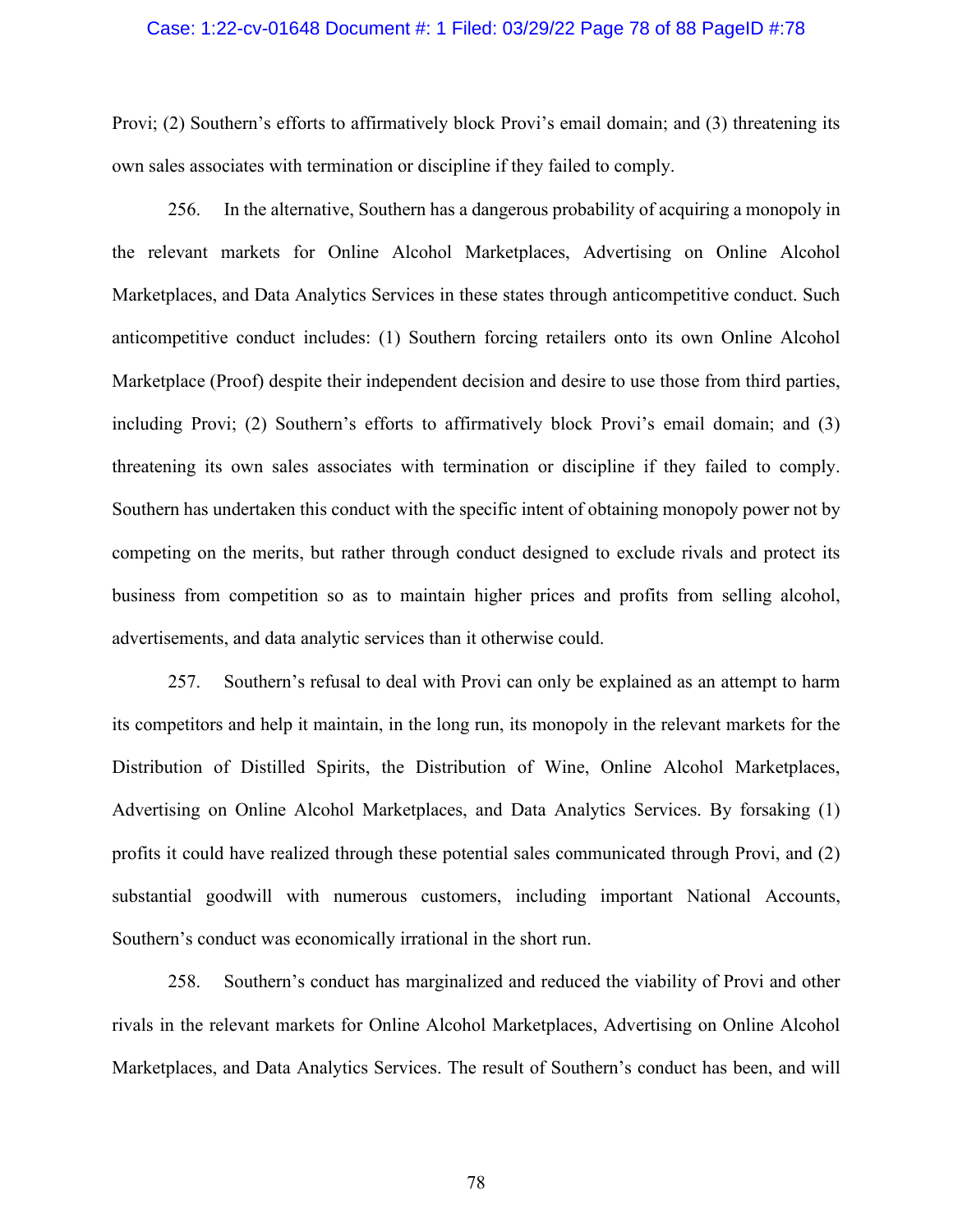#### Case: 1:22-cv-01648 Document #: 1 Filed: 03/29/22 Page 79 of 88 PageID #:79

continue to be, actual injury to competition in the form of higher prices, lower output, reduced innovation, and decreased quality in the relevant markets for Online Alcohol Marketplaces, Advertising on Online Alcohol Marketplaces, and Data Analytics Services.

259. Southern has no credible business rationale for refusing to deal with Provi. When Southern announced it would stop accepting orders from Provi in mid-2021, the economic relationship between Provi and Southern had never been stronger, with Provi communicating a record \$9.9 million worth of revenue to Southern in July 2021.

260. Southern's conduct has yielded no procompetitive benefits. Any possibility that any procompetitive effects would result from Southern's conduct is nonexistent or remote, and any such effects would be far outweighed by the anticompetitive harms. Southern's stated reasons for its conduct are illegitimate and pretextual, intended to mask its true anticompetitive motivations.

261. Provi has been, and will continue to be, directly and proximately injured by Southern's anticompetitive conduct and the damage it has caused to free and fair competition in the Online Alcohol Marketplaces, Advertising on Online Alcohol Marketplaces, and Data Analytics Services markets. Provi has already seen volume and profits reduced as a result of Southern's illegal conduct.

#### **COUNT V (RNDC's Monopolization in Violation of § 2 of the Sherman Act, 15 U.S.C. § 2)**

262. Provi hereby restates and realleges the allegations set forth in paragraphs 1 through 261 above and incorporates them by reference.

263. There are relevant markets for: (1) Online Alcohol Marketplaces, (2) Advertising on Online Alcohol Marketplaces, and (3) Data Analytics Services in each state.

264. RNDC has monopoly power in the relevant markets for Online Alcohol Marketplaces, Advertising on Online Alcohol Marketplaces, and Data Analytics Services in at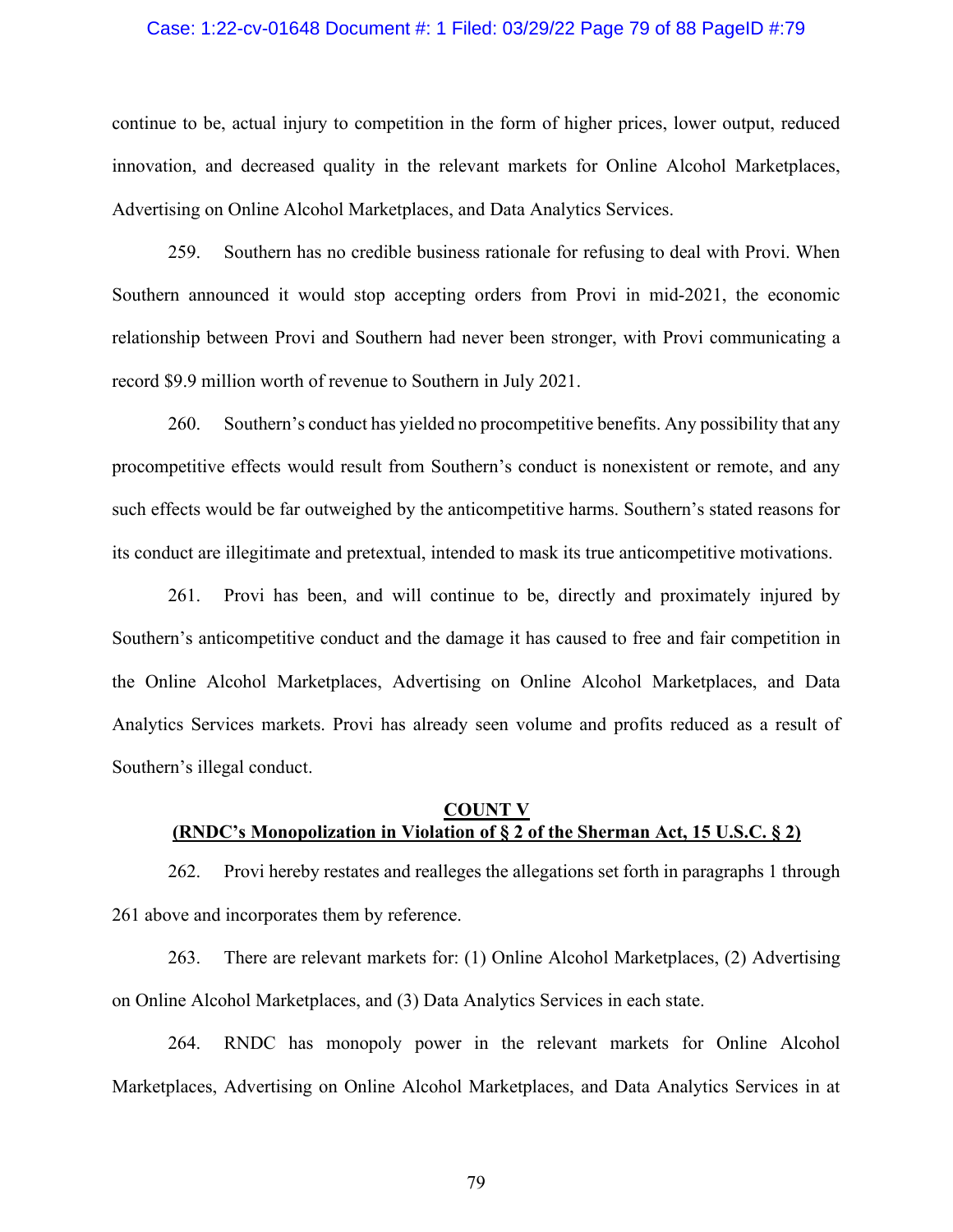#### Case: 1:22-cv-01648 Document #: 1 Filed: 03/29/22 Page 80 of 88 PageID #:80

least the District of Columbia, New Mexico, Oklahoma, and South Dakota by virtue of its distribution rights (typically exclusive to RNDC pursuant to long-term contracts) to many of the most popular spirit and wine brands, and its shares in excess of 50%. This monopoly power is protected by high barriers to competitive entry and expansion.

265. RNDC has engaged in anticompetitive conduct for the purpose of maintaining and enhancing its monopoly power in the relevant markets for Online Alcohol Marketplaces, Advertising on Online Alcohol Marketplaces, and Data Analytics Services in these states. Such anticompetitive conduct includes: (1) RNDC forcing retailers onto its own Online Alcohol Marketplace (eRNDC) despite their independent decision and desire to use those from third parties, including Provi; (2) RNDC's efforts to affirmatively block Provi's email domain; and (3) threatening its own sales associates if they failed to comply.

266. In the alternative, RNDC has a dangerous probability of acquiring a monopoly in the relevant markets for Online Alcohol Marketplaces, Advertising on Online Alcohol Marketplaces, and Data Analytics Services in these states through anticompetitive conduct. Such anticompetitive conduct includes: (1) RNDC forcing retailers onto its own Online Alcohol Marketplace (eRNDC) despite their independent decision and desire to use those from third parties, including Provi; (2) RNDC's efforts to affirmatively block Provi's email domain; and (3) threatening its own sales associates with termination or discipline if they failed to comply. RNDC has undertaken this conduct with the specific intent of obtaining monopoly power not by competing on the merits, but rather through conduct designed to exclude rivals and protect its business from competition so as to maintain higher prices and profits from selling alcohol, advertisements, and data analytic services than it otherwise could.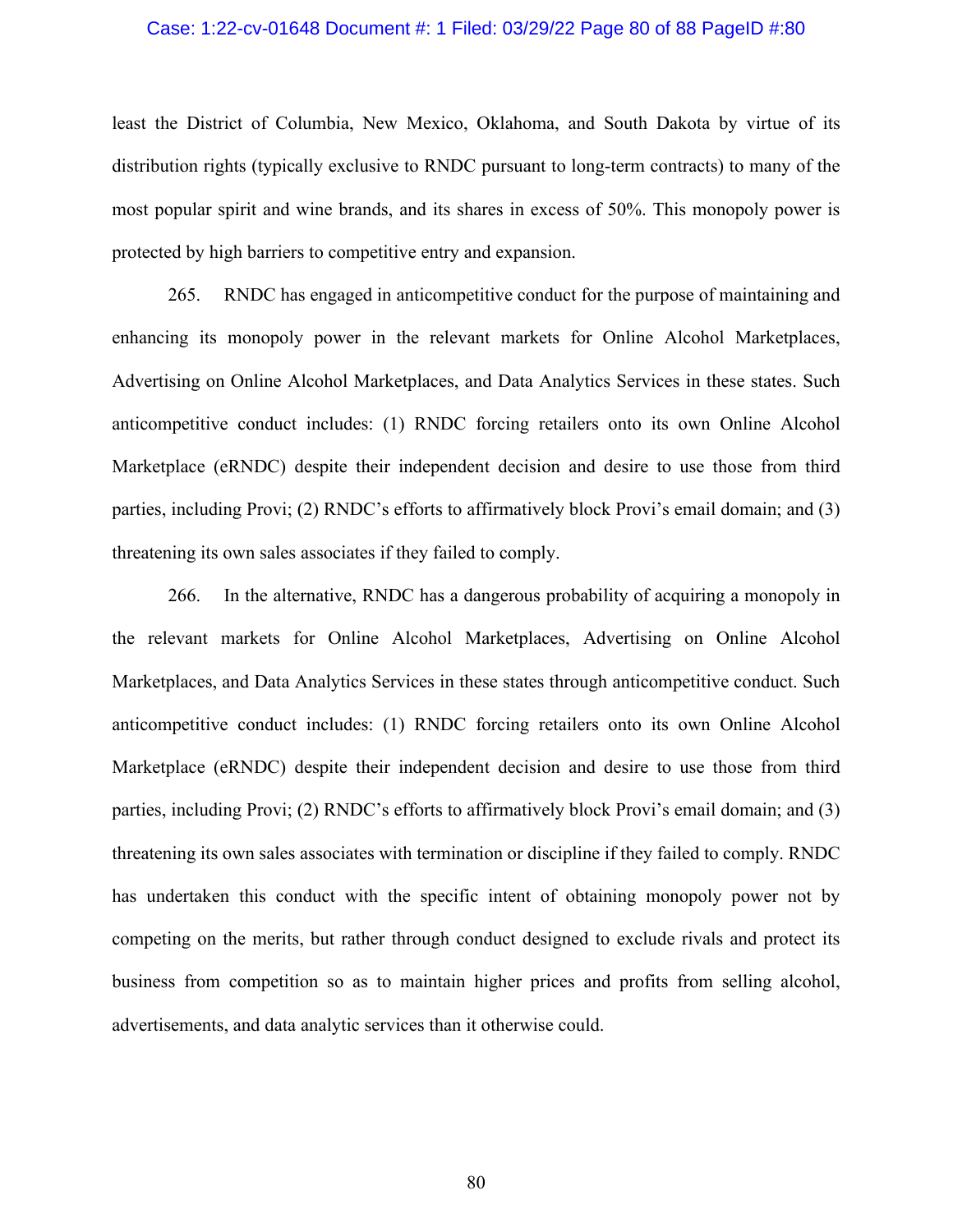### Case: 1:22-cv-01648 Document #: 1 Filed: 03/29/22 Page 81 of 88 PageID #:81

267. Before it suddenly changed course in mid-2021, RNDC had consistently and voluntarily accepted orders communicated through Provi since at least 2018. These long-term, prior dealings between RNDC and Provi were mutually beneficial, with Provi recording approximately \$45 million worth of revenue for RNDC between 2018 and mid-2021.

268. RNDC's refusal to deal with Provi can only be explained as an attempt to harm its competitors and help it maintain, in the long run, its monopoly in the relevant markets for the Distribution of Distilled Spirits, the Distribution of Wine, Online Alcohol Marketplaces, Advertising on Online Alcohol Marketplaces, and Data Analytics Services. By forsaking (1) profits it could have realized through these potential sales communicated through Provi, and (2) substantial goodwill with numerous customers, including important National Accounts, RNDC's conduct was economically irrational in the short run.

269. RNDC has no credible business rationale for refusing to deal with Provi. Claims that Provi provides retailers with inaccurate pricing are false, as Provi's platform does not publish RNDC pricing information. RNDC's General Counsel admitted that RNDC's refusal to deal with Provi is motivated by a desire to "steer our customers towards [eRNDC, and] away from Provi." RNDC's assertion that valid business justifications motivate its conduct is not rooted in fact and is a mere pretext for its refusal to deal with Provi.

270. RNDC's conduct has marginalized and reduced the viability of Provi and other rivals in the relevant markets for Online Alcohol Marketplaces, Advertising on Online Alcohol Marketplaces, and Data Analytics Services. The result of RNDC's conduct has been, and will continue to be, actual injury to competition in the form of higher prices, lower output, reduced innovation, and decreased quality in the relevant markets for Online Alcohol Marketplaces, Advertising on Online Alcohol Marketplaces, and Data Analytics Services.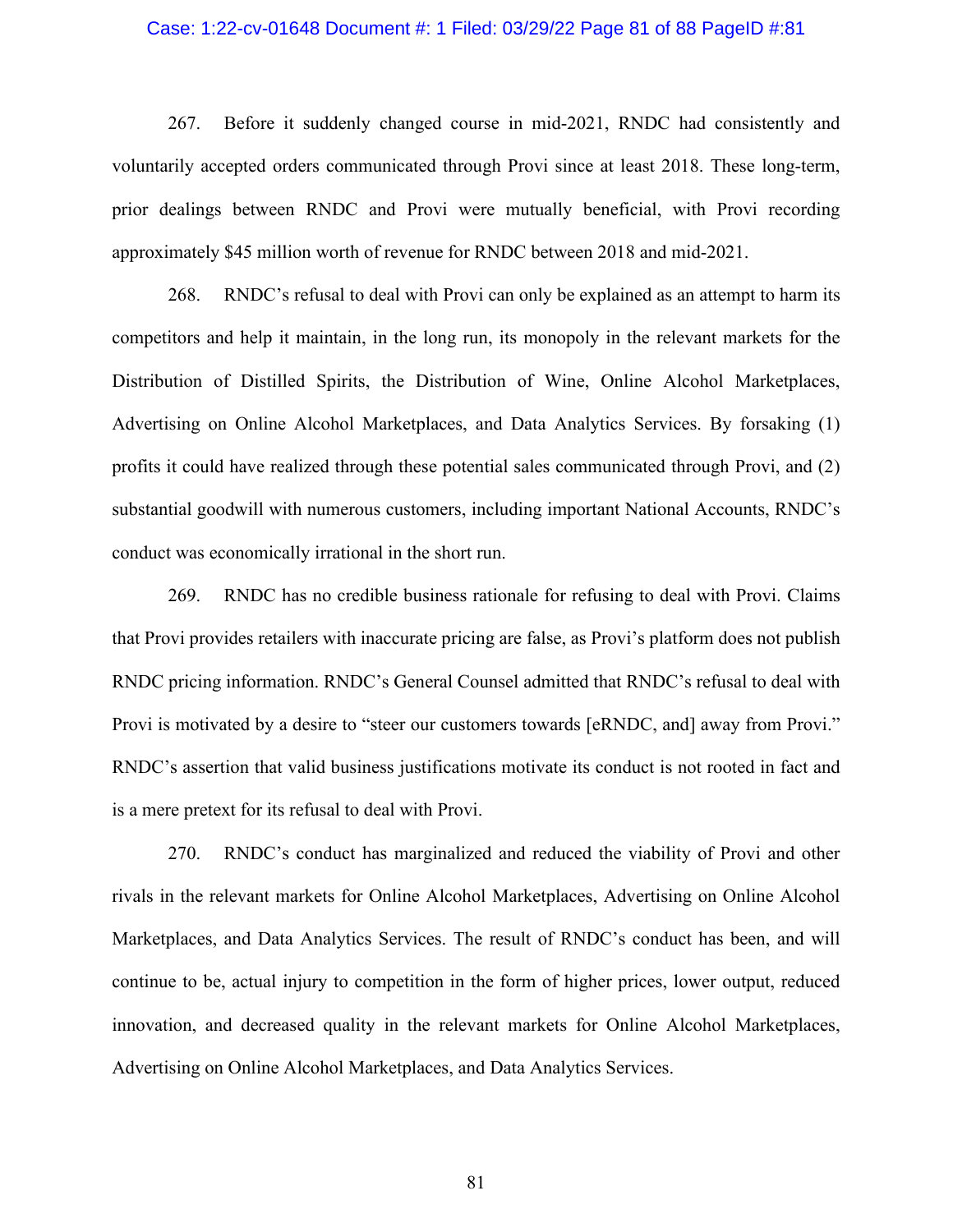#### Case: 1:22-cv-01648 Document #: 1 Filed: 03/29/22 Page 82 of 88 PageID #:82

271. RNDC's conduct has yielded no procompetitive benefits. Any possibility that any procompetitive effects would result from RNDC's conduct is nonexistent or remote, and any such effects would be far outweighed by the anticompetitive harms. RNDC's stated reasons for its conduct are illegitimate and pretextual, intended to mask its true anticompetitive motivations.

272. Provi has been, and will continue to be, directly and proximately injured by RNDC's anticompetitive conduct and the damage it has caused to free and fair competition in the Online Alcohol Marketplaces, Advertising on Online Alcohol Marketplaces, and Data Analytics Services markets. Provi has already seen volume and profits reduced as a result of RNDC's illegal conduct.

## **COUNT VI (Southern's and RNDC's Group Boycott Under the Illinois Antitrust Act, 740 ILCS 10/3)**

273. Provi hereby restates and realleges the allegations set forth in paragraphs 1 through 272 above and incorporates them by reference.

274. As alleged above, beginning at least as early as May 2021, and continuing thereafter, Southern and RNDC entered into and engaged in a conspiracy to block orders for their respective products that retailers communicated through Provi. Executives from Southern and RNDC have a history of interactions, including serving on the same trade association boards, attending the same industry events, and even forming a lobbying entity.

275. Both Southern and RNDC compete against Provi in the relevant markets for Online Alcohol Marketplaces, Advertising on Online Alcohol Marketplaces, and Data Analytics Services.

276. Motivated by a common interest in driving Provi from these markets, Southern and RNDC agreed that they would each stop accepting orders communicated through Provi, which they nearly-simultaneously effectuated by at or about the same times: (1) sending similar communications to retailers and their sales associates informing them that they could no longer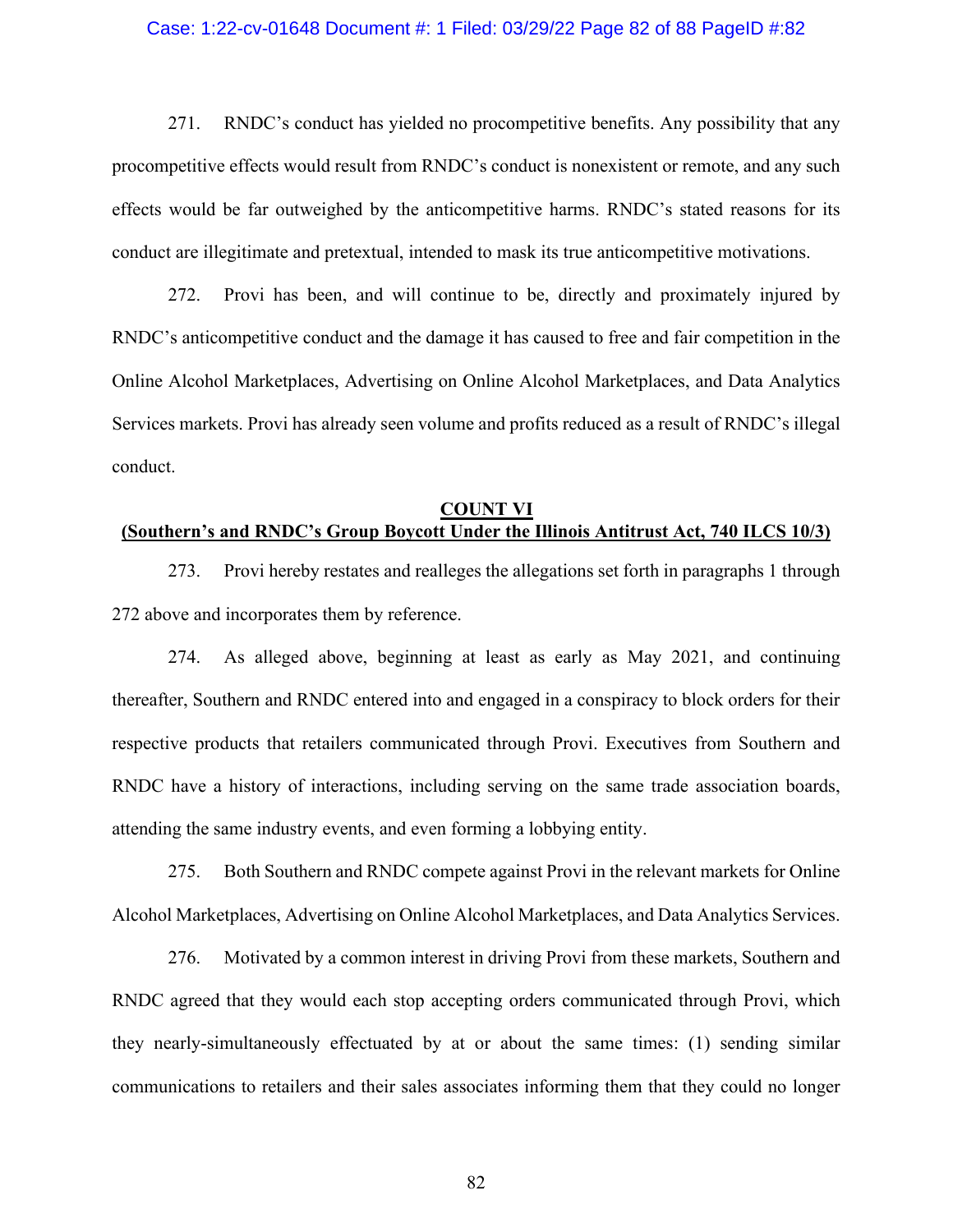### Case: 1:22-cv-01648 Document #: 1 Filed: 03/29/22 Page 83 of 88 PageID #:83

communicate orders through Provi; (2) steering retailers away from Provi and toward their own Online Alcohol Marketplaces, Proof and eRNDC; and (3) blocking retailers' ability to communicate orders to Southern or RNDC through Provi. As a result of this conduct, Southern and RNDC sacrificed their short-term interests (*i.e.* millions of dollars' worth of orders, which Provi had been communicating to Southern and RNDC on a monthly basis prior to this conduct) in pursuit of the long-term benefit of foreclosing Provi from the Online Alcohol Marketplaces, Advertising on Online Alcohol Marketplaces, and Data Analytics Services markets.

277. Southern's and RNDC's agreement constitutes a *per se* unlawful group boycott. Alternatively, even if the agreement between Southern and RNDC is not a *per se* unlawful group boycott, their agreement constitutes an unlawful restraint under the rule of reason.

278. Southern's and RNDC's unlawful group boycott has no procompetitive benefits, and to the extent it did, they would be far outweighed by the substantial anticompetitive harms of that conduct. The reasons stated by Southern and RNDC for the conduct are illegitimate and pretextual, and are intended to mask their true anticompetitive motivations.

279. As a result of their unlawful group boycott, Southern and RNDC have caused actual injury to competition in Illinois in the form of higher prices, lower output, reduced innovation, and decreased quality in the Online Alcohol Marketplaces, Advertising on Online Alcohol Marketplaces, and Data Analytics Services markets.

280. Provi has been, and will continue to be, directly and proximately injured in Illinois by Southern's and RNDC's unlawful group boycott and the damage it has caused to free and fair competition in the Online Alcohol Marketplaces, Advertising on Online Alcohol Marketplaces, and Data Analytics Services markets. Provi has already seen volume and profits reduced as a result of this illegal conduct.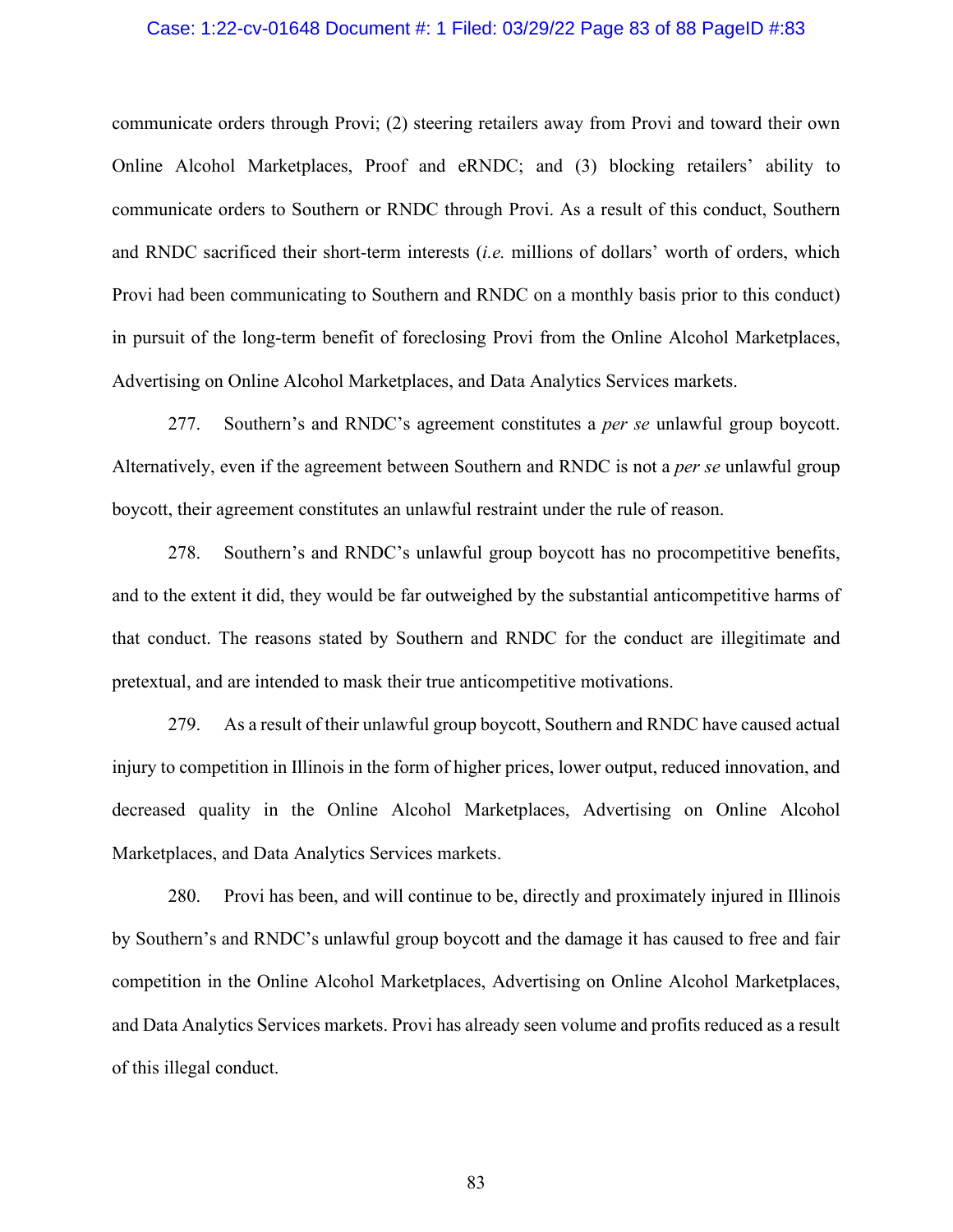### **COUNT VII (Southern's Unfair Business Practices Under the California Unfair Competition Law, Cal. Bus. & Prof. Code §§ 17200 to 17210)**

281. Provi hereby restates and realleges the allegations set forth in paragraphs 1 through 280 above and incorporates them by reference.

282. Southern committed business acts or practices as alleged above that violated section 17200 and in so doing directly and proximately caused Provi to suffer injury and loss of money or property. Southern's boycott has injured Provi by blocking all orders by California-based retailers who would otherwise choose to communicate their order through Provi. Absent injunctive relief, Provi will suffer loss of money or property and an economic injury in fact, specifically reduced order volume and profits, and substantial and unnecessary litigation expenses, and thus has standing to seek relief under Section 17200.

283. Southern's conduct violates the policy and spirit of the nation's antitrust laws by significantly harming competition in the relevant markets for Online Alcohol Marketplaces, Advertising on Online Alcohol Marketplaces, and Data Analytics Services. Southern's conduct has marginalized and reduced the viability of Provi and other rivals in these relevant markets, resulting in actual injury to competition in the form of higher prices, lower output, reduced innovation, and decreased quality. Southern's conduct is thus "unfair" within the meaning of Section 17200.

284. Southern's conduct violates the Sherman Act, the Illinois Antitrust Act, and the common law of intentional interference with business relationships, and thus constitutes unlawful conduct under Section 17200.

285. Provi seeks injunctive relief under Section 17200. Unless Southern is restrained by a preliminary and permanent injunction, Provi will suffer severe, irreparable harm.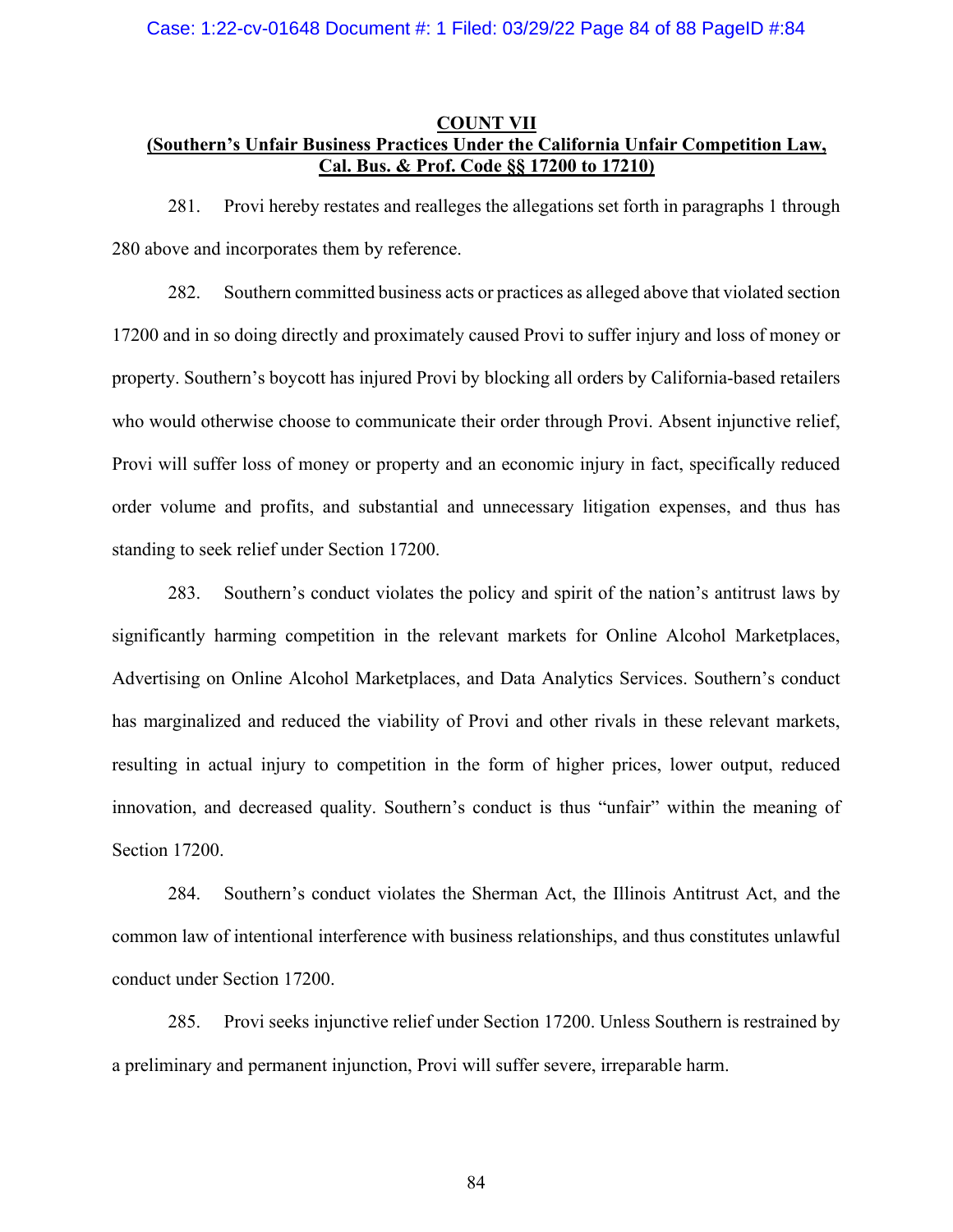## **COUNT VIII (RNDC's Unfair Business Practices Under the California Unfair Competition Law, Cal. Bus. & Prof. Code §§ 17200 to 17210)**

286. Provi hereby restates and realleges the allegations set forth in paragraphs 1 through 285 above and incorporates them by reference.

287. RNDC committed business acts or practices as alleged above that violated Section 17200 and in so doing directly and proximately caused Provi to suffer injury and loss of money or property. RNDC's boycott has injured Provi by blocking all orders by California-based retailers who would otherwise choose to communicate their order through Provi.

288. Absent injunctive relief, Provi will suffer loss of money or property and an economic injury in fact, specifically reduced order volume and profits, and substantial and unnecessary litigation expenses, and thus has standing to seek relief under Section 17200.

289. RNDC's conduct violates the policy and spirit of the nation's antitrust laws by significantly harming competition in the relevant markets for Online Alcohol Marketplaces, Advertising on Online Alcohol Marketplaces, and Data Analytics Services. RNDC's conduct has marginalized and reduced the viability of Provi and other rivals in these relevant markets, resulting in actual injury to competition in the form of higher prices, lower output, reduced innovation, and decreased quality. RNDC's conduct is thus "unfair" within the meaning of Section 17200.

290. RNDC's conduct violates the Sherman Act, the Illinois Antitrust Act, and the common law of intentional interference with business relationships, and thus constitutes unlawful conduct under Section 17200.

291. Provi seeks injunctive relief under Section 17200. Unless RNDC is restrained by a preliminary and permanent injunction, Provi will suffer severe, irreparable harm.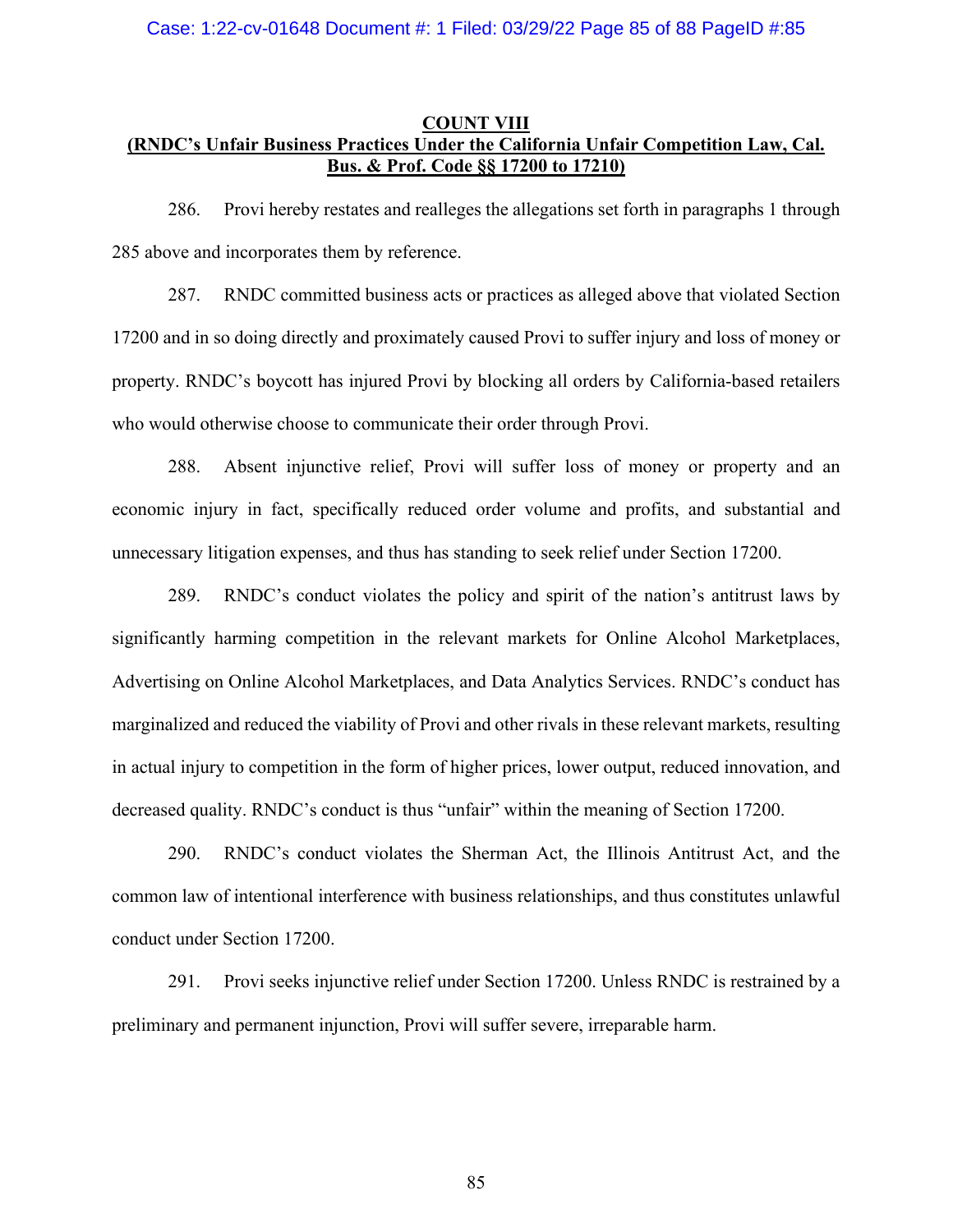## **COUNT IX (Southern's Tortious Interference with Provi's Business Relationships in Violation of Illinois Common Law)**

292. Provi hereby restates and realleges the allegations set forth in paragraphs 1 through 291 above and incorporates them by reference.

293. Provi as a business has a reasonable expectation of entering into valid business relationships including being able to freely enter into business contracts.

294. Southern was aware that Provi was entering business relations with various retailers, and particularly with National Accounts. Southern was also aware that many of itsretailer customers used Provi to communicate their wholesale orders.

295. Southern has purposefully interfered with Provi's expectation of being able to enter into, or continue, these business relationships. Southern intentionally and without justification induced retailers to breach their agreements with Provi.

296. Provi has suffered damages as a direct result of Southern's tortious conduct.

# **COUNT X (RNDC's Tortious Interference with Provi's Business Relationships in Violation of Illinois Common Law)**

297. Provi hereby restates and realleges the allegations set forth in paragraphs 1 through 296 above and incorporates them by reference.

298. Provi as a business has a reasonable expectation of entering into valid business relationships including being able to freely enter into business contracts.

299. RNDC was aware that Provi was entering business relations with various retailers, and particularly with National Accounts. RNDC was also aware that many of its retailer customers used Provi to communicate their wholesale orders.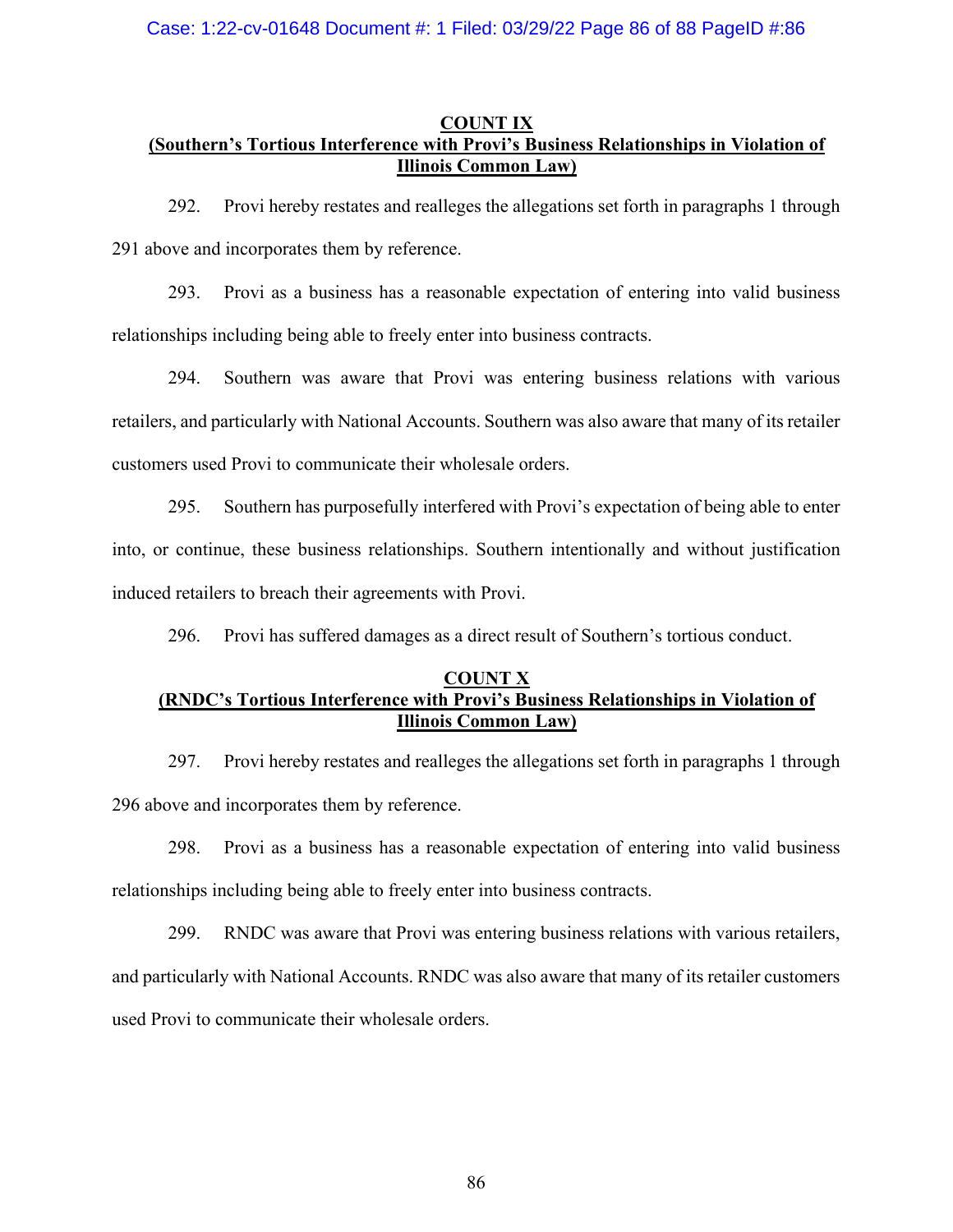#### Case: 1:22-cv-01648 Document #: 1 Filed: 03/29/22 Page 87 of 88 PageID #:87

300. RNDC has purposefully interfered with Provi's expectation of being able to enter into, or continue, these business relationships. RNDC intentionally and without justification induced retailers to breach their agreement with Provi.

301. Provi has suffered damages as a direct result of RNDC's tortious conduct.

#### **REQUEST FOR RELIEF**

WHEREFORE, Provi respectfully requests the following relief:

- A. Entry of judgment that the unlawful actions alleged here be adjudged by the Court to be:
	- a. Violations of the Sherman Antitrust Act, 15 U.S.C. §§ 1 and 2; and
	- b. Violations of the Illinois Antitrust Act, 740 ILCS 10/3; and
	- c. Violations of California's Unfair Competition Law, Cal. Bus. & Prof. Code §§ 17200 to 17210; and
	- d. Violations of common law torts.
- B. An order awarding treble damages, along with attorneys' fees and costs, plus prejudgment and post-judgment interest, for Defendants' violation of the antitrust laws.
- C. An order enjoining Defendants from continuing their unlawful conduct.
- D. Any and all other legal and equitable relief as may be available under law and which the Court may deem proper.